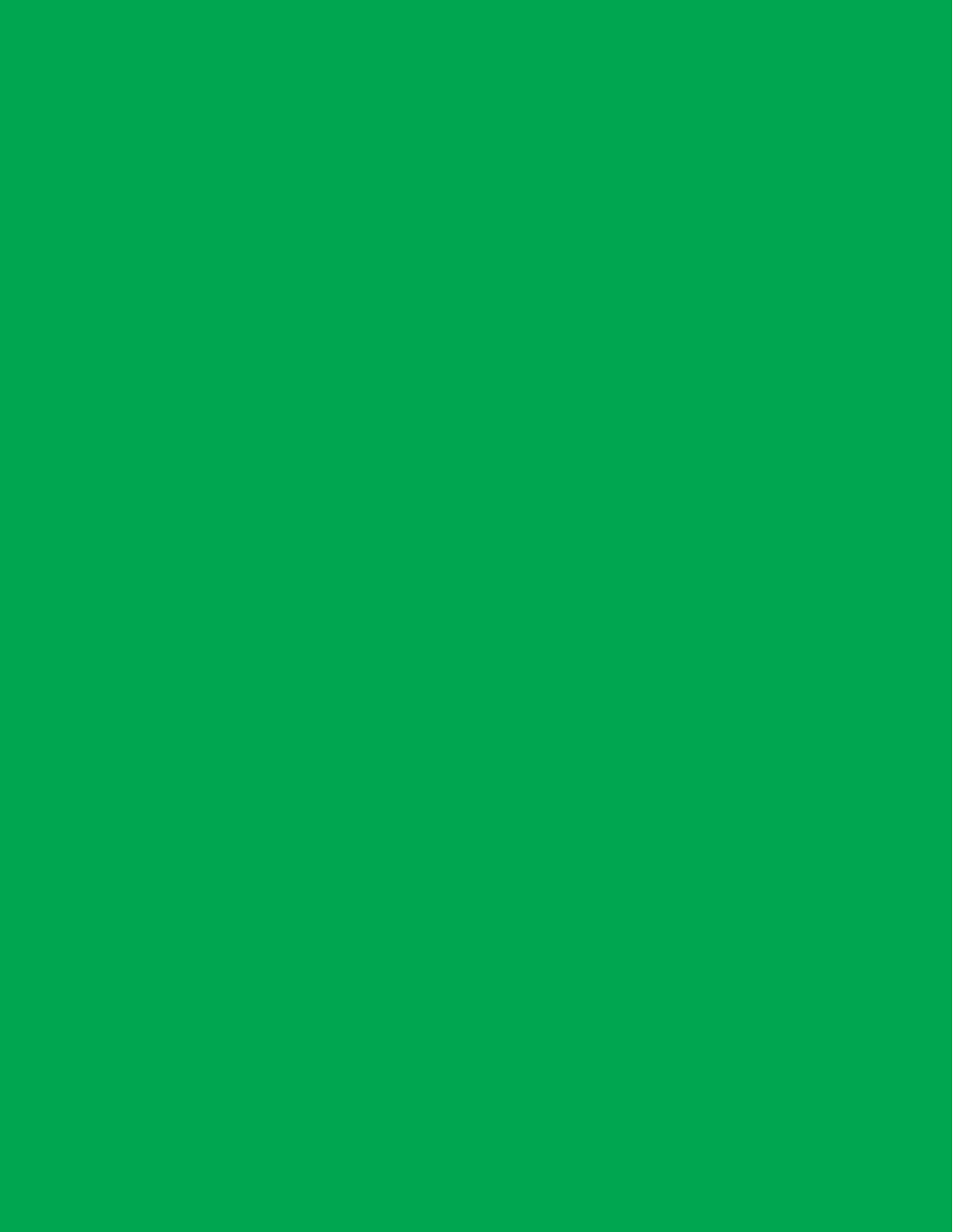# **Bangladesh**

Monitoring the Situation of Children and Women

## **Multiple Indicator Cluster Survey 2009**

### **Progotir Pathey 2009**

Volume II: Chittagong Division

October 2010





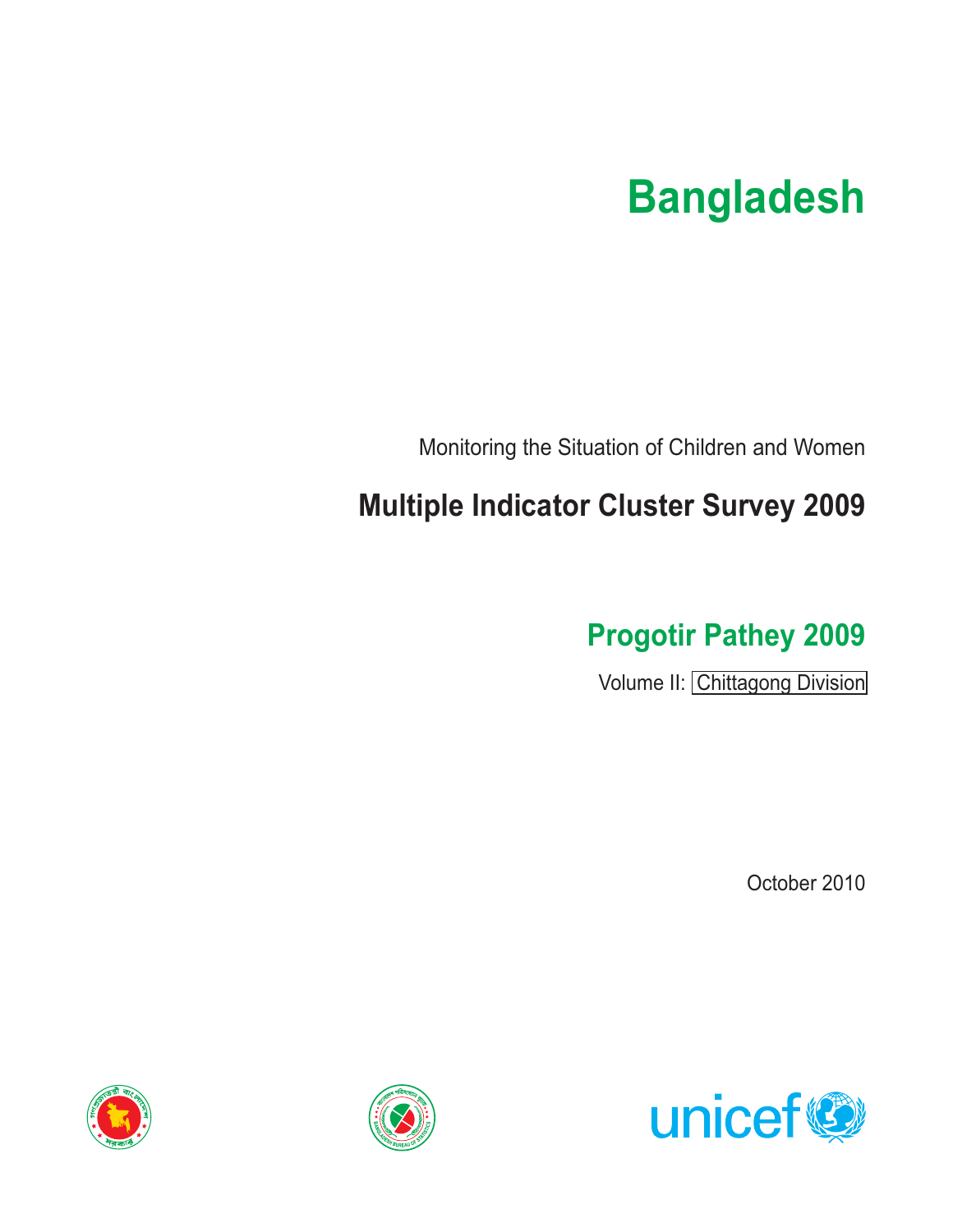**PROGOTIR PATHEY 2009** VOLUME-II: CHITTAGONG DIVISION

# TABLE OF CONTENTS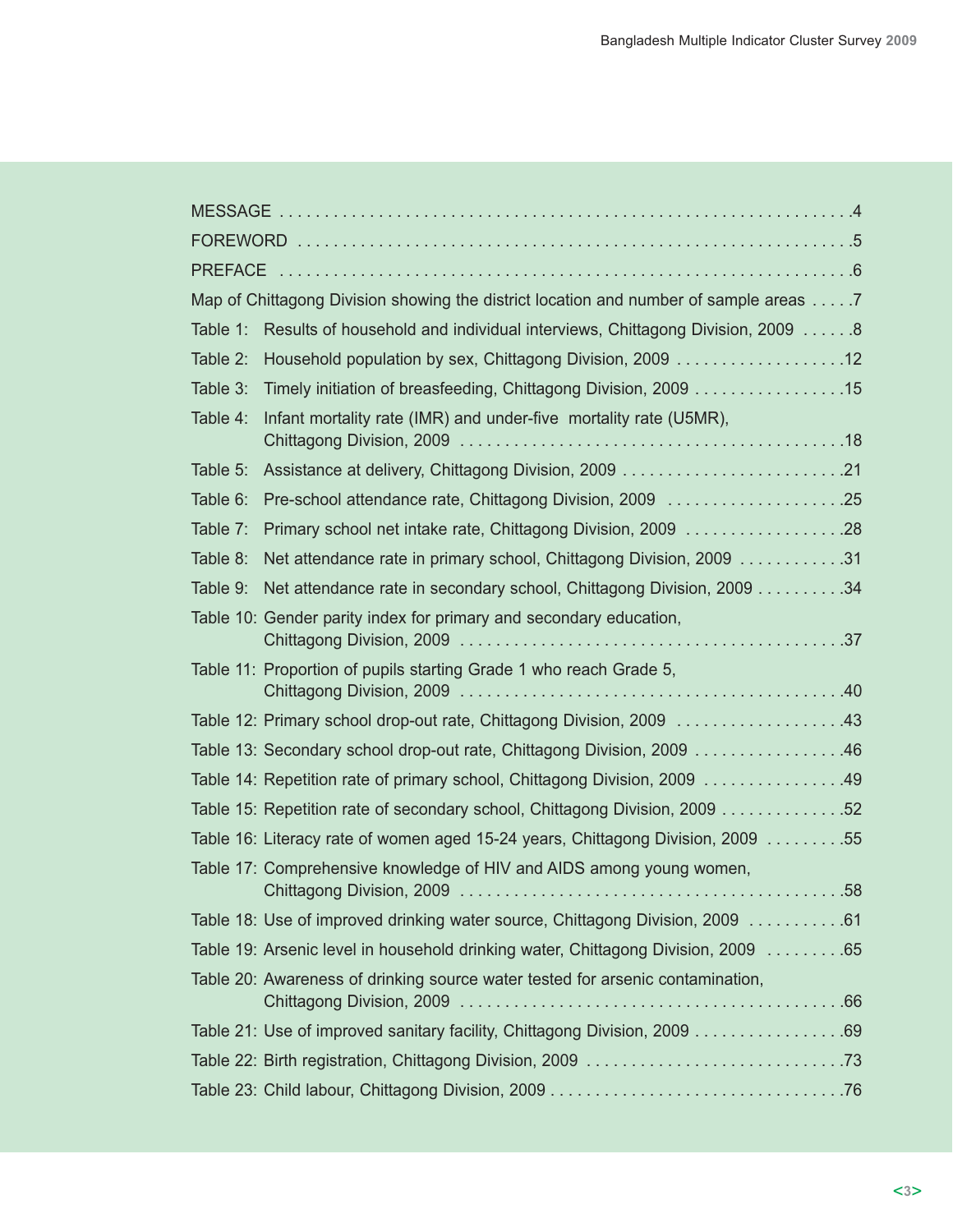



Bangladesh Bureau of Statistics (BBS) has been conducting the Multiple Indicator Cluster Survey (MICS) since 1993 in order to provide information on the situation of children and women. As many as nine rounds of surveys were conducted between 1993 and 2006. The tenth round of the MICS survey was conducted in May 2009. In this round the sample size has been increased to a large extent to provide estimates at the sub-national levels (upazila). The MICS 2009 questionnaire covered 23 indicators related to children and women.

It is encouraging that the preliminary report of the survey was published in January 2010 and final report in June 2010. The divisional reports are currently being published.

Survey result will be very useful to planners, policy makers, researchers and other stakeholders to prescribe appropriate policy measures to achieve the MDG targets by 2015.

I would like to extend my sincere thanks to Md. Shahjahan Ali Mollah Director General, BBS, Md. Shamsul Alam, Project Director, Monitoring the Situation of Children and Women Project for bringing out this report within a short span of time. I also take the opportunity to express our gratitude to Mr Carel de Rooy Representative, UNICEF Dhaka office Bangladesh for his technical support and cooperation.

त्र Z ब्रार्थी H **Riti Ibrahim**

**Secretary** October, 2010 **Statistics Division** Statistics Division Statistics Division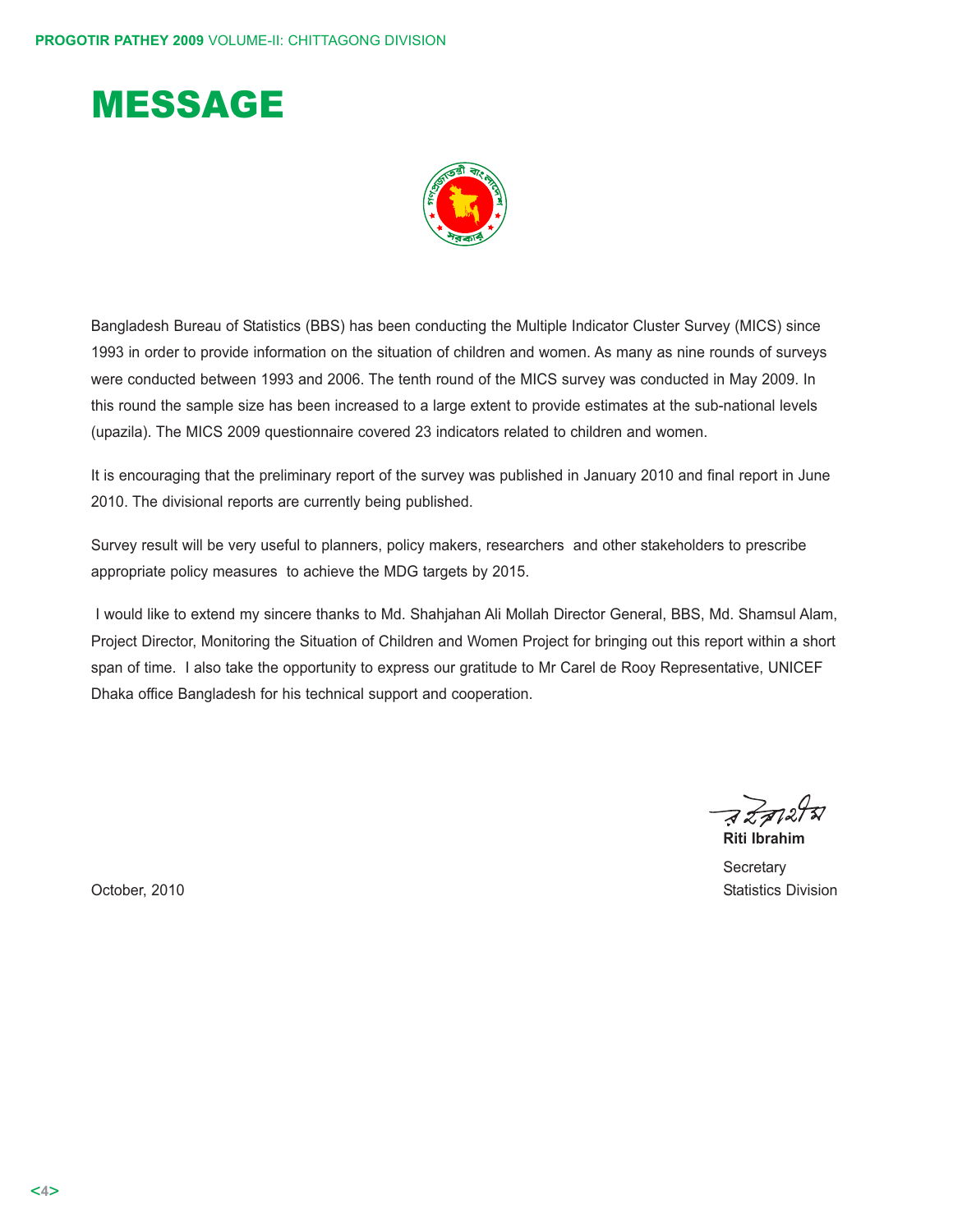# FOREWORD



The Bangladesh Bureau of Statistics (BBS), the national statistical organization, of the country is responsible for conducting censuses and surveys and disseminating statistics on a wide of range of economic, social and demographic variables. BBS has been conducting the Multiple Indicator Cluster Survey (MICS) since 1993, with the objective of collecting information the situation of children and women.

So for BBS conducted ten rounds of MICS, the latest one was done on May 2009. The objective of the MICS 2009 was to provide data on the women and children related to the Millennium Development Goals (MDG) indicators at the sub-national levels (upazila) to determine the performance of the upazilas in achieving the MDG goals. The preliminary report of the survey was released in January 2010 and the final report of the survey was released in June 2010. The divisional reports are currently being published.

I express my sincere appreciation to Mr. Md. Shamsul Alam, Project Director, Mr. Alamgir Hossain, Deputy Director, Md. Abdur Rashid Howlader, Programmer, Mrs. Delwara Begum, Statistical Officer of the Monitoring the Situation of Childfen and Women (2nd phase) project for their hard work and dedication for completing the survey and preparation of this report. Mr. S.M. Anwar Hossain, Statistical Assistant of the project deserves special thanks for data entry and processing of the project. Mr. Carel de Rooy, Representative, Mrs. Siping Wang, Chief, Planning Monitoring and Evaluation, Mrs. Deqa Ibrahim Musa, Monitoring & Evaluation Specialist and Mr. Mashiur Rahman, Knowledge Management Officer of UNICEF provided valuable support in all stage of the survey. Mrs. Hongxia Zhang, data processing consultant and demographer from UNICEF also provided analytical inputs for data processing and analysis. Mr. Musahar Shaik local consultant from UNICEF helped in sample design and training of field personnel. Their contribution is greatly acknowledged.

I hope the report will be very useful to planners, policy makers, development partners and NGOs to redesign their programmes with proper targeting of interventions, prioritizing the disadvantaged upazilas.

**Md. Shahjahan Ali Mollah** Additional Secretary October, 2010 Director General, BBS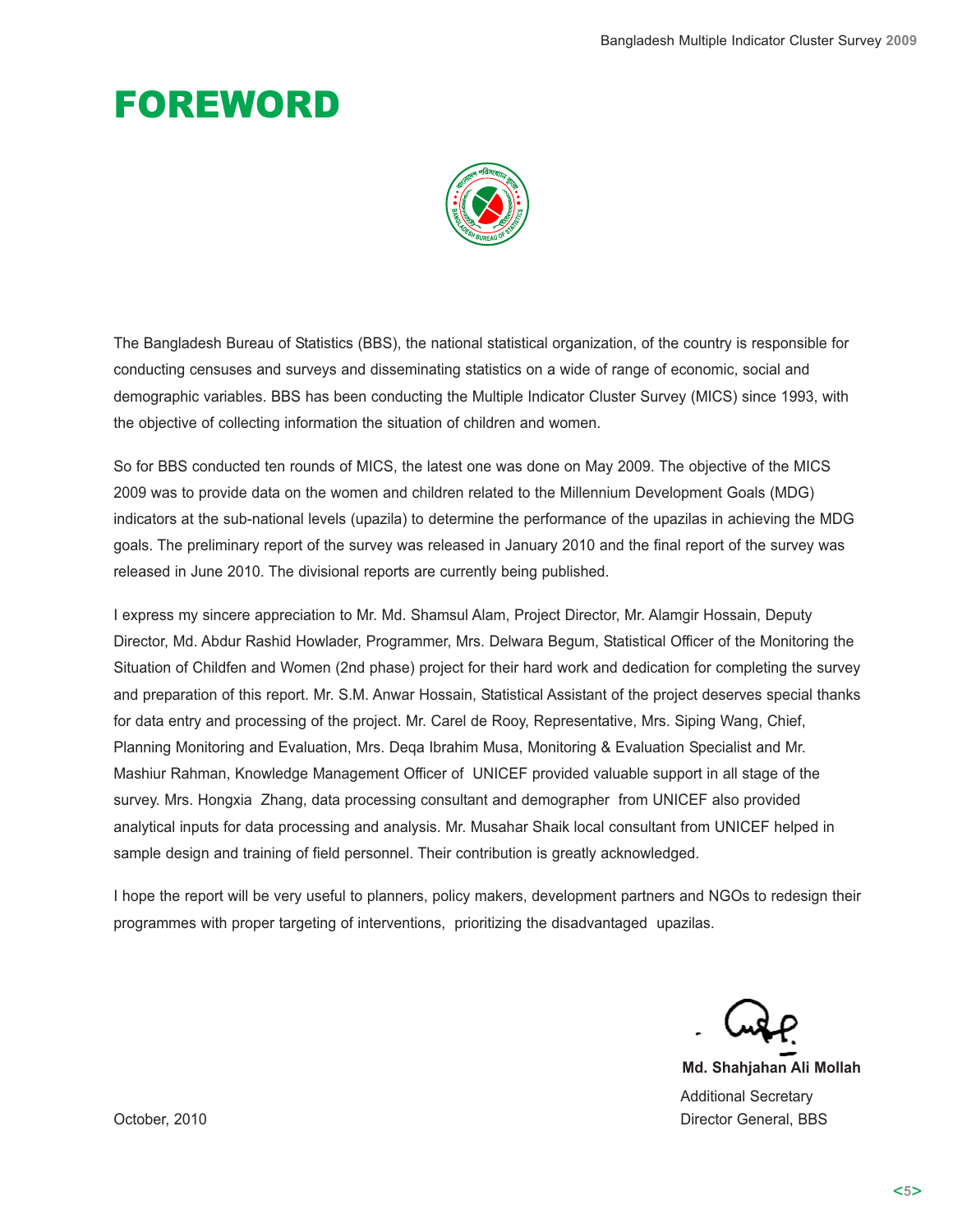### PREFACE

The purpose of the 2009 Multiple Indicator Cluster Survey (MICS), conducted jointly by the Bangladesh Bureau of Statistics and UNICEF, was to provide disaggregated data on children and women at the national and subnational levels. The survey was the first attempt ever in Bangladesh by a national household survey to collect data at the sub-district level for a number of key social sector indicators covering the education, environment, health and child protection sectors. This report presents the final analysis of the data for 23 indicators covered by the survey.

I hope the survey findings contribute to Bangladesh's ongoing efforts in monitoring the achievement of the Millennium Development Goals (MDG). The availability of sub-district (upazila) data, in particular provides a robust baseline for the social sectors of the five-year National Development Plan currently being prepared by the government. The same survey will be repeated in 2012 and 2015 to enable the comparison of progress at national and sub-national levels. Over time, individual districts and sub-districts will be able to see how much relative progress they have made in comparison to others. Clear identification of upazilas and districts that perform exceptionally well will be possible so that these can be acknowledged. Likewise, those that underperform will also be identified so that they can be supported to achieve MDGs with equity.

An issue of great concern emerging from the analysis of the rich data set being made available in this report, are the increasing geographic disparities even whilst averages of several social indicators are improving. Mitigating these disparities and social inequities is a crucial strategic issue that will require increased attention as Bangladesh progresses towards middle income status during the next decade. Failure to do so could constrain poverty reduction efforts and even economic growth.

Several short follow-up studies based on this data will be shared over the forthcoming months related to: the use of a composite social sector index to target low performing geographic areas; disparities in urban areas; gender; governance and other topics.

I hope the report will be useful to policy-makers, elected leaders, researchers and administrators as well as to development partners in developing evidence-based policies and programmes.

UNICEF is committed to continue supporting the Government of Bangladesh in its challenging social development endeavours.

**Carel de Rooy Representative** October, 2010 UNICEF Bangladesh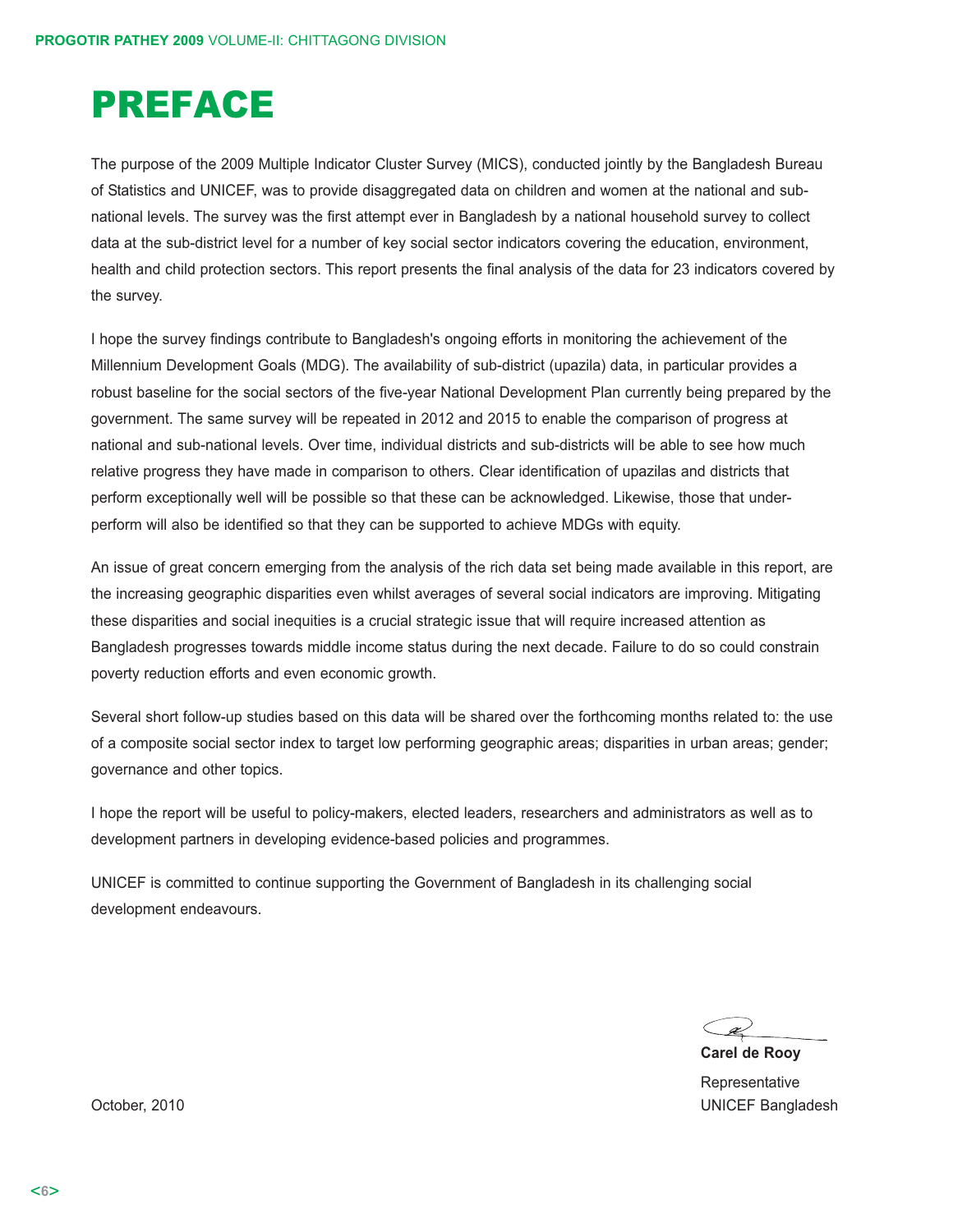### MAP OF CHITTAGONG DIVISION SHOWING THE DISTRICT LOCATION AND NUMBER OF SAMPLE AREAS

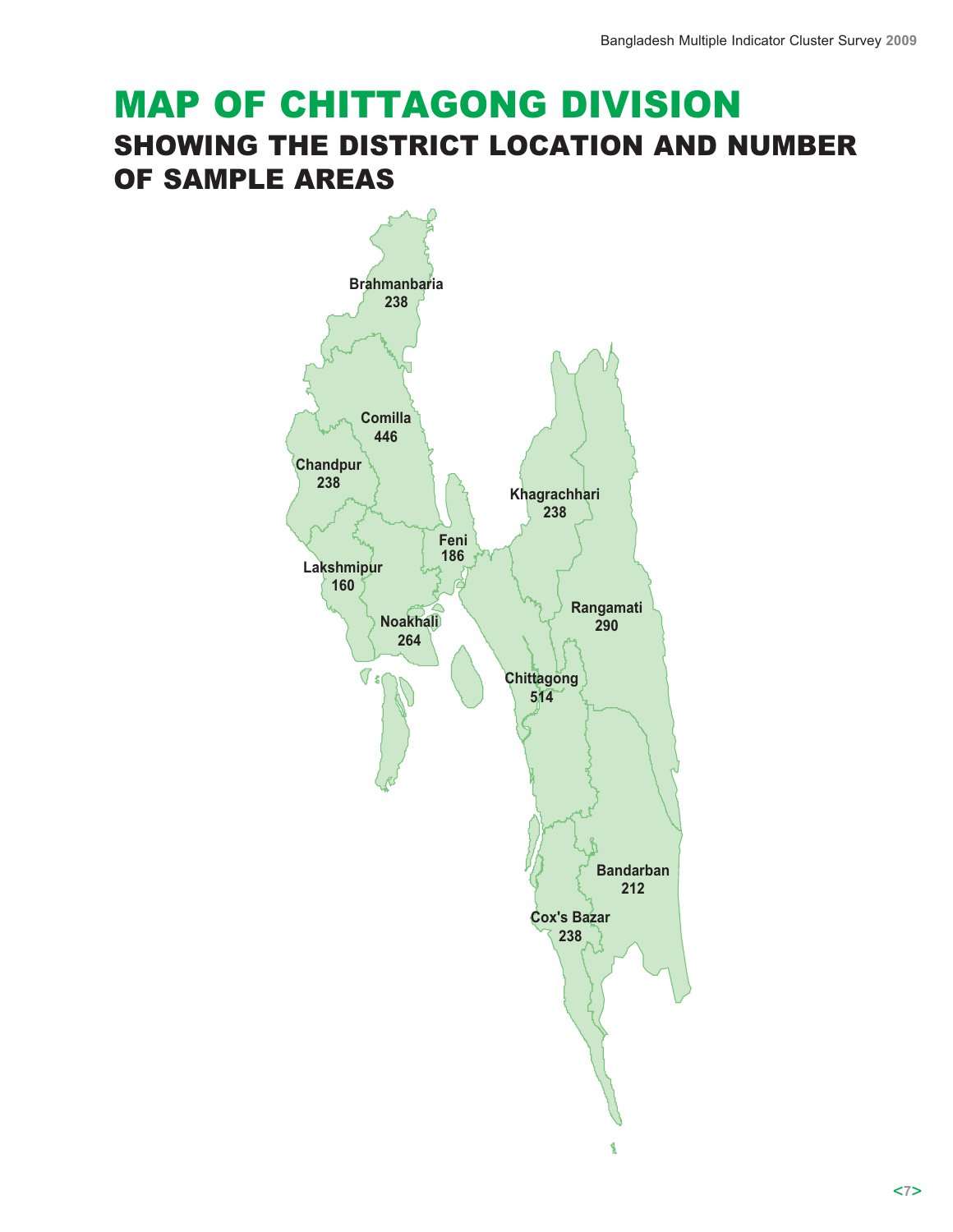| $\frac{1}{2}$<br><b>)))</b><br>)) |
|-----------------------------------|
| くこここ<br>$\frac{1}{1}$             |
| )                                 |
| l                                 |
| うころり ナミニ フニアこうこう                  |
| こくるい                              |
| <b>COINT AS + COINT CH</b>        |
| l                                 |
|                                   |

| Interviewed<br>Caretaker<br>Children<br>under 5<br>Eligible<br>Response<br>Women's<br>Overall<br>rate | 2,199<br>2,271 | 2,619<br>2,642 | 2,273<br>2,293 | 5,108<br>5,156 | 4,854<br>4,892 | 2,671<br>2,781 | 1,758<br>1,787 | 2,533<br>2,539 | 1,613<br>1,632 | 2,576<br>2,638 | 2,742<br>2,766 | 30,946<br>31,397 | 328<br>98.98     | 559<br>07.71    | 386<br>87.78 | 357<br>95.60   | 245<br>99.83 | 197<br>94.08 | 199<br>95.86 | 320<br>98.94 | 284<br>98.99  | 449<br>99.65       | 349<br>99.52 | 351<br>99.17 | 349<br>99.72 |
|-------------------------------------------------------------------------------------------------------|----------------|----------------|----------------|----------------|----------------|----------------|----------------|----------------|----------------|----------------|----------------|------------------|------------------|-----------------|--------------|----------------|--------------|--------------|--------------|--------------|---------------|--------------------|--------------|--------------|--------------|
| Response<br>Women<br>rate                                                                             | 97.26          | 99.24          | 99.02          | 99.16          | 98.63          | 97.30          | 98.18          | 99.16          | 98.76          | 97.78          | 98.73          | 98.56            | 98.98            | 97.71           | 97.78        | 95.97          | 99.83        | 94.08        | 95.86        | 98.94        | 99.18         | 99.65              | 99.52        | 99.17        | 99.72        |
| Interviewed<br>women                                                                                  | 97.31          | 99.26          | 99.02          | 99.19          | 98.65          | 97.38          | 98.31          | 99.22          | 98.79          | 97.86          | 98.90          | 98.62            | 585              | 1,065           | 706          | 548            | 574          | 493          | 510          | 655          | 607           | 854                | 620          | 721          | 704          |
| Eligible<br>women                                                                                     | 4,481          | 5,243          | 5,532          | 12,449         | 10,557         | 5,457          | 4,429          | 5,117          | 3,425          | 5,849          | 6,667          | 69,206           | 591              | 1,090           | 722          | 571            | 575          | 524          | 532          | 662          | 612           | 857                | 623          | 727          | 706          |
| Household<br>Response<br>rate                                                                         | 4,605          | 5,282          | 5,587          | 12,551         | 10,701         | 5,604          | 4,505          | 5,157          | 3,467          | 5,977          | 6,741          | 70,177           | 100.00           | 100.00          | 100.00       | 99.62          | 100.00       | 100.00       | 100.00       | 100.00       | 99.81         | 100.00             | 100.00       | 100.00       | 100.00       |
| Interviewed<br>households                                                                             | 99.95          | 99.98          | 100.00         | 99.97          | 99.98          | 99.92          | 99.87          | 99.94          | 99.97          | 99.92          | 99.83          | 99.94            | 520              | 960             | 680          | 518            | 520          | 520          | 520          | 620          | 519           | 780                | 520          | 660          | 620          |
| households households<br>Occupied                                                                     | 4,238          | 4,759          | 4,760          | 10,277         | 8,918          | 4,756          | 3,715          | 4,757          | 3,199          | 5,276          | 5,790          | 60,445           | 520              | 960             | 680          | 520            | 520          | 520          | 520          | 620          | 520           | 780                | 520          | 660          | 620          |
| Sampled                                                                                               | 4,240          | 4,760          | 4,760          | 10,280         | 8,920          | 4,760          | 3,720          | 4,760          | 3,200          | 5,280          | 5,800          | 60,480           | 520              | 960             | 680          | 520            | 520          | 520          | 520          | 620          | 520           | 780                | 520          | 660          | 620          |
| Upazila                                                                                               | 4,240          | 4,760          | 4,760          | 10,280         | 8,920          | 4,760          | 3,720          | 4,760          | 3,200          | 5,280          | 5,800          | 60,480           | Alikadam         | Bandarban Sadar | Lama         | Naikhongchhari | Rowangchhari | Ruma         | Thanchi      | Akhaura      | Banchharampur | Brahmanbaria Sadar | Ashuganj     | Kasba        | Nabinagar    |
| <b>District</b>                                                                                       | Bandarban      | Brahmanbaria   | Chandpur       | Chittagong     | Comilla        | Cox's Bazar    | Feni           | Khagrachhari   | -akshmipur     | Noakhali       | Rangamati      | Division Total   | <b>Bandarban</b> |                 |              |                |              |              |              | Brahmanbaria |               |                    |              |              |              |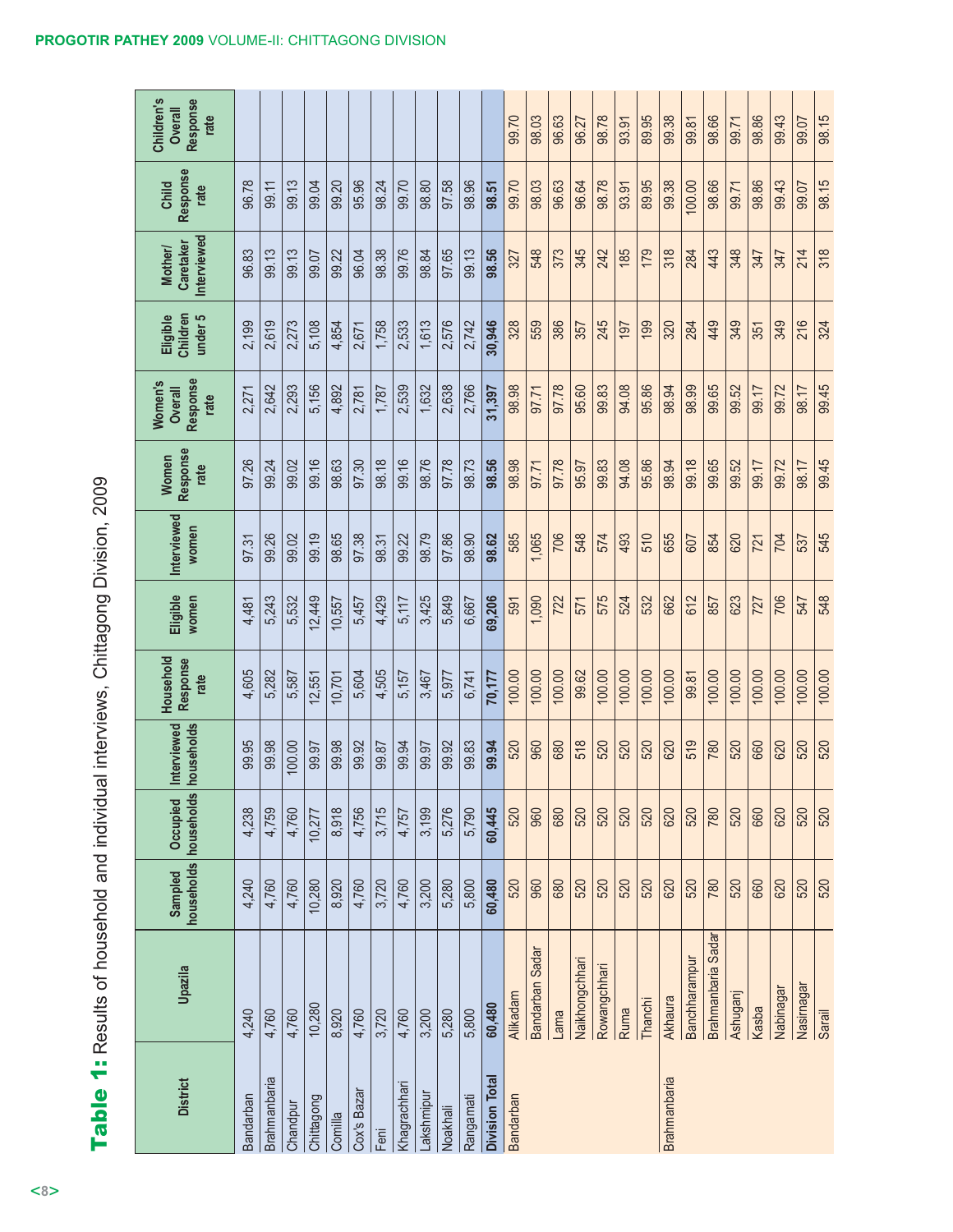| Children's<br>Response<br>Overall<br>rate | 99.50          | 99.30     | 99.55    | 95.80           | 100.00 | 99.70          | 100.00       | 98.88     | 99.34      | 99.70             | 96.08            | 98.22       | 99.09       | 97.07     | 98.37    | 99.61     | 99.07  | 99.62    | 100.00 | 98.07   | 100.00          | 100.00    | 99.68         | 100.00             | 99.28            | 98.44    | 98.71       | 98.18         | 98.29     |
|-------------------------------------------|----------------|-----------|----------|-----------------|--------|----------------|--------------|-----------|------------|-------------------|------------------|-------------|-------------|-----------|----------|-----------|--------|----------|--------|---------|-----------------|-----------|---------------|--------------------|------------------|----------|-------------|---------------|-----------|
| Response<br>Child<br>rate                 | 99.50          | 99.30     | 99.55    | 95.80           | 100.00 | 99.70          | 100.00       | 98.88     | 99.34      | 99.70             | 96.27            | 98.39       | 99.09       | 97.07     | 98.37    | 99.61     | 99.24  | 99.62    | 100.00 | 98.07   | 100.00          | 100.00    | 99.68         | 100.00             | 99.28            | 98.44    | 98.71       | 98.18         | 98.47     |
| Interviewed<br>Caretaker<br>Mother/       | 395            | 282       | 219      | 251             | 286    | 330            | 244          | 266       | 302        | 334               | 232              | 306         | 325         | 199       | 301      | 253       | 262    | 264      | 222    | 305     | 326             | 266       | 308           | 334                | 275              | 253      | 230         | 323           | 321       |
| Children<br>under 5<br>Eligible           | 397            | 284       | 220      | 262             | 286    | 331            | 244          | 269       | 304        | 335               | 241              | 311         | 328         | 205       | 306      | 254       | 264    | 265      | 222    | 311     | 326             | 266       | 309           | 334                | 277              | 257      | 233         | 329           | 326       |
| Response<br>Women's<br>Overall<br>rate    | 100.00         | 98.71     | 98.35    | 98.77           | 99.01  | 98.02          | 100.00       | 99.11     | 98.25      | 99.51             | 98.24            | 98.39       | 99.10       | 98.94     | 99.29    | 99.58     | 99.25  | 98.59    | 99.18  | 98.37   | 99.69           | 100.00    | 98.54         | 98.64              | 99.15            | 97.13    | 98.56       | 98.23         | 98.60     |
| Response<br>Women<br>rate                 | 100.00         | 98.71     | 98.35    | 98.77           | 99.01  | 98.02          | 100.00       | 99.11     | 98.25      | 99.51             | 98.43            | 98.57       | 99.10       | 98.94     | 99.29    | 99.58     | 99.42  | 98.59    | 99.18  | 98.37   | 99.69           | 100.00    | 98.54         | 98.64              | 99.15            | 97.13    | 98.56       | 98.23         | 98.78     |
| Interviewed<br>women                      | 875            | 689       | 536      | 723             | 602    | 793            | 647          | 667       | 561        | 609               | 626              | 687         | 662         | 656       | 556      | 709       | 690    | 631      | 723    | 663     | 643             | 694       | 676           | 653                | 580              | 609      | 614         | 720           | 646       |
| Eligible<br>women                         | 875            | 698       | 545      | 732             | 608    | 809            | 647          | 673       | 571        | 612               | 636              | 697         | 668         | 663       | 560      | 712       | 694    | 640      | 729    | 674     | 645             | 694       | 686           | 662                | 585              | 627      | 623         | 733           | 654       |
| Household<br>Response<br>rate             | 100.00         | 100.00    | 100.00   | 100.00          | 100.00 | 100.00         | 100.00       | 100.00    | 100.00     | 100.00            | 99.81            | 99.82       | 100.00      | 100.00    | 100.00   | 100.00    | 99.82  | 100.00   | 100.00 | 100.00  | 100.00          | 100.00    | 100.00        | 100.00             | 100.00           | 100.00   | 100.00      | 100.00        | 99.82     |
| households<br>Interviewed                 | 700            | 580       | 520      | 600             | 560    | 640            | 600          | 560       | 520        | 580               | 519              | 559         | 520         | 520       | 520      | 580       | 559    | 540      | 580    | 560     | 580             | 540       | 580           | 520                | 520              | 560      | 560         | 620           | 559       |
| Occupied                                  | 700            | 580       | 520      | 600             | 560    | 640            | 600          | 560       | 520        | 580               | 520              | 560         | 520         | 520       | 520      | 580       | 560    | 540      | 580    | 560     | 580             | 540       | 580           | 520                | 520              | 560      | 560         | 620           | 560       |
| households households<br>Sampled          | 700            | 580       | 520      | 600             | 560    | 640            | 600          | 560       | 520        | 580               | 520              | 560         | 520         | 520       | 520      | 580       | 560    | 540      | 580    | 560     | 580             | 540       | 580           | 520                | 520              | 560      | 560         | 620           | 560       |
| Upazila                                   | Chandpur Sadar | Faridganj | Haimchar | <b>Hajiganj</b> | Kachua | Matlab Dakshin | Matlab Uttar | Shahrasti | Anowara    | <b>Banshkhall</b> | <b>Boalkhali</b> | Chandanaish | Fatikchhari | Hathazari | Lohagara | Mirsharai | Patiya | Rangunia | Raozan | Sandwip | <b>Satkania</b> | Sitakunda | <b>Barura</b> | <b>Brahmanpara</b> | <b>Burichang</b> | Chandina | Chauddagram | Comilla Sadar | Daudkandi |
| <b>District</b>                           | Chandpur       |           |          |                 |        |                |              |           | Chittagong |                   |                  |             |             |           |          |           |        |          |        |         |                 |           | Comilla       |                    |                  |          |             |               |           |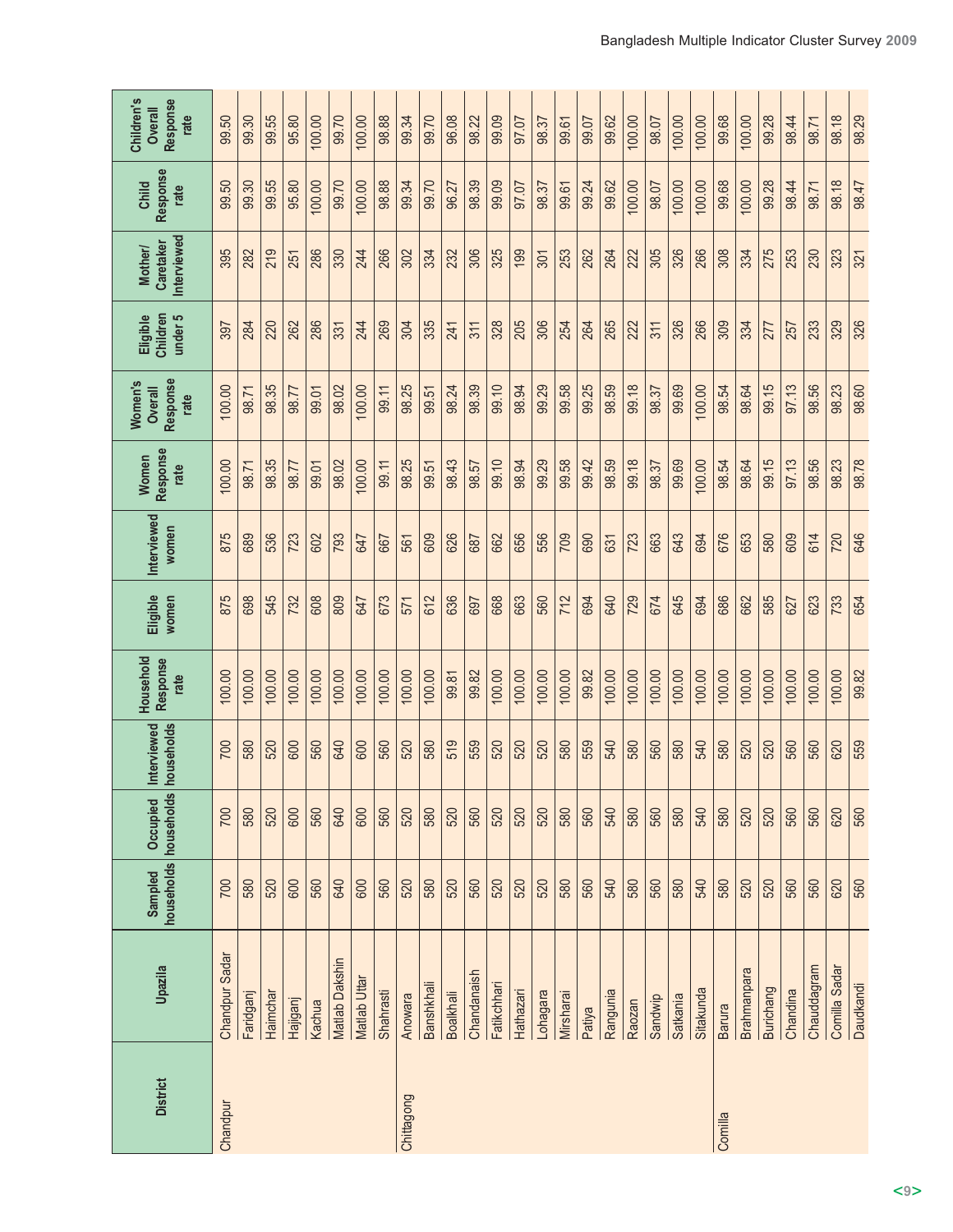| Children's<br>Response<br>Overall<br>rate  | 99.42   | 99.48 | 99.13                    | 99.11  | 99.66       | 98.69  | 99.35      | 99.44     | 100.00 | 96.95      | 96.02             | 99.40    | 98.66       | 88.82  | 98.66 | 90.07  | 99.67        | 97.05        | 98.25        | 97.91      | 97.80   | 98.86     | 99.68    | 100.00           | 99.34              | 100.00        | 99.68       | 100.00      |
|--------------------------------------------|---------|-------|--------------------------|--------|-------------|--------|------------|-----------|--------|------------|-------------------|----------|-------------|--------|-------|--------|--------------|--------------|--------------|------------|---------|-----------|----------|------------------|--------------------|---------------|-------------|-------------|
| Response<br>Child<br>rate                  | 99.42   | 99.66 | 99.13                    | 99.11  | 99.66       | 98.69  | 99.35      | 99.44     | 100.00 | 97.09      | 96.28             | 99.40    | 98.66       | 88.82  | 98.85 | 90.07  | 99.67        | 97.05        | 98.25        | 98.43      | 97.98   | 98.86     | 99.68    | 100.00           | 99.46              | 100.00        | 99.68       | 100.00      |
| Interviewed<br>Caretaker<br><b>Mother/</b> | 342     | 295   | 340                      | 335    | 295         | 226    | 304        | 352       | 321    | 400        | 285               | 334      | 369         | 278    | 344   | 363    | 298          | 296          | 337          | 314        | 243     | 260       | 308      | 274              | 371                | 216           | 308         | 337         |
| Children<br>under 5<br>Eligible            | 344     | 296   | 343                      | 338    | 296         | 229    | 306        | 354       | 321    | 412        | 296               | 336      | 374         | 313    | 348   | 403    | 299          | 305          | 343          | 319        | 248     | 263       | 309      | 274              | 373                | 216           | 309         | 337         |
| Response<br>Women's<br>Overall<br>rate     | 99.56   | 99.36 | 99.77                    | 99.23  | 97.54       | 97.66  | 98.90      | 96.98     | 99.68  | 14.76      | 96.73             | 98.83    | 99.13       | 94.68  | 99.19 | 93.72  | 98.53        | 98.29        | 98.92        | 97.24      | 97.01   | 98.47     | 99.20    | 98.27            | 99.64              | 98.59         | 99.48       | 99.64       |
| Response<br>Women<br>rate                  | 99.56   | 99.54 | 99.77                    | 99.23  | 97.54       | 97.66  | 98.90      | 96.98     | 99.68  | 97.61      | 97.00             | 98.83    | 99.13       | 94.68  | 99.38 | 93.72  | 98.53        | 98.29        | 98.92        | 97.76      | 97.20   | 98.47     | 99.20    | 98.27            | 99.76              | 98.59         | 99.48       | 99.64       |
| Interviewed<br>women                       | 680     | 652   | 876                      | 776    | 634         | 542    | 632        | 642       | 625    | 777        | 840               | 592      | 799         | 534    | 641   | 672    | 602          | 748          | 733          | 872        | 625     | 708       | 743      | 568              | 844                | 561           | 573         | 551         |
| Eligible<br>women                          | 683     | 655   | 878                      | 782    | 650         | 555    | 639        | 662       | 627    | 796        | 866               | 599      | 806         | 564    | 645   | 717    | 611          | 761          | 741          | 892        | 643     | 719       | 749      | 578              | 846                | 569           | 576         | 553         |
| Household<br>Response<br>rate              | 100.00  | 99.82 | 100.00                   | 100.00 | 100.00      | 100.00 | 100.00     | 100.00    | 100.00 | 99.86      | 99.72             | 100.00   | 100.00      | 100.00 | 99.81 | 100.00 | 100.00       | 100.00       | 100.00       | 99.47      | 99.81   | 100.00    | 100.00   | 100.00           | 99.87              | 100.00        | 100.00      | 100.00      |
| households<br>Interviewed                  | 580     | 559   | 660                      | 580    | 520         | 520    | 520        | 540       | 520    | 699        | 718               | 520      | 660         | 520    | 519   | 600    | 520          | 660          | 600          | 756        | 519     | 600       | 580      | 520              | 779                | 520           | 520         | 520         |
| households households<br>Occupied          | 580     | 560   | 660                      | 580    | 520         | 520    | 520        | 540       | 520    | 700        | 720               | 520      | 660         | 520    | 520   | 600    | 520          | 660          | 600          | 760        | 520     | 600       | 580      | 520              | 780                | 520           | 520         | 520         |
| Sampled                                    | 580     | 560   | 660                      | 580    | 520         | 520    | 520        | 540       | 520    | 700        | 720               | 520      | 660         | 520    | 520   | 600    | 520          | 660          | 600          | 760        | 520     | 600       | 580      | 520              | 780                | 520           | 520         | 520         |
| Upazila                                    | Debidwa | Homna | Comilla Adarsha<br>Sadar | Laksam | Manoharganj | Meghna | Muradnagar | Nangalkot | Titas  | Chakaria   | Cox'S Bazar Sadar | Kutubdia | Maheshkhali | Pekua  | Ramu  | Teknaf | <b>Ukhia</b> | Chhagalnaiya | Daganbhuiyan | Feni Sadar | Fulgazi | Parshuram | Sonagazi | <b>Dighinala</b> | Khagrachhari Sadar | Lakshmichhari | Mahalchhari | Manikchhari |
| <b>District</b>                            |         |       |                          |        |             |        |            |           |        | Cox's Baza |                   |          |             |        |       |        |              | Feni         |              |            |         |           |          | Khagrachhari     |                    |               |             |             |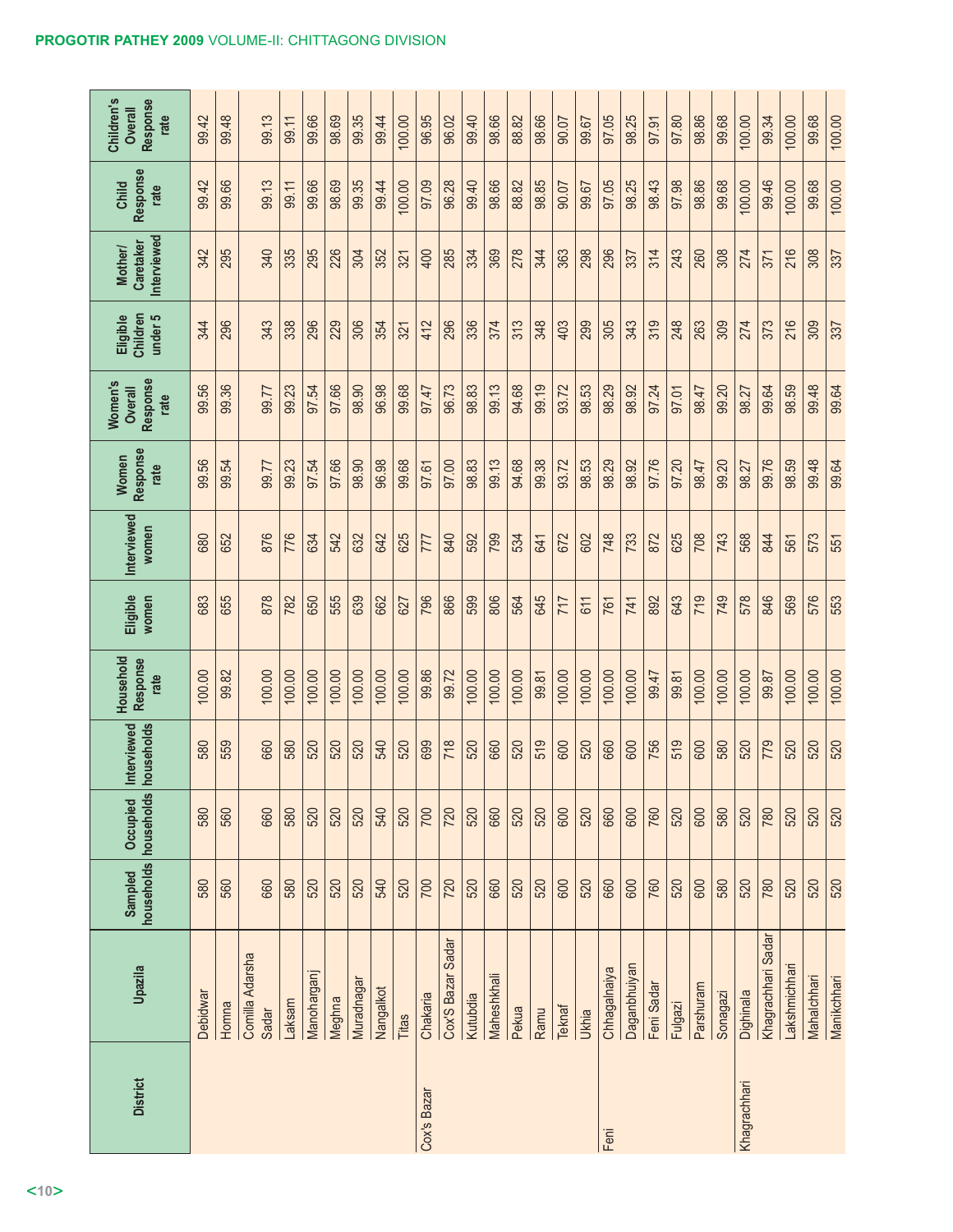| <b>District</b> | Upazila          | households households<br>Sampled | Occupied | Interviewed<br>households | Household<br>Response<br>rate | Eligible<br>women | Interviewed<br>women | Response<br>Women<br>rate | Response<br>Women's<br>Overall<br>rate | Children<br>Eligible<br>under 5 | Interviewed<br>Caretaker<br>Mother/ | Response<br>Child<br>rate | Children's<br>Response<br>Overall<br>rate |
|-----------------|------------------|----------------------------------|----------|---------------------------|-------------------------------|-------------------|----------------------|---------------------------|----------------------------------------|---------------------------------|-------------------------------------|---------------------------|-------------------------------------------|
|                 | Matiranga        | 720                              | 720      | 720                       | 100.00                        | 792               | 784                  | 98.99                     | 98.99                                  | 454                             | 453                                 | 99.78                     | 99.78                                     |
|                 | Panchhari        | 520                              | 520      | 519                       | 99.81                         | 511               | 508                  | 99.41                     | 99.22                                  | 192                             | 192                                 | 100.00                    | 99.81                                     |
|                 | Ramgarh          | 660                              | 660      | 659                       | 99.85                         | 732               | 728                  | 99.45                     | 99.30                                  | 384                             | 382                                 | 99.48                     | 99.33                                     |
| Lakshmipur      | Kamalnagar       | 520                              | 520      | 520                       | 100.00                        | 516               | 511                  | 99.03                     | 99.03                                  | 275                             | 260                                 | 94.55                     | 94.55                                     |
|                 | Lakshmipur Sadar | 740                              | 740      | 740                       | 100.00                        | 816               | 810                  | 99.26                     | 99.26                                  | 395                             | 395                                 | 100.00                    | 100.00                                    |
|                 | Roypur           | 620                              | 620      | 619                       | 99.84                         | 673               | 669                  | 99.41                     | 99.25                                  | 273                             | 272                                 | 99.63                     | 99.47                                     |
|                 | Ramganj          | 680                              | 680      | 680                       | 100.00                        | 794               | 784                  | 98.74                     | 98.74                                  | 334                             | 333                                 | 99.70                     | 99.70                                     |
|                 | Ramgati          | 640                              | 640      | 640                       | 100.00                        | 668               | 651                  | 97.46                     | 97.46                                  | 355                             | 353                                 | 99.44                     | 99.44                                     |
| Noakhali        | Begumganj        | 640                              | 640      | 640                       | 100.00                        | 734               | 733                  | 99.86                     | 99.86                                  | 303                             | 301                                 | 99.34                     | 99.34                                     |
|                 | Chatkhil         | 600                              | 600      | 598                       | 99.67                         | 687               | 671                  | 97.67                     | 97.35                                  | 279                             | 261                                 | 93.55                     | 93.24                                     |
|                 | Companiganj      | 560                              | 560      | 560                       | 100.00                        | 574               | 569                  | 99.13                     | 99.13                                  | 233                             | 232                                 | 99.57                     | 99.57                                     |
|                 | Hatiya           | 620                              | 620      | 620                       | 100.00                        | 637               | 625                  | 98.12                     | 98.12                                  | 314                             | 313                                 | 99.68                     | 99.68                                     |
|                 | Kabirhat         | 560                              | 560      | 560                       | 100.00                        | 654               | 620                  | 94.80                     | 94.80                                  | 229                             | 208                                 | 90.83                     | 90.83                                     |
|                 | Senbagh          | 560                              | 560      | 560                       | 100.00                        | 689               | 653                  | 94.78                     | 94.78                                  | 253                             | 245                                 | 96.84                     | 96.84                                     |
|                 | Sonaimuri        | 580                              | 580      | 578                       | 99.66                         | 698               | 684                  | 97.99                     | 97.66                                  | 314                             | 311                                 | 99.04                     | 98.70                                     |
|                 | Subamachar       | 520                              | 520      | 520                       | 100.00                        | 576               | 570                  | 98.96                     | 98.96                                  | 346                             | 343                                 | 99.13                     | 99.13                                     |
|                 | Noakhali Sadar   | 640                              | 640      | 640                       | 100.00                        | 728               | 724                  | 99.45                     | 99.45                                  | 367                             | 362                                 | 98.64                     | 98.64                                     |
| Rangamati       | Baghaichhari     | 640                              | 640      | 640                       | 100.00                        | 718               | 708                  | 98.61                     | 98.61                                  | 315                             | 311                                 | 98.73                     | 98.73                                     |
|                 | <b>Barkal</b>    | 520                              | 520      | 520                       | 100.00                        | 637               | 626                  | 98.27                     | 98.27                                  | 271                             | 267                                 | 98.52                     | 98.52                                     |
|                 | Kawkhali         | 520                              | 520      | 517                       | 99.42                         | 593               | 589                  | 99.33                     | 98.75                                  | 273                             | 273                                 | 100.00                    | 99.42                                     |
|                 | Belaichhari      | 520                              | 520      | 520                       | 100.00                        | 634               | 629                  | 99.21                     | 99.21                                  | 249                             | 249                                 | 100.00                    | 100.00                                    |
|                 | Kaptai           | 520                              | 520      | 520                       | 100.00                        | 636               | 630                  | 99.06                     | 99.06                                  | 214                             | 214                                 | 100.00                    | 100.00                                    |
|                 | Juraichhari      | 520                              | 520      | 519                       | 99.81                         | 552               | 547                  | 99.09                     | 98.90                                  | 204                             | 200                                 | 98.04                     | 97.85                                     |
|                 | Langadu          | 520                              | 520      | 520                       | 100.00                        | 599               | 595                  | 99.33                     | 99.33                                  | 368                             | 366                                 | 99.46                     | 99.46                                     |
|                 | Naniarchar       | 520                              | 520      | 520                       | 100.00                        | 649               | 643                  | 99.08                     | 99.08                                  | 258                             | 253                                 | 98.06                     | 98.06                                     |
|                 | Rajasthali       | 520                              | 520      | 520                       | 100.00                        | 560               | 550                  | 98.21                     | 98.21                                  | 218                             | 217                                 | 99.54                     | 99.54                                     |
|                 | Rangamati Sadar  | 1000                             | 1000     | 994                       | 99.40                         | 1163              | 1150                 | 98.88                     | 98.29                                  | 396                             | 392                                 | 98.99                     | 98.40                                     |
| <b>National</b> |                  | 300,000                          | 299,988  | 299,842                   | 99.95                         | 336,287           | 333, 199             | 99.08                     | 99.03                                  | 140,860                         | 139,588                             | 99.1                      | 99.05                                     |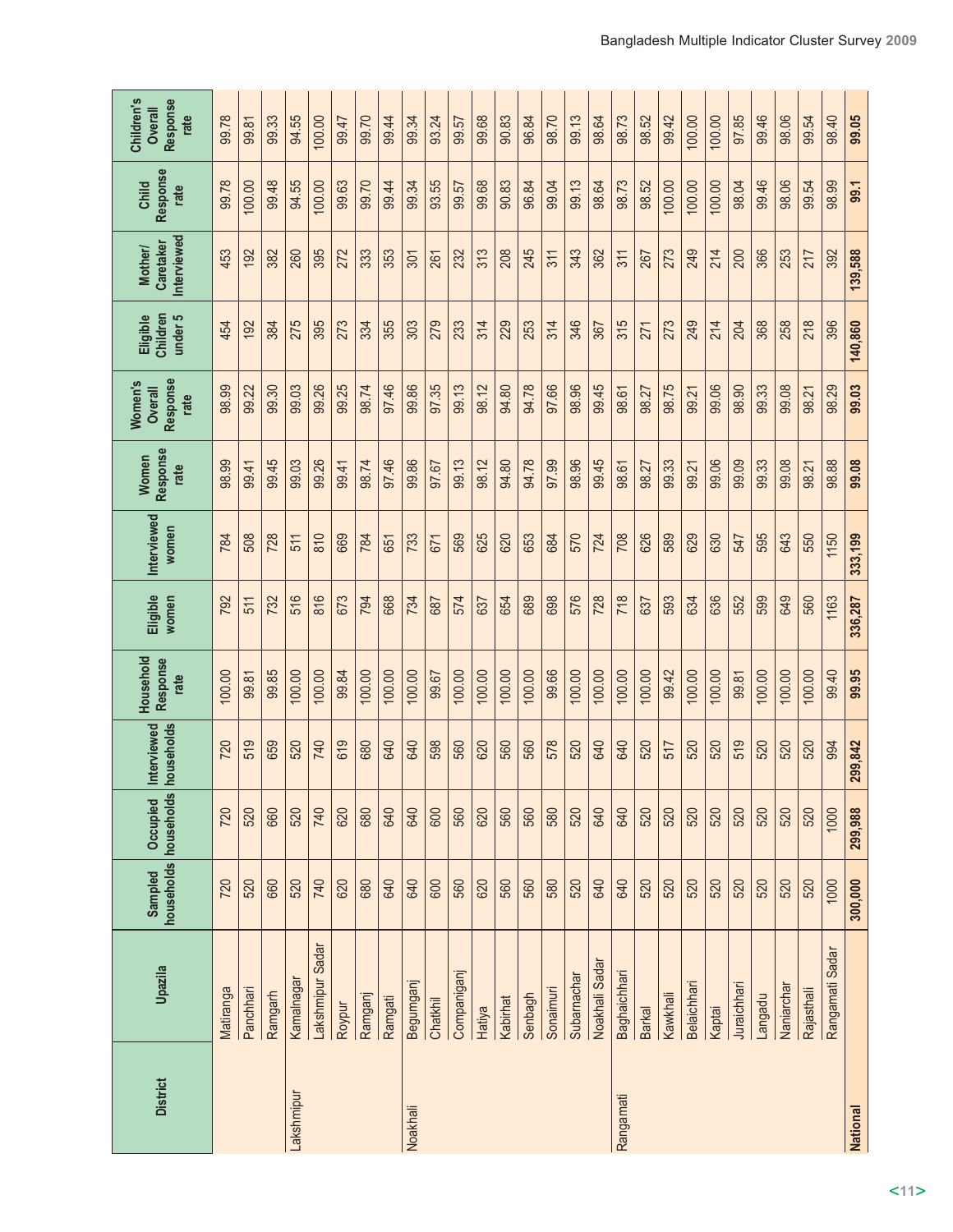### Table 2: Household population by sex, Chittagong Division, 2009

|                                         |                        |               |                | <b>Sex</b>    |                |                 |
|-----------------------------------------|------------------------|---------------|----------------|---------------|----------------|-----------------|
| <b>District</b>                         | <b>Upazila</b>         |               | <b>Male</b>    |               | <b>Female</b>  | <b>Both sex</b> |
|                                         |                        | <b>Number</b> | <b>Percent</b> | <b>Number</b> | <b>Percent</b> |                 |
| Bandarban                               |                        | 1,682         | 52.8           | 1,502         | 47.2           | 3,184           |
| <b>Brahmanbaria</b>                     |                        | 12,318        | 51.1           | 11,781        | 48.9           | 24,099          |
| Chandpur                                |                        | 11,558        | 50.3           | 11,432        | 49.7           | 22,991          |
| Chittagong (including city corporation) |                        | 37,319        | 51.7           | 34,922        | 48.3           | 72,241          |
| Comilla                                 |                        | 24,653        | 50.8           | 23,869        | 49.2           | 48,522          |
| Cox's Bazar                             |                        | 9,765         | 52.7           | 8,782         | 47.3           | 18,546          |
| Feni                                    |                        | 6,000         | 49.8           | 6,053         | 50.2           | 12,052          |
| Khagrachhari                            |                        | 3,051         | 51.2           | 2,904         | 48.8           | 5,955           |
| Lakshmipur                              |                        | 8,459         | 50.2           | 8,400         | 49.8           | 16,859          |
| Noakhali                                |                        | 15,136        | 51.0           | 14,570        | 49.0           | 29,706          |
| Rangamati                               |                        | 2,754         | 51.9           | 2,552         | 48.1           | 5,306           |
| <b>Division Total</b>                   |                        | 132,695       | 51.1           | 126,767       | 48.9           | 259,462         |
| <b>Bandarban</b>                        | Alikadam               | 203           | 52.8           | 181           | 47.2           | 384             |
|                                         | <b>Bandarban Sadar</b> | 399           | 51.9           | 371           | 48.1           | 770             |
|                                         | Lama                   | 451           | 53.4           | 394           | 46.6           | 845             |
|                                         | Naikhongchhari         | 274           | 52.5           | 248           | 47.5           | 522             |
|                                         | Rowangchhari           | 123           | 51.6           | 116           | 48.4           | 239             |
|                                         | Ruma                   | 138           | 55.4           | 111           | 44.6           | 249             |
|                                         | Thanchi                | 94            | 53.7           | 81            | 46.3           | 174             |
| <b>Brahmanbaria</b>                     | Akhaura                | 635           | 50.1           | 633           | 49.9           | 1,268           |
|                                         | Banchharampur          | 1,357         | 49.1           | 1,405         | 50.9           | 2,762           |
|                                         | Brahmanbaria Sadar     | 2,957         | 52.8           | 2,648         | 47.2           | 5,605           |
|                                         | Ashuganj               | 800           | 48.9           | 835           | 51.1           | 1,635           |
|                                         | Kasba                  | 1,339         | 48.3           | 1,433         | 51.7           | 2,772           |
|                                         | Nabinagar              | 2,215         | 51.7           | 2,073         | 48.3           | 4,288           |
|                                         | Nasirnagar             | 1,530         | 54.4           | 1,282         | 45.6           | 2,812           |
|                                         | Sarail                 | 1,485         | 50.2           | 1,473         | 49.8           | 2,958           |
| Chandpur                                | <b>Chandpur Sadar</b>  | 2,325         | 50.6           | 2,272         | 49.4           | 4,597           |
|                                         | Faridganj              | 1,962         | 49.6           | 1,993         | 50.4           | 3,955           |
|                                         | Haimchar               | 624           | 52.2           | 572           | 47.8           | 1,196           |
|                                         | Hajiganj               | 1,390         | 50.8           | 1,347         | 49.2           | 2,737           |
|                                         | Kachua                 | 1,662         | 51.4           | 1,571         | 48.6           | 3,233           |
|                                         | <b>Matlab Dakshin</b>  | 1,112         | 49.8           | 1,120         | 50.2           | 2,232           |
|                                         | Matlab Uttar           | 1,458         | 48.7           | 1,538         | 51.3           | 2,995           |
|                                         | Shahrasti              | 1,025         | 50.1           | 1,020         | 49.9           | 2,045           |
| Chittagong                              | Anowara                | 1,138         | 52.6           | 1,025         | 47.4           | 2,163           |
|                                         | Banshkhali             | 2,615         | 53.5           | 2,268         | 46.5           | 4,884           |
|                                         | <b>Boalkhali</b>       | 985           | 52.0           | 908           | 48.0           | 1,893           |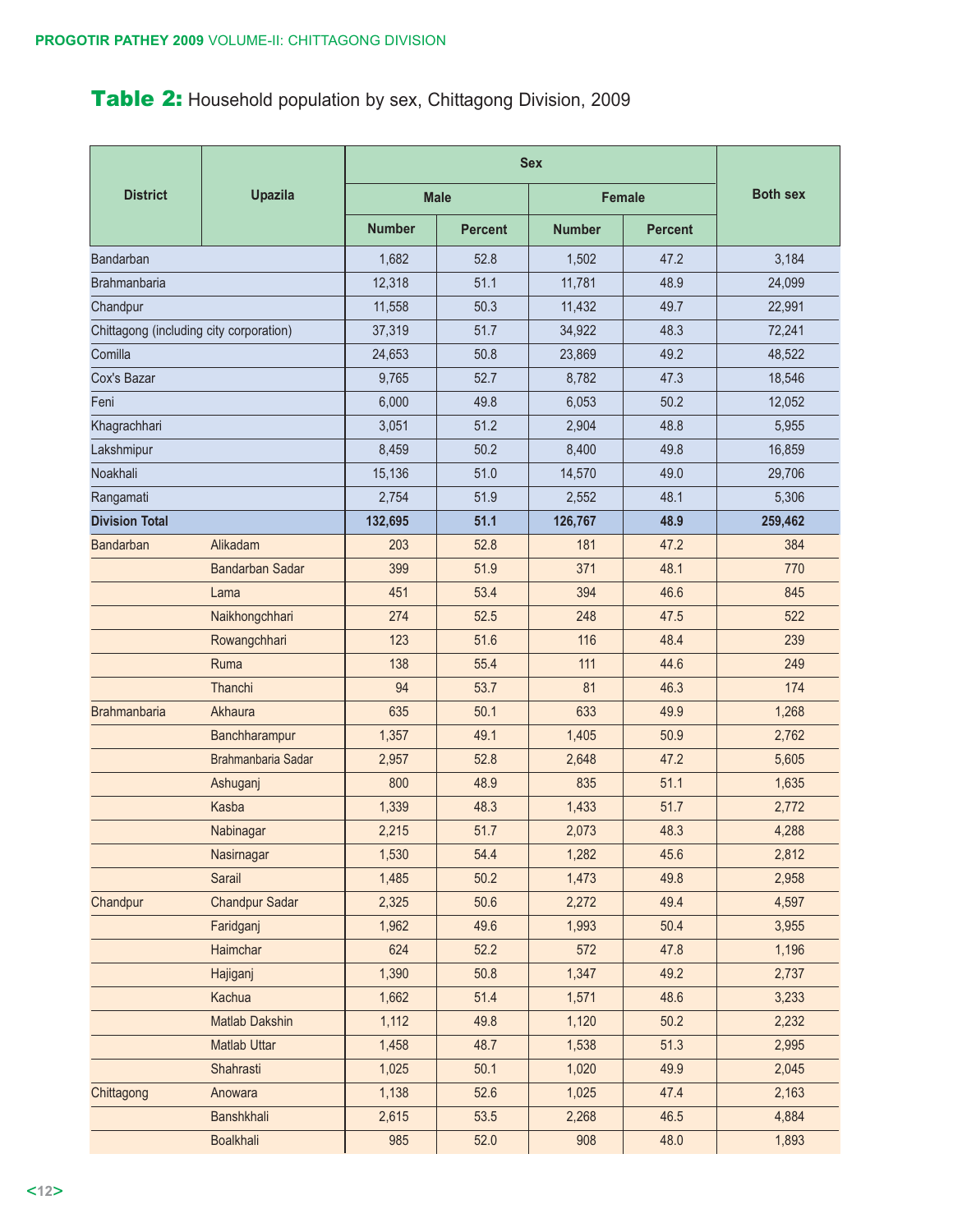|                 |                       |               |                | <b>Sex</b>    |                |                 |
|-----------------|-----------------------|---------------|----------------|---------------|----------------|-----------------|
| <b>District</b> | <b>Upazila</b>        |               | <b>Male</b>    |               | <b>Female</b>  | <b>Both sex</b> |
|                 |                       | <b>Number</b> | <b>Percent</b> | <b>Number</b> | <b>Percent</b> |                 |
|                 | Chandanaish           | 1,054         | 50.9           | 1,018         | 49.1           | 2,072           |
|                 | Fatikchhari           | 2,184         | 50.9           | 2,103         | 49.1           | 4,287           |
|                 | Hathazari             | 2,035         | 52.2           | 1,863         | 47.8           | 3,898           |
|                 | Lohagara              | 1,588         | 53.2           | 1,397         | 46.8           | 2,985           |
|                 | Mirsharai             | 2,006         | 50.5           | 1,969         | 49.5           | 3,975           |
|                 | Patiya                | 1,764         | 51.9           | 1,636         | 48.1           | 3,400           |
|                 | Rangunia              | 1,640         | 52.8           | 1,465         | 47.2           | 3,105           |
|                 | Raozan                | 1,417         | 48.9           | 1,482         | 51.1           | 2,900           |
|                 | Sandwip               | 1,686         | 51.4           | 1,597         | 48.6           | 3,283           |
|                 | Satkania              | 2,142         | 51.1           | 2,048         | 48.9           | 4,190           |
|                 | Sitakunda             | 1,580         | 51.5           | 1,490         | 48.5           | 3,070           |
| Comilla         | <b>Barura</b>         | 2,019         | 51.0           | 1,939         | 49.0           | 3,958           |
|                 | Brahmanpara           | 1,176         | 53.3           | 1,031         | 46.7           | 2,208           |
|                 | <b>Burichang</b>      | 1,314         | 51.2           | 1,253         | 48.8           | 2,567           |
|                 | Chandina              | 1,506         | 50.4           | 1,482         | 49.6           | 2,988           |
|                 | Chauddagram           | 2016          | 52.0           | 1861          | 48.0           | 3,877           |
|                 | Comilla Sadar         | 1891          | 49.6           | 1918          | 50.4           | 3,809           |
|                 | Daudkandi             | 1696          | 52.7           | 1520          | 47.3           | 3,216           |
|                 | Debidwar              | 2037          | 51.3           | 1934          | 48.7           | 3,971           |
|                 | Homna                 | 1091          | 50.2           | 1082          | 49.8           | 2,173           |
|                 | Comilla Adarsha Sadar | 1822          | 49.8           | 1835          | 50.2           | 3,657           |
|                 | Laksam                | 1405          | 50.2           | 1393          | 49.8           | 2,798           |
|                 | Manoharganj           | 1143          | 49.5           | 1166          | 50.5           | 2,309           |
|                 | Meghna                | 486           | 51.0           | 468           | 49.0           | 954             |
|                 | Muradnagar            | 2415          | 49.4           | 2472          | 50.6           | 4,888           |
|                 | Nangalkot             | 1766          | 52.7           | 1582          | 47.3           | 3,348           |
|                 | <b>Titas</b>          | 869           | 48.2           | 932           | 51.8           | 1,801           |
| Cox's Bazar     | Chakaria              | 1950          | 52.2           | 1788          | 47.8           | 3,738           |
|                 | Cox'S Bazar Sadar     | 1890          | 53.7           | 1627          | 46.3           | 3,517           |
|                 | Kutubdia              | 526           | 51.4           | 498           | 48.6           | 1,025           |
|                 | Maheshkhali           | 1393          | 52.3           | 1272          | 47.7           | 2,665           |
|                 | Pekua                 | 708           | 52.7           | 635           | 47.3           | 1,343           |
|                 | Ramu                  | 1236          | 52.6           | 1112          | 47.4           | 2,348           |
|                 | <b>Teknaf</b>         | 1133          | 52.9           | 1009          | 47.1           | 2,142           |
|                 | <b>Ukhia</b>          | 929           | 52.5           | 841           | 47.5           | 1,770           |
| Feni            | Chhagalnaiya          | 822           | 48.4           | 877           | 51.6           | 1,699           |
|                 | Daganbhuiyan          | 1098          | 49.9           | 1103          | 50.1           | 2,201           |
|                 | Feni Sadar            | 1931          | 50.8           | 1873          | 49.2           | 3,804           |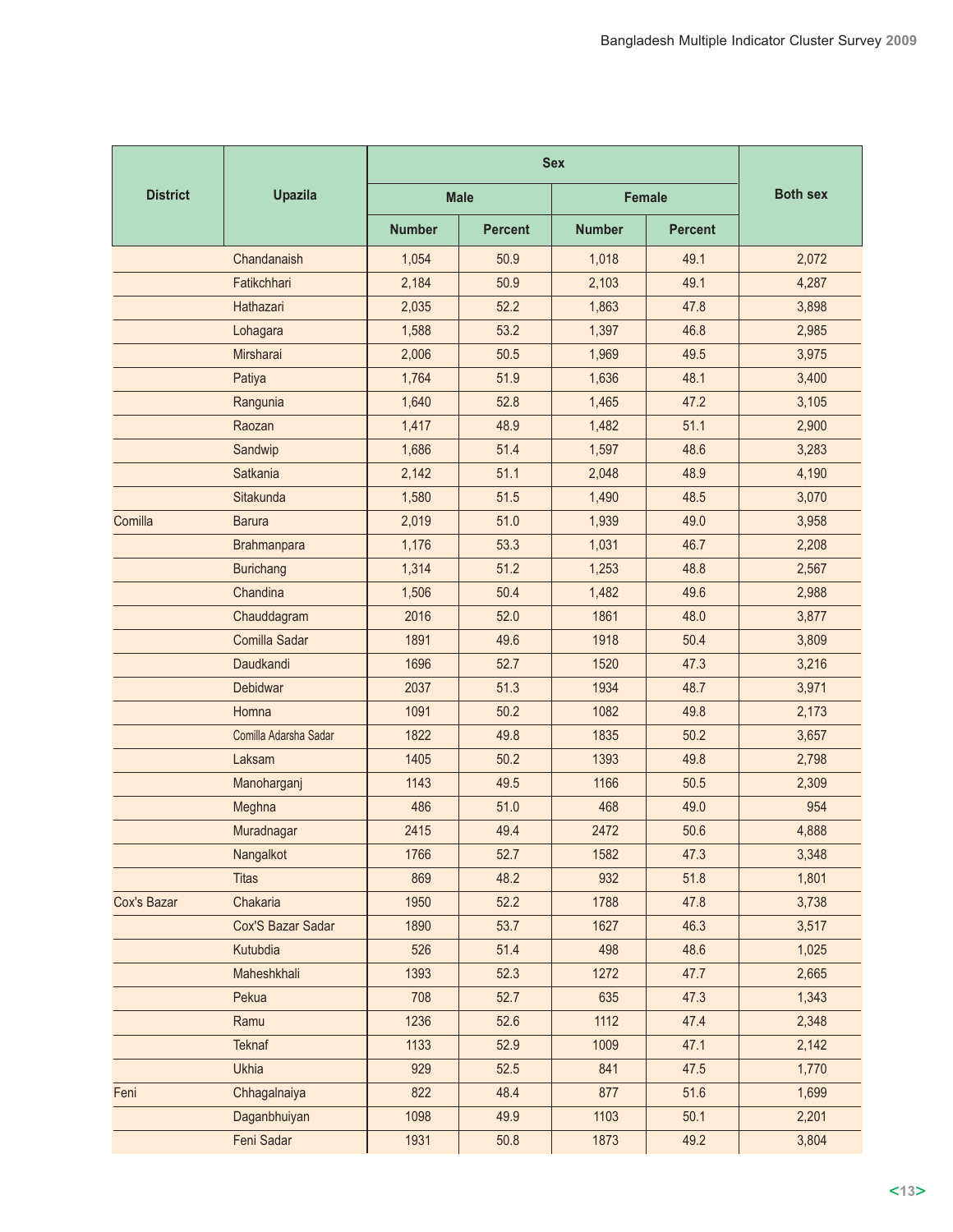|                 |                    |               |                | <b>Sex</b>    |                |                 |
|-----------------|--------------------|---------------|----------------|---------------|----------------|-----------------|
| <b>District</b> | Upazila            |               | <b>Male</b>    | <b>Female</b> |                | <b>Both sex</b> |
|                 |                    | <b>Number</b> | <b>Percent</b> | <b>Number</b> | <b>Percent</b> |                 |
|                 | Fulgazi            | 546           | 48.2           | 587           | 51.8           | 1,133           |
|                 | Parshuram          | 439           | 49.2           | 454           | 50.8           | 893             |
|                 | Sonagazi           | 1164          | 50.1           | 1158          | 49.9           | 2,322           |
| Khagrachhari    | Dighinala          | 500           | 52.1           | 460           | 47.9           | 959             |
|                 | Khagrachhari Sadar | 511           | 50.7           | 496           | 49.3           | 1,007           |
|                 | Lakshmichhari      | 142           | 52.0           | 131           | 48.0           | 273             |
|                 | Mahalchhari        | 274           | 51.3           | 260           | 48.7           | 534             |
|                 | Manikchhari        | 323           | 52.4           | 294           | 47.6           | 617             |
|                 | Matiranga          | 691           | 51.1           | 661           | 48.9           | 1,351           |
|                 | Panchhari          | 306           | 50.5           | 300           | 49.5           | 606             |
|                 | Ramgarh            | 305           | 50.3           | 302           | 49.7           | 608             |
| Lakshmipur      | Kamalnagar         | 1141          | 51.4           | 1077          | 48.6           | 2,218           |
|                 | Lakshmipur Sadar   | 3062          | 49.6           | 3106          | 50.4           | 6,168           |
|                 | Roypur             | 1240          | 48.7           | 1308          | 51.3           | 2,548           |
|                 | Ramganj            | 1475          | 49.6           | 1497          | 50.4           | 2,972           |
|                 | Ramgati            | 1542          | 52.2           | 1411          | 47.8           | 2,953           |
| Noakhali        | Begumganj          | 2417          | 48.6           | 2557          | 51.4           | 4,975           |
|                 | Chatkhil           | 1142          | 49.2           | 1177          | 50.8           | 2,320           |
|                 | Companiganj        | 1137          | 52.3           | 1038          | 47.7           | 2,175           |
|                 | Hatiya             | 2794          | 53.6           | 2423          | 46.4           | 5,218           |
|                 | Kabirhat           | 1019          | 52.1           | 936           | 47.9           | 1,955           |
|                 | Senbagh            | 1333          | 51.3           | 1264          | 48.7           | 2,597           |
|                 | Sonaimuri          | 1385          | 48.6           | 1468          | 51.4           | 2,854           |
|                 | Subarnachar        | 1553          | 51.9           | 1441          | 48.1           | 2,994           |
|                 | Noakhali Sadar     | 2355          | 51.0           | 2265          | 49.0           | 4,620           |
| Rangamati       | Baghaichhari       | 470           | 52.6           | 422           | 47.4           | 892             |
|                 | <b>Barkal</b>      | 199           | 51.7           | 186           | 48.3           | 384             |
|                 | Kawkhali           | 268           | 50.3           | 265           | 49.7           | 532             |
|                 | Belaichhari        | 124           | 51.5           | 117           | 48.5           | 241             |
|                 | Kaptai             | 276           | 51.4           | 261           | 48.6           | 537             |
|                 | Juraichhari        | 125           | 51.9           | 116           | 48.1           | 241             |
|                 | Langadu            | 437           | 53.1           | 386           | 46.9           | 823             |
|                 | Naniarchar         | 204           | 51.6           | 191           | 48.4           | 394             |
|                 | Rajasthali         | 118           | 51.3           | 112           | 48.7           | 230             |
|                 | Rangamati Sadar    | 534           | 51.9           | 496           | 48.1           | 1,029           |
| <b>National</b> |                    | 693,963       | 51.2           | 660,858       | 48.8           | 1,354,821       |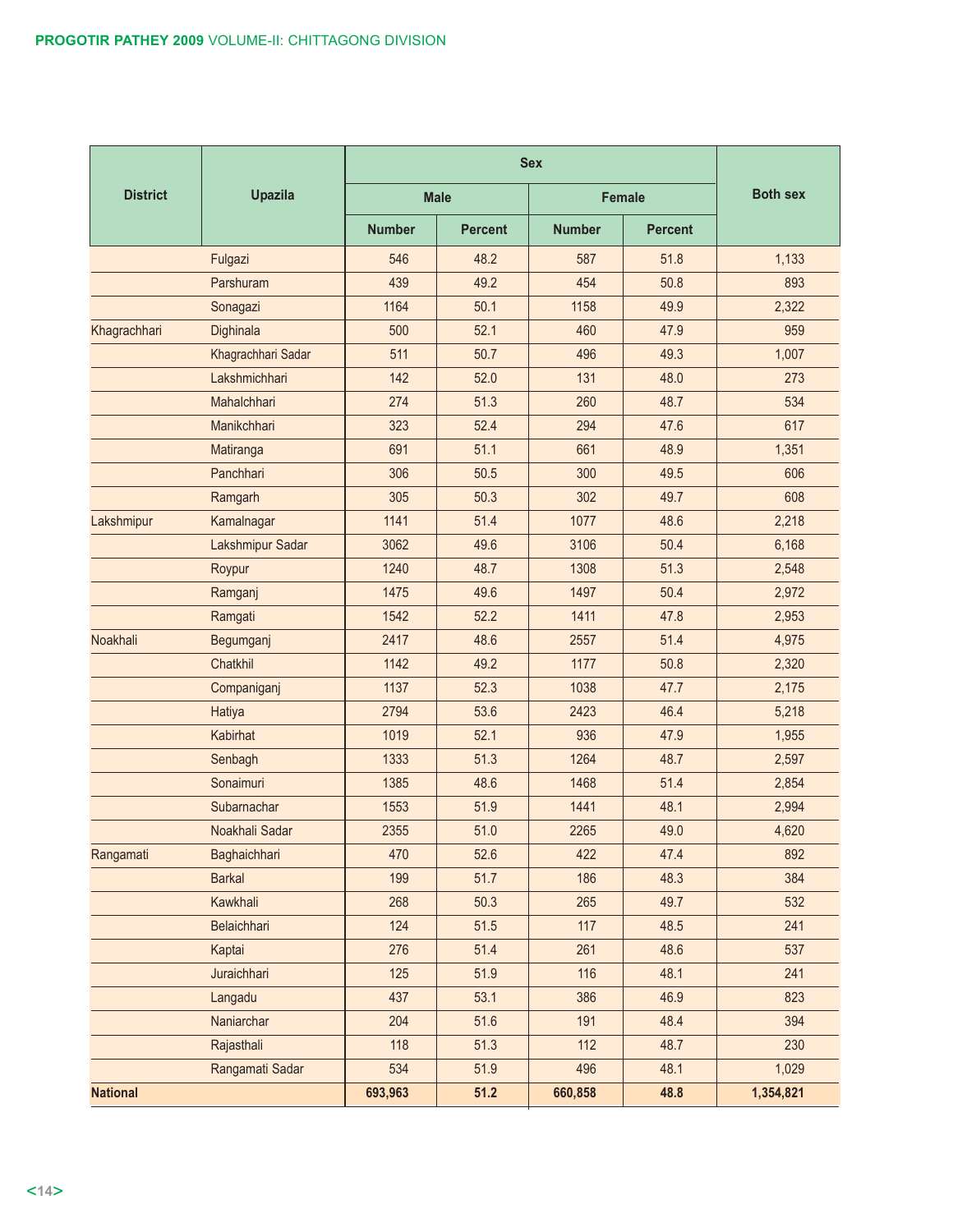### Table 3: Timely initiation of breastfeeding, Chittagong Division, 2009

Percentage of women aged 15-49 years with a birth in the 2 years preceding the survey who breastfed their baby within one hour of birth and within one day of birth

| <b>District</b>                         | <b>Upazila</b>         | Percentage who started<br>breastfeeding within one<br>hour of birth | Percentage who started<br>breastfeeding within one<br>day of birth | Number of women with<br>live birth in the two years<br>preceding the survey |
|-----------------------------------------|------------------------|---------------------------------------------------------------------|--------------------------------------------------------------------|-----------------------------------------------------------------------------|
| Bandarban                               |                        | 44.0                                                                | 85.8                                                               | 3,405                                                                       |
| <b>Brahmanbaria</b>                     |                        | 41.9                                                                | 89.1                                                               | 3,798                                                                       |
| Chandpur                                |                        | 52.8                                                                | 94.3                                                               | 3,853                                                                       |
| Chittagong (including city corporation) |                        | 39.1                                                                | 90.6                                                               | 8,740                                                                       |
| Comilla                                 |                        | 59.5                                                                | 91.6                                                               | 8,051                                                                       |
| Cox's Bazar                             |                        | 59.3                                                                | 91.4                                                               | 3,910                                                                       |
| Feni                                    |                        | 62.4                                                                | 97.1                                                               | 3,286                                                                       |
| Khagrachhari                            |                        | 36.6                                                                | 92.6                                                               | 3,851                                                                       |
| Lakshmipur                              |                        | 49.5                                                                | 96.6                                                               | 2,677                                                                       |
| Noakhali                                |                        | 58.8                                                                | 96.5                                                               | 4,552                                                                       |
| Rangamati                               |                        | 49.2                                                                | 88.5                                                               | 4,840                                                                       |
| <b>Division Total</b>                   |                        | 50.2                                                                | 92.4                                                               | 50,963                                                                      |
| <b>Bandarban</b>                        | Alikadam               | 61.7                                                                | 76.1                                                               | 439                                                                         |
|                                         | <b>Bandarban Sadar</b> | 48.0                                                                | 92.8                                                               | 818                                                                         |
|                                         | Lama                   | 29.4                                                                | 72.1                                                               | 546                                                                         |
|                                         | Naikhongchhari         | 50.6                                                                | 96.3                                                               | 407                                                                         |
|                                         | Rowangchhari           | 45.1                                                                | 94.2                                                               | 395                                                                         |
|                                         | Ruma                   | 35.5                                                                | 93.4                                                               | 422                                                                         |
|                                         | Thanchi                | 50.3                                                                | 88.6                                                               | 378                                                                         |
| <b>Brahmanbaria</b>                     | Akhaura                | 24.5                                                                | 86.8                                                               | 443                                                                         |
|                                         | Banchharampur          | 10.7                                                                | 90.4                                                               | 460                                                                         |
|                                         | Brahmanbaria Sadar     | 62.5                                                                | 93.3                                                               | 618                                                                         |
|                                         | Ashuganj               | 39.4                                                                | 89.3                                                               | 449                                                                         |
|                                         | Kasba                  | 15.6                                                                | 85.0                                                               | 538                                                                         |
|                                         | Nabinagar              | 52.4                                                                | 90.0                                                               | 491                                                                         |
|                                         | Nasirnagar             | 54.3                                                                | 71.9                                                               | 363                                                                         |
|                                         | Sarail                 | 45.4                                                                | 97.7                                                               | 436                                                                         |
| Chandpur                                | <b>Chandpur Sadar</b>  | 60.0                                                                | 95.4                                                               | 642                                                                         |
|                                         | Faridganj              | 37.5                                                                | 97.4                                                               | 352                                                                         |
|                                         | Haimchar               | 92.9                                                                | 100.0                                                              | 409                                                                         |
|                                         | Hajiganj               | 49.3                                                                | 96.3                                                               | 514                                                                         |
|                                         | Kachua                 | 48.0                                                                | 91.3                                                               | 471                                                                         |
|                                         | <b>Matlab Dakshin</b>  | 46.4                                                                | 95.4                                                               | 527                                                                         |
|                                         | <b>Matlab Uttar</b>    | 50.9                                                                | 88.4                                                               | 464                                                                         |
|                                         | Shahrasti              | 56.6                                                                | 93.6                                                               | 474                                                                         |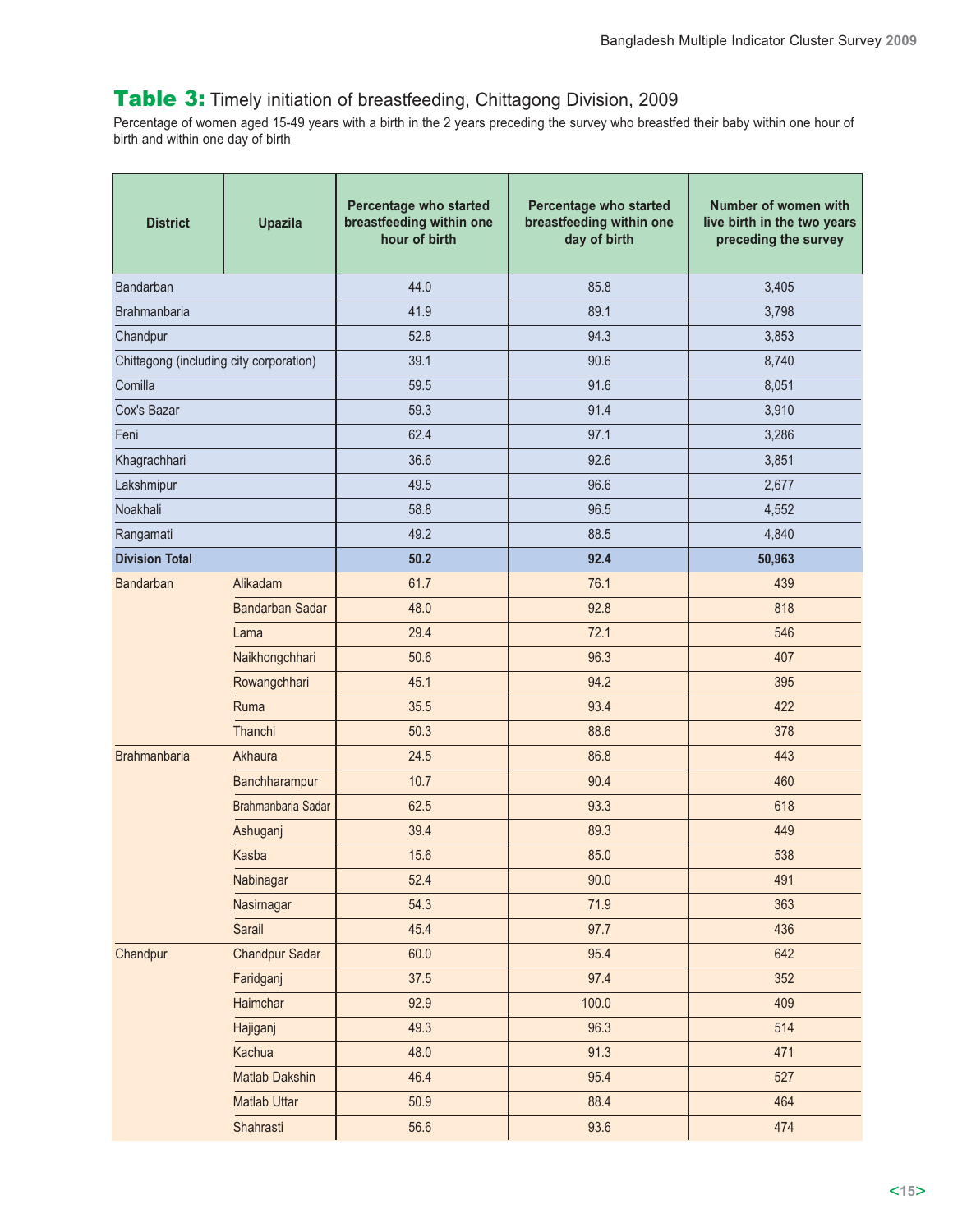| <b>District</b> | <b>Upazila</b>        | Percentage who started<br>breastfeeding within one<br>hour of birth | Percentage who started<br>breastfeeding within one<br>day of birth | Number of women with<br>live birth in the two years<br>preceding the survey |
|-----------------|-----------------------|---------------------------------------------------------------------|--------------------------------------------------------------------|-----------------------------------------------------------------------------|
| Chittagong      | Anowara               | 55.5                                                                | 97.6                                                               | 420                                                                         |
|                 | Banshkhali            | 29.1                                                                | 93.6                                                               | 447                                                                         |
|                 | <b>Boalkhali</b>      | 24.6                                                                | 94.4                                                               | 447                                                                         |
|                 | Chandanaish           | 32.8                                                                | 82.0                                                               | 451                                                                         |
|                 | Fatikchhari           | 55.5                                                                | 98.9                                                               | 474                                                                         |
|                 | Hathazari             | 47.5                                                                | 97.3                                                               | 413                                                                         |
|                 | Lohagara              | 24.4                                                                | 97.0                                                               | 438                                                                         |
|                 | <b>Mirsharai</b>      | 19.8                                                                | 96.0                                                               | 483                                                                         |
|                 | Patiya                | 24.0                                                                | 88.6                                                               | 445                                                                         |
|                 | Rangunia              | 17.5                                                                | 93.2                                                               | 461                                                                         |
|                 | Raozan                | 44.4                                                                | 95.8                                                               | 526                                                                         |
|                 | Sandwip               | 57.9                                                                | 88.8                                                               | 485                                                                         |
|                 | Satkania              | 41.5                                                                | 92.4                                                               | 485                                                                         |
|                 | Sitakunda             | 42.1                                                                | 95.9                                                               | 462                                                                         |
| Comilla         | <b>Barura</b>         | 79.0                                                                | 95.9                                                               | 534                                                                         |
|                 | <b>Brahmanpara</b>    | 74.2                                                                | 93.3                                                               | 511                                                                         |
|                 | <b>Burichang</b>      | 5.2                                                                 | 96.8                                                               | 441                                                                         |
|                 | Chandina              | 84.4                                                                | 89.3                                                               | 481                                                                         |
|                 | Chauddagram           | 79.5                                                                | 98.5                                                               | 452                                                                         |
|                 | Comilla Sadar         | 68.5                                                                | 94.7                                                               | 499                                                                         |
|                 | Daudkandi             | 50.0                                                                | 85.2                                                               | 492                                                                         |
|                 | Debidwar              | 79.0                                                                | 97.5                                                               | 567                                                                         |
|                 | Homna                 | 52.3                                                                | 83.7                                                               | 495                                                                         |
|                 | Comilla Adarsha Sadar | 40.7                                                                | 85.2                                                               | 632                                                                         |
|                 | Laksam                | 36.9                                                                | 96.3                                                               | 584                                                                         |
|                 | Manoharganj           | 68.7                                                                | 96.8                                                               | 466                                                                         |
|                 | Meghna                | 62.6                                                                | 98.6                                                               | 417                                                                         |
|                 | Muradnagar            | 70.5                                                                | 87.0                                                               | 485                                                                         |
|                 | Nangalkot             | 45.0                                                                | 93.2                                                               | 488                                                                         |
|                 | <b>Titas</b>          | 20.9                                                                | 71.0                                                               | 507                                                                         |
| Cox's Bazar     | Chakaria              | 40.9                                                                | 78.3                                                               | 566                                                                         |
|                 | Cox'S Bazar Sadar     | 59.1                                                                | 97.7                                                               | 578                                                                         |
|                 | Kutubdia              | 83.7                                                                | 97.5                                                               | 447                                                                         |
|                 | Maheshkhali           | 63.4                                                                | 95.7                                                               | 513                                                                         |
|                 | Pekua                 | 57.1                                                                | 95.7                                                               | 396                                                                         |
|                 | Ramu                  | 84.7                                                                | 95.6                                                               | 459                                                                         |
|                 | <b>Teknaf</b>         | 32.3                                                                | 80.6                                                               | 507                                                                         |
|                 | <b>Ukhia</b>          | 75.0                                                                | 98.6                                                               | 444                                                                         |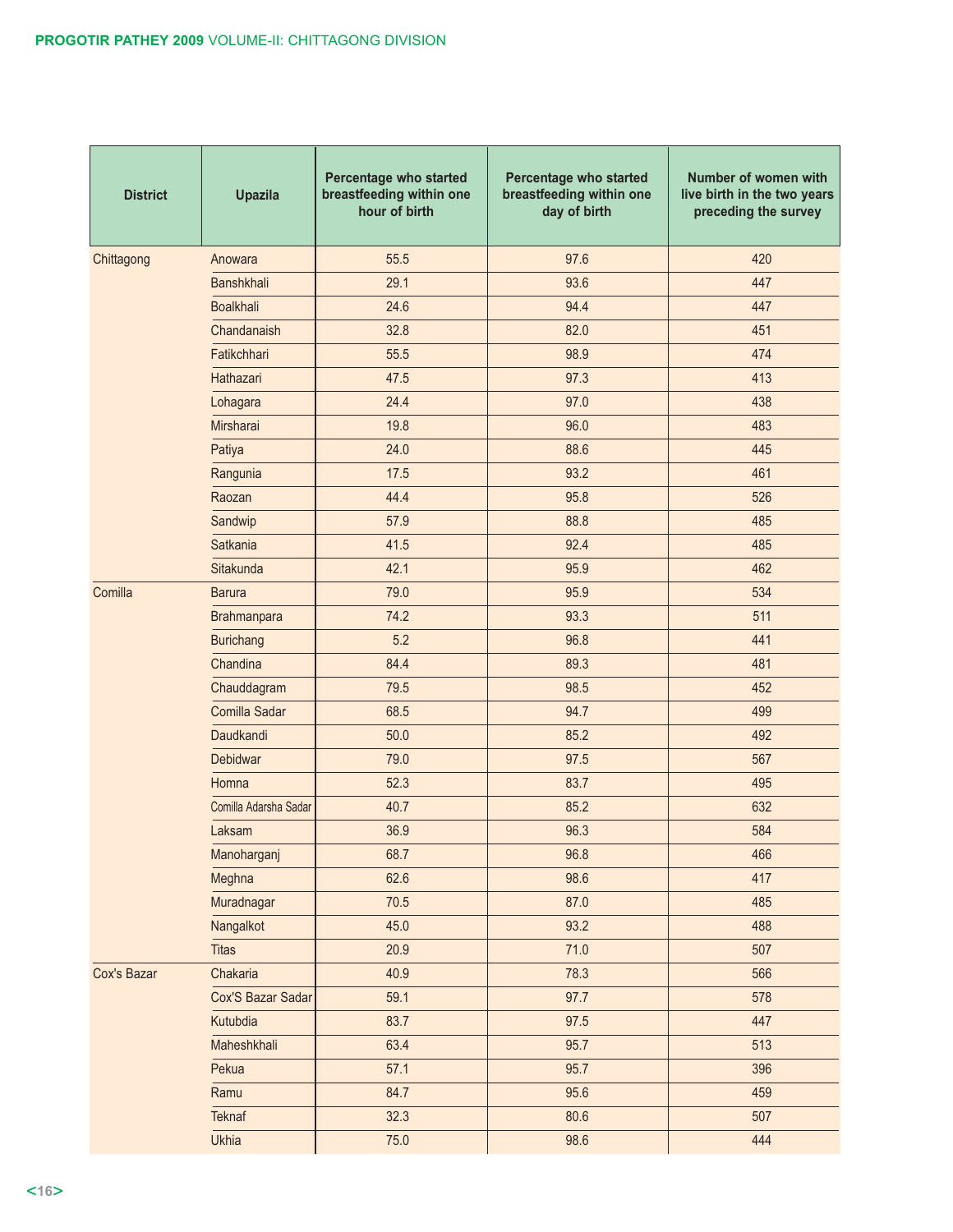| <b>District</b> | <b>Upazila</b>     | Percentage who started<br>breastfeeding within one<br>hour of birth | Percentage who started<br>breastfeeding within one<br>day of birth | Number of women with<br>live birth in the two years<br>preceding the survey |
|-----------------|--------------------|---------------------------------------------------------------------|--------------------------------------------------------------------|-----------------------------------------------------------------------------|
| Feni            | Chhagalnaiya       | 61.5                                                                | 95.4                                                               | 515                                                                         |
|                 | Daganbhuiyan       | 60.1                                                                | 98.2                                                               | 564                                                                         |
|                 | Feni Sadar         | 61.4                                                                | 97.5                                                               | 662                                                                         |
|                 | Fulgazi            | 31.6                                                                | 95.5                                                               | 440                                                                         |
|                 | Parshuram          | 75.4                                                                | 99.4                                                               | 538                                                                         |
|                 | Sonagazi           | 75.1                                                                | 96.4                                                               | 567                                                                         |
| Khagrachhari    | Dighinala          | 46.3                                                                | 94.9                                                               | 449                                                                         |
|                 | Khagrachhari Sadar | 8.5                                                                 | 91.7                                                               | 629                                                                         |
|                 | Lakshmichhari      | 28.6                                                                | 82.8                                                               | 395                                                                         |
|                 | Mahalchhari        | 40.6                                                                | 85.1                                                               | 409                                                                         |
|                 | Manikchhari        | 48.7                                                                | 92.2                                                               | 437                                                                         |
|                 | Matiranga          | 52.4                                                                | 97.2                                                               | 612                                                                         |
|                 | Panchhari          | 17.5                                                                | 88.9                                                               | 377                                                                         |
|                 | Ramgarh            | 40.9                                                                | 94.6                                                               | 543                                                                         |
| Lakshmipur      | Kamalnagar         | 66.1                                                                | 90.8                                                               | 433                                                                         |
|                 | Lakshmipur Sadar   | 56.3                                                                | 97.7                                                               | 623                                                                         |
|                 | Roypur             | 26.6                                                                | 93.9                                                               | 512                                                                         |
|                 | Ramganj            | 29.5                                                                | 99.1                                                               | 584                                                                         |
|                 | Ramgati            | 65.7                                                                | 98.6                                                               | 525                                                                         |
| Noakhali        | Begumganj          | 54.4                                                                | 99.8                                                               | 557                                                                         |
|                 | Chatkhil           | 43.4                                                                | 97.1                                                               | 500                                                                         |
|                 | Companiganj        | 81.4                                                                | 99.3                                                               | 449                                                                         |
|                 | Hatiya             | 56.2                                                                | 92.1                                                               | 518                                                                         |
|                 | Kabirhat           | 61.1                                                                | 94.3                                                               | 493                                                                         |
|                 | Senbagh            | 42.6                                                                | 98.4                                                               | 498                                                                         |
|                 | Sonaimuri          | 56.0                                                                | 97.5                                                               | 516                                                                         |
|                 | Subarnachar        | 97.4                                                                | 98.7                                                               | 454                                                                         |
|                 | Noakhali Sadar     | 51.6                                                                | 93.9                                                               | 567                                                                         |
| Rangamati       | Baghaichhari       | 55.6                                                                | 86.7                                                               | 521                                                                         |
|                 | <b>Barkal</b>      | 40.5                                                                | 85.0                                                               | 454                                                                         |
|                 | Kawkhali           | 52.8                                                                | 86.9                                                               | 434                                                                         |
|                 | Belaichhari        | 29.9                                                                | 95.9                                                               | 461                                                                         |
|                 | Kaptai             | 47.7                                                                | 95.0                                                               | 436                                                                         |
|                 | Juraichhari        | 57.4                                                                | 89.4                                                               | 423                                                                         |
|                 | Langadu            | 55.2                                                                | 89.6                                                               | 444                                                                         |
|                 | Naniarchar         | 52.1                                                                | 90.1                                                               | 403                                                                         |
|                 | Rajasthali         | 44.4                                                                | 95.8                                                               | 455                                                                         |
|                 | Rangamati Sadar    | 44.4                                                                | 83.7                                                               | 809                                                                         |
| <b>National</b> |                    | 50.2                                                                | 89.3                                                               | 254,700                                                                     |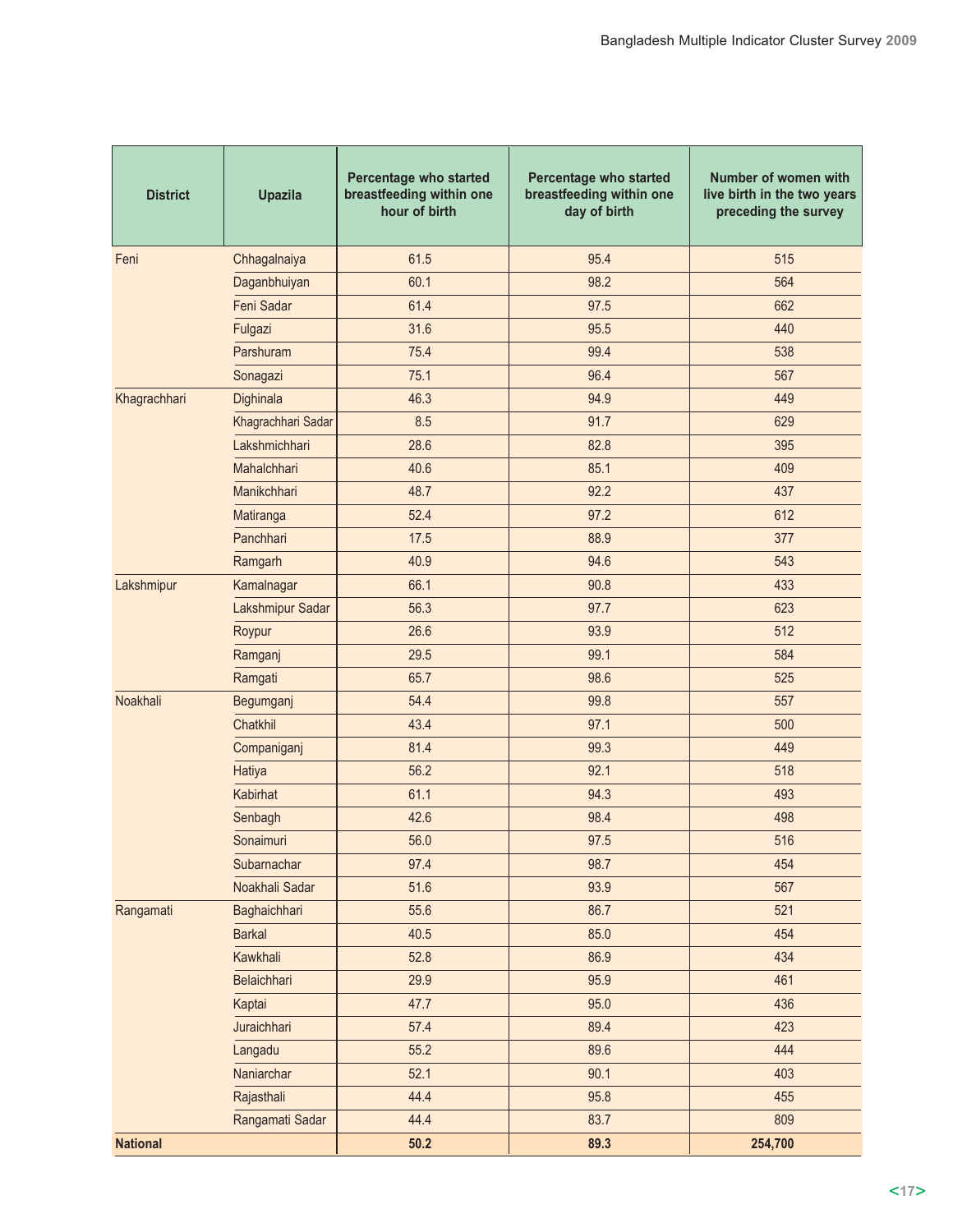### Table 4: Infant mortality rate (IMR) and under-five mortality rate (U5MR),

Chittagong Division, 2009

Probability of dying by exact age of one year and exact age of five years

| <b>District</b>                         | <b>Upazila</b>         | <b>IMR</b> | U5MR   |
|-----------------------------------------|------------------------|------------|--------|
| Bandarban                               |                        | 63         | 85     |
| Brahmanbaria                            |                        | 45         | 58     |
| Chandpur                                |                        | 50         | 65     |
| Chittagong (including city corporation) |                        | 40         | 50     |
| Comilla                                 |                        | 37         | 46     |
| Cox's Bazar                             |                        | 54         | 72     |
| Feni                                    |                        | 40         | 51     |
| Khagrachhari                            |                        | 49         | 63     |
| Lakshmipur                              |                        | 55         | 73     |
| Noakhali                                |                        | 44         | 56     |
| Rangamati                               |                        | 36         | 45     |
| <b>Division Total</b>                   |                        | 44         | 57     |
| <b>Bandarban</b>                        | Alikadam               | 83         | 118    |
|                                         | <b>Bandarban Sadar</b> | 50         | 66     |
|                                         | Lama                   | 71         | 99     |
|                                         | Naikhongchhari         | 73         | 103    |
|                                         | Rowangchhari           | 42         | 53     |
|                                         | Ruma                   | 45         | 58     |
|                                         | Thanchi                | 46         | 60     |
| Brahmanbaria                            | Akhaura                | 57         | 76     |
|                                         | Banchharampur          | 61         | 82     |
|                                         | Brahmanbaria Sadar     | 35         | 43     |
|                                         | Ashuganj               | 65         | 89     |
|                                         | Kasba                  | 59         | 80     |
|                                         | Nabinagar              | 36         | 44     |
|                                         | Nasirnagar             | 45         | 58     |
|                                         | Sarail                 | 49         | 64     |
| Chandpur                                | Chandpur Sadar         | 67         | 92     |
|                                         | Faridganj              | $39\,$     | 49     |
|                                         | Haimchar               | 34         | $42\,$ |
|                                         | Hajiganj               | 61         | 82     |
|                                         | Kachua                 | 50         | 65     |
|                                         | Matlab Dakshin         | 56         | 75     |
|                                         | Matlab Uttar           | $42\,$     | 53     |
|                                         | Shahrasti              | 24         | 29     |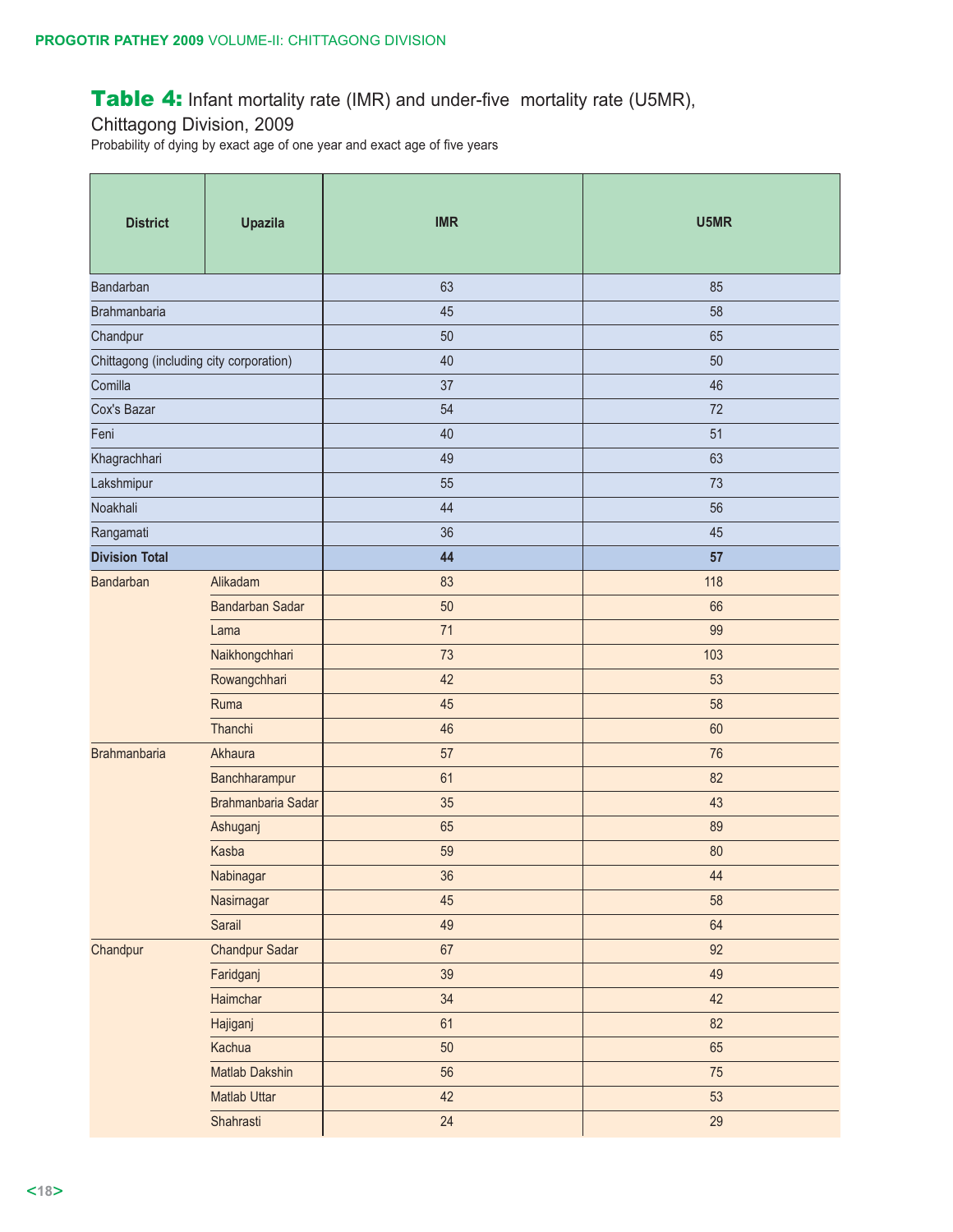| <b>District</b> | <b>Upazila</b>        | <b>IMR</b> | U5MR |
|-----------------|-----------------------|------------|------|
| Chittagong      | Anowara               | 38         | 48   |
|                 | Banshkhali            | 77         | 108  |
|                 | <b>Boalkhali</b>      | 25         | 30   |
|                 | Chandanaish           | 35         | 43   |
|                 | Fatikchhari           | 28         | 34   |
|                 | Hathazari             | 28         | 33   |
|                 | Lohagara              | 63         | 85   |
|                 | Mirsharai             | 32         | 39   |
|                 | Patiya                | 42         | 53   |
|                 | Rangunia              | 28         | 34   |
|                 | Raozan                | 24         | 28   |
|                 | Sandwip               | 49         | 63   |
|                 | Satkania              | 42         | 53   |
|                 | Sitakunda             | 46         | 60   |
| Comilla         | <b>Barura</b>         | 37         | 46   |
|                 | Brahmanpara           | 34         | 41   |
|                 | <b>Burichang</b>      | 38         | 48   |
|                 | Chandina              | 31         | 37   |
|                 | Chauddagram           | 29         | 35   |
|                 | Comilla Sadar         | 64         | 87   |
|                 | Daudkandi             | 31         | 37   |
|                 | Debidwar              | 43         | 54   |
|                 | Homna                 | 27         | 32   |
|                 | Comilla Adarsha Sadar | 24         | 28   |
|                 | Laksam                | 61         | 82   |
|                 | Manoharganj           | 46         | 60   |
|                 | Meghna                | 28         | $34$ |
|                 | Muradnagar            | 50         | 65   |
|                 | Nangalkot             | 28         | 34   |
|                 | <b>Titas</b>          | 45         | 57   |
| Cox's Bazar     | Chakaria              | 17         | 20   |
|                 | Cox'S Bazar Sadar     | 43         | 54   |
|                 | Kutubdia              | 71         | 98   |
|                 | Maheshkhali           | 87         | 124  |
|                 | Pekua                 | 89         | 127  |
|                 | Ramu                  | 79         | 110  |
|                 | Teknaf                | 52         | 68   |
|                 | Ukhia                 | 31         | 38   |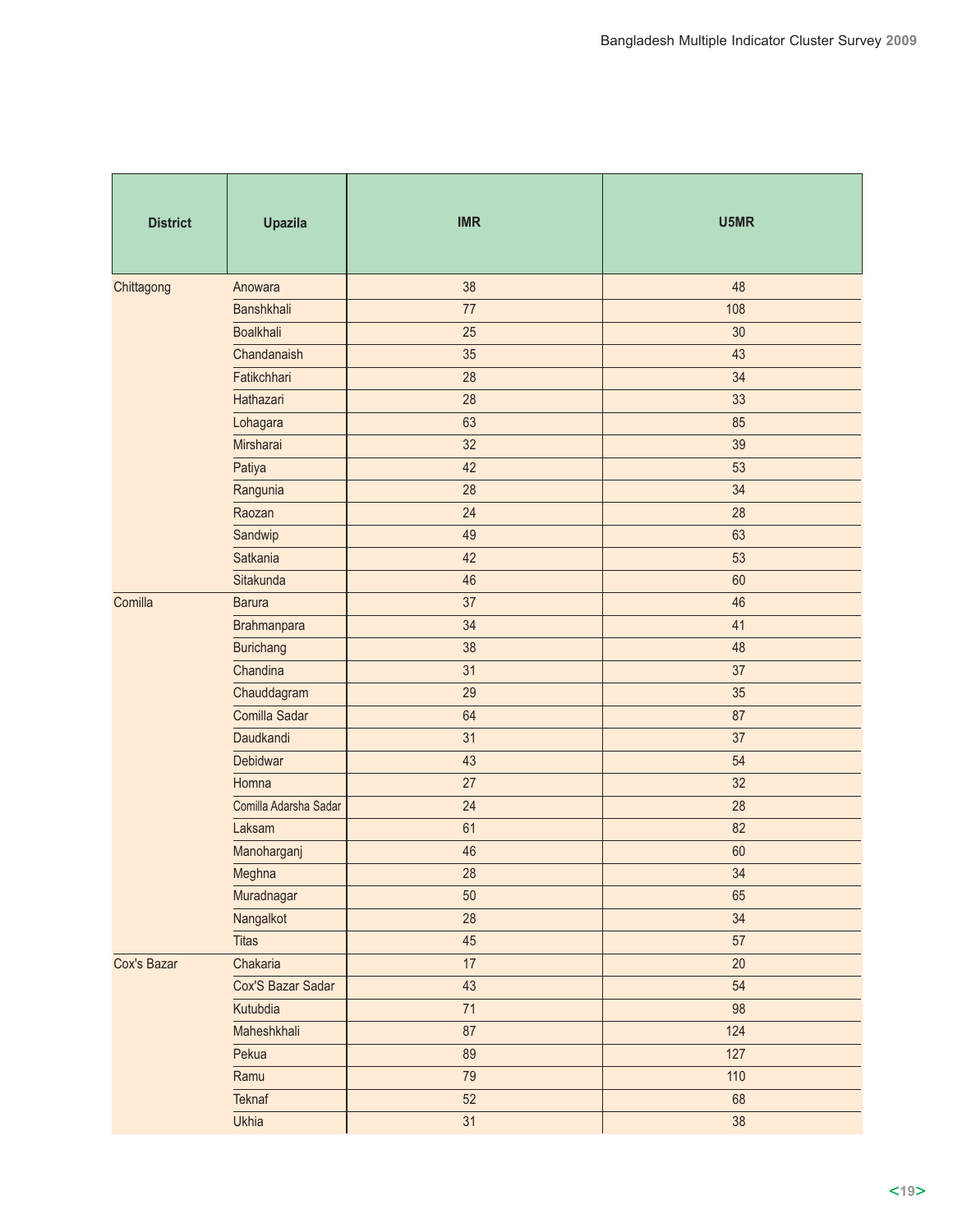| <b>District</b> | <b>Upazila</b>     | <b>IMR</b> | U5MR   |
|-----------------|--------------------|------------|--------|
| Feni            | Chhagalnaiya       | 29         | 35     |
|                 | Daganbhuiyan       | 28         | 33     |
|                 | Feni Sadar         | 41         | 52     |
|                 | Fulgazi            | 48         | 62     |
|                 | Parshuram          | 51         | 67     |
|                 | Sonagazi           | 52         | 69     |
| Khagrachhari    | Dighinala          | 37         | 46     |
|                 | Khagrachhari Sadar | 40         | 50     |
|                 | Lakshmichhari      | 69         | 94     |
|                 | Mahalchhari        | 45         | 57     |
|                 | Manikchhari        | 63         | 86     |
|                 | Matiranga          | 54         | 71     |
|                 | Panchhari          | 58         | 77     |
|                 | Ramgarh            | 54         | 71     |
| Lakshmipur      | Kamalnagar         | 58         | 77     |
|                 | Lakshmipur Sadar   | 69         | 94     |
|                 | Roypur             | 37         | 46     |
|                 | Ramganj            | 35         | 43     |
|                 | Ramgati            | 54         | 71     |
| Noakhali        | Begumganj          | 30         | 36     |
|                 | Chatkhil           | 46         | 59     |
|                 | Companiganj        | 82         | 117    |
|                 | Hatiya             | 38         | 48     |
|                 | Kabirhat           | 35         | 43     |
|                 | Senbagh            | 44         | 55     |
|                 | Sonaimuri          | 44         | 55     |
|                 | Subarnachar        | 51         | 67     |
|                 | Noakhali Sadar     | 52         | 68     |
| Rangamati       | Baghaichhari       | 44         | 55     |
|                 | <b>Barkal</b>      | 40         | 50     |
|                 | Kawkhali           | 44         | 55     |
|                 | Belaichhari        | $45\,$     | 58     |
|                 | Kaptai             | 40         | 51     |
|                 | Juraichhari        | 31         | 38     |
|                 | Langadu            | 39         | 49     |
|                 | Naniarchar         | 29         | $35\,$ |
|                 | Rajasthali         | 37         | 46     |
|                 | Rangamati Sadar    | 21         | 25     |
| <b>National</b> |                    | 49         | 64     |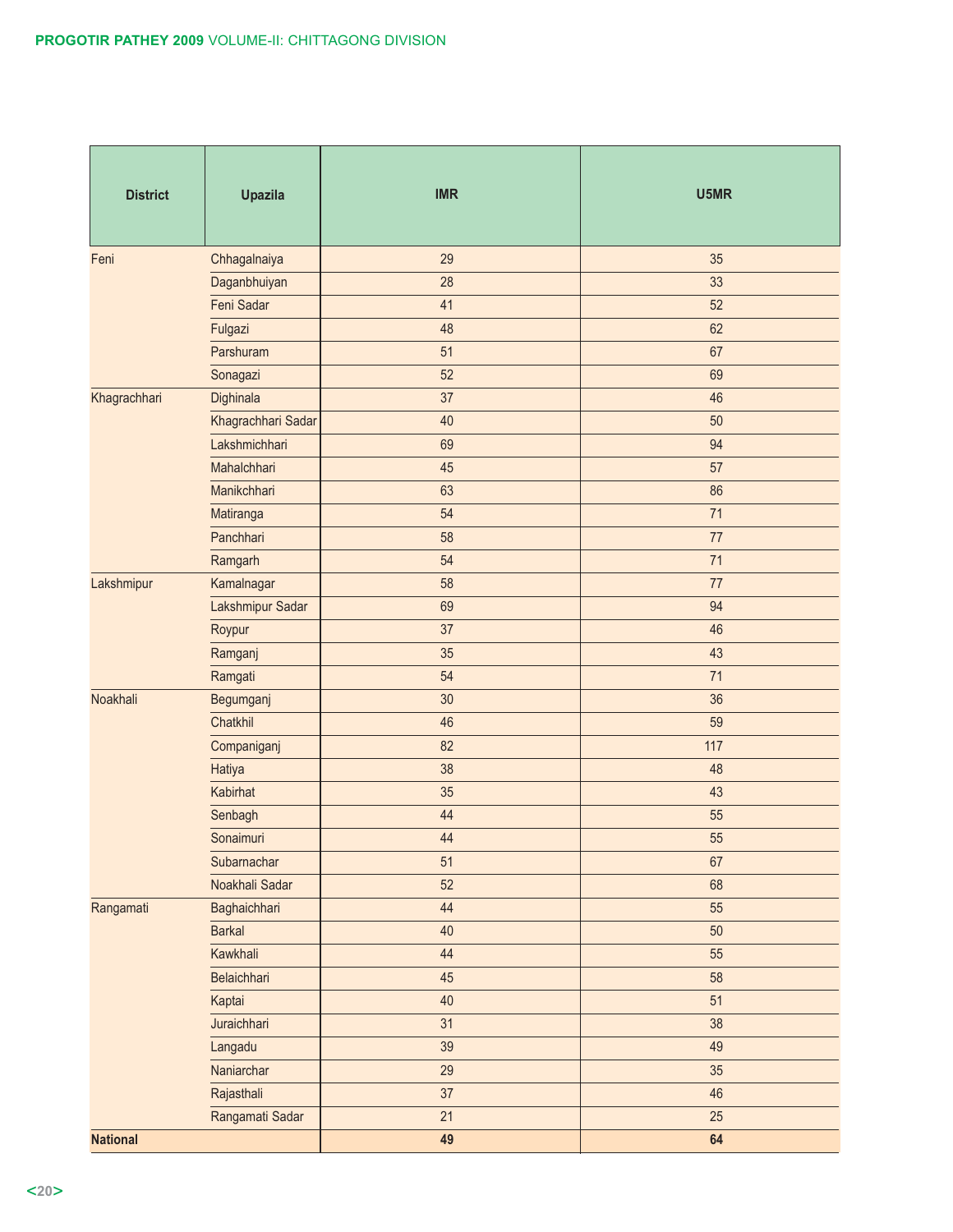|                                         |                    |                          |                          |                      | Person assisting at delivery                    |                               |                     |                  |                  |       | Any skilled      | women who<br>Number of                  |
|-----------------------------------------|--------------------|--------------------------|--------------------------|----------------------|-------------------------------------------------|-------------------------------|---------------------|------------------|------------------|-------|------------------|-----------------------------------------|
| <b>District</b>                         | Upazila            | <b>Medical</b><br>doctor | midwife<br>Nurse/        | Auxiliary<br>midwife | <b>Traditional</b><br>attendant<br><b>Birth</b> | Community<br>worker<br>Health | Relative/<br>friend | missing<br>Other | No attendant     | Total | personnel        | gave birth in<br>preceding<br>two years |
| <b>Bandarban</b>                        |                    | 5.8                      | $\overline{1.7}$         | 0.9                  | 77.8                                            | 0.7                           | 12.8                | 0.0              | $0.\overline{3}$ | 100.0 | 7.6              | 610                                     |
| Brahmanbaria                            |                    | 12.8                     | $1\overline{4}$          | $0.\overline{3}$     | 73.7                                            | 0.6                           | 10.1                | $\frac{0}{1}$    | $\overline{C}$   | 100.0 | 14.2             | 772                                     |
| Chandpur                                |                    | 14.7                     | 4.4                      | $\overline{0}$ :     | 73.4                                            | $\frac{8}{2}$                 | 6.4                 | 0.0              | 0.2              | 100.0 | 19.1             | 762                                     |
| Chittagong (including city corporation) |                    | 28.0                     | 4.4                      | 0.6                  | 63.0                                            | $\ddot{.}3$                   | 21                  | $0.\overline{3}$ | 0.3              | 100.0 | 32.4             | 1,786                                   |
| Comilla                                 |                    | 13.1                     | 4.0                      | 2.4                  | 70.3                                            | $\frac{3}{2}$                 | 7.9                 | 0.5              | 0.5              | 100.0 | 17.1             | 1,496                                   |
| Cox's Bazar                             |                    | 7.0                      | 5.0                      | 12                   | 77.4                                            | $\frac{3}{2}$                 | 7.5                 | 0.6              | $\overline{C}$   | 100.0 | 12.0             | 749                                     |
| Feni                                    |                    | 18.6                     | 5.2                      | $\overline{0}$ .     | 71.7                                            | 0.5                           | 3.8                 | 0.0              | $\overline{0}$ . | 100.0 | 23.8             | 595                                     |
| Khagrachhari                            |                    | 7.5                      | $\frac{6}{1}$            | $\overline{0}$ :     | 82.3                                            | 0.2                           | $\overline{\circ}$  | $\overline{0}$ : | 0.2              | 100.0 | $\overline{9}$ . | 843                                     |
| Lakshmipur                              |                    | 15.8                     | 4.0                      | $\frac{3}{2}$        | 65.8                                            | $\overline{0.7}$              | 12.0                | 0.0              | 0.4              | 100.0 | 19.8             | 571                                     |
| Noakhali                                |                    | 10.1                     | 2.8                      | 0.2                  | 82.3                                            | $\overline{0.7}$              | 3.8                 | $\overline{0}$ . | 0.0              | 100.0 | 12.9             | 786                                     |
| Rangamati                               |                    | 8.6                      | 2.9                      | 0.6                  | 79.7                                            | 0.6                           | 7.2                 | $0.\overline{3}$ | 0.0              | 100.0 | 11.5             | 808                                     |
| Division<br>Total                       |                    | 17.0                     | 3.8                      | 0.9                  | 70.8                                            | 1.0                           | 6.0                 | 0.3              | 0.3              | 100.0 | 20.8             | 9778                                    |
| Bandarban                               | Alikadam           | 2.1                      | $\ddot{ }$ .             | 0.0                  | 80.4                                            | 0.0                           | 16.5                | 0.0              | 0.0              | 100.0 | 3.1              | 76                                      |
|                                         | Bandarban Sadar    | 9.0                      | 2.3                      | $\overline{11}$      | 83.0                                            | 2.3                           | 2.3                 | 0.0              | 0.0              | 100.0 | 11.3             | 177                                     |
|                                         | Lama               | 5.6                      | 2.7                      | 2.0                  | 81.5                                            | 0.0                           | 8.2                 | 0.0              | 0.0              | 100.0 | 8.3              | 92                                      |
|                                         | Naikhongchhari     | 5.4                      | 0.0                      | 0.0                  | 69.9                                            | 0.0                           | 23.7                | 0.0              | $\overline{11}$  | 100.0 | 5.4              | 93                                      |
|                                         | Rowangchhari       | 1.6                      | 1.6                      | 0.0                  | 71.0                                            | 0.0                           | 25.8                | 0.0              | 0.0              | 100.0 | 3.2              | 62                                      |
|                                         | Ruma               | 8.9                      | 2.2                      | 0.0                  | 51.1                                            | 0.0                           | 35.6                | 0.0              | 2.2              | 100.0 | 11.1             | 45                                      |
|                                         | Thanchi            | 0.0                      | 2.3                      | 2.3                  | 86.4                                            | 0.0                           | $\overline{9}$ .    | 0.0              | 0.0              | 100.0 | 2.3              | 44                                      |
| <b>Brahmanbaria</b>                     | Akhaura            | 7.4                      | 3.8                      | 0.0                  | 79.6                                            | 4.7                           | 4.4                 | 0.0              | 0.0              | 100.0 | 11.2             | $\overline{a}$                          |
|                                         | Banchharampur      | 8.2                      | 0.0                      | $\overline{1}$ .0    | 72.2                                            | 0.0                           | 18.6                | 0.0              | 0.0              | 100.0 | 8.2              | 50                                      |
|                                         | Brahmanbaria Sadar | 16.3                     | 0.9                      | 0.0                  | 71.8                                            | 0.0                           | 11.0                | 0.0              | 0.0              | 100.0 | 17.2             | 129                                     |
|                                         | Ashuganj           | 12.6                     | 0.0                      | 0.9                  | 68.5                                            | 0.0                           | 17.1                | 0.0              | 0.9              | 100.0 | 12.6             | 111                                     |
|                                         | Kasba              | 14.4                     | 4.8                      | 0.9                  | 71.3                                            | 2.2                           | 6.5                 | 0.0              | 0.0              | 100.0 | 19.2             | 98                                      |
|                                         | Nabinagar          | 20.8                     | $\overline{\phantom{0}}$ | 0.0                  | 65.6                                            | 0.0                           | 12.5                | 0.0              | 0.0              | 100.0 | 21.9             | 102                                     |
|                                         | Nasirnagar         | 10.6                     | 0.0                      | 0.0                  | 68.1                                            | 2.1                           | 4.3                 | 14.9             | 0.0              | 100.0 | 10.6             | 47                                      |
|                                         | Sarail             | 21                       | 2.1                      | 0.0                  | 95.7                                            | 0.0                           | 0.0                 | 0.0              | 0.0              | 100.0 | 4.3              | 94                                      |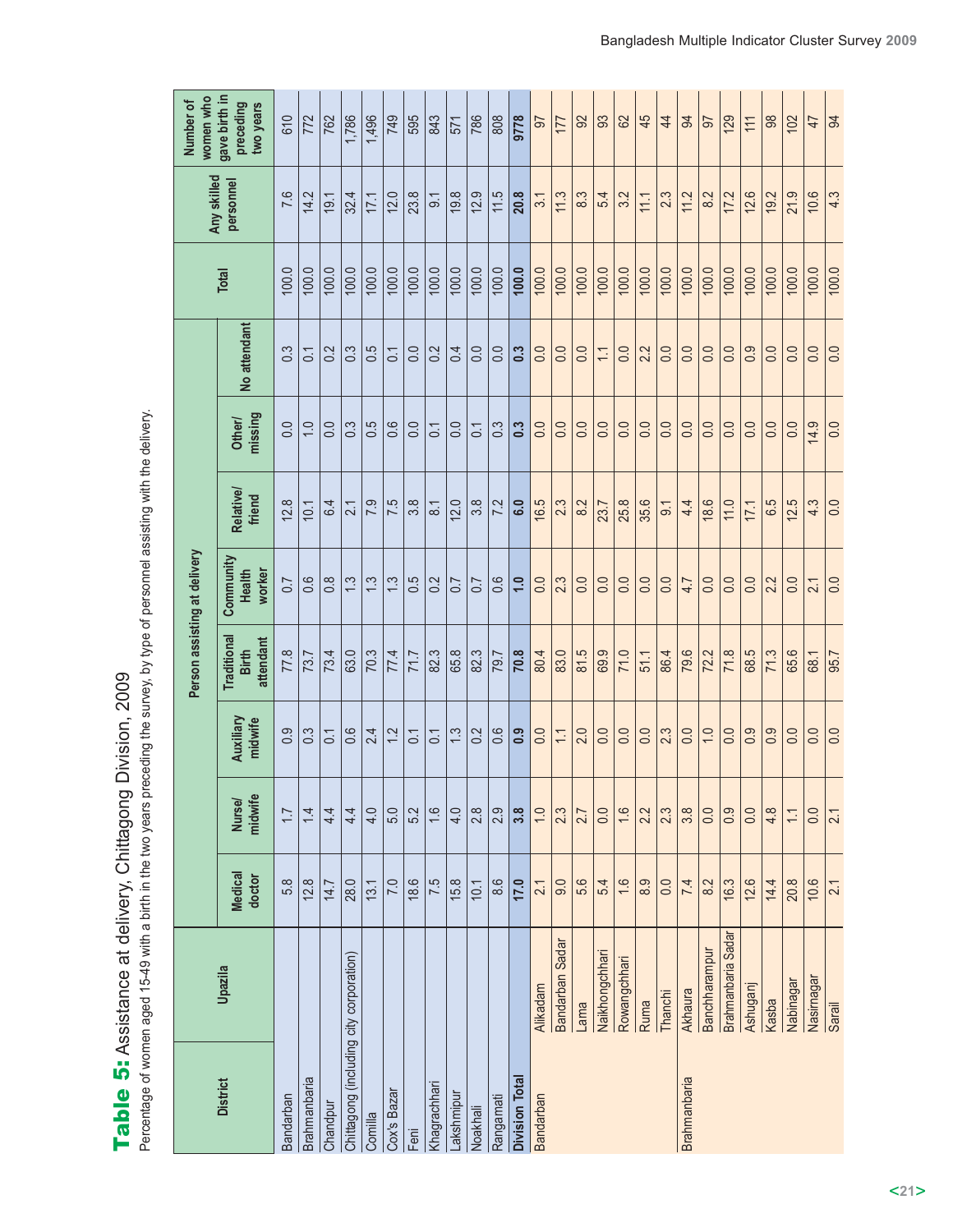|                 |                  |                          |                   |                      |                                                 | Person assisting at delivery  |                            |                          |                  |       |             | Number of                  |
|-----------------|------------------|--------------------------|-------------------|----------------------|-------------------------------------------------|-------------------------------|----------------------------|--------------------------|------------------|-------|-------------|----------------------------|
| <b>District</b> | Upazila          |                          |                   |                      |                                                 |                               |                            |                          |                  | Total | Any skilled | gave birth in<br>women who |
|                 |                  | <b>Medical</b><br>doctor | midwife<br>Nurse/ | Auxiliary<br>midwife | <b>Traditional</b><br>attendant<br><b>Birth</b> | Community<br>worker<br>Health | <b>Relative/</b><br>friend | missing<br><b>Other/</b> | No attendant     |       | personnel   | preceding<br>two years     |
| Chandpur        | Chandpur Sadar   | 14.0                     | 2.0               | 0.0                  | 75.6                                            | $\ddot{5}$                    | 6.9                        | 0.0                      | 0.0              | 100.0 | 16.0        | 139                        |
|                 | Faridganj        | 20.7                     | 8.3               | 0.0                  | 62.8                                            | 0.0                           | 8.3                        | 0.0                      | 0.0              | 100.0 | 29.0        | 75                         |
|                 | Haimchar         | 8.3                      | 0.0               | 0.0                  | 64.6                                            | 10.4                          | 16.7                       | 0.0                      | 0.0              | 100.0 | 8.3         | 48                         |
|                 | Hajiganj         | 20.8                     | 4.6               | 0.0                  | 66.5                                            | 0.0                           | 8.0                        | 0.0                      | 0.0              | 100.0 | 25.4        | 96                         |
|                 | Kachua           | 7.3                      | 9.3               | 0.0                  | 79.2                                            | 0.0                           | 4.1                        | 0.0                      | 0.0              | 100.0 | 16.7        | 96                         |
|                 | Matlab Dakshin   | 14.4                     | 4.5               | 0.0                  | 67.1                                            | 0.7                           | 13.3                       | 0.0                      | 0.0              | 100.0 | 18.9        | 120                        |
|                 | Matlab Uttar     | 12.5                     | 2.1               | 0.0                  | 85.4                                            | 0.0                           | 0.0                        | 0.0                      | 0.0              | 100.0 | 14.6        | 96                         |
|                 | Shahrasti        | 17.2                     | 1.6               | $\overline{1}$ .0    | 76.0                                            | 0.0                           | 2.1                        | 0.0                      | 2.1              | 100.0 | 18.8        | 92                         |
| Chittagong      | Anowara          | 22.3                     | 2.9               | 7.8                  | 56.3                                            | 5.8                           | 4.9                        | 0.0                      | 0.0              | 100.0 | 25.2        | 103                        |
|                 | Banshkhali       | 2.2                      | 9.9               | 0.0                  | 81.7                                            | 5.4                           | 0.9                        | 0.0                      | 0.0              | 100.0 | 12.1        | 109                        |
|                 | <b>Boalkhali</b> | 39.4                     | 4.5               | 0.0                  | 51.5                                            | 3.0                           | 1.5                        | 0.0                      | 0.0              | 100.0 | 43.9        | 86                         |
|                 | Chandanaish      | 13.5                     | 13.7              | $\overline{1.0}$     | 64.4                                            | 0.0                           | 7.3                        | 0.0                      | 0.0              | 100.0 | 27.3        | $\infty$                   |
|                 | Fatikchhari      | 34.2                     | 10.5              | 0.0                  | 55.3                                            | 0.0                           | 0.0                        | 0.0                      | 0.0              | 100.0 | 44.7        | 114                        |
|                 | Hathazari        | 33.8                     | 7.7               | 3.1                  | 43.1                                            | 1.5                           | 0.0                        | 6.2                      | 4.6              | 100.0 | 41.5        | 65                         |
|                 | Lohagara         | 38.1                     | 0.0               | 0.9                  | 61.1                                            | 0.0                           | 0.0                        | 0.0                      | 0.0              | 100.0 | 38.1        | 113                        |
|                 | Mirsharai        | 8.5                      | 4.8               | 1.5                  | 81.8                                            | 3.3                           | 0.0                        | 0.0                      | 0.0              | 100.0 | 13.4        | 86                         |
|                 | Patiya           | 29.8                     | 3.2               | 0.0                  | 58.4                                            | $\overline{1}$                | 7.5                        | 0.0                      | 0.0              | 100.0 | 33.0        | 18                         |
|                 | Rangunia         | 20.1                     | 3.4               | 0.0                  | 74.3                                            | 0.0                           | 2.2                        | 0.0                      | 0.0              | 100.0 | 23.5        | $88\,$                     |
|                 | Raozan           | 45.0                     | 2.2               | 0.0                  | 46.1                                            | 6.6                           | 0.0                        | 0.0                      | 0.0              | 100.0 | 47.2        | $\overline{8}$             |
|                 | Sandwip          | 3.5                      | $\overline{1.7}$  | 0.0                  | 94.8                                            | 0.0                           | 0.0                        | 0.0                      | 0.0              | 100.0 | 5.2         | 105                        |
|                 | Satkania         | 23.1                     | 5.3               | 0.8                  | 68.6                                            | 0.0                           | $0.\overline{8}$           | 0.8                      | $0.\overline{8}$ | 100.0 | 28.4        | 129                        |
|                 | Sitakunda        | 11.4                     | 0.0               | 0.0                  | 83.4                                            | 0.0                           | 5.2                        | 0.0                      | 0.0              | 100.0 | 11.4        | 94                         |
| Comilla         | <b>Barura</b>    | 11.9                     | 3.6               | 0.0                  | 78.7                                            | 3.6                           | 2.4                        | 0.0                      | 0.0              | 100.0 | 15.4        | $\frac{1}{\infty}$         |
|                 | Brahmanpara      | 5.0                      | 2.0               | 0.0                  | 91.0                                            | 0.0                           | 2.0                        | 0.0                      | 0.0              | 100.0 | 0.7         | 100                        |
|                 | <b>Burichang</b> | 13.5                     | 0.0               | $\overline{11}$      | 68.5                                            | 2.2                           | 14.6                       | 0.0                      | 0.0              | 100.0 | 13.5        | 89                         |
|                 | Chandina         | 12.7                     | 4.4               | 0.0                  | 76.2                                            | $\overline{11}$               | $\overline{11}$            | $\overline{11}$          | 3.3              | 100.0 | 17.1        | 84                         |
|                 | Chauddagram      | 10.5                     | 2.6               | 2.6                  | 68.4                                            | 1.3                           | 11.8                       | 2.6                      | 0.0              | 100.0 | 13.2        | 76                         |
|                 | Comilla Sadar    | 19.2                     | 2.5               | 0.9                  | 61.7                                            | 0.9                           | 12.0                       | 0.9                      | $\frac{8}{1}$    | 100.0 | 21.6        | 92                         |
|                 | Daudkandi        | 18.3                     | 9.7               | 13.2                 | 44.6                                            | 0.0                           | 14.1                       | 0.0                      | 0.0              | 100.0 | 28.0        | 108                        |
|                 | Debidwar         | 8.0                      | 8.0               | 4.2                  | 76.1                                            | 0.0                           | 3.8                        | 0.0                      | 0.0              | 100.0 | 15.9        | 116                        |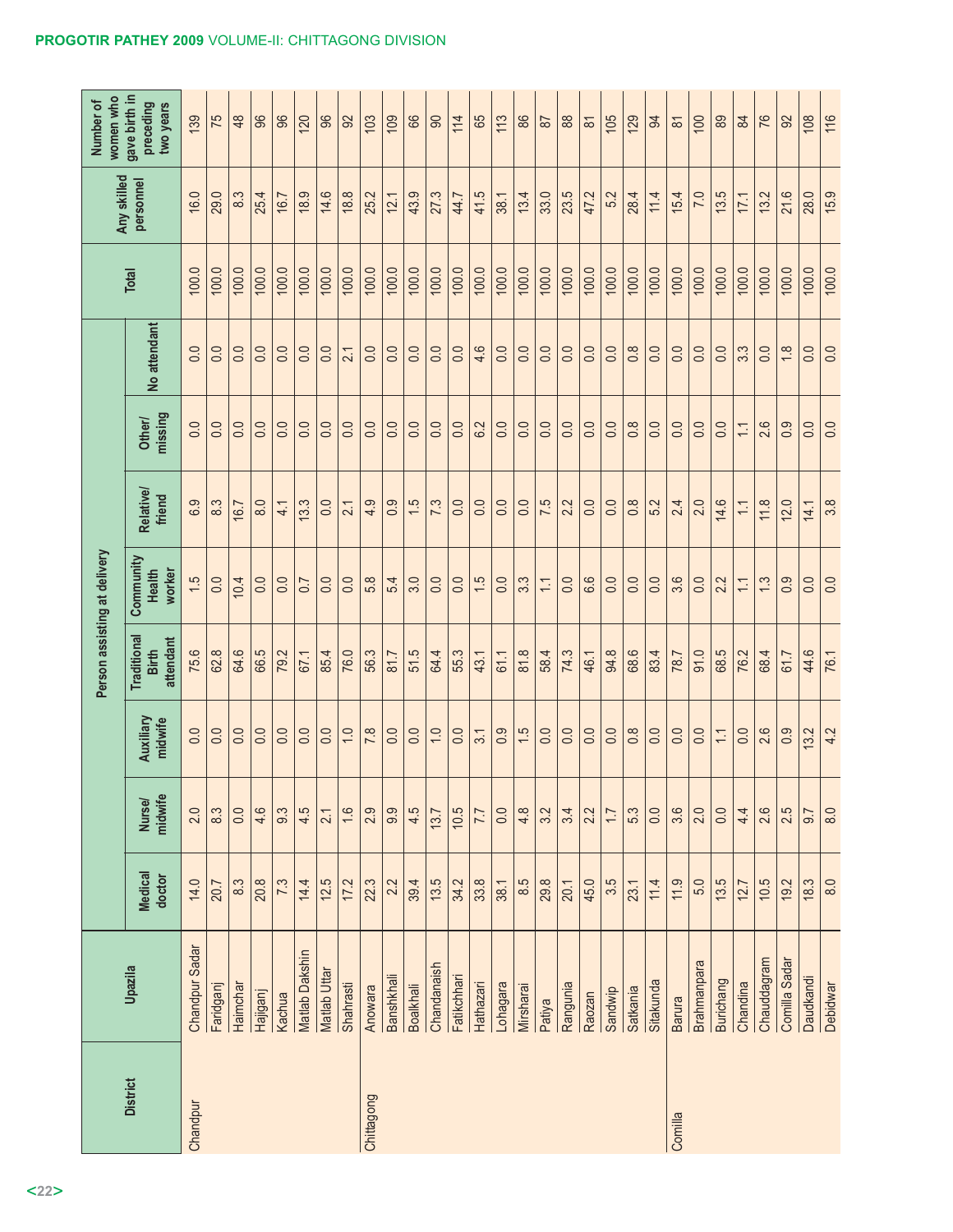|                 |                          |                          |                          |                      |                                                 | Person assisting at delivery  |                     |                          |                  |              | Any skilled | women who<br>Number of                  |
|-----------------|--------------------------|--------------------------|--------------------------|----------------------|-------------------------------------------------|-------------------------------|---------------------|--------------------------|------------------|--------------|-------------|-----------------------------------------|
| <b>District</b> | Upazila                  | <b>Medical</b><br>doctor | midwife<br>Nurse/        | Auxiliary<br>midwife | <b>Traditional</b><br>attendant<br><b>Birth</b> | Community<br>Health<br>worker | Relative/<br>friend | missing<br><b>Other/</b> | No attendant     | <b>Total</b> | personnel   | gave birth in<br>preceding<br>two years |
|                 | Homna                    | 9.8                      | 3.5                      | 5.0                  | 76.7                                            | 0.0                           | 5.0                 | 0.0                      | 0.0              | 100.0        | 13.3        | $\overline{7}$                          |
|                 | Comilla Adarsha<br>Sadar | 12.6                     | 3.8                      | 2.2                  | 77.9                                            | 0.0                           | 2.9                 | $\overline{0.7}$         | 0.0              | 100.0        | 16.4        | 118                                     |
|                 | Laksam                   | 18.0                     | 3.5                      | 2.8                  | 74.9                                            | $\overline{0}$ .              | 0.0                 | 0.0                      | 0.0              | 100.0        | 21.6        | 124                                     |
|                 | Manoharganj              | 23.9                     | $\sum$                   | $\overline{1}$       | 64.8                                            | 2.3                           | 5.7                 | $\overline{1}$           | 0.0              | 100.0        | 25.0        | 88                                      |
|                 | Meghna                   | 51                       | 0.0                      | 0.0                  | 49.2                                            | 0.0                           | 45.8                | 0.0                      | 0.0              | 100.0        | 51          | 59                                      |
|                 | Muradnagar               | 12.7                     | 3.9                      | 0.0                  | 79.4                                            | $\overline{1.0}$              | $\overline{1.0}$    | $\overline{1.0}$         | $\overline{1.0}$ | 100.0        | 16.7        | 102                                     |
|                 | Nangalkot                | 11.0                     | $\overline{\phantom{0}}$ | $\overline{11}$      | 46.7                                            | 5.7                           | 33.2                | 0.0                      | $\overline{11}$  | 100.0        | 12.1        | 84                                      |
|                 | Titas                    | 10.6                     | 7.7                      | $\overline{1.0}$     | 78.8                                            | $\overline{1}$ .0             | $\frac{0}{1}$       | 0.0                      | 0.0              | 100.0        | 18.3        | 104                                     |
| Cox's Bazar     | Chakaria                 | 4.0                      | 4.6                      | 0.0                  | 73.2                                            | 2.5                           | 15.6                | 0.0                      | 0.0              | 100.0        | 8.6         | 111                                     |
|                 | Cox'S Bazar Sadar        | 17.7                     | 3.0                      | $\frac{6}{1}$        | 67.2                                            | 0.0                           | 10.5                | 0.0                      | 0.0              | 100.0        | 20.7        | 85                                      |
|                 | Kutubdia                 | 12                       | 1.2                      | 0.0                  | 92.9                                            | 0.0                           | 4.7                 | 0.0                      | 0.0              | 100.0        | 2.4         | 85                                      |
|                 | Maheshkhali              | 2.7                      | 1.4                      | 0.0                  | 84.9                                            | 1.3                           | 9.8                 | 0.0                      | 0.0              | 100.0        | 41          | 87                                      |
|                 | Pekua                    | 7.2                      | 18.6                     | 0.0                  | 68.0                                            | 0.0                           | 0.0                 | 6.2                      | 0.0              | 100.0        | 25.8        | 50                                      |
|                 | Ramu                     | 9.4                      | 11                       | 0.0                  | 80.3                                            | 31                            | 0.0                 | 0.0                      | 0.0              | 100.0        | 16.5        | 127                                     |
|                 | Teknaf                   | 0.0                      | 2.5                      | 0.0                  | 96.3                                            | 0.0                           | 12                  | 0.0                      | 0.0              | 100.0        | 2.5         | 85                                      |
|                 | <b>Ukhia</b>             | 11.1                     | 0.0                      | 11.1                 | 62.5                                            | 0.0                           | 13.9                | 0.0                      | 1.4              | 100.0        | 11.1        | 72                                      |
| Feni            | Chhagalnaiya             | 23.1                     | 12.9                     | 0.0                  | 54.1                                            | $\overline{1}$ .0             | 9.0                 | 0.0                      | 0.0              | 100.0        | 35.9        | 92                                      |
|                 | Daganbhuiyan             | 23.4                     | 2.4                      | 0.0                  | 65.3                                            | $0.\overline{8}$              | $\overline{8}$ .    | 0.0                      | 0.0              | 100.0        | 25.8        | 124                                     |
|                 | Feni Sadar               | 13.5                     | 4.5                      | 0.0                  | 79.0                                            | 0.0                           | 2.9                 | 0.0                      | 0.0              | 100.0        | 18.0        | 103                                     |
|                 | Fulgazi                  | 16.7                     | 6.0                      | 12                   | 73.8                                            | 2.4                           | 0.0                 | 0.0                      | 0.0              | 100.0        | 22.6        | 84                                      |
|                 | Parshuram                | 16.4                     | 11.6                     | 0.0                  | 72.0                                            | 0.0                           | 0.0                 | 0.0                      | 0.0              | 100.0        | 28.0        | 87                                      |
|                 | Sonagazi                 | 18.5                     | $\overline{0}$ .         | 0.0                  | 79.5                                            | 0.0                           | 0.0                 | 0.0                      | 0.0              | 100.0        | 20.5        | 105                                     |
| Khagrachhari    | <b>Dighinala</b>         | 11.1                     | 0.0                      | 0.0                  | 86.9                                            | 0.0                           | 2.0                 | 0.0                      | 0.0              | 100.0        | 11.1        | 8                                       |
|                 | Khagrachhari Sadar       | 12.0                     | 2.6                      | 0.0                  | 82.3                                            | 0.0                           | 31                  | 0.0                      | 0.0              | 100.0        | 14.6        | $\overline{37}$                         |
|                 | Lakshmichhari            | 0.0                      | 5.6                      | 0.0                  | 94.4                                            | 0.0                           | 0.0                 | 0.0                      | 0.0              | 100.0        | 5.6         | 54                                      |
|                 | Mahalchhari              | 4.3                      | $\sum$                   | 0.0                  | 92.6                                            | 0.0                           | 2.1                 | 0.0                      | 0.0              | 100.0        | 5.3         | $\frac{9}{4}$                           |
|                 | Manikchhari              | 11.0                     | $\overline{1.7}$         | 0.0                  | 58.5                                            | 0.0                           | 28.0                | 0.8                      | 0.0              | 100.0        | 12.7        | 118                                     |
|                 | Matiranga                | 3.1                      | 1.4                      | 0.0                  | 89.8                                            | 0.7                           | 4.3                 | 0.0                      | 0.7              | 100.0        | 4.5         | 149                                     |
|                 | Panchhari                | 3.0                      | $\ddot{5}$               | 0.0                  | 80.6                                            | 0.0                           | 14.9                | 0.0                      | 0.0              | 100.0        | 4.5         | 67                                      |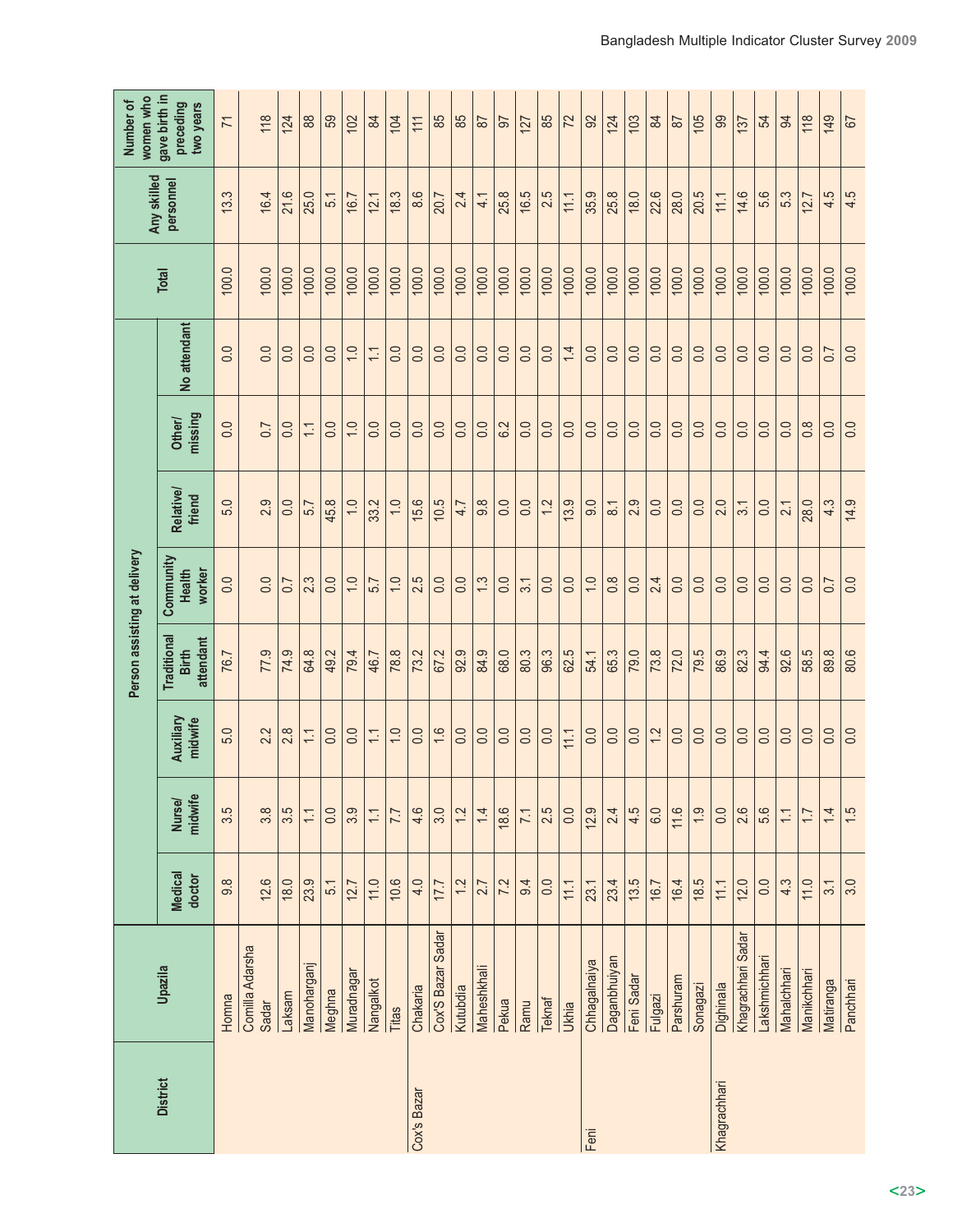|                 |                  |                          |                   |                      |                                                 | Person assisting at delivery  |                            |                          |                   |              | Any skilled   | women who<br>Number of                  |
|-----------------|------------------|--------------------------|-------------------|----------------------|-------------------------------------------------|-------------------------------|----------------------------|--------------------------|-------------------|--------------|---------------|-----------------------------------------|
| <b>District</b> | Upazila          | <b>Medical</b><br>doctor | midwife<br>Nurse/ | Auxiliary<br>midwife | <b>Traditional</b><br>attendant<br><b>Birth</b> | Community<br>worker<br>Health | <b>Relative/</b><br>friend | missing<br><b>Other/</b> | No attendant      | <b>Total</b> | personnel     | gave birth in<br>preceding<br>two years |
|                 | Ramgarh          | 8.5                      | 2.8               | $\overline{0.7}$     | 74.6                                            | 0.0                           | 13.3                       | 0.0                      | 0.0               | 100.0        | 11.4          | 125                                     |
| Lakshmipur      | Kamalnagar       | 4.7                      | $\frac{0}{1}$     | 0.0                  | 79.4                                            | 0.0                           | 14.0                       | 0.0                      | 0.0               | 100.0        | 6.5           | 107                                     |
|                 | Lakshmipur Sadar | 13.5                     | 3.0               | 0.0                  | 58.1                                            | $\overline{1}$ .0             | 23.3                       | 0.0                      | $\overline{1}$ .0 | 100.0        | 16.5          | 126                                     |
|                 | Roypur           | 19.2                     | 9.9               | 0.0                  | 67.0                                            | 2.2                           | $\ddot{ }$ :               | 0.0                      | 0.0               | 100.0        | 29.2          | 8                                       |
|                 | Ramganj          | 40.8                     | 5.4               | 7.7                  | 43.8                                            | 0.0                           | 2.3                        | 0.0                      | 0.0               | 100.0        | 46.2          | 114                                     |
|                 | Ramgati          | 4.0                      | 1.5               | 0.0                  | 88.8                                            | 0.0                           | 5.7                        | 0.0                      | 0.0               | 100.0        | 5.5           | 125                                     |
| Noakhali        | Begumganj        | 8.2                      | $\overline{1}$ .  | 0.0                  | 90.7                                            | 0.0                           | 0.0                        | 0.0                      | 0.0               | 100.0        | 9.3           | 104                                     |
|                 | Chatkhil         | 11.2                     | 5.4               | 0.0                  | 70.5                                            | $\overline{1}$                | 11.9                       | 0.0                      | 0.0               | 100.0        | 16.5          | $\overline{5}$                          |
|                 | Companiganj      | 14.4                     | 5.1               | 0.0                  | 75.9                                            | 0.0                           | 4.6                        | 0.0                      | 0.0               | 100.0        | 19.4          | 84                                      |
|                 | Hatiya           | 1.5                      | 0.0               | 0.0                  | 94.1                                            | 3.0                           | $\frac{5}{3}$              | 0.0                      | 0.0               | 100.0        | 1.5           | 75                                      |
|                 | Kabirhat         | 5.0                      | 0.0               | 0.0                  | 90.0                                            | 0.0                           | 5.0                        | 0.0                      | 0.0               | 100.0        | 5.0           | 59                                      |
|                 | Senbagh          | 28.2                     | 6.3               | 3.1                  | 56.2                                            | 0.0                           | 4.7                        | $\frac{6}{1}$            | 0.0               | 100.0        | 34.4          | \$                                      |
|                 | Sonaimuri        | 25.6                     | 6.0               | 0.0                  | 65.3                                            | 0.0                           | 3.0                        | 0.0                      | 0.0               | 100.0        | 31.6          | 101                                     |
|                 | Subamachar       | $\overline{11}$          | 0.0               | 0.0                  | 98.9                                            | 0.0                           | 0.0                        | 0.0                      | 0.0               | 100.0        | 1.1           | 92                                      |
|                 | Noakhali Sadar   | 71                       | 3.5               | 0.0                  | 81.3                                            | $\frac{8}{2}$                 | 7.3                        | 0.0                      | 0.0               | 100.0        | 10.6          | 136                                     |
| Rangamati       | Baghaichhari     | 2.6                      | 1.3               | 0.0                  | 83.8                                            | 2.5                           | 9.7                        | 0.0                      | 0.0               | 100.0        | 4.0           | 85                                      |
|                 | <b>Barkal</b>    | 7.9                      | 3.9               | 0.0                  | 71.1                                            | 0.0                           | 17.1                       | 0.0                      | 0.0               | 100.0        | 11.8          | 76                                      |
|                 | Kawkhali         | 9.3                      | 3.5               | 0.0                  | 80.2                                            | 0.0                           | 7.0                        | 0.0                      | 0.0               | 100.0        | 12.8          | 86                                      |
|                 | Belaichhari      | 4.1                      | 6.8               | 0.0                  | 79.7                                            | 1.4                           | $\overline{8}$             | 0.0                      | 0.0               | 100.0        | 10.8          | $\overline{74}$                         |
|                 | Kaptai           | 9.0                      | 6.0               | 0.0                  | 77.6                                            | 0.0                           | 7.5                        | 0.0                      | 0.0               | 100.0        | 14.9          | 67                                      |
|                 | Juraichhari      | 3.3                      | 0.0               | 0.0                  | 96.7                                            | 0.0                           | 0.0                        | 0.0                      | 0.0               | 100.0        | 3.3           | 60                                      |
|                 | Langadu          | 0.9                      | 0.9               | 0.9                  | 91.2                                            | 0.0                           | 5.3                        | 0.9                      | 0.0               | 100.0        | $\frac{8}{1}$ | 113                                     |
|                 | Naniarchar       | 5.0                      | 0.0               | 0.0                  | 80.0                                            | 0.0                           | 15.0                       | 0.0                      | 0.0               | 100.0        | 5.0           | 60                                      |
|                 | Rajasthali       | 6.3                      | 1,6               | 0.0                  | 92.2                                            | 0.0                           | 0.0                        | 0.0                      | 0.0               | 100.0        | 7.8           | 84                                      |
|                 | Rangamati Sadar  | 27.2                     | 5.2               | 2.4                  | 59.8                                            | 1.2                           | 3.8                        | 0.5                      | 0.0               | 100.0        | 32.4          | 123                                     |
| National        |                  | 20.5                     | 3.8               | 1.2                  | 58.4                                            | 0.9                           | 14.5                       | 0.4                      | 0.3               | 100.0        | 24.4          | 45,973                                  |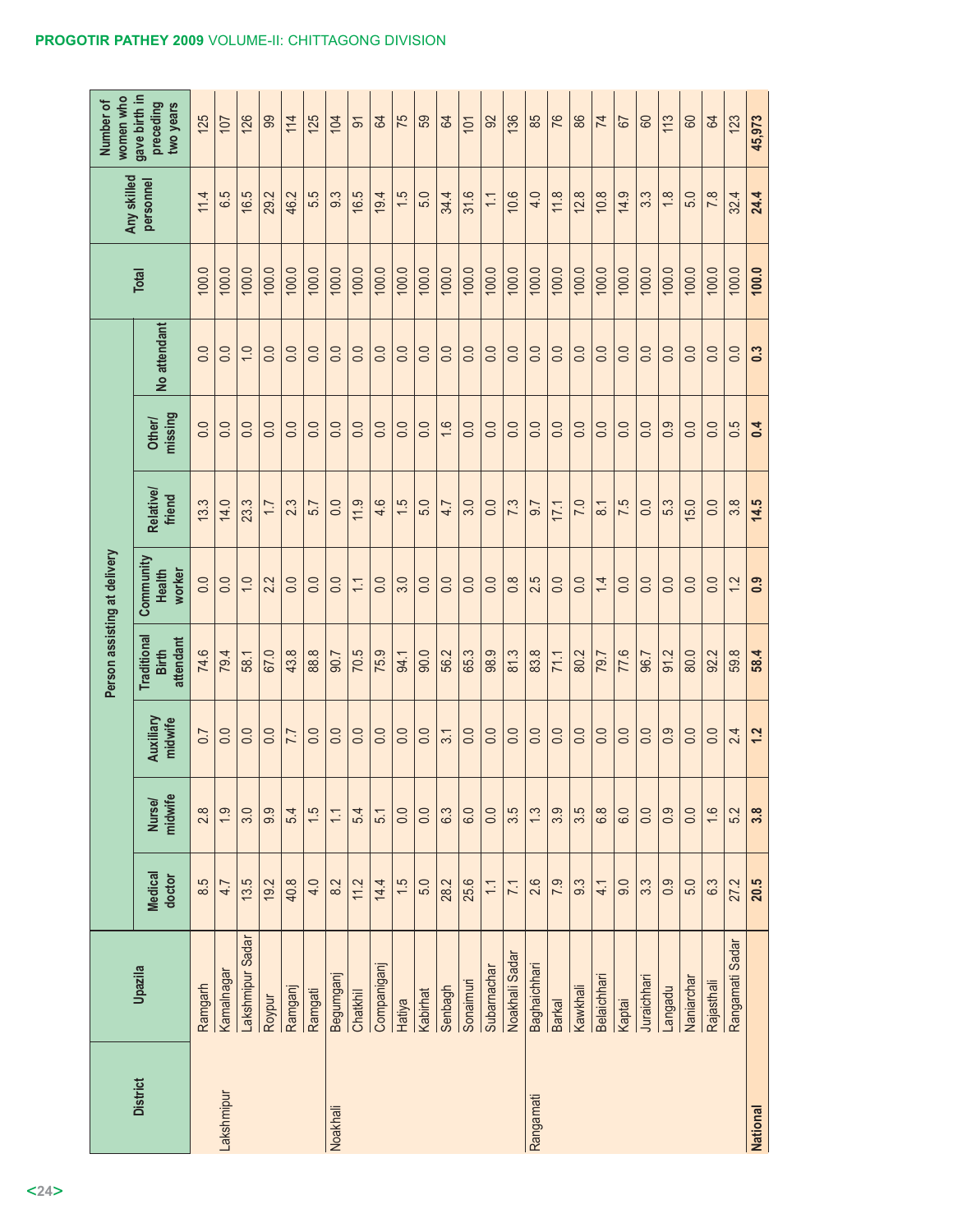### Table 6: Pre-school attendance rate, Chittagong Division, 2009

Percentage of children aged 36-59 months who were attending pre-school

| <b>District</b>                         | <b>Upazila</b>         |      | <b>Boys</b>   |               | <b>Girls</b>  |      | <b>Total</b>  |
|-----------------------------------------|------------------------|------|---------------|---------------|---------------|------|---------------|
|                                         |                        | %    | <b>Number</b> | $\frac{0}{0}$ | <b>Number</b> | %    | <b>Number</b> |
| Bandarban                               |                        | 27.7 | 539           | 31.5          | 476           | 29.5 | 1,015         |
| <b>Brahmanbaria</b>                     |                        | 22.0 | 598           | 20.3          | 540           | 21.2 | 1,138         |
| Chandpur                                |                        | 31.8 | 465           | 31.0          | 477           | 31.4 | 942           |
| Chittagong (including city corporation) |                        | 24.1 | 1,138         | 27.7          | 1,016         | 25.8 | 2,154         |
| Comilla                                 |                        | 33.5 | 1,160         | 33.3          | 1,017         | 33.4 | 2,177         |
| Cox's Bazar                             |                        | 20.2 | 618           | 17.8          | 595           | 19.0 | 1,213         |
| Feni                                    |                        | 29.8 | 395           | 31.6          | 369           | 30.7 | 764           |
| Khagrachhari                            |                        | 40.0 | 563           | 36.9          | 533           | 38.5 | 1,096         |
| Lakshmipur                              |                        | 20.5 | 344           | 20.9          | 356           | 20.7 | 700           |
| Noakhali                                |                        | 20.4 | 633           | 20.7          | 595           | 20.6 | 1,228         |
| Rangamati                               |                        | 39.5 | 679           | 42.4          | 577           | 40.8 | 1,256         |
| <b>Division Total</b>                   |                        | 26.5 | 7,132         | 27.0          | 6,551         | 26.8 | 13,683        |
| <b>Bandarban</b>                        | Alikadam               | 22.0 | 82            | 26.8          | 71.0          | 24.2 | 153           |
|                                         | <b>Bandarban Sadar</b> | 34.8 | 121           | 39.1          | 110.0         | 36.8 | 231           |
|                                         | Lama                   | 21.4 | 94            | 20.5          | 82.0          | 21.0 | 176           |
|                                         | Naikhongchhari         | 29.7 | 74            | 32.9          | 76.0          | 31.3 | 150           |
|                                         | Rowangchhari           | 32.8 | 64            | 51.8          | 56.0          | 41.7 | 120           |
|                                         | Ruma                   | 26.9 | 52            | 25.6          | 43.0          | 26.3 | 95            |
|                                         | Thanchi                | 34.6 | 52            | 47.4          | 38.0          | 40.0 | 90            |
| <b>Brahmanbaria</b>                     | Akhaura                | 31.3 | 71            | 39.8          | 56.0          | 35.3 | 127           |
|                                         | Banchharampur          | 46.8 | 47            | 39.6          | 48.0          | 43.2 | 95            |
|                                         | Brahmanbaria Sadar     | 19.3 | 107           | 10.2          | 88.0          | 14.9 | 195           |
|                                         | Ashuganj               | 18.5 | 65            | 20.2          | 84.0          | 19.5 | 149           |
|                                         | Kasba                  | 24.0 | 97            | 29.1          | 70.0          | 26.1 | 167           |
|                                         | Nabinagar              | 12.0 | 84            | 24.6          | 63.0          | 17.4 | 147           |
|                                         | Nasirnagar             | 25.5 | 55            | 8.6           | 58.0          | 16.8 | 113           |
|                                         | Sarail                 | 19.4 | 72            | 16.4          | 73.0          | 17.9 | 145           |
| Chandpur                                | <b>Chandpur Sadar</b>  | 16.4 | 75            | 25.4          | 82.0          | 21.0 | 157           |
|                                         | Faridganj              | 18.9 | 54            | 24.2          | 55.0          | 21.6 | 109           |
|                                         | Haimchar               | 39.1 | 64            | 33.3          | 51.0          | 36.5 | 115           |
|                                         | Hajiganj               | 38.9 | 44            | 32.1          | 59.0          | 35.0 | 103           |
|                                         | Kachua                 | 44.7 | 49            | 38.2          | 63.0          | 41.1 | 112           |
|                                         | Matlab Dakshin         | 40.7 | 77            | 43.8          | 61.0          | 42.0 | 138           |
|                                         | <b>Matlab Uttar</b>    | 43.7 | 48            | 35.4          | 48.0          | 39.6 | 96            |
|                                         | Shahrasti              | 36.3 | 54            | 25.7          | 58.0          | 30.8 | 112           |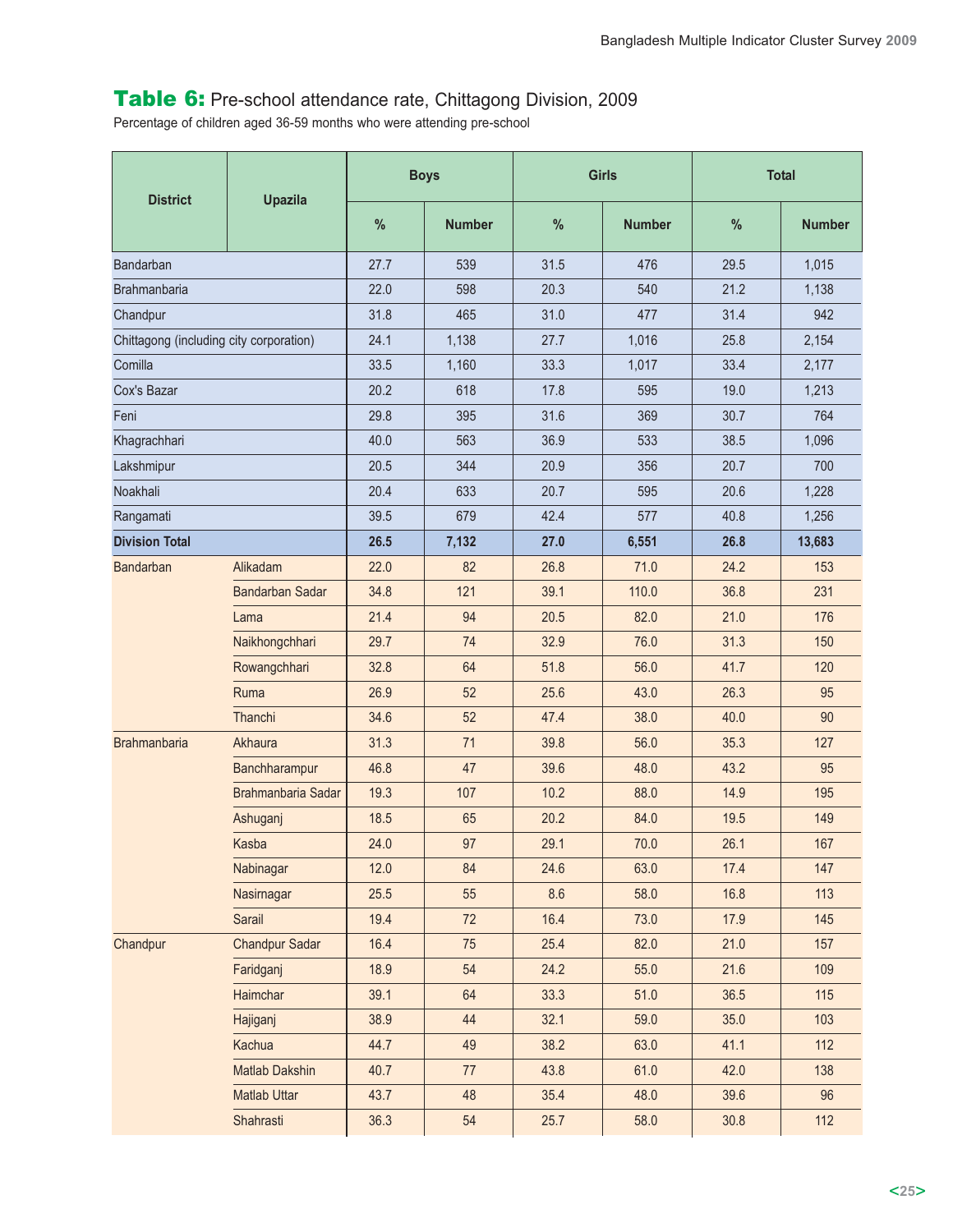| <b>District</b> | <b>Upazila</b>        |      | <b>Boys</b>   |         | Girls         | <b>Total</b> |               |
|-----------------|-----------------------|------|---------------|---------|---------------|--------------|---------------|
|                 |                       | %    | <b>Number</b> | $\%$    | <b>Number</b> | $\%$         | <b>Number</b> |
| Chittagong      | Anowara               | 22.9 | 83            | 11.3    | 62.0          | 17.9         | 145           |
|                 | Banshkhali            | 17.5 | 78            | 21.0    | 57.0          | 19.0         | 135           |
|                 | <b>Boalkhali</b>      | 22.9 | 48            | 26.4    | 53.0          | 24.8         | 101           |
|                 | Chandanaish           | 30.1 | 67            | 20.8    | 64.0          | 25.5         | 131           |
|                 | Fatikchhari           | 28.0 | 82            | 37.0    | 73.0          | 32.3         | 155           |
|                 | Hathazari             | 24.4 | 45            | 33.3    | 42.0          | 28.7         | 87            |
|                 | Lohagara              | 27.8 | 79            | 40.4    | 47.0          | 32.5         | 126           |
|                 | Mirsharai             | 27.7 | 61            | 34.8    | 56.0          | 31.1         | 117           |
|                 | Patiya                | 35.5 | 59            | 22.4    | 56.0          | 29.2         | 115           |
|                 | Rangunia              | 12.9 | 50            | 12.1    | 57.0          | 12.5         | 107           |
|                 | Raozan                | 16.1 | 52            | 9.7     | 38.0          | 13.4         | 90            |
|                 | Sandwip               | 33.7 | 63            | 31.0    | 55.0          | 32.4         | 118           |
|                 | Satkania              | 26.4 | 60            | 29.9    | 69.0          | 28.2         | 129           |
|                 | Sitakunda             | 29.1 | 61            | 11.0    | 54.0          | 20.6         | 115           |
| Comilla         | <b>Barura</b>         | 30.3 | 83            | 21.5    | 62.0          | 26.5         | 145           |
|                 | <b>Brahmanpara</b>    | 34.9 | 86            | 60.0    | 70.0          | 46.2         | 156           |
|                 | <b>Burichang</b>      | 56.1 | 66            | 55.6    | 45.0          | 55.9         | 111           |
|                 | Chandina              | 29.3 | 46            | 28.1    | 56.0          | 28.7         | 102           |
|                 | Chauddagram           | 72.8 | 46            | 69.9    | 51.0          | 71.2         | 97            |
|                 | Comilla Sadar         | 38.7 | 69            | 37.6    | 74.0          | 38.1         | 143           |
|                 | Daudkandi             | 27.2 | 79            | 21.7    | 58.0          | 24.8         | 137           |
|                 | Debidwar              | 38.9 | 77            | 23.5    | 67.0          | 31.8         | 144           |
|                 | Homna                 | 29.1 | 69            | 40.8    | 67.0          | 35.0         | 136           |
|                 | Comilla Adarsha Sadar | 27.4 | 74            | 29.4    | 75.0          | 28.4         | 149           |
|                 | Laksam                | 37.3 | 68            | 31.6    | 59.0          | 34.6         | 127           |
|                 | Manoharganj           | 26.6 | 79            | 20.0    | 55.0          | 23.9         | 134           |
|                 | Meghna                | 28.4 | 67            | 23.2    | 56.0          | 26.0         | 123           |
|                 | Muradnagar            | 20.0 | $70\,$        | 26.7    | 60.0          | 23.1         | 130           |
|                 | Nangalkot             | 32.5 | 99            | 32.3    | 91.0          | 32.4         | 190           |
|                 | <b>Titas</b>          | 15.9 | 82            | 16.9    | 71.0          | 16.3         | 153           |
| Cox's Bazar     | Chakaria              | 15.3 | 80            | 12.1    | 91.0          | 13.5         | 171           |
|                 | Cox'S Bazar Sadar     | 29.3 | 61            | 24.8    | 57.0          | 27.2         | 118           |
|                 | Kutubdia              | 8.6  | 93            | 6.4     | 78.0          | 7.6          | 171           |
|                 | Maheshkhali           | 29.6 | 85            | 24.5    | 87.0          | 27.0         | 172           |
|                 | Pekua                 | 45.8 | 59            | 56.3    | 48.0          | 50.5         | 107           |
|                 | Ramu                  | 7.5  | 67            | 12.3    | 65.0          | 9.8          | 132           |
|                 | <b>Teknaf</b>         | 19.4 | $95\,$        | 14.2    | 93.0          | 16.8         | 188           |
|                 | <b>Ukhia</b>          | 10.3 | $78\,$        | $7.9\,$ | 76.0          | 9.1          | 154           |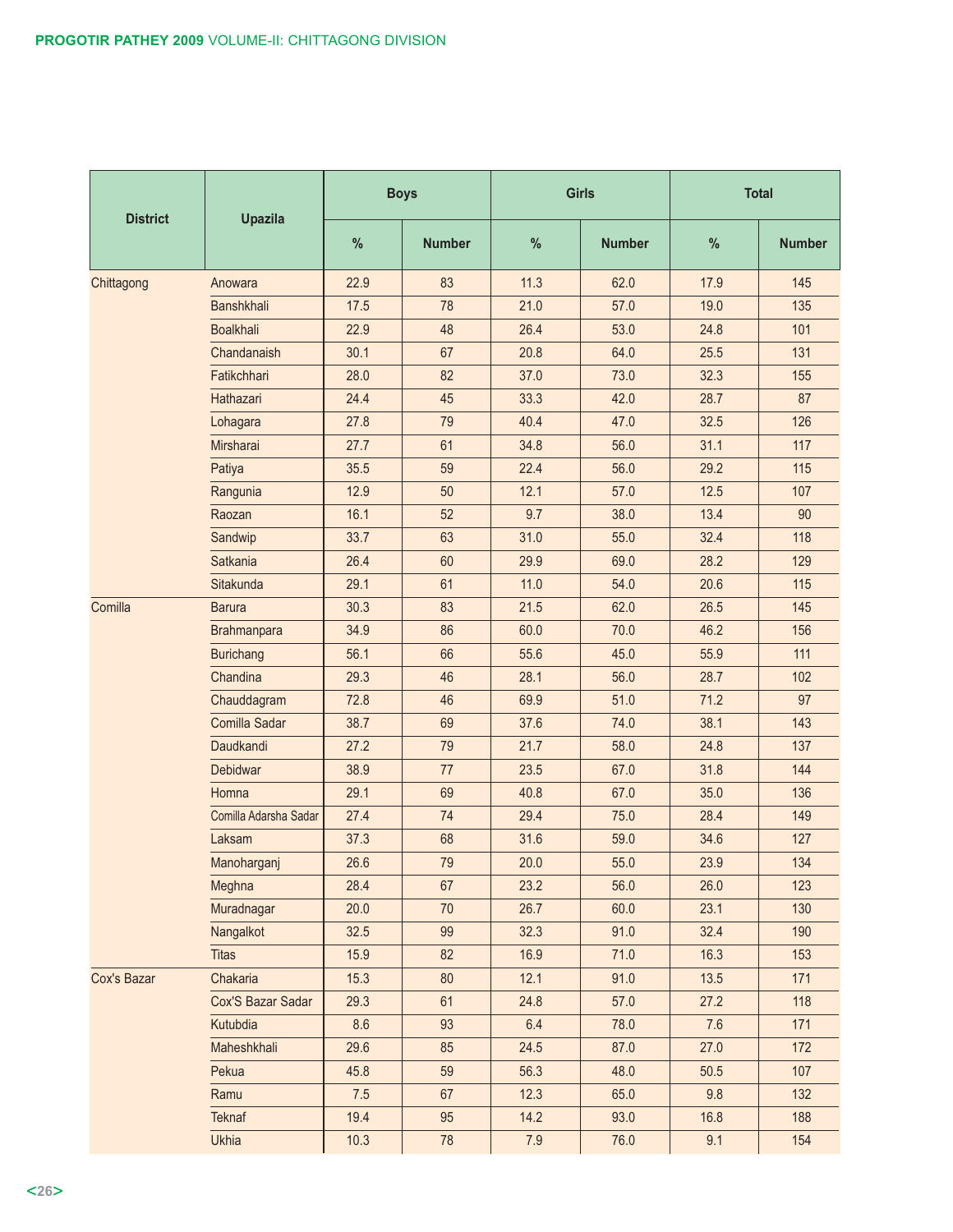| <b>District</b> | <b>Upazila</b>     |      | <b>Boys</b>   |      | <b>Girls</b>  |      | <b>Total</b>  |
|-----------------|--------------------|------|---------------|------|---------------|------|---------------|
|                 |                    | %    | <b>Number</b> | %    | <b>Number</b> | $\%$ | <b>Number</b> |
| Feni            | Chhagalnaiya       | 16.7 | 68            | 21.6 | 61.0          | 19.0 | 129           |
|                 | Daganbhuiyan       | 36.3 | 66            | 37.4 | 75.0          | 36.9 | 141           |
|                 | Feni Sadar         | 34.6 | 73            | 34.4 | 72.0          | 34.5 | 145           |
|                 | Fulgazi            | 30.2 | 53            | 34.7 | 49.0          | 32.4 | 102           |
|                 | Parshuram          | 18.0 | 64            | 34.5 | 53.0          | 25.5 | 117           |
|                 | Sonagazi           | 30.9 | 71            | 25.6 | 59.0          | 28.5 | 130           |
| Khagrachhari    | Dighinala          | 37.3 | 59            | 37.8 | 45.0          | 37.5 | 104           |
|                 | Khagrachhari Sadar | 45.1 | 94            | 33.6 | 66.0          | 40.4 | 160           |
|                 | Lakshmichhari      | 34.0 | 53            | 24.5 | 53.0          | 29.2 | 106           |
|                 | Mahalchhari        | 28.1 | 64            | 25.7 | 74.0          | 26.8 | 138           |
|                 | Manikchhari        | 45.9 | 74            | 33.9 | 62.0          | 40.4 | 136           |
|                 | Matiranga          | 35.4 | 97            | 41.8 | 104.0         | 38.7 | 201           |
|                 | Panchhari          | 38.5 | 39            | 35.7 | 42.0          | 37.0 | 81            |
|                 | Ramgarh            | 52.5 | 83            | 47.1 | 87.0          | 49.8 | 170           |
| Lakshmipur      | Kamalnagar         | 5.5  | 55            | 8.5  | 59.0          | 7.0  | 114           |
|                 | Lakshmipur Sadar   | 19.0 | 79            | 16.8 | 94.0          | 17.8 | 173           |
|                 | Roypur             | 23.3 | 61            | 16.0 | 54.0          | 19.8 | 115           |
|                 | Ramganj            | 44.2 | 81            | 40.0 | 64.0          | 42.4 | 145           |
| Noakhali        | Ramgati            | 5.5  | 68            | 27.7 | 85.0          | 17.8 | 153           |
|                 | Begumganj          | 46.2 | 68            | 44.0 | 62.0          | 45.1 | 130           |
|                 | Chatkhil           | 21.6 | 59            | 22.0 | 66.0          | 21.8 | 125           |
|                 | Companiganj        | 10.6 | 77            | 9.3  | 55.0          | 10.1 | 132           |
|                 | Hatiya             | 18.2 | 80            | 23.3 | 75.0          | 20.8 | 155           |
|                 | Kabirhat           | 4.4  | 67            | 12.4 | 39.0          | 7.4  | 106           |
|                 | Senbagh            | 32.1 | 59            | 25.1 | 68.0          | 28.3 | 127           |
|                 | Sonaimuri          | 29.0 | 69            | 19.7 | 71.0          | 24.3 | 140           |
|                 | Subarnachar        | 6.6  | 76            | 8.2  | 85.0          | 7.5  | 161           |
|                 | Noakhali Sadar     | 8.3  | 78            | 9.7  | 74.0          | 9.0  | 152           |
| Rangamati       | Baghaichhari       | 43.3 | 82            | 54.7 | 74.0          | 48.7 | 156           |
|                 | <b>Barkal</b>      | 31.8 | 66            | 37.0 | 54.0          | 34.2 | 120           |
|                 | Kawkhali           | 38.5 | 65            | 42.9 | 56.0          | 40.5 | 121           |
|                 | Belaichhari        | 45.9 | 61            | 49.0 | 49.0          | 47.3 | 110           |
|                 | Kaptai             | 28.6 | 56            | 35.9 | 39.0          | 31.6 | 95            |
|                 | Juraichhari        | 41.7 | 48            | 50.0 | 36.0          | 45.2 | 84            |
|                 | Langadu            | 45.7 | 92            | 51.6 | 64.0          | 48.1 | 156           |
|                 | Naniarchar         | 48.6 | 72            | 25.5 | 55.0          | 38.6 | 127           |
|                 | Rajasthali         | 60.0 | 45            | 47.1 | 51.0          | 53.1 | 96            |
|                 | Rangamati Sadar    | 25.7 | 92            | 28.9 | 99.0          | 27.4 | 191           |
| <b>National</b> |                    | 22.5 | 31,712        | 23.3 | 29,875        | 22.9 | 61,587        |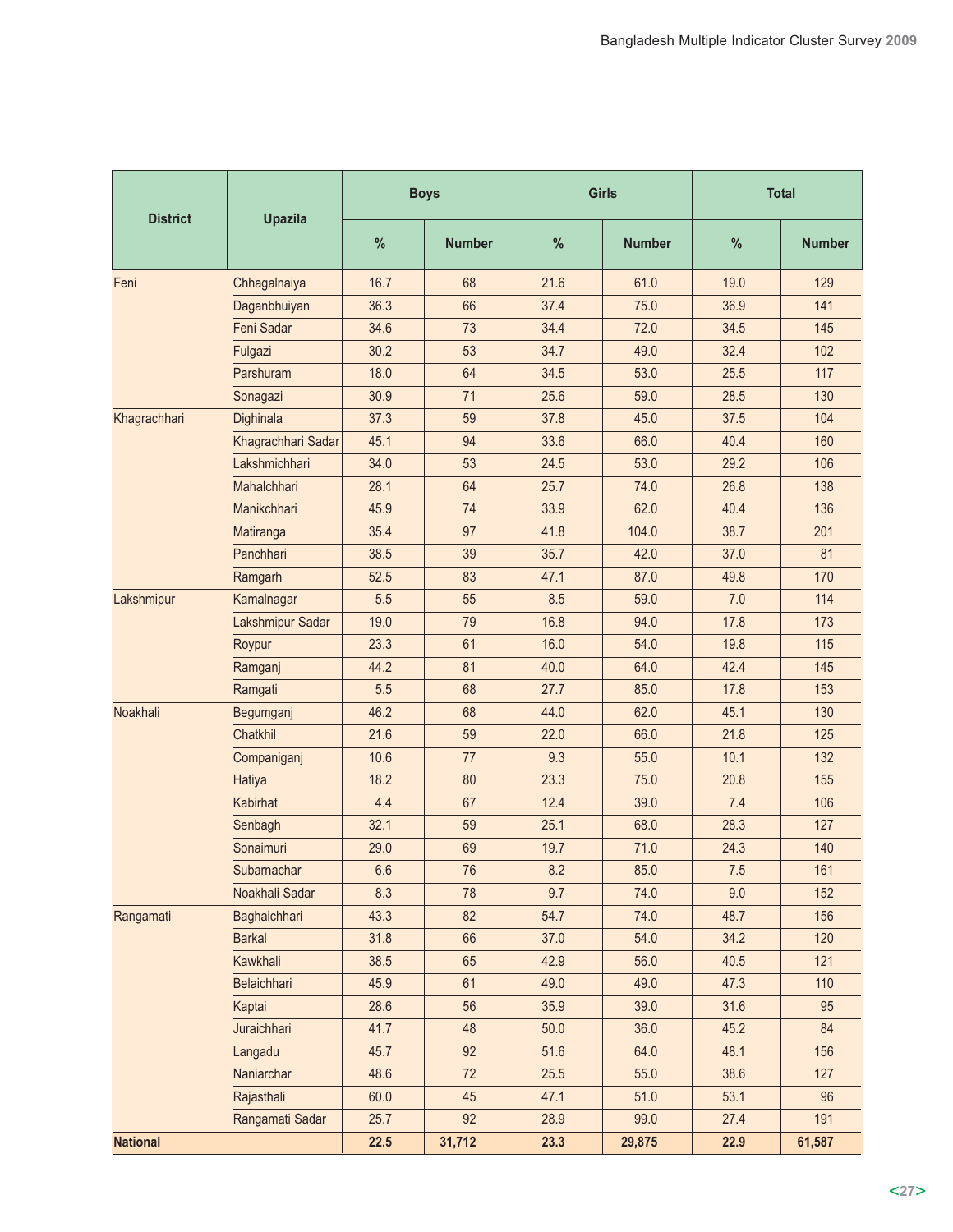### Table 7: Primary school net intake rate, Chittagong Division, 2009

Percentage of children of primary school entry age attending grade 1

| <b>District</b>                         |                        |      | <b>Boys</b>     |               | <b>Girls</b>  | <b>Total</b> |               |
|-----------------------------------------|------------------------|------|-----------------|---------------|---------------|--------------|---------------|
|                                         | <b>Upazila</b>         | %    | <b>Number</b>   | $\frac{0}{0}$ | <b>Number</b> | %            | <b>Number</b> |
| Bandarban                               |                        | 51.5 | 431             | 52.6          | 337           | 52.0         | 768           |
| Brahmanbaria                            |                        | 46.3 | 552             | 47.6          | 486           | 47.0         | 1,038         |
| Chandpur                                |                        | 61.3 | 374             | 65.6          | 382           | 63.5         | 756           |
| Chittagong (including city corporation) |                        | 70.5 | 825             | 72.0          | 766           | 71.2         | 1,591         |
| Comilla                                 |                        | 68.8 | 811             | 68.5          | 744           | 68.7         | 1,555         |
| Cox's Bazar                             |                        | 51.1 | 577             | 52.2          | 497           | 51.6         | 1,074         |
| Feni                                    |                        | 67.0 | 269             | 74.3          | 243           | 70.5         | 512           |
| Khagrachhari                            |                        | 66.7 | 385             | 71.7          | 344           | 69.1         | 729           |
| Lakshmipur                              |                        | 68.1 | 266             | 56.8          | 231           | 62.8         | 497           |
| Noakhali                                |                        | 57.6 | 494             | 60.5          | 458           | 59.0         | 952           |
| Rangamati                               |                        | 66.0 | 446             | 66.9          | 441           | 66.4         | 887           |
| <b>Division Total</b>                   |                        | 62.6 | 5,430           | 63.8          | 4,929         | 63.2         | 10,359        |
| <b>Bandarban</b>                        | Alikadam               | 41.3 | 63              | 41.1          | 56            | 41.2         | 119           |
|                                         | <b>Bandarban Sadar</b> | 52.9 | 91              | 52.4          | 73            | 52.7         | 164           |
|                                         | Lama                   | 63.5 | 62              | 67.6          | 47            | 65.3         | 109           |
|                                         | Naikhongchhari         | 45.9 | 61              | 30.8          | 39            | 40.0         | 100           |
|                                         | Rowangchhari           | 60.0 | 45              | 75.0          | 32            | 66.2         | 77            |
|                                         | Ruma                   | 37.0 | 54              | 47.1          | 51            | 41.9         | 105           |
|                                         | Thanchi                | 47.3 | 55              | 61.5          | 39            | 53.2         | 94            |
| <b>Brahmanbaria</b>                     | Akhaura                | 51.4 | 72              | 43.4          | 49            | 48.0         | 121           |
|                                         | Banchharampur          | 27.1 | 48              | 50.0          | 42            | 37.8         | 90            |
|                                         | Brahmanbaria Sadar     | 54.1 | 80              | 55.8          | 65            | 54.9         | 145           |
|                                         | Ashuganj               | 44.8 | 67              | 52.9          | 70            | 48.9         | 137           |
|                                         | <b>Kasba</b>           | 53.8 | 77              | 57.4          | 66            | 55.5         | 143           |
|                                         | Nabinagar              | 56.2 | 67              | 46.4          | 56            | 51.7         | 123           |
|                                         | Nasirnagar             | 27.3 | $77\,$          | 30.4          | 69            | 28.8         | 146           |
|                                         | Sarail                 | 48.4 | 64              | 44.9          | 69            | 46.6         | 133           |
| Chandpur                                | <b>Chandpur Sadar</b>  | 60.1 | 56              | 64.6          | 58            | 62.3         | 114           |
|                                         | Faridganj              | 45.3 | 41              | 53.6          | 39            | 49.4         | 80            |
|                                         | Haimchar               | 66.0 | 53              | 51.0          | 49            | 58.8         | 102           |
|                                         | Hajiganj               | 73.0 | 44              | 71.2          | 41            | 72.1         | 85            |
|                                         | Kachua                 | 55.0 | 60              | 62.9          | 51            | 58.7         | 111           |
|                                         | Matlab Dakshin         | 52.2 | 43              | 75.6          | 46            | 64.2         | 89            |
|                                         | Matlab Uttar           | 80.0 | 30 <sub>2</sub> | 75.7          | 37            | 77.6         | 67            |
|                                         | Shahrasti              | 76.0 | $47\,$          | 72.8          | 61            | 74.2         | 108           |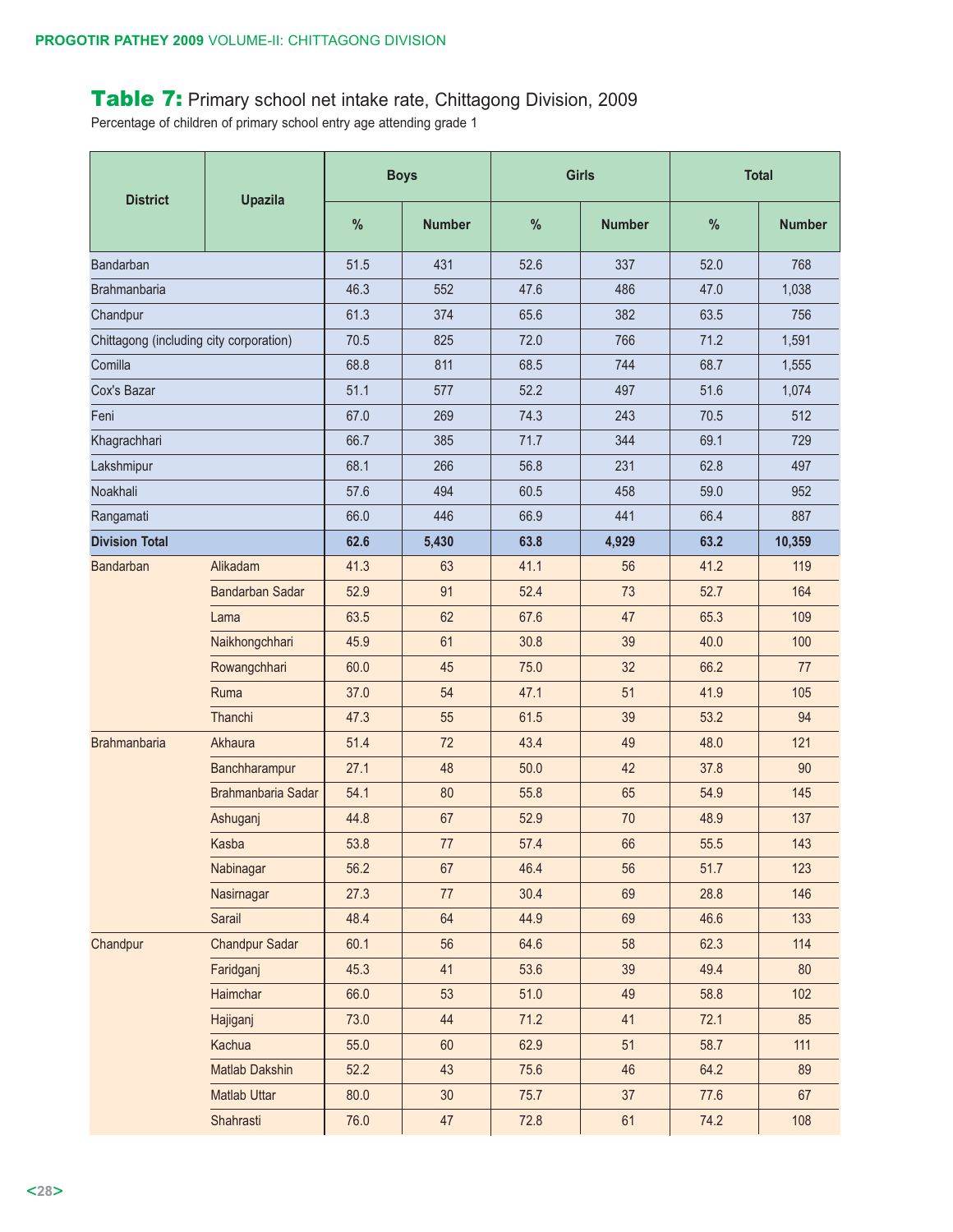| <b>District</b> | <b>Upazila</b>        |      | <b>Boys</b>   |      | <b>Girls</b>  |      | <b>Total</b>  |
|-----------------|-----------------------|------|---------------|------|---------------|------|---------------|
|                 |                       | %    | <b>Number</b> | %    | <b>Number</b> | $\%$ | <b>Number</b> |
| Chittagong      | Anowara               | 87.8 | 41            | 83.3 | 42            | 85.5 | 83            |
|                 | Banshkhali            | 68.2 | 70            | 59.7 | 48            | 64.8 | 118           |
|                 | <b>Boalkhali</b>      | 85.7 | 35            | 82.5 | 40            | 84.0 | 75            |
|                 | Chandanaish           | 76.5 | 49            | 74.2 | 48            | 75.4 | 97            |
|                 | Fatikchhari           | 49.0 | 51            | 59.5 | 42            | 53.8 | 93            |
|                 | Hathazari             | 74.0 | 50            | 77.8 | 36            | 75.6 | 86            |
|                 | Lohagara              | 69.8 | 53            | 71.7 | 53            | 70.8 | 106           |
|                 | Mirsharai             | 66.1 | 35            | 78.4 | 28            | 71.6 | 63            |
|                 | Patiya                | 85.4 | 26            | 83.2 | 45            | 84.0 | 71            |
|                 | Rangunia              | 82.2 | 45            | 73.9 | 32            | 78.7 | 77            |
|                 | Raozan                | 94.6 | 34            | 96.3 | 52            | 95.6 | 86            |
|                 | Sandwip               | 47.0 | 41            | 63.3 | 49            | 55.5 | 90            |
|                 | Satkania              | 84.7 | 58            | 71.5 | 38            | 79.4 | 96            |
|                 | Sitakunda             | 64.8 | 51            | 78.2 | 36            | 70.3 | 87            |
| Comilla         | <b>Barura</b>         | 77.0 | 54            | 77.1 | 48            | 77.1 | 102           |
|                 | <b>Brahmanpara</b>    | 86.7 | 60            | 88.2 | 51            | 87.4 | 111           |
|                 | <b>Burichang</b>      | 84.4 | 45            | 80.0 | 40            | 82.4 | 85            |
|                 | Chandina              | 80.5 | 64            | 57.6 | 59            | 69.3 | 123           |
|                 | Chauddagram           | 56.1 | 48            | 56.7 | 55            | 56.4 | 103           |
|                 | Comilla Sadar         | 41.6 | 42            | 52.3 | 36            | 46.4 | 78            |
|                 | Daudkandi             | 73.1 | 46            | 79.5 | 39            | 75.9 | 85            |
|                 | Debidwar              | 74.1 | 56            | 78.8 | 64            | 76.6 | 120           |
|                 | Homna                 | 76.0 | 38            | 63.7 | 39            | 69.9 | 77            |
|                 | Comilla Adarsha Sadar | 66.5 | 63            | 49.0 | 39            | 59.5 | 102           |
|                 | Laksam                | 79.5 | 45            | 89.5 | 56            | 85.3 | 101           |
|                 | Manoharganj           | 60.0 | 60            | 54.9 | 51            | 57.7 | $111$         |
|                 | Meghna                | 71.1 | 38            | 83.3 | 24            | 75.8 | 62            |
|                 | Muradnagar            | 62.0 | 50            | 58.9 | 56            | 60.4 | 106           |
|                 | Nangalkot             | 61.0 | 54            | 70.9 | 48            | 65.6 | 102           |
|                 | <b>Titas</b>          | 64.6 | 48            | 84.6 | 39            | 73.6 | 87            |
| Cox's Bazar     | Chakaria              | 47.0 | 78            | 60.6 | 66            | 53.3 | 144           |
|                 | Cox'S Bazar Sadar     | 54.2 | 79            | 48.4 | 81            | 51.3 | 160           |
|                 | Kutubdia              | 46.3 | 67            | 38.1 | 63            | 42.3 | 130           |
|                 | Maheshkhali           | 32.5 | 72            | 44.5 | 61            | 38.1 | 133           |
|                 | Pekua                 | 48.4 | 64            | 53.6 | 56            | 50.8 | 120           |
|                 | Ramu                  | 71.9 | 57            | 57.8 | 45            | 65.7 | 102           |
|                 | <b>Teknaf</b>         | 41.7 | $90\,$        | 49.2 | 74            | 45.0 | 164           |
|                 | <b>Ukhia</b>          | 70.0 | $70\,$        | 64.7 | 51            | 67.8 | 121           |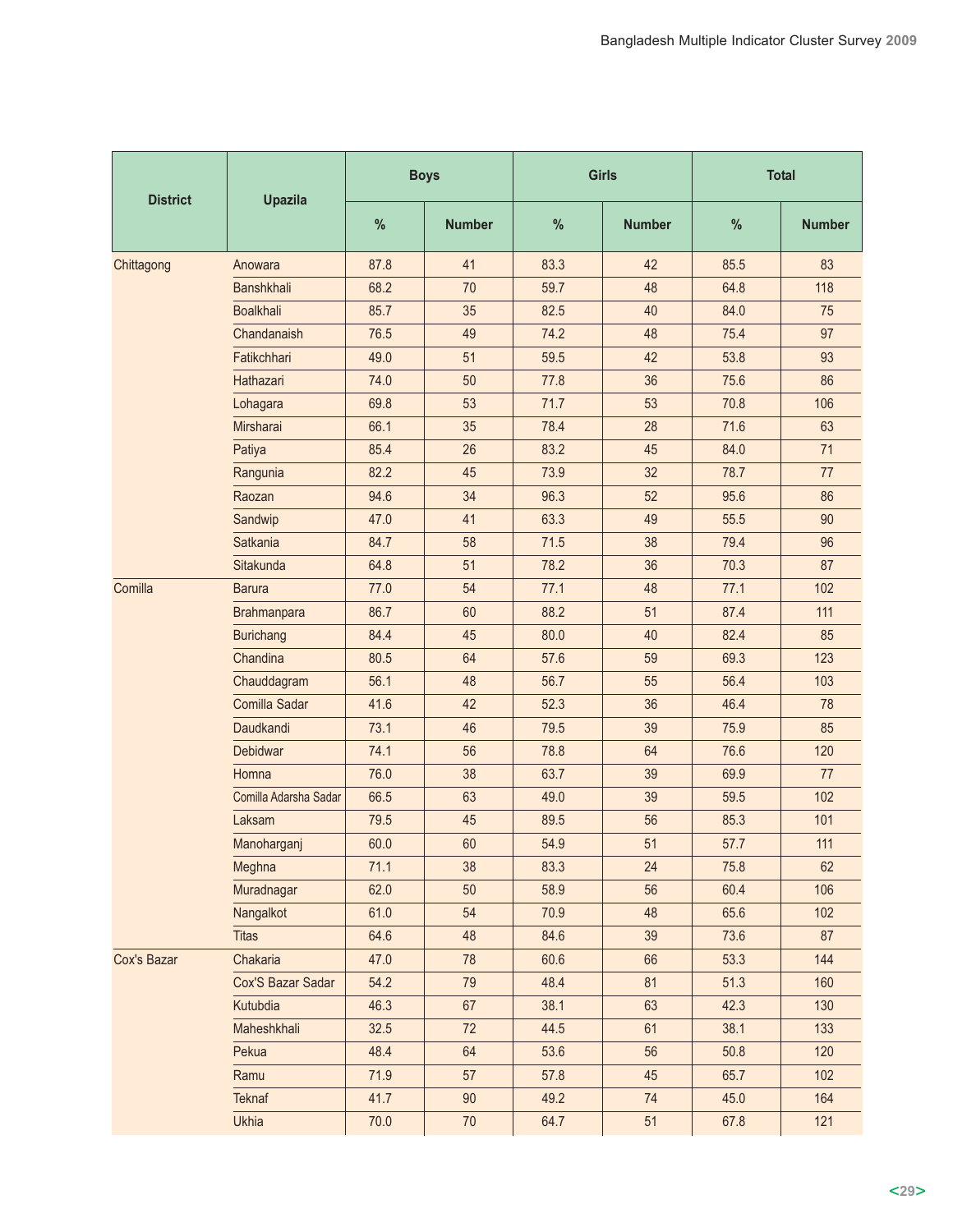| <b>District</b> | <b>Upazila</b>     | <b>Boys</b> |                 | <b>Girls</b> |                 | <b>Total</b> |               |
|-----------------|--------------------|-------------|-----------------|--------------|-----------------|--------------|---------------|
|                 |                    | %           | <b>Number</b>   | %            | <b>Number</b>   | %            | <b>Number</b> |
| Feni            | Chhagalnaiya       | 45.4        | 38              | 55.2         | 43              | 50.6         | 81            |
|                 | Daganbhuiyan       | 64.1        | 53              | 88.6         | 44              | 75.2         | 97            |
|                 | Feni Sadar         | 68.7        | 51              | 71.8         | 51              | 70.3         | 102           |
|                 | Fulgazi            | 75.7        | 37              | 76.7         | 30              | 76.1         | 67            |
|                 | Parshuram          | 72.0        | 43              | 80.2         | 37              | 75.6         | 80            |
|                 | Sonagazi           | 74.9        | 47              | 76.2         | 38              | 75.5         | 85            |
| Khagrachhari    | Dighinala          | 80.6        | 31              | 76.3         | 38              | 78.3         | 69            |
|                 | Khagrachhari Sadar | 87.0        | 51              | 84.7         | 62              | 85.7         | 113           |
|                 | Lakshmichhari      | 43.5        | 46              | 66.7         | 30              | 52.6         | 76            |
|                 | Mahalchhari        | 59.5        | 37              | 60.9         | 23              | 60.0         | 60            |
|                 | Manikchhari        | 71.7        | 53              | 85.5         | 55              | 78.7         | 108           |
|                 | Matiranga          | 67.6        | 67              | 69.1         | 50              | 68.2         | 117           |
|                 | Panchhari          | 36.6        | 41              | 48.1         | 27              | 41.2         | 68            |
|                 | Ramgarh            | 64.9        | 59              | 55.9         | 59              | 60.4         | 118           |
| Lakshmipur      | Kamalnagar         | 35.1        | 37              | 45.0         | 40              | 40.3         | 77            |
|                 | Lakshmipur Sadar   | 73.9        | 57              | 44.9         | 50              | 60.3         | 107           |
|                 | Roypur             | 84.0        | 44              | 80.6         | 34              | 82.5         | 78            |
|                 | Ramganj            | 79.1        | 52              | 71.5         | 56              | 75.1         | 108           |
|                 | Ramgati            | 57.8        | 76              | 56.0         | 51              | 57.1         | 127           |
| Noakhali        | Begumganj          | 85.3        | 43              | 78.5         | 51              | 81.5         | 94            |
|                 | Chatkhil           | 61.3        | 49              | 52.6         | 49              | 57.0         | 98            |
|                 | Companiganj        | 40.5        | 45              | 65.3         | 45              | 52.9         | 90            |
|                 | Hatiya             | 32.3        | 75              | 40.8         | 60              | 36.1         | 135           |
|                 | Kabirhat           | 54.6        | 62              | 50.0         | 50              | 52.6         | 112           |
|                 | Senbagh            | 81.6        | 44              | 77.6         | 40              | 79.7         | 84            |
|                 | Sonaimuri          | 87.6        | 56              | 80.9         | 47              | 84.6         | 103           |
|                 | Subarnachar        | 43.3        | 67              | 56.5         | 62              | 49.6         | 129           |
|                 | Noakhali Sadar     | 61.5        | 53              | 56.7         | 54              | 59.1         | 107           |
| Rangamati       | Baghaichhari       | 50.6        | 55              | 48.7         | 47              | 49.7         | 102           |
|                 | <b>Barkal</b>      | 49.1        | 55              | 41.7         | 48              | 45.6         | 103           |
|                 | Kawkhali           | 80.0        | 30 <sup>°</sup> | 83.3         | 30 <sub>2</sub> | 81.7         | 60            |
|                 | Belaichhari        | 82.9        | 41              | 73.5         | 34              | 78.7         | 75            |
|                 | Kaptai             | 82.9        | 35              | 73.8         | 42              | 77.9         | 77            |
|                 | Juraichhari        | 69.6        | 46              | 72.5         | 40              | 70.9         | 86            |
|                 | Langadu            | 62.2        | 45              | 63.2         | 57              | 62.7         | 102           |
|                 | Naniarchar         | 75.0        | 20              | 73.0         | 37              | 73.7         | 57            |
|                 | Rajasthali         | 71.7        | 46              | 75.5         | 53              | 73.7         | 99            |
|                 | Rangamati Sadar    | 70.4        | 73              | 81.8         | 53              | 75.6         | 126           |
| <b>National</b> |                    | 65.3        | 22,252          | 68.4         | 20,413          | 66.8         | 42,665        |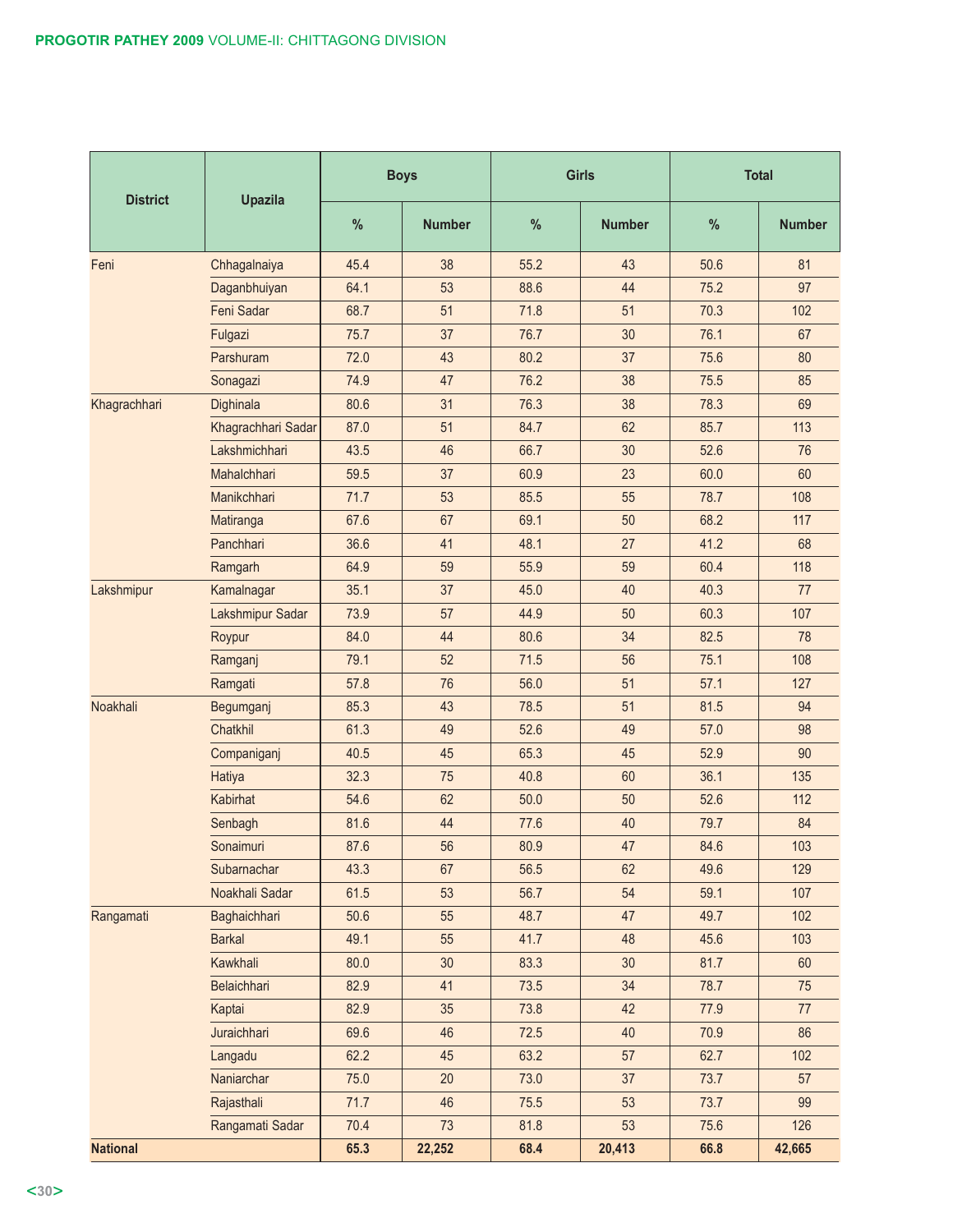### Table 8: Net attendance rate in primary school, Chittagong Division, 2009

Percentage of children of primary school age attending primary school

| <b>District</b>                         | <b>Upazila</b>         | <b>Boys</b> |                                 |      | <b>Girls</b>                    | <b>Total</b> |                                 |
|-----------------------------------------|------------------------|-------------|---------------------------------|------|---------------------------------|--------------|---------------------------------|
|                                         |                        | %           | <b>Number</b><br>of<br>children | $\%$ | <b>Number</b><br>of<br>children | $\%$         | <b>Number</b><br>of<br>children |
| Bandarban                               |                        | 59.5        | 1,827                           | 61.8 | 1,519                           | 60.6         | 3,346                           |
| <b>Brahmanbaria</b>                     |                        | 66.0        | 2,262                           | 67.9 | 2,119                           | 66.9         | 4,381                           |
| Chandpur                                |                        | 76.4        | 1,750                           | 82.6 | 1,629                           | 79.4         | 3,379                           |
| Chittagong (including city corporation) |                        | 83.3        | 3,749                           | 84.6 | 3,518                           | 83.9         | 7,267                           |
| Comilla                                 |                        | 81.1        | 3,787                           | 83.7 | 3,425                           | 82.3         | 7,212                           |
| Cox's Bazar                             |                        | 69.4        | 2,558                           | 70.6 | 2,351                           | 70.0         | 4,909                           |
| Feni                                    |                        | 83.1        | 1,327                           | 84.0 | 1,195                           | 83.5         | 2,522                           |
| Khagrachhari                            |                        | 78.9        | 1,829                           | 79.9 | 1,695                           | 79.4         | 3,524                           |
| Lakshmipur                              |                        | 79.5        | 1,321                           | 77.2 | 1,218                           | 78.4         | 2,539                           |
| Noakhali                                |                        | 76.5        | 2,280                           | 77.1 | 2,103                           | 76.8         | 4,383                           |
| Rangamati                               |                        | 74.3        | 2,078                           | 75.7 | 1,901                           | 75.0         | 3,979                           |
| <b>Division Total</b>                   |                        | 77.6        | 24,768                          | 79.2 | 22,673                          | 78.4         | 47,441                          |
| Bandarban                               | Alikadam               | 41.3        | 247                             | 51.9 | 210.0                           | 46.2         | 457                             |
|                                         | <b>Bandarban Sadar</b> | 72.2        | 362                             | 72.3 | 326.0                           | 72.2         | 688                             |
|                                         | Lama                   | 68.7        | 287                             | 73.1 | 253.0                           | 70.8         | 540                             |
|                                         | Naikhongchhari         | 47.1        | 255                             | 41.3 | 201.0                           | 44.5         | 456                             |
|                                         | Rowangchhari           | 71.4        | 192                             | 65.6 | 154.0                           | 68.8         | 346                             |
|                                         | Ruma                   | 52.1        | 263                             | 53.9 | 204.0                           | 52.9         | 467                             |
|                                         | Thanchi                | 45.7        | 221                             | 50.9 | 171.0                           | 48.0         | 392                             |
| Brahmanbaria                            | Akhaura                | 60.2        | 279                             | 64.2 | 282.0                           | 62.2         | 561                             |
|                                         | Banchharampur          | 63.4        | 227                             | 75.0 | 196.0                           | 68.8         | 423                             |
|                                         | Brahmanbaria Sadar     | 75.5        | 347                             | 70.6 | 318.0                           | 73.1         | 665                             |
|                                         | Ashuganj               | 68.6        | 264                             | 74.1 | 255.0                           | 71.3         | 519                             |
|                                         | Kasba                  | 67.7        | 289                             | 73.3 | 311.0                           | 70.6         | 600                             |
|                                         | Nabinagar              | 66.5        | 284                             | 69.3 | 251.0                           | 67.8         | 535                             |
|                                         | Nasirnagar             | 51.6        | 310                             | 43.9 | 228.0                           | 48.3         | 538                             |
|                                         | Sarail                 | 66.4        | 262                             | 69.4 | 278.0                           | 68.0         | 540                             |
| Chandpur                                | <b>Chandpur Sadar</b>  | 76.2        | 247                             | 82.9 | 251.0                           | 79.6         | 498                             |
|                                         | Faridganj              | 61.8        | 222                             | 66.8 | 164.0                           | 63.9         | 386                             |
|                                         | Haimchar               | 69.0        | 232                             | 76.2 | 235.0                           | 72.6         | 467                             |
|                                         | Hajiganj               | 82.6        | 210                             | 89.3 | 184.0                           | 85.7         | 394                             |
|                                         | Kachua                 | 80.5        | 216                             | 86.1 | 201.0                           | 83.2         | 417                             |
|                                         | <b>Matlab Dakshin</b>  | 74.5        | 231                             | 84.1 | 216.0                           | 79.2         | 447                             |
|                                         | <b>Matlab Uttar</b>    | 88.4        | 180                             | 90.7 | 183.0                           | 89.6         | 363                             |
|                                         | Shahrasti              | 83.7        | 212                             | 86.6 | 195.0                           | 85.1         | 407                             |
| Chittagong                              | Anowara                | 90.9        | 219                             | 87.6 | 226.0                           | 89.2         | 445                             |
|                                         | Banshkhali             | 80.7        | 277                             | 81.8 | 237.0                           | 81.2         | 514                             |
|                                         | <b>Boalkhali</b>       | 89.3        | 169                             | 89.0 | 172.0                           | 89.1         | 341                             |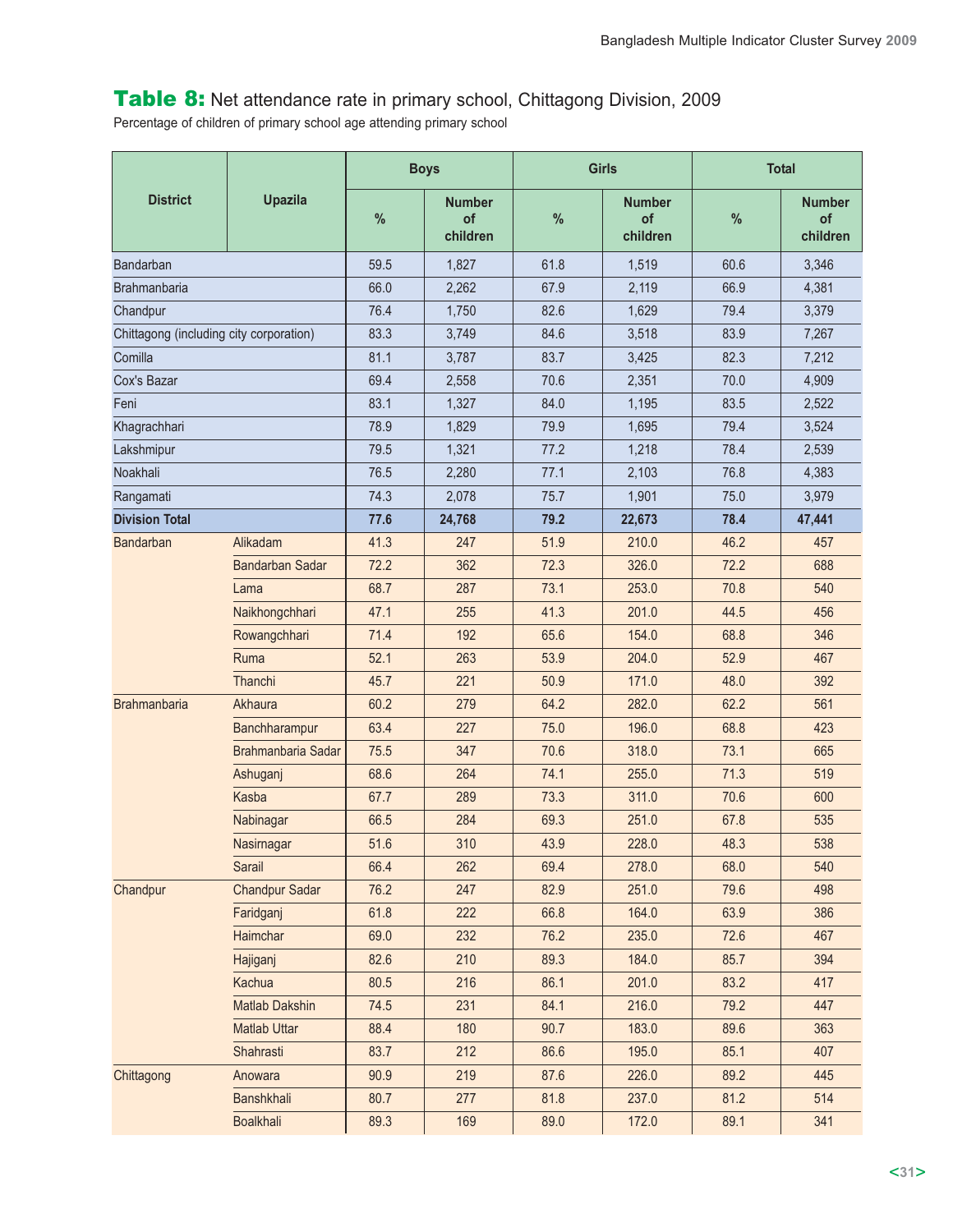| <b>District</b> | <b>Upazila</b>        | <b>Boys</b>   |                                 | <b>Girls</b>  |                                 | <b>Total</b>  |                                 |
|-----------------|-----------------------|---------------|---------------------------------|---------------|---------------------------------|---------------|---------------------------------|
|                 |                       | $\frac{0}{0}$ | <b>Number</b><br>of<br>children | $\frac{0}{0}$ | <b>Number</b><br>of<br>children | $\frac{0}{0}$ | <b>Number</b><br>of<br>children |
|                 | Chandanaish           | 82.7          | 233                             | 83.0          | 222.0                           | 82.9          | 455                             |
|                 | Fatikchhari           | 73.0          | 215                             | 85.6          | 216.0                           | 79.4          | 431                             |
|                 | Hathazari             | 87.8          | 180                             | 91.4          | 162.0                           | 89.5          | 342                             |
|                 | Lohagara              | 84.3          | 236                             | 84.7          | 236.0                           | 84.5          | 472                             |
|                 | Mirsharai             | 82.2          | 210                             | 84.1          | 152.0                           | 83.0          | 362                             |
|                 | Patiya                | 93.0          | 181                             | 85.4          | 175.0                           | 89.2          | 356                             |
|                 | Rangunia              | 85.6          | 171                             | 88.0          | 143.0                           | 86.7          | 314                             |
|                 | Raozan                | 98.8          | 155                             | 96.8          | 202.0                           | 97.7          | 357                             |
|                 | Sandwip               | 71.6          | 232                             | 75.0          | 224.0                           | 73.2          | 456                             |
|                 | Satkania              | 92.6          | 243                             | 89.7          | 234.0                           | 91.2          | 477                             |
|                 | Sitakunda             | 82.6          | 193                             | 79.1          | 147.0                           | 81.1          | 340                             |
| Comilla         | <b>Barura</b>         | 83.9          | 239                             | 90.6          | 231.0                           | 87.2          | 470                             |
|                 | <b>Brahmanpara</b>    | 91.4          | 256                             | 94.2          | 241.0                           | 92.8          | 497                             |
|                 | <b>Burichang</b>      | 89.2          | 203                             | 90.2          | 183.0                           | 89.6          | 386                             |
|                 | Chandina              | 84.6          | 262                             | 80.7          | 233.0                           | 82.8          | 495                             |
|                 | Chauddagram           | 66.0          | 264                             | 70.7          | 211.0                           | 68.0          | 475                             |
|                 | <b>Comilla Sadar</b>  | 65.7          | 223                             | 71.1          | 213.0                           | 68.3          | 436                             |
|                 | Daudkandi             | 80.7          | 211                             | 84.8          | 181.0                           | 82.6          | 392                             |
|                 | Debidwar              | 85.6          | 275                             | 87.3          | 249.0                           | 86.4          | 524                             |
|                 | Homna                 | 83.1          | 219                             | 85.2          | 217.0                           | 84.1          | 436                             |
|                 | Comilla Adarsha Sadar | 82.1          | 245                             | 82.4          | 201.0                           | 82.2          | 446                             |
|                 | Laksam                | 86.6          | 234                             | 92.3          | 242.0                           | 89.6          | 476                             |
|                 | Manoharganj           | 80.0          | 235                             | 83.8          | 216.0                           | 81.8          | 451                             |
|                 | Meghna                | 81.9          | 210                             | 89.0          | 172.0                           | 85.1          | 382                             |
|                 | Muradnagar            | 82.6          | 236                             | 78.8          | 236.0                           | 80.7          | 472                             |
|                 | Nangalkot             | 84.5          | 255                             | 86.0          | 209.0                           | 85.2          | 464                             |
|                 | <b>Titas</b>          | 79.5          | 220                             | 88.4          | 190.0                           | 83.7          | 410                             |
| Cox's Bazar     | Chakaria              | 73.6          | 360                             | 79.5          | 375.0                           | 76.7          | 735                             |
|                 | Cox'S Bazar Sadar     | 71.2          | 369                             | 64.7          | 315.0                           | 68.2          | 684                             |
|                 | Kutubdia              | 67.1          | 301                             | 65.2          | 250.0                           | 66.2          | 551                             |
|                 | Maheshkhali           | 59.0          | 312                             | 66.4          | 303.0                           | 62.7          | 615                             |
|                 | Pekua                 | 52.7          | 262                             | 56.6          | 249.0                           | 54.6          | 511                             |
|                 | Ramu                  | 83.1          | 313                             | 79.9          | 273.0                           | 81.6          | 586                             |
|                 | <b>Teknaf</b>         | 57.7          | 368                             | 61.9          | 337.0                           | 59.7          | 705                             |
|                 | <b>Ukhia</b>          | 82.1          | 273                             | 81.5          | 249.0                           | 81.8          | 522                             |
| Feni            | Chhagalnaiya          | 72.1          | 199                             | 72.3          | 186.0                           | 72.2          | 385                             |
|                 | Daganbhuiyan          | 84.3          | 236                             | 87.5          | 201.0                           | 85.8          | 437                             |
|                 | Feni Sadar            | 79.0          | 264                             | 80.6          | 240.0                           | 79.8          | 504                             |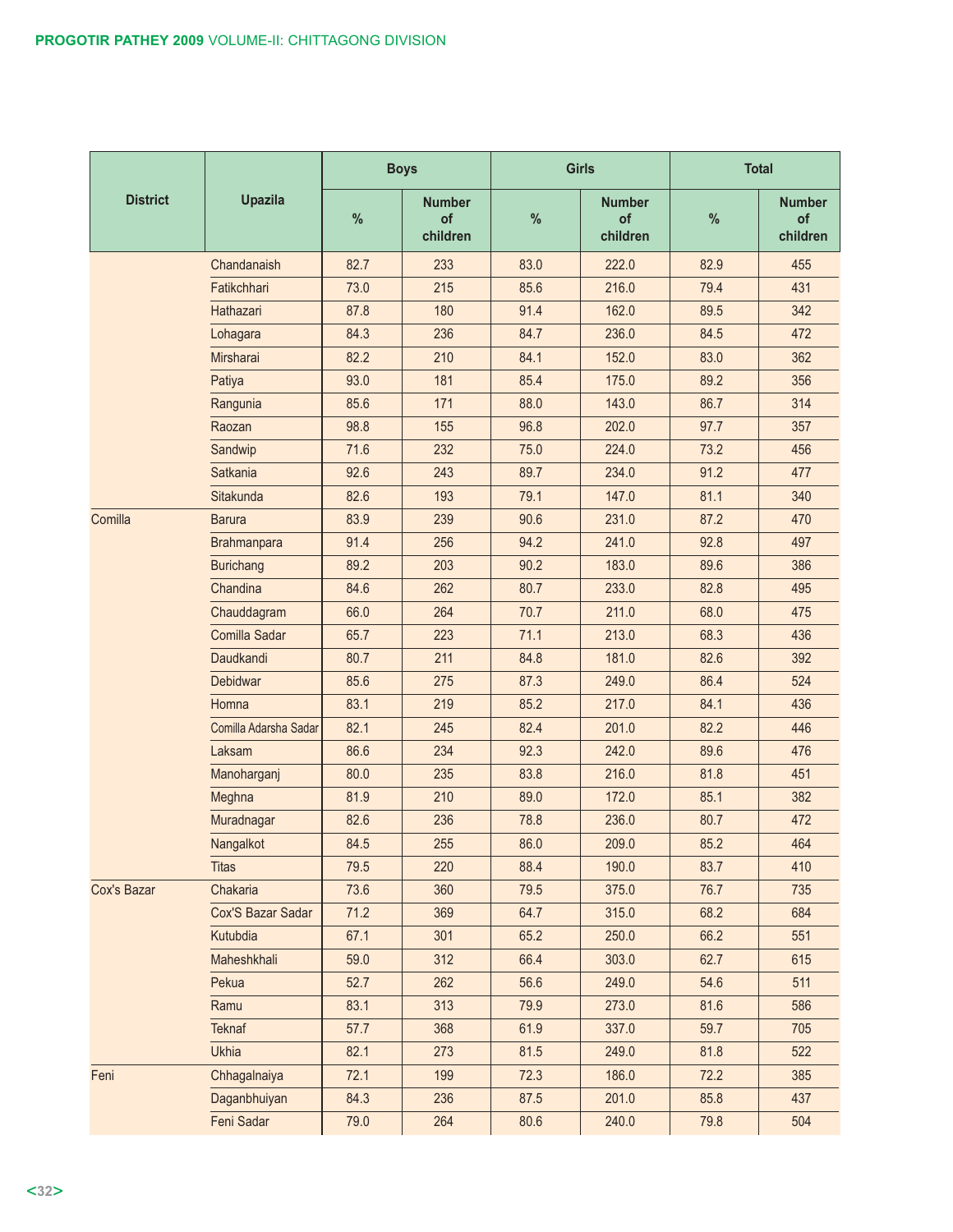| <b>District</b> | <b>Upazila</b>     | <b>Boys</b> |                                 | <b>Girls</b> |                                 | <b>Total</b> |                                 |
|-----------------|--------------------|-------------|---------------------------------|--------------|---------------------------------|--------------|---------------------------------|
|                 |                    | %           | <b>Number</b><br>of<br>children | $\%$         | <b>Number</b><br>of<br>children | $\%$         | <b>Number</b><br>of<br>children |
|                 | Fulgazi            | 87.8        | 180                             | 84.8         | 165.0                           | 86.4         | 345                             |
|                 | Parshuram          | 88.9        | 233                             | 94.1         | 196.0                           | 91.3         | 429                             |
|                 | Sonagazi           | 90.8        | 215                             | 89.3         | 207.0                           | 90.0         | 422                             |
| Khagrachhari    | Dighinala          | 85.3        | 211                             | 77.6         | 205.0                           | 81.5         | 416                             |
|                 | Khagrachhari Sadar | 89.0        | 257                             | 89.5         | 279.0                           | 89.3         | 536                             |
|                 | Lakshmichhari      | 65.8        | 202                             | 69.8         | 162.0                           | 67.6         | 364                             |
|                 | Mahalchhari        | 76.5        | 183                             | 72.6         | 179.0                           | 74.6         | 362                             |
|                 | Manikchhari        | 76.5        | 221                             | 84.4         | 212.0                           | 80.4         | 433                             |
|                 | Matiranga          | 79.6        | 292                             | 85.1         | 260.0                           | 82.2         | 552                             |
|                 | Panchhari          | 64.3        | 185                             | 65.3         | 147.0                           | 64.8         | 332                             |
|                 | Ramgarh            | 77.8        | 278                             | 74.7         | 251.0                           | 76.3         | 529                             |
| Lakshmipur      | Kamalnagar         | 64.5        | 251                             | 66.0         | 244.0                           | 65.3         | 495                             |
|                 | Lakshmipur Sadar   | 85.1        | 291                             | 75.4         | 241.0                           | 80.7         | 532                             |
|                 | Roypur             | 88.4        | 221                             | 89.1         | 217.0                           | 88.7         | 438                             |
|                 | Ramganj            | 88.1        | 233                             | 88.5         | 234.0                           | 88.3         | 467                             |
|                 | Ramgati            | 68.3        | 325                             | 70.7         | 282.0                           | 69.5         | 607                             |
| Noakhali        | Begumganj          | 91.2        | 230                             | 91.0         | 230.0                           | 91.1         | 460                             |
|                 | Chatkhil           | 80.1        | 229                             | 73.2         | 205.0                           | 76.8         | 434                             |
|                 | Companiganj        | 69.1        | 216                             | 82.4         | 195.0                           | 75.5         | 411                             |
|                 | Hatiya             | 61.6        | 299                             | 63.1         | 263.0                           | 62.3         | 562                             |
|                 | Kabirhat           | 65.4        | 280                             | 72.2         | 261.0                           | 68.7         | 541                             |
|                 | Senbagh            | 93.4        | 214                             | 90.5         | 178.0                           | 92.1         | 392                             |
|                 | Sonaimuri          | 91.4        | 257                             | 92.0         | 199.0                           | 91.7         | 456                             |
|                 | Subarnachar        | 66.2        | 281                             | 65.5         | 304.0                           | 65.8         | 585                             |
|                 | Noakhali Sadar     | 78.4        | 274                             | 78.4         | 268.0                           | 78.4         | 542                             |
| Rangamati       | Baghaichhari       | 67.8        | 250                             | 68.4         | 198.0                           | 68.1         | 448                             |
|                 | <b>Barkal</b>      | 60.0        | 230                             | 57.8         | 199.0                           | 59.0         | 429                             |
|                 | Kawkhali           | 82.2        | 157                             | 81.8         | 154.0                           | 82.0         | 311                             |
|                 | Belaichhari        | 84.0        | 188                             | 81.0         | 168.0                           | 82.6         | 356                             |
|                 | Kaptai             | 81.3        | 198                             | 82.2         | 163.0                           | 81.7         | 361                             |
|                 | Juraichhari        | 77.2        | 171                             | 78.0         | 150.0                           | 77.6         | 321                             |
|                 | Langadu            | 70.4        | 233                             | 76.1         | 243.0                           | 73.3         | 476                             |
|                 | Naniarchar         | 72.8        | 136                             | 69.5         | 141.0                           | 71.1         | 277                             |
|                 | Rajasthali         | 76.0        | 179                             | 76.0         | 196.0                           | 76.0         | 375                             |
|                 | Rangamati Sadar    | 79.7        | 336                             | 83.5         | 289.0                           | 81.5         | 625                             |
| <b>National</b> |                    | 80.2        | 102,650                         | 82.5         | 94,560                          | 81.3         | 197,210                         |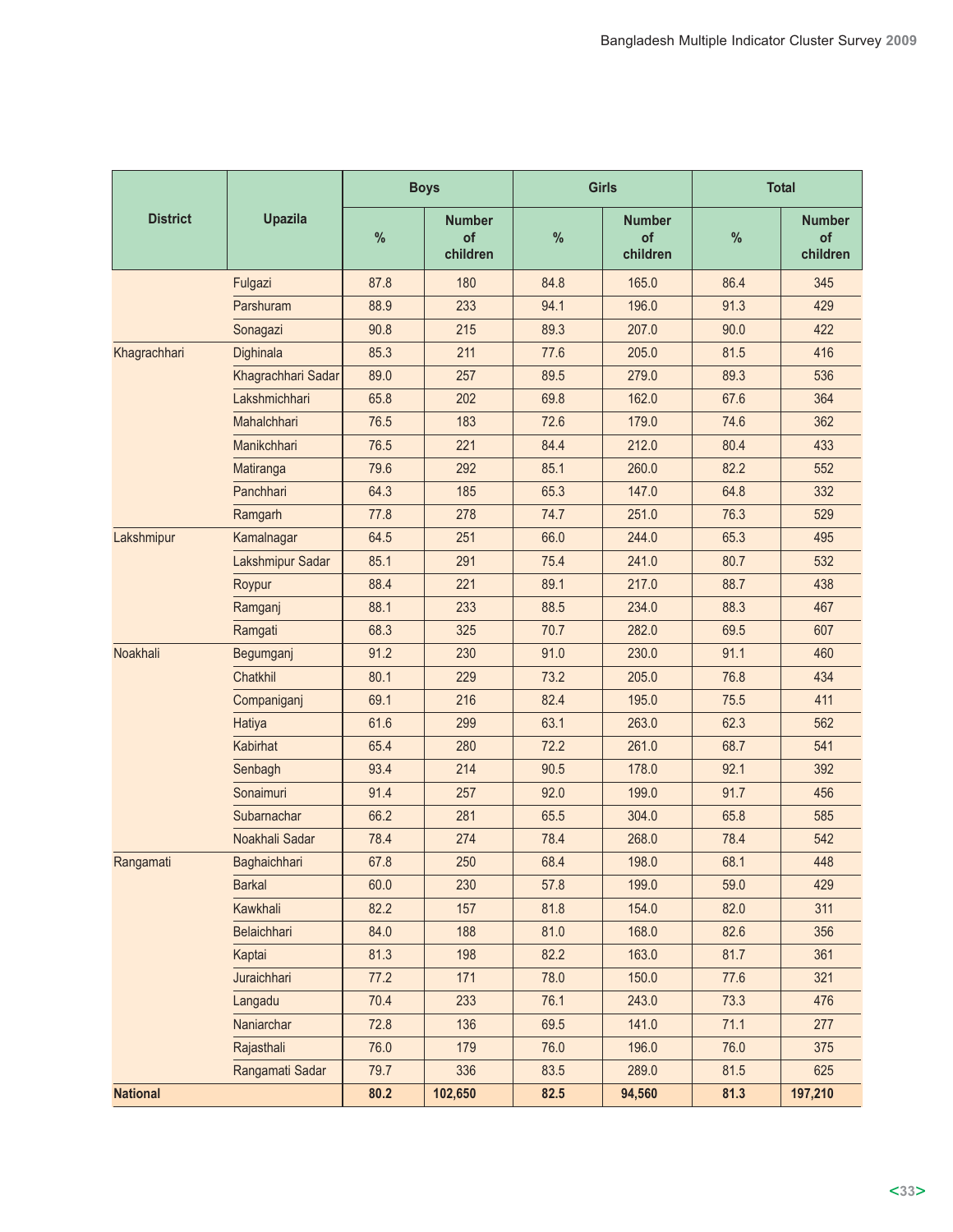### Table 9: Net attendance rate in secondary school, Chittagong Division, 2009

Percentage of children of secondary school age attending secondary school

| <b>District</b>                         | <b>Upazila</b>         | <b>Boys</b> |                                 |               | <b>Girls</b>                    | <b>Total</b> |                                 |
|-----------------------------------------|------------------------|-------------|---------------------------------|---------------|---------------------------------|--------------|---------------------------------|
|                                         |                        | %           | <b>Number</b><br>of<br>children | $\frac{0}{0}$ | <b>Number</b><br>of<br>children | %            | <b>Number</b><br>of<br>children |
| Bandarban                               |                        | 27.8        | 1,518                           | 28.4          | 1,303                           | 28.1         | 2,821                           |
| Brahmanbaria                            |                        | 33.2        | 2,082                           | 43.3          | 1,785                           | 37.8         | 3,867                           |
| Chandpur                                |                        | 41.2        | 1,930                           | 56.5          | 1,933                           | 48.9         | 3,863                           |
| Chittagong (including city corporation) |                        | 47.4        | 4,369                           | 50.4          | 3,971                           | 48.8         | 8,340                           |
| Comilla                                 |                        | 42.6        | 3,912                           | 53.5          | 3,424                           | 47.7         | 7,336                           |
| Cox's Bazar                             |                        | 26.4        | 2,422                           | 36.4          | 2,206                           | 31.2         | 4,628                           |
| Feni                                    |                        | 50.4        | 1,653                           | 55.8          | 1,455                           | 52.9         | 3,108                           |
| Khagrachhari                            |                        | 40.5        | 1,617                           | 42.9          | 1,396                           | 41.6         | 3,013                           |
| Lakshmipur                              |                        | 37.6        | 1,370                           | 48.0          | 1,195                           | 42.5         | 2,565                           |
| Noakhali                                |                        | 45.3        | 2,412                           | 52.5          | 2,130                           | 48.6         | 4,542                           |
| Rangamati                               |                        | 42.0        | 1,957                           | 41.2          | 1,724                           | 41.7         | 3,681                           |
| <b>Division Total</b>                   |                        | 41.8        | 25,242                          | 49.6          | 22,522                          | 45.5         | 47,764                          |
| Bandarban                               | Alikadam               | 27.9        | 201                             | 22.5          | 169.0                           | 25.4         | 370                             |
|                                         | <b>Bandarban Sadar</b> | 30.3        | 351                             | 42.9          | 284.0                           | 35.9         | 635                             |
|                                         | Lama                   | 28.1        | 246                             | 27.1          | 195.0                           | 27.7         | 441                             |
|                                         | Naikhongchhari         | 23.6        | 212                             | 19.6          | 194.0                           | 21.7         | 406                             |
|                                         | Rowangchhari           | 38.3        | 141                             | 30.4          | 138.0                           | 34.4         | 279                             |
|                                         | Ruma                   | 26.8        | 231                             | 26.4          | 174.0                           | 26.7         | 405                             |
|                                         | Thanchi                | 15.4        | 136                             | 16.1          | 149.0                           | 15.8         | 285                             |
| Brahmanbaria                            | Akhaura                | 41.4        | 269                             | 47.6          | 227.0                           | 44.3         | 496                             |
|                                         | Banchharampur          | 31.4        | 220                             | 39.3          | 163.0                           | 34.7         | 383                             |
|                                         | Brahmanbaria Sadar     | 31.1        | 320                             | 49.6          | 273.0                           | 39.4         | 593                             |
|                                         | Ashuganj               | 37.2        | 218                             | 47.6          | 246.0                           | 42.7         | 464                             |
|                                         | Kasba                  | 43.7        | 293                             | 54.6          | 248.0                           | 48.7         | 541                             |
|                                         | Nabinagar              | 42.6        | 303                             | 48.6          | 243.0                           | 45.3         | 546                             |
|                                         | Nasirnagar             | 22.5        | 227                             | 24.1          | 191.0                           | 23.2         | 418                             |
|                                         | Sarail                 | 18.5        | 232                             | 28.4          | 194.0                           | 23.0         | 426                             |
| Chandpur                                | <b>Chandpur Sadar</b>  | 33.3        | 275                             | 52.6          | 284.0                           | 43.1         | 559                             |
|                                         | Faridganj              | 29.2        | 219                             | 46.2          | 228.0                           | 37.9         | 447                             |
|                                         | Haimchar               | 48.6        | 214                             | 39.4          | 216.0                           | 44.0         | 430                             |
|                                         | Hajiganj               | 52.3        | 273                             | 67.2          | 243.0                           | 59.3         | 516                             |
|                                         | Kachua                 | 38.9        | 234                             | 59.0          | 244.0                           | 49.2         | 478                             |
|                                         | <b>Matlab Dakshin</b>  | 43.7        | 272                             | 55.0          | 255.0                           | 49.2         | 527                             |
|                                         | <b>Matlab Uttar</b>    | 56.9        | 202                             | 69.7          | 241.0                           | 63.9         | 443                             |
|                                         | Shahrasti              | 39.7        | 241                             | 58.5          | 222.0                           | 48.8         | 463                             |
| Chittagong                              | Anowara                | 37.8        | 259                             | 46.6          | 193.0                           | 41.6         | 452                             |
|                                         | Banshkhali             | 32.9        | 261                             | 45.9          | 220.0                           | 38.8         | 481                             |
|                                         | <b>Boalkhali</b>       | 52.3        | 222                             | 49.2          | 177.0                           | 50.9         | 399                             |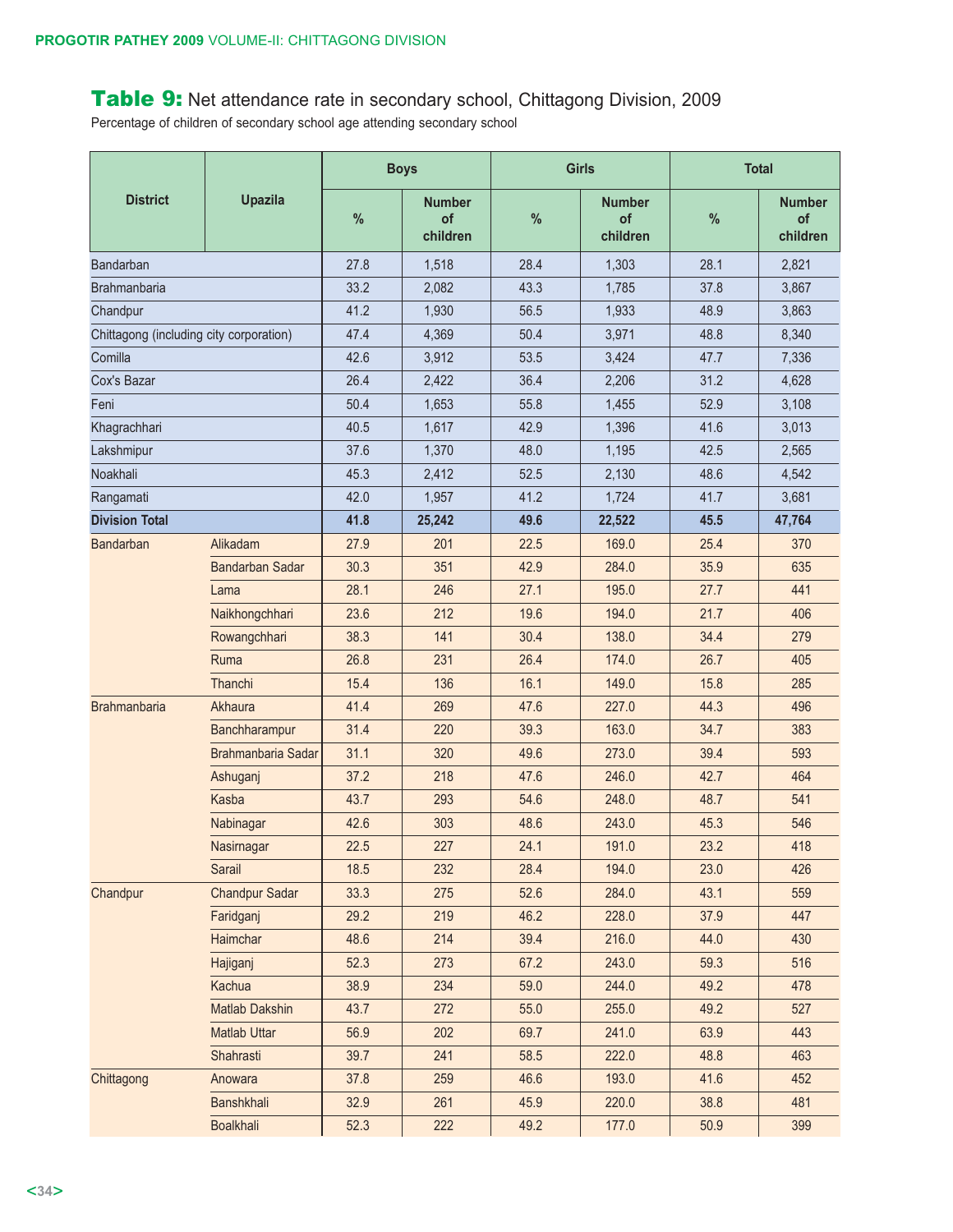|                 |                       | <b>Boys</b> |                                 | <b>Girls</b> |                                 | <b>Total</b> |                                 |
|-----------------|-----------------------|-------------|---------------------------------|--------------|---------------------------------|--------------|---------------------------------|
| <b>District</b> | <b>Upazila</b>        | $\%$        | <b>Number</b><br>of<br>children | $\%$         | <b>Number</b><br>of<br>children | $\%$         | <b>Number</b><br>of<br>children |
|                 | Chandanaish           | 35.8        | 254                             | 57.0         | 235.0                           | 45.9         | 489                             |
|                 | Fatikchhari           | 40.8        | 233                             | 40.5         | 195.0                           | 40.7         | 428                             |
|                 | Hathazari             | 54.7        | 254                             | 63.0         | 262.0                           | 58.9         | 516                             |
|                 | Lohagara              | 39.0        | 267                             | 37.9         | 227.0                           | 38.5         | 494                             |
|                 | Mirsharai             | 44.2        | 220                             | 42.4         | 190.0                           | 43.4         | 410                             |
|                 | Patiya                | 55.0        | 248                             | 56.2         | 198.0                           | 55.5         | 446                             |
|                 | Rangunia              | 47.7        | 212                             | 49.6         | 213.0                           | 48.6         | 425                             |
|                 | Raozan                | 59.2        | 228                             | 63.9         | 228.0                           | 61.6         | 456                             |
|                 | Sandwip               | 35.7        | 249                             | 42.5         | 251.0                           | 39.1         | 500                             |
|                 | Satkania              | 46.0        | 270                             | 54.2         | 227.0                           | 49.8         | 497                             |
|                 | Sitakunda             | 42.1        | 223                             | 46.3         | 218.0                           | 44.2         | 441                             |
| Comilla         | <b>Barura</b>         | 33.3        | 253                             | 51.7         | 229.0                           | 42.0         | 482                             |
|                 | <b>Brahmanpara</b>    | 60.3        | 277                             | 61.2         | 196.0                           | 60.7         | 473                             |
|                 | <b>Burichang</b>      | 54.5        | 220                             | 64.8         | 193.0                           | 59.3         | 413                             |
|                 | Chandina              | 35.3        | 238                             | 50.9         | 191.0                           | 42.3         | 429                             |
|                 | Chauddagram           | 45.4        | 248                             | 57.4         | 232.0                           | 51.2         | 480                             |
|                 | Comilla Sadar         | 31.8        | 258                             | 44.0         | 249.0                           | 37.8         | 507                             |
|                 | Daudkandi             | 36.6        | 228                             | 50.8         | 202.0                           | 43.3         | 430                             |
|                 | Debidwar              | 46.4        | 252                             | 62.3         | 217.0                           | 53.8         | 469                             |
|                 | Homna                 | 35.9        | 223                             | 45.2         | 220.0                           | 40.5         | 443                             |
|                 | Comilla Adarsha Sadar | 53.6        | 289                             | 58.6         | 243.0                           | 55.9         | 532                             |
|                 | Laksam                | 47.1        | 278                             | 62.6         | 266.0                           | 54.9         | 544                             |
|                 | Manoharganj           | 44.3        | 262                             | 56.4         | 227.0                           | 49.9         | 489                             |
|                 | Meghna                | 48.7        | 197                             | 62.3         | 167.0                           | 54.9         | 364                             |
|                 | Muradnagar            | 34.3        | 239                             | 39.6         | 197.0                           | 36.7         | 436                             |
|                 | Nangalkot             | 51.7        | 248                             | 54.2         | 202.0                           | 52.8         | 450                             |
|                 | <b>Titas</b>          | 32.7        | 202                             | 45.6         | 193.0                           | 39.0         | 395                             |
| Cox's Bazar     | Chakaria              | 37.0        | 341                             | 49.1         | 376.0                           | 43.4         | 717                             |
|                 | Cox'S Bazar Sadar     | 27.3        | 395                             | 33.3         | 313.0                           | 30.0         | 708                             |
|                 | Kutubdia              | 26.2        | 202                             | 36.5         | 219.0                           | 31.6         | 421                             |
|                 | Maheshkhali           | 26.7        | 334                             | 32.7         | 307.0                           | 29.6         | 641                             |
|                 | Pekua                 | 19.1        | 225                             | 24.3         | 189.0                           | 21.5         | 414                             |
|                 | Ramu                  | 24.2        | 298                             | 39.3         | 239.0                           | 30.9         | 537                             |
|                 | <b>Teknaf</b>         | 15.5        | 384                             | 18.8         | 325.0                           | 17.0         | 709                             |
|                 | <b>Ukhia</b>          | 27.2        | 243                             | 45.0         | 238.0                           | 36.0         | 481                             |
| Feni            | Chhagalnaiya          | 44.9        | 253                             | 51.9         | 243.0                           | 48.4         | 496                             |
|                 | Daganbhuiyan          | 55.9        | 286                             | 51.6         | 217.0                           | 54.0         | 503                             |
|                 | Feni Sadar            | 52.6        | 363                             | 53.7         | 310.0                           | 53.1         | 673                             |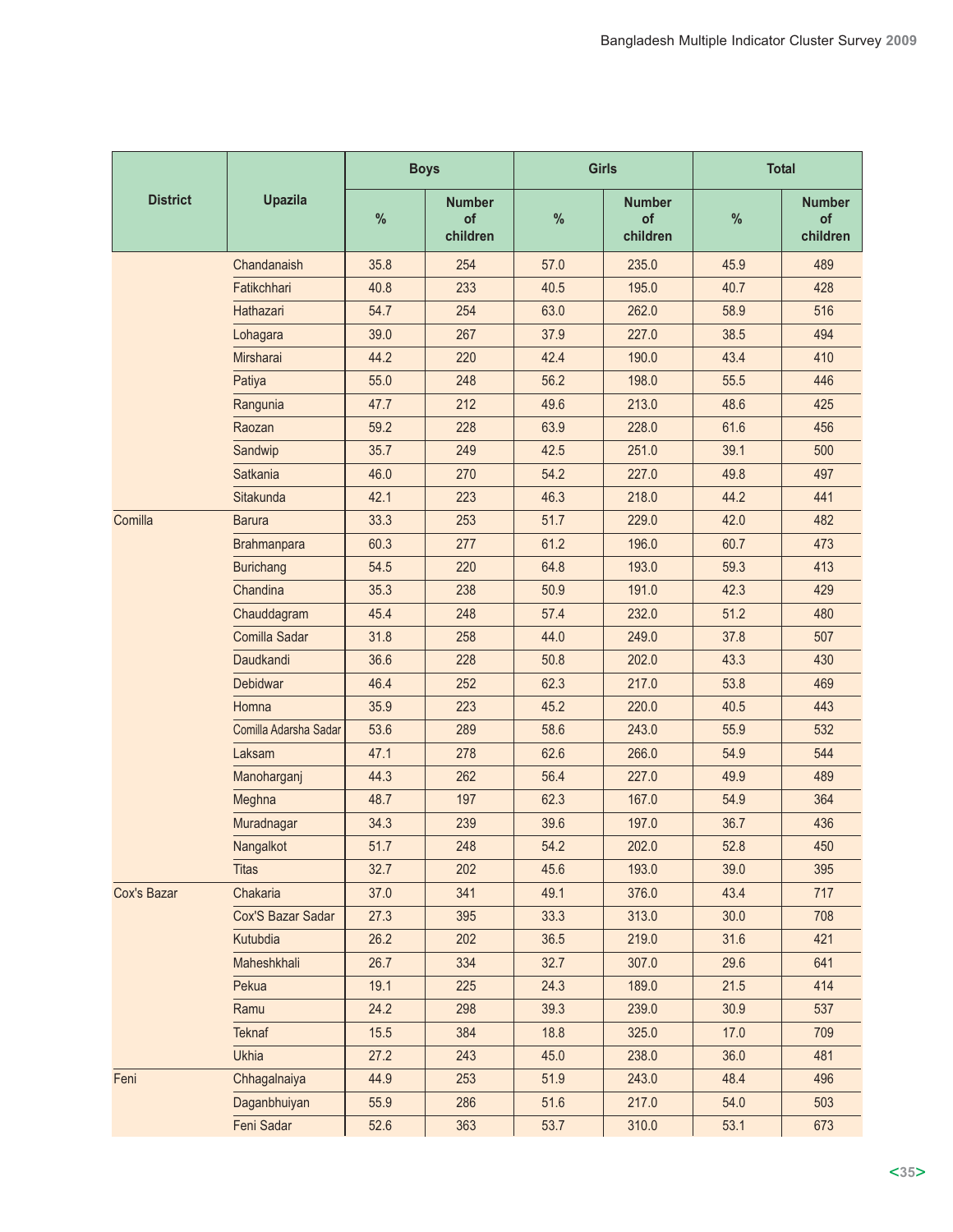|                 |                    | <b>Boys</b>   |                                 | <b>Girls</b> |                                 | <b>Total</b> |                                 |
|-----------------|--------------------|---------------|---------------------------------|--------------|---------------------------------|--------------|---------------------------------|
| <b>District</b> | <b>Upazila</b>     | $\frac{0}{0}$ | <b>Number</b><br>of<br>children | $\%$         | <b>Number</b><br>of<br>children | $\%$         | <b>Number</b><br>of<br>children |
|                 | Fulgazi            | 53.4          | 238                             | 60.8         | 222.0                           | 57.0         | 460                             |
|                 | Parshuram          | 53.7          | 252                             | 65.5         | 242.0                           | 59.2         | 494                             |
|                 | Sonagazi           | 42.0          | 261                             | 59.8         | 221.0                           | 50.1         | 482                             |
| Khagrachhari    | Dighinala          | 39.4          | 170                             | 28.6         | 147.0                           | 34.4         | 317                             |
|                 | Khagrachhari Sadar | 52.7          | 255                             | 61.1         | 220.0                           | 56.6         | 475                             |
|                 | Lakshmichhari      | 34.3          | 169                             | 28.8         | 146.0                           | 31.7         | 315                             |
|                 | Mahalchhari        | 40.6          | 160                             | 39.7         | 121.0                           | 40.2         | 281                             |
|                 | Manikchhari        | 28.5          | 193                             | 36.7         | 158.0                           | 32.2         | 351                             |
|                 | Matiranga          | 40.5          | 271                             | 43.3         | 224.0                           | 41.8         | 495                             |
|                 | Panchhari          | 45.1          | 173                             | 50.3         | 165.0                           | 47.6         | 338                             |
|                 | Ramgarh            | 32.5          | 226                             | 39.2         | 215.0                           | 35.8         | 441                             |
| Lakshmipur      | Kamalnagar         | 31.3          | 243                             | 34.9         | 195.0                           | 32.9         | 438                             |
|                 | Lakshmipur Sadar   | 39.8          | 264                             | 55.1         | 280.0                           | 47.6         | 544                             |
|                 | Roypur             | 33.1          | 239                             | 45.8         | 219.0                           | 39.3         | 458                             |
|                 | Ramganj            | 47.1          | 294                             | 60.2         | 263.0                           | 53.3         | 557                             |
|                 | Ramgati            | 33.3          | 330                             | 31.1         | 238.0                           | 32.4         | 568                             |
| Noakhali        | Begumganj          | 63.0          | 308                             | 67.2         | 268.0                           | 65.0         | 576                             |
|                 | Chatkhil           | 43.9          | 307                             | 47.8         | 252.0                           | 45.6         | 559                             |
|                 | Companiganj        | 38.1          | 222                             | 50.1         | 230.0                           | 44.2         | 452                             |
|                 | Hatiya             | 28.4          | 264                             | 31.1         | 218.0                           | 29.6         | 482                             |
|                 | Kabirhat           | 41.1          | 295                             | 48.2         | 261.0                           | 44.4         | 556                             |
|                 | Senbagh            | 55.2          | 240                             | 60.4         | 221.0                           | 57.7         | 461                             |
|                 | Sonaimuri          | 53.0          | 279                             | 62.4         | 250.0                           | 57.4         | 529                             |
|                 | Subarnachar        | 43.2          | 213                             | 41.8         | 184.0                           | 42.6         | 397                             |
|                 | Noakhali Sadar     | 38.9          | 284                             | 57.8         | 246.0                           | 47.6         | 530                             |
| Rangamati       | Baghaichhari       | 36.2          | 215                             | 33.8         | 206.0                           | 35.0         | 421                             |
|                 | <b>Barkal</b>      | 34.8          | 178                             | 31.7         | 164.0                           | 33.3         | 342                             |
|                 | Kawkhali           | 35.5          | 152                             | 43.1         | 144.0                           | 39.2         | 296                             |
|                 | Belaichhari        | 47.2          | 197                             | 36.3         | 168.0                           | 42.2         | 365                             |
|                 | Kaptai             | 49.7          | 175                             | 45.9         | 185.0                           | 47.8         | 360                             |
|                 | Juraichhari        | 40.0          | 135                             | 41.8         | 122.0                           | 40.9         | 257                             |
|                 | Langadu            | 30.5          | 243                             | 29.1         | 172.0                           | 29.9         | 415                             |
|                 | Naniarchar         | 42.8          | 166                             | 40.9         | 159.0                           | 41.8         | 325                             |
|                 | Rajasthali         | 50.3          | 171                             | 39.9         | 153.0                           | 45.4         | 324                             |
|                 | Rangamati Sadar    | 56.6          | 325                             | 60.0         | 251.0                           | 58.1         | 576                             |
| <b>National</b> |                    | 45.5          | 105,721                         | 53.0         | 90,834                          | 49.0         | 196,555                         |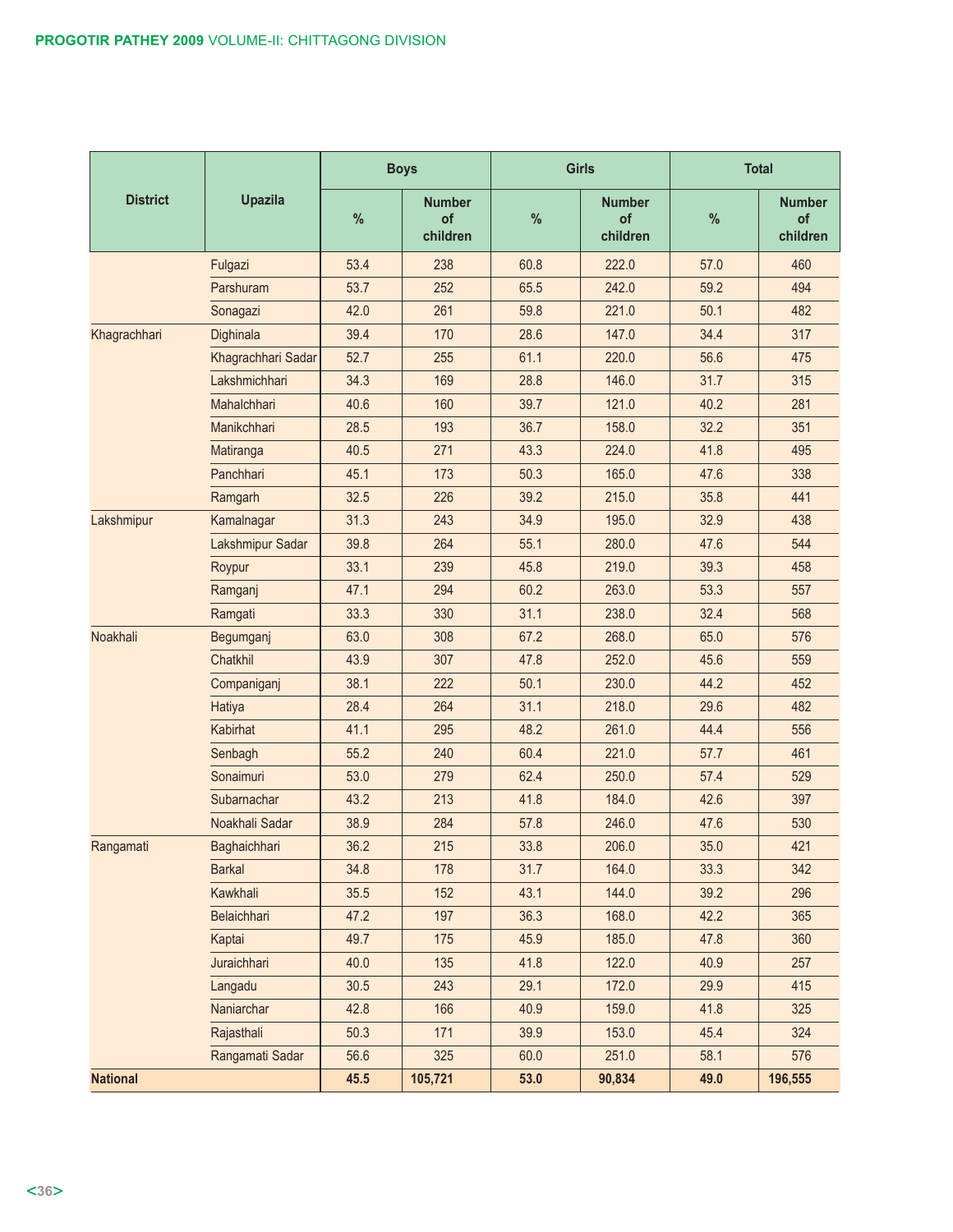Table 10: Gender parity index for primary and secondary education, Chittagong Division, 2009 Ratio of girls to boys attending primary education and ratio of girls to boys attending secondary education

| <b>District</b>                         | <b>Upazila</b>         | <b>Primary</b><br>school net<br>attendance<br>ratio (NAR),<br>girls | <b>Primary</b><br>school net<br>attendance<br>ratio (NAR),<br>boys | Gender<br>parity index<br>(GPI) for<br>primary<br>school NAR | <b>Secondary</b><br>school net<br>attendance<br>ratio (NAR),<br>girls | <b>Secondary</b><br>school net<br>attendance<br>ratio (NAR),<br>boys | <b>Gender</b><br>parity index<br>(GPI) for<br>secondary<br>school NAR |
|-----------------------------------------|------------------------|---------------------------------------------------------------------|--------------------------------------------------------------------|--------------------------------------------------------------|-----------------------------------------------------------------------|----------------------------------------------------------------------|-----------------------------------------------------------------------|
| <b>Bandarban</b>                        |                        | 61.8                                                                | 59.5                                                               | 1.04                                                         | 28.4                                                                  | 27.8                                                                 | 1.02                                                                  |
| <b>Brahmanbaria</b>                     |                        | 67.9                                                                | 66.0                                                               | 1.03                                                         | 43.3                                                                  | 33.2                                                                 | 1.30                                                                  |
| Chandpur                                |                        | 82.6                                                                | 76.4                                                               | 1.08                                                         | 56.5                                                                  | 41.2                                                                 | 1.37                                                                  |
| Chittagong (including city corporation) |                        | 84.6                                                                | 83.3                                                               | 1.02                                                         | 50.4                                                                  | 47.4                                                                 | 1.07                                                                  |
| Comilla                                 |                        | 83.7                                                                | 81.1                                                               | 1.03                                                         | 53.5                                                                  | 42.6                                                                 | 1.25                                                                  |
| Cox's Bazar                             |                        | 70.6                                                                | 69.4                                                               | 1.02                                                         | 36.4                                                                  | 26.4                                                                 | 1.38                                                                  |
| Feni                                    |                        | 84.0                                                                | 83.1                                                               | 1.01                                                         | 55.8                                                                  | 50.4                                                                 | 1.11                                                                  |
| Khagrachhari                            |                        | 79.9                                                                | 78.9                                                               | 1.01                                                         | 42.9                                                                  | 40.5                                                                 | 1.06                                                                  |
| Lakshmipur                              |                        | 77.2                                                                | 79.5                                                               | 0.97                                                         | 48.0                                                                  | 37.6                                                                 | 1.28                                                                  |
| Noakhali                                |                        | 77.1                                                                | 76.5                                                               | 1.01                                                         | 52.5                                                                  | 45.3                                                                 | 1.16                                                                  |
| Rangamati                               |                        | 75.7                                                                | 74.3                                                               | 1.02                                                         | 41.2                                                                  | 42.0                                                                 | 0.98                                                                  |
| <b>Division Total</b>                   |                        | 79.2                                                                | 77.6                                                               | 1.02                                                         | 49.6                                                                  | 41.8                                                                 | 1.19                                                                  |
| Bandarban                               | Alikadam               | 51.9                                                                | 41.3                                                               | 1.26                                                         | 22.5                                                                  | 27.9                                                                 | 0.81                                                                  |
|                                         | <b>Bandarban Sadar</b> | 72.3                                                                | 72.2                                                               | 1.00                                                         | 42.9                                                                  | 30.3                                                                 | 1.42                                                                  |
|                                         | Lama                   | 73.1                                                                | 68.7                                                               | 1.06                                                         | 27.1                                                                  | 28.1                                                                 | 0.97                                                                  |
|                                         | Naikhongchhari         | 41.3                                                                | 47.1                                                               | 0.88                                                         | 19.6                                                                  | 23.6                                                                 | 0.83                                                                  |
|                                         | Rowangchhari           | 65.6                                                                | 71.4                                                               | 0.92                                                         | 30.4                                                                  | 38.3                                                                 | 0.79                                                                  |
|                                         | Ruma                   | 53.9                                                                | 52.1                                                               | 1.04                                                         | 26.4                                                                  | 26.8                                                                 | 0.98                                                                  |
|                                         | Thanchi                | 50.9                                                                | 45.7                                                               | 1.11                                                         | 16.1                                                                  | 15.4                                                                 | 1.04                                                                  |
| <b>Brahmanbaria</b>                     | Akhaura                | 64.2                                                                | 60.2                                                               | 1.07                                                         | 47.6                                                                  | 41.4                                                                 | 1.15                                                                  |
|                                         | Banchharampur          | 75.0                                                                | 63.4                                                               | 1.18                                                         | 39.3                                                                  | 31.4                                                                 | 1.25                                                                  |
|                                         | Brahmanbaria Sadar     | 70.6                                                                | 75.5                                                               | 0.94                                                         | 49.6                                                                  | 31.1                                                                 | 1.59                                                                  |
|                                         | Ashuganj               | 74.1                                                                | 68.6                                                               | 1.08                                                         | 47.6                                                                  | 37.2                                                                 | 1.28                                                                  |
|                                         | <b>Kasba</b>           | 73.3                                                                | 67.7                                                               | 1.08                                                         | 54.6                                                                  | 43.7                                                                 | 1.25                                                                  |
|                                         | Nabinagar              | 69.3                                                                | 66.5                                                               | 1.04                                                         | 48.6                                                                  | 42.6                                                                 | 1.14                                                                  |
|                                         | Nasirnagar             | 43.9                                                                | 51.6                                                               | 0.85                                                         | 24.1                                                                  | 22.5                                                                 | 1.07                                                                  |
|                                         | Sarail                 | 69.4                                                                | 66.4                                                               | 1.05                                                         | 28.4                                                                  | 18.5                                                                 | 1.53                                                                  |
| Chandpur                                | <b>Chandpur Sadar</b>  | 82.9                                                                | 76.2                                                               | 1.09                                                         | 52.6                                                                  | 33.3                                                                 | 1.58                                                                  |
|                                         | Faridganj              | 66.8                                                                | 61.8                                                               | 1.08                                                         | 46.2                                                                  | 29.2                                                                 | 1.58                                                                  |
|                                         | Haimchar               | 76.2                                                                | 69.0                                                               | 1.10                                                         | 39.4                                                                  | 48.6                                                                 | 0.81                                                                  |
|                                         | Hajiganj               | 89.3                                                                | 82.6                                                               | 1.08                                                         | 67.2                                                                  | 52.3                                                                 | 1.29                                                                  |
|                                         | Kachua                 | 86.1                                                                | 80.5                                                               | 1.07                                                         | 59.0                                                                  | 38.9                                                                 | 1.52                                                                  |
|                                         | <b>Matlab Dakshin</b>  | 84.1                                                                | 74.5                                                               | 1.13                                                         | 55.0                                                                  | 43.7                                                                 | 1.26                                                                  |
|                                         | <b>Matlab Uttar</b>    | 90.7                                                                | 88.4                                                               | 1.03                                                         | 69.7                                                                  | 56.9                                                                 | 1.22                                                                  |
|                                         | Shahrasti              | 86.6                                                                | 83.7                                                               | 1.03                                                         | 58.5                                                                  | 39.7                                                                 | 1.47                                                                  |
| Chittagong                              | Anowara                | 87.6                                                                | 90.9                                                               | 0.96                                                         | 46.6                                                                  | 37.8                                                                 | 1.23                                                                  |
|                                         | <b>Banshkhali</b>      | 81.8                                                                | 80.7                                                               | 1.01                                                         | 45.9                                                                  | 32.9                                                                 | 1.39                                                                  |
|                                         | <b>Boalkhali</b>       | 89.0                                                                | 89.3                                                               | 1.00                                                         | 49.2                                                                  | 52.3                                                                 | 0.94                                                                  |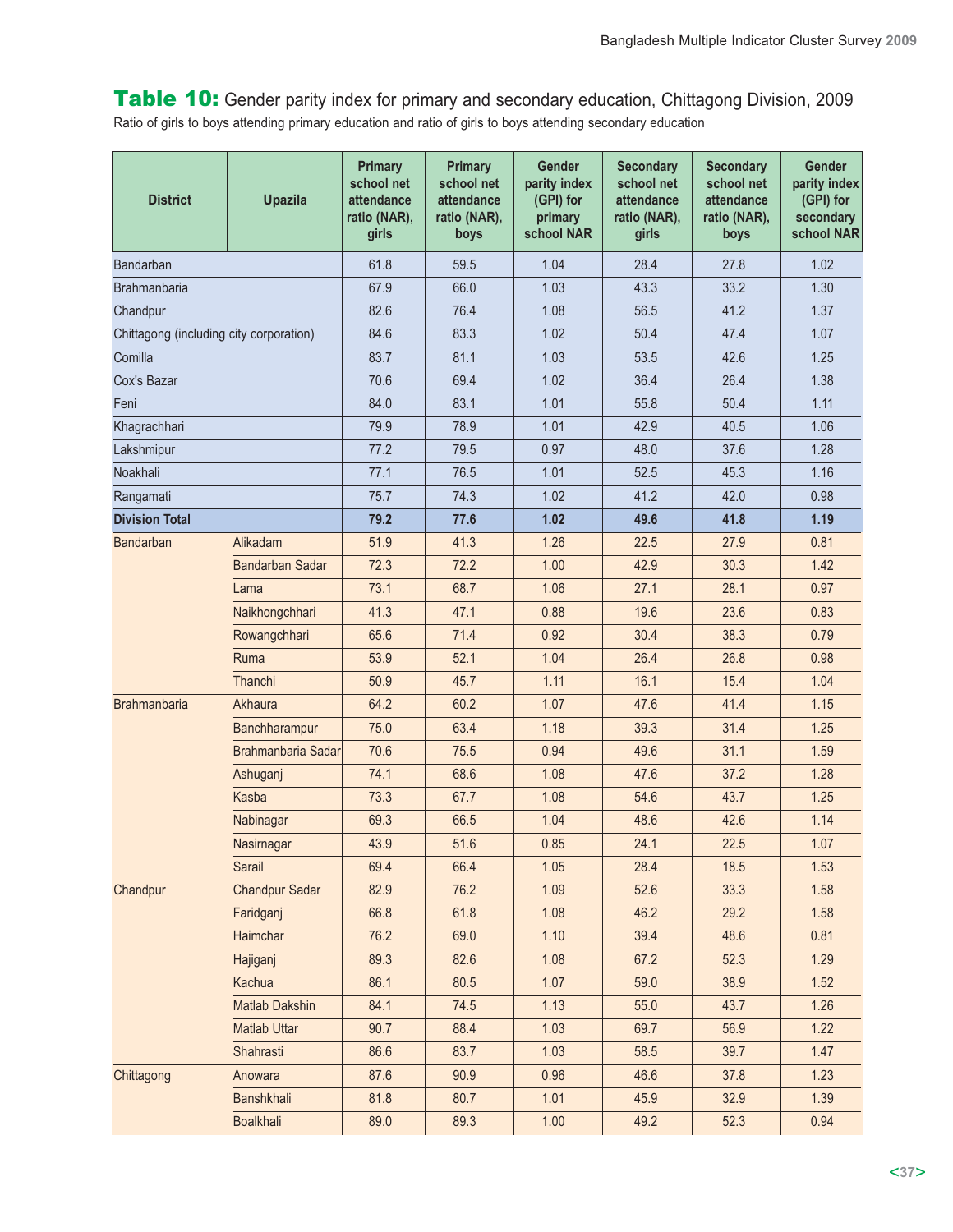| <b>District</b> | <b>Upazila</b>        | <b>Primary</b><br>school net<br>attendance<br>ratio (NAR),<br>girls | <b>Primary</b><br>school net<br>attendance<br>ratio (NAR),<br>boys | <b>Gender</b><br>parity index<br>(GPI) for<br>primary<br>school NAR | <b>Secondary</b><br>school net<br>attendance<br>ratio (NAR),<br>girls | <b>Secondary</b><br>school net<br>attendance<br>ratio (NAR),<br>boys | Gender<br>parity index<br>(GPI) for<br>secondary<br>school NAR |
|-----------------|-----------------------|---------------------------------------------------------------------|--------------------------------------------------------------------|---------------------------------------------------------------------|-----------------------------------------------------------------------|----------------------------------------------------------------------|----------------------------------------------------------------|
|                 | Chandanaish           | 83.0                                                                | 82.7                                                               | 1.00                                                                | 57.0                                                                  | 35.8                                                                 | 1.59                                                           |
|                 | Fatikchhari           | 85.6                                                                | 73.0                                                               | 1.17                                                                | 40.5                                                                  | 40.8                                                                 | 0.99                                                           |
|                 | Hathazari             | 91.4                                                                | 87.8                                                               | 1.04                                                                | 63.0                                                                  | 54.7                                                                 | 1.15                                                           |
|                 | Lohagara              | 84.7                                                                | 84.3                                                               | 1.01                                                                | 37.9                                                                  | 39.0                                                                 | 0.97                                                           |
|                 | Mirsharai             | 84.1                                                                | 82.2                                                               | 1.02                                                                | 42.4                                                                  | 44.2                                                                 | 0.96                                                           |
|                 | Patiya                | 85.4                                                                | 93.0                                                               | 0.92                                                                | 56.2                                                                  | 55.0                                                                 | 1.02                                                           |
|                 | Rangunia              | 88.0                                                                | 85.6                                                               | 1.03                                                                | 49.6                                                                  | 47.7                                                                 | 1.04                                                           |
|                 | Raozan                | 96.8                                                                | 98.8                                                               | 0.98                                                                | 63.9                                                                  | 59.2                                                                 | 1.08                                                           |
|                 | Sandwip               | 75.0                                                                | 71.6                                                               | 1.05                                                                | 42.5                                                                  | 35.7                                                                 | 1.19                                                           |
|                 | Satkania              | 89.7                                                                | 92.6                                                               | 0.97                                                                | 54.2                                                                  | 46.0                                                                 | 1.18                                                           |
|                 | Sitakunda             | 79.1                                                                | 82.6                                                               | 0.96                                                                | 46.3                                                                  | 42.1                                                                 | 1.10                                                           |
| Comilla         | <b>Barura</b>         | 90.6                                                                | 83.9                                                               | 1.08                                                                | 51.7                                                                  | 33.3                                                                 | 1.55                                                           |
|                 | <b>Brahmanpara</b>    | 94.2                                                                | 91.4                                                               | 1.03                                                                | 61.2                                                                  | 60.3                                                                 | 1.02                                                           |
|                 | <b>Burichang</b>      | 90.2                                                                | 89.2                                                               | 1.01                                                                | 64.8                                                                  | 54.5                                                                 | 1.19                                                           |
|                 | Chandina              | 80.7                                                                | 84.6                                                               | 0.95                                                                | 50.9                                                                  | 35.3                                                                 | 1.44                                                           |
|                 | Chauddagram           | 70.7                                                                | 66.0                                                               | 1.07                                                                | 57.4                                                                  | 45.4                                                                 | 1.26                                                           |
|                 | Comilla Sadar         | 71.1                                                                | 65.7                                                               | 1.08                                                                | 44.0                                                                  | 31.8                                                                 | 1.38                                                           |
|                 | Daudkandi             | 84.8                                                                | 80.7                                                               | 1.05                                                                | 50.8                                                                  | 36.6                                                                 | 1.39                                                           |
|                 | <b>Debidwar</b>       | 87.3                                                                | 85.6                                                               | 1.02                                                                | 62.3                                                                  | 46.4                                                                 | 1.34                                                           |
|                 | Homna                 | 85.2                                                                | 83.1                                                               | 1.03                                                                | 45.2                                                                  | 35.9                                                                 | 1.26                                                           |
|                 | Comilla Adarsha Sadar | 82.4                                                                | 82.1                                                               | 1.00                                                                | 58.6                                                                  | 53.6                                                                 | 1.09                                                           |
|                 | Laksam                | 92.3                                                                | 86.6                                                               | 1.07                                                                | 62.6                                                                  | 47.1                                                                 | 1.33                                                           |
|                 | Manoharganj           | 83.8                                                                | 80.0                                                               | 1.05                                                                | 56.4                                                                  | 44.3                                                                 | 1.27                                                           |
|                 | Meghna                | 89.0                                                                | 81.9                                                               | 1.09                                                                | 62.3                                                                  | 48.7                                                                 | 1.28                                                           |
|                 | Muradnagar            | 78.8                                                                | 82.6                                                               | 0.95                                                                | 39.6                                                                  | 34.3                                                                 | 1.15                                                           |
|                 | Nangalkot             | 86.0                                                                | 84.5                                                               | 1.02                                                                | 54.2                                                                  | 51.7                                                                 | 1.05                                                           |
|                 | <b>Titas</b>          | 88.4                                                                | 79.5                                                               | 1.11                                                                | 45.6                                                                  | 32.7                                                                 | 1.40                                                           |
| Cox's Bazar     | Chakaria              | 79.5                                                                | 73.6                                                               | 1.08                                                                | 49.1                                                                  | 37.0                                                                 | 1.33                                                           |
|                 | Cox'S Bazar Sadar     | 64.7                                                                | 71.2                                                               | 0.91                                                                | 33.3                                                                  | 27.3                                                                 | 1.22                                                           |
|                 | Kutubdia              | 65.2                                                                | 67.1                                                               | 0.97                                                                | 36.5                                                                  | 26.2                                                                 | 1.39                                                           |
|                 | Maheshkhali           | 66.4                                                                | 59.0                                                               | 1.12                                                                | 32.7                                                                  | 26.7                                                                 | 1.22                                                           |
|                 | Pekua                 | 56.6                                                                | 52.7                                                               | 1.08                                                                | 24.3                                                                  | 19.1                                                                 | 1.27                                                           |
|                 | Ramu                  | 79.9                                                                | 83.1                                                               | 0.96                                                                | 39.3                                                                  | 24.2                                                                 | 1.63                                                           |
|                 | <b>Teknaf</b>         | 61.9                                                                | 57.7                                                               | 1.07                                                                | 18.8                                                                  | 15.5                                                                 | 1.22                                                           |
|                 | <b>Ukhia</b>          | 81.5                                                                | 82.1                                                               | 0.99                                                                | 45.0                                                                  | 27.2                                                                 | 1.66                                                           |
| Feni            | Chhagalnaiya          | 72.3                                                                | 72.1                                                               | 1.00                                                                | 51.9                                                                  | 44.9                                                                 | 1.16                                                           |
|                 | Daganbhuiyan          | 87.5                                                                | 84.3                                                               | 1.04                                                                | 51.6                                                                  | 55.9                                                                 | 0.92                                                           |
|                 | Feni Sadar            | 80.6                                                                | 79.0                                                               | 1.02                                                                | 53.7                                                                  | 52.6                                                                 | 1.02                                                           |
|                 | Fulgazi               | 84.8                                                                | 87.8                                                               | 0.97                                                                | 60.8                                                                  | 53.4                                                                 | 1.14                                                           |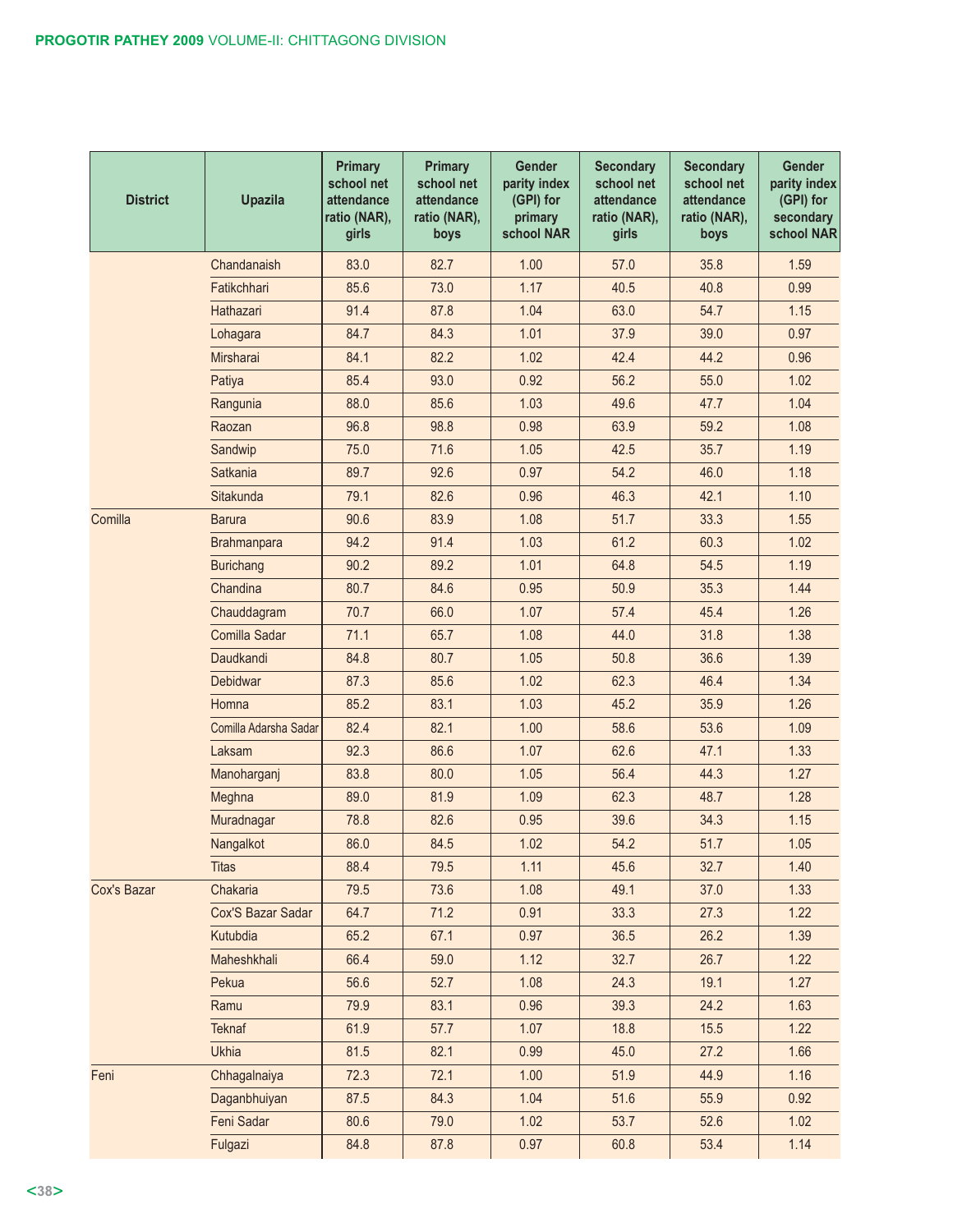| <b>District</b> | <b>Upazila</b>     | <b>Primary</b><br>school net<br>attendance<br>ratio (NAR),<br>girls | <b>Primary</b><br>school net<br>attendance<br>ratio (NAR),<br>boys | <b>Gender</b><br>parity index<br>(GPI) for<br>primary<br>school NAR | <b>Secondary</b><br>school net<br>attendance<br>ratio (NAR),<br>girls | <b>Secondary</b><br>school net<br>attendance<br>ratio (NAR),<br>boys | Gender<br>parity index<br>(GPI) for<br>secondary<br>school NAR |
|-----------------|--------------------|---------------------------------------------------------------------|--------------------------------------------------------------------|---------------------------------------------------------------------|-----------------------------------------------------------------------|----------------------------------------------------------------------|----------------------------------------------------------------|
|                 | Parshuram          | 94.1                                                                | 88.9                                                               | 1.06                                                                | 65.5                                                                  | 53.7                                                                 | 1.22                                                           |
|                 | Sonagazi           | 89.3                                                                | 90.8                                                               | 0.98                                                                | 59.8                                                                  | 42.0                                                                 | 1.42                                                           |
| Khagrachhari    | Dighinala          | 77.6                                                                | 85.3                                                               | 0.91                                                                | 28.6                                                                  | 39.4                                                                 | 0.72                                                           |
|                 | Khagrachhari Sadar | 89.5                                                                | 89.0                                                               | 1.01                                                                | 61.1                                                                  | 52.7                                                                 | 1.16                                                           |
|                 | Lakshmichhari      | 69.8                                                                | 65.8                                                               | 1.06                                                                | 28.8                                                                  | 34.3                                                                 | 0.84                                                           |
|                 | Mahalchhari        | 72.6                                                                | 76.5                                                               | 0.95                                                                | 39.7                                                                  | 40.6                                                                 | 0.98                                                           |
|                 | Manikchhari        | 84.4                                                                | 76.5                                                               | 1.10                                                                | 36.7                                                                  | 28.5                                                                 | 1.29                                                           |
|                 | Matiranga          | 85.1                                                                | 79.6                                                               | 1.07                                                                | 43.3                                                                  | 40.5                                                                 | 1.07                                                           |
|                 | Panchhari          | 65.3                                                                | 64.3                                                               | 1.02                                                                | 50.3                                                                  | 45.1                                                                 | 1.12                                                           |
|                 | Ramgarh            | 74.7                                                                | 77.8                                                               | 0.96                                                                | 39.2                                                                  | 32.5                                                                 | 1.21                                                           |
| Lakshmipur      | Kamalnagar         | 66.0                                                                | 64.5                                                               | 1.02                                                                | 34.9                                                                  | 31.3                                                                 | 1.11                                                           |
|                 | Lakshmipur Sadar   | 75.4                                                                | 85.1                                                               | 0.89                                                                | 55.1                                                                  | 39.8                                                                 | 1.38                                                           |
|                 | Roypur             | 89.1                                                                | 88.4                                                               | 1.01                                                                | 45.8                                                                  | 33.1                                                                 | 1.38                                                           |
|                 | Ramganj            | 88.5                                                                | 88.1                                                               | 1.00                                                                | 60.2                                                                  | 47.1                                                                 | 1.28                                                           |
|                 | Ramgati            | 70.7                                                                | 68.3                                                               | 1.04                                                                | 31.1                                                                  | 33.3                                                                 | 0.93                                                           |
| Noakhali        | Begumganj          | 91.0                                                                | 91.2                                                               | 1.00                                                                | 67.2                                                                  | 63.0                                                                 | 1.07                                                           |
|                 | Chatkhil           | 73.2                                                                | 80.1                                                               | 0.91                                                                | 47.8                                                                  | 43.9                                                                 | 1.09                                                           |
|                 | Companiganj        | 82.4                                                                | 69.1                                                               | 1.19                                                                | 50.1                                                                  | 38.1                                                                 | 1.31                                                           |
|                 | Hatiya             | 63.1                                                                | 61.6                                                               | 1.02                                                                | 31.1                                                                  | 28.4                                                                 | 1.09                                                           |
|                 | Kabirhat           | 72.2                                                                | 65.4                                                               | 1.10                                                                | 48.2                                                                  | 41.1                                                                 | 1.17                                                           |
|                 | Senbagh            | 90.5                                                                | 93.4                                                               | 0.97                                                                | 60.4                                                                  | 55.2                                                                 | 1.09                                                           |
|                 | Sonaimuri          | 92.0                                                                | 91.4                                                               | 1.01                                                                | 62.4                                                                  | 53.0                                                                 | 1.18                                                           |
|                 | Subarnachar        | 65.5                                                                | 66.2                                                               | 0.99                                                                | 41.8                                                                  | 43.2                                                                 | 0.97                                                           |
|                 | Noakhali Sadar     | 78.4                                                                | 78.4                                                               | 1.00                                                                | 57.8                                                                  | 38.9                                                                 | 1.49                                                           |
| Rangamati       | Baghaichhari       | 68.4                                                                | 67.8                                                               | 1.01                                                                | 33.8                                                                  | 36.2                                                                 | 0.94                                                           |
|                 | <b>Barkal</b>      | 57.8                                                                | 60.0                                                               | 0.96                                                                | 31.7                                                                  | 34.8                                                                 | 0.91                                                           |
|                 | Kawkhali           | 81.8                                                                | 82.2                                                               | 1.00                                                                | 43.1                                                                  | 35.5                                                                 | 1.21                                                           |
|                 | Belaichhari        | 81.0                                                                | 84.0                                                               | 0.96                                                                | 36.3                                                                  | 47.2                                                                 | 0.77                                                           |
|                 | Kaptai             | 82.2                                                                | 81.3                                                               | 1.01                                                                | 45.9                                                                  | 49.7                                                                 | 0.92                                                           |
|                 | Juraichhari        | 78.0                                                                | 77.2                                                               | 1.01                                                                | 41.8                                                                  | 40.0                                                                 | 1.05                                                           |
|                 | Langadu            | 76.1                                                                | 70.4                                                               | 1.08                                                                | 29.1                                                                  | 30.5                                                                 | 0.95                                                           |
|                 | Naniarchar         | 69.5                                                                | 72.8                                                               | 0.95                                                                | 40.9                                                                  | 42.8                                                                 | 0.96                                                           |
|                 | Rajasthali         | 76.0                                                                | 76.0                                                               | 1.00                                                                | 39.9                                                                  | 50.3                                                                 | 0.79                                                           |
|                 | Rangamati Sadar    | 83.50                                                               | 79.7                                                               | 1.05                                                                | 60.0                                                                  | 56.6                                                                 | 1.06                                                           |
| <b>National</b> |                    | 82.5                                                                | 80.2                                                               | 1.03                                                                | 53.0                                                                  | 45.5                                                                 | 1.17                                                           |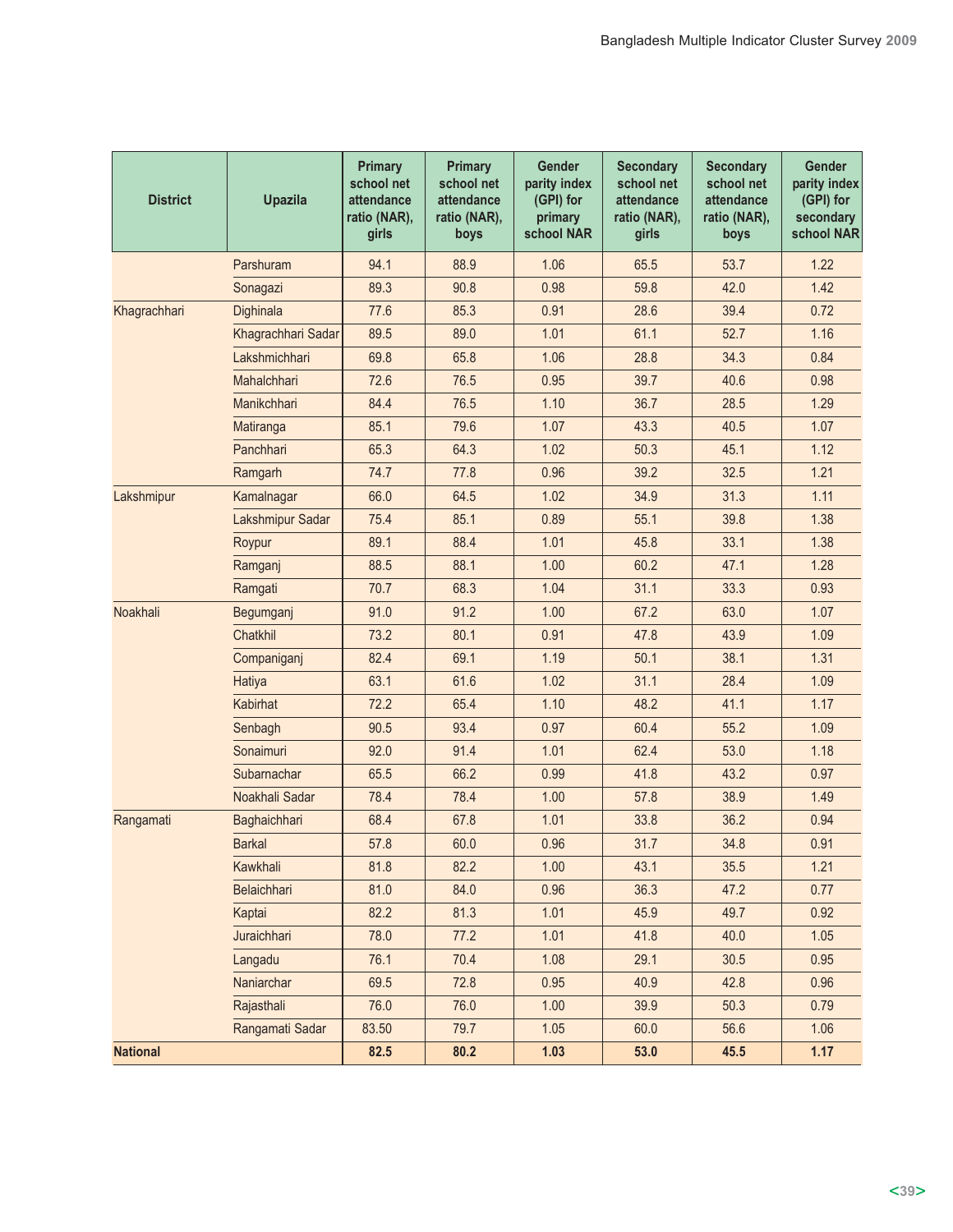Table 11: Proportion of pupils starting Grade 1 who reach Grade 5, Chittagong Division, 2009

| <b>District</b>                         | <b>Upazila</b>         | <b>Boys</b> | <b>Girls</b> | <b>Total</b> |
|-----------------------------------------|------------------------|-------------|--------------|--------------|
| Bandarban                               |                        | 60.7        | 63.3         | 61.9         |
| <b>Brahmanbaria</b>                     |                        | 85.0        | 88.0         | 86.5         |
| Chandpur                                |                        | 81.2        | 87.6         | 84.3         |
| Chittagong (including city corporation) |                        | 82.3        | 83.4         | 82.9         |
| Comilla                                 |                        | 81.5        | 84.8         | 83.1         |
| Cox's Bazar                             |                        | 59.7        | 58.8         | 59.3         |
| Feni                                    |                        | 82.9        | 84.3         | 83.5         |
| Khagrachhari                            |                        | 76.9        | 81.2         | 78.9         |
| Lakshmipur                              |                        | 74.4        | 76.2         | 75.3         |
| Noakhali                                |                        | 79.1        | 83.1         | 81.0         |
| Rangamati                               |                        | 80.2        | 79.5         | 79.9         |
| <b>Division Total</b>                   |                        | 79.0        | 81.4         | 80.2         |
| Bandarban                               | Alikadam               | 69.7        | 72.1         | 71.1         |
|                                         | <b>Bandarban Sadar</b> | 80.8        | 78.8         | 80.3         |
|                                         | Lama                   | 75.4        | 81.3         | 78.3         |
|                                         | Naikhongchhari         | 47.8        | 45.6         | 46.6         |
|                                         | Rowangchhari           | 25.8        | 24.1         | 26.0         |
|                                         | Ruma                   | 50.7        | 70.6         | 58.2         |
|                                         | Thanchi                | 12.0        | 7.2          | 9.3          |
| Brahmanbaria                            | Akhaura                | 82.1        | 96.1         | 88.6         |
|                                         | Banchharampur          | 77.3        | 66.2         | 71.3         |
|                                         | Brahmanbaria Sadar     | 78.4        | 90.4         | 83.5         |
|                                         | Ashuganj               | 90.4        | 93.9         | 92.3         |
|                                         | <b>Kasba</b>           | 82.7        | 89.9         | 86.6         |
|                                         | Nabinagar              | 94.0        | 93.4         | 93.8         |
|                                         | Nasirnagar             | 96.9        | 94.4         | 95.7         |
|                                         | Sarail                 | 85.0        | 85.3         | 85.2         |
| Chandpur                                | <b>Chandpur Sadar</b>  | 74.5        | 89.5         | 81.9         |
|                                         | Faridganj              | 85.4        | 94.4         | 88.5         |
|                                         | Haimchar               | 83.2        | 97.9         | 90.8         |
|                                         | Hajiganj               | 71.1        | 81.6         | 76.5         |
|                                         | Kachua                 | 80.9        | 89.5         | 85.6         |
|                                         | Matlab Dakshin         | 86.6        | 81.3         | 83.6         |
|                                         | Matlab Uttar           | 98.4        | 89.7         | 93.9         |
|                                         | Shahrasti              | 69.7        | 74.7         | 72.7         |
| Chittagong                              | Anowara                | 58.7        | 63.5         | 61.7         |
|                                         | Banshkhali             | 84.0        | 73.3         | 79.3         |
|                                         | <b>Boalkhali</b>       | 88.6        | 94.2         | 91.5         |
|                                         | Chandanaish            | 86.9        | 94.0         | 89.7         |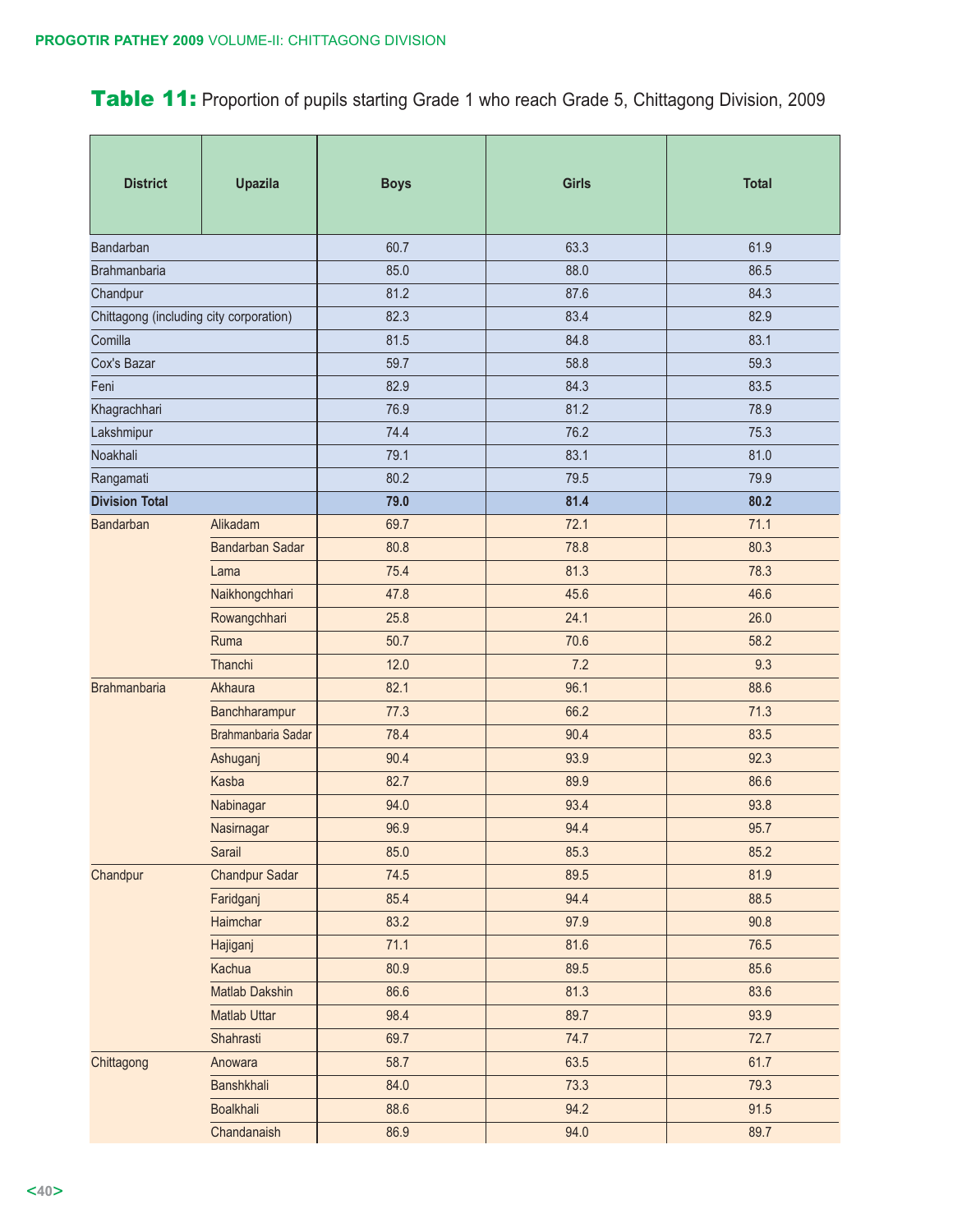| <b>District</b> | <b>Upazila</b>        | <b>Boys</b> | <b>Girls</b> | <b>Total</b> |
|-----------------|-----------------------|-------------|--------------|--------------|
|                 | Fatikchhari           | 91.4        | 86.6         | 88.9         |
|                 | Hathazari             | 85.4        | 85.2         | 85.8         |
|                 | Lohagara              | 72.9        | 75.8         | 74.2         |
|                 | Mirsharai             | 94.8        | 93.9         | 94.5         |
|                 | Patiya                | 98.2        | 95.8         | 97.1         |
|                 | Rangunia              | 66.8        | 71.9         | 68.7         |
|                 | Raozan                | 93.3        | 89.7         | 91.2         |
|                 | Sandwip               | 53.7        | 83.5         | 67.1         |
|                 | Satkania              | 84.0        | 79.3         | 81.4         |
|                 | Sitakunda             | 84.5        | 86.8         | 85.5         |
| Comilla         | <b>Barura</b>         | 87.2        | 84.3         | 86.1         |
|                 | Brahmanpara           | 86.0        | 85.1         | 86.1         |
|                 | <b>Burichang</b>      | 87.0        | 91.8         | 89.4         |
|                 | Chandina              | 80.7        | 80.5         | 80.9         |
|                 | Chauddagram           | 92.7        | 95.8         | 93.9         |
|                 | Comilla Sadar         | 74.7        | 86.9         | 80.6         |
|                 | Daudkandi             | 67.9        | 91.1         | 77.9         |
|                 | Debidwar              | 86.4        | 90.6         | 88.0         |
|                 | Homna                 | 98.4        | 97.0         | 97.5         |
|                 | Comilla Adarsha Sadar | 87.1        | 80.6         | 84.3         |
|                 | Laksam                | 84.4        | 91.2         | 87.7         |
|                 | Manoharganj           | 45.4        | 58.4         | 52.3         |
|                 | Meghna                | 65.2        | 69.7         | 67.5         |
|                 | Muradnagar            | 80.6        | 83.3         | 82.2         |
|                 | Nangalkot             | 81.4        | 78.0         | 79.8         |
|                 | <b>Titas</b>          | 92.5        | 91.0         | 91.9         |
| Cox's Bazar     | Chakaria              | 66.1        | 57.5         | 61.9         |
|                 | Cox'S Bazar Sadar     | 39.0        | 30.5         | 35.8         |
|                 | Kutubdia              | 65.1        | 69.5         | 69.4         |
|                 | Maheshkhali           | 45.2        | 50.9         | 48.1         |
|                 | Pekua                 | 63.0        | 66.5         | 64.7         |
|                 | Ramu                  | 71.6        | 77.8         | 74.3         |
|                 | <b>Teknaf</b>         | 80.3        | 76.9         | 79.1         |
|                 | <b>Ukhia</b>          | 74.2        | 78.2         | 75.9         |
| Feni            | Chhagalnaiya          | 72.9        | 65.3         | 70.1         |
|                 | Daganbhuiyan          | 91.3        | 83.8         | 87.0         |
|                 | Feni Sadar            | 72.3        | 77.8         | 74.8         |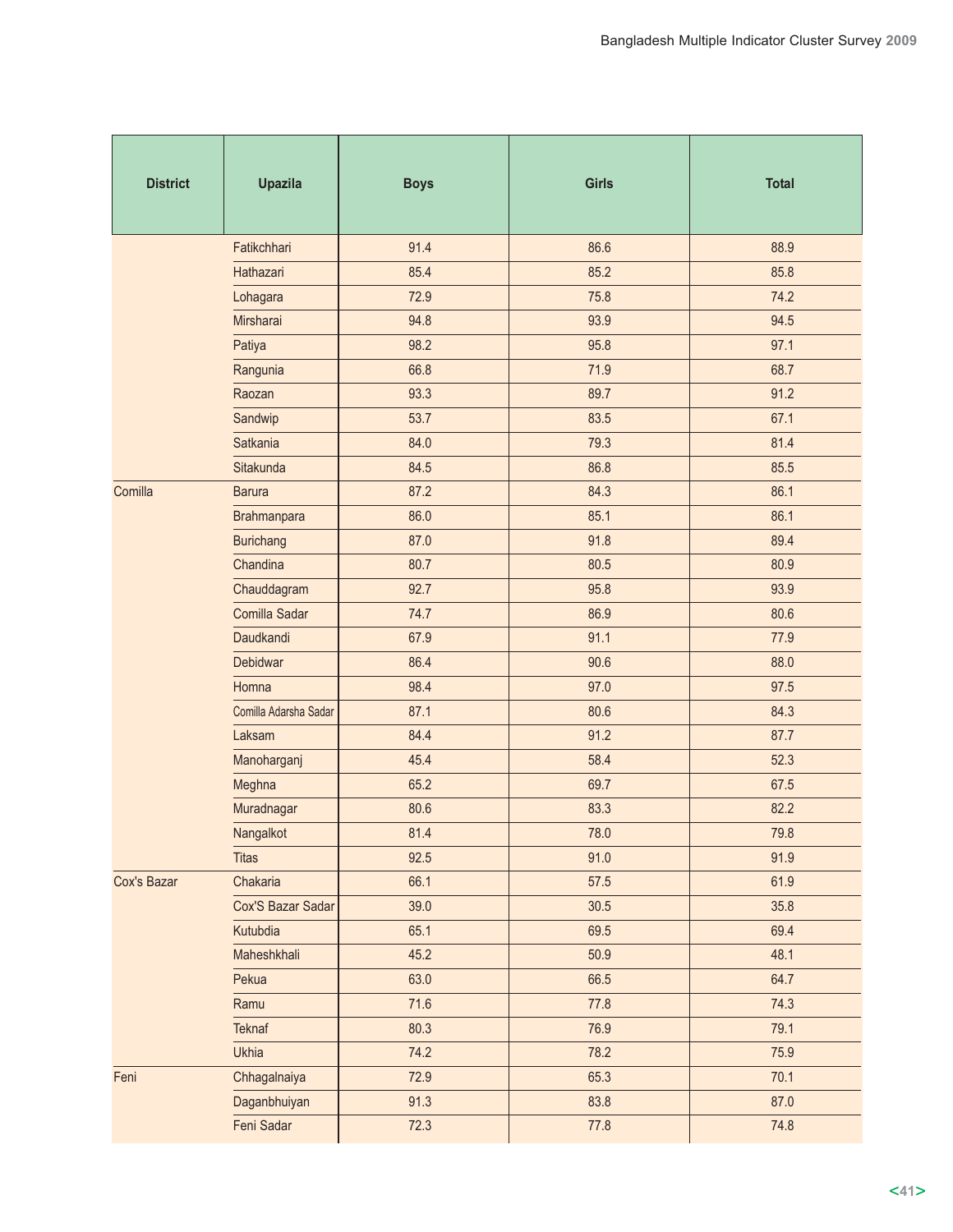| <b>District</b> | <b>Upazila</b>     | <b>Boys</b> | <b>Girls</b> | <b>Total</b> |
|-----------------|--------------------|-------------|--------------|--------------|
|                 | Fulgazi            | 88.9        | 91.3         | 89.4         |
|                 | Parshuram          | 84.9        | 94.4         | 88.9         |
|                 | Sonagazi           | 93.3        | 97.7         | 95.3         |
| Khagrachhari    | Dighinala          | 95.3        | 95.9         | 95.4         |
|                 | Khagrachhari Sadar | 77.2        | 69.5         | 73.2         |
|                 | Lakshmichhari      | 85.0        | 95.5         | 89.5         |
|                 | Mahalchhari        | 82.8        | 81.5         | 82.5         |
|                 | Manikchhari        | 60.2        | 70.4         | 65.9         |
|                 | Matiranga          | 77.0        | 90.4         | 83.0         |
|                 | Panchhari          | 90.5        | 86.4         | 88.7         |
|                 | Ramgarh            | 50.0        | 54.3         | 52.2         |
| Lakshmipur      | Kamalnagar         | 69.4        | 67.1         | 68.0         |
|                 | Lakshmipur Sadar   | 85.4        | 85.6         | 84.8         |
|                 | Roypur             | 55.7        | 62.7         | 59.1         |
|                 | Ramganj            | 83.5        | 90.3         | 86.9         |
|                 | Ramgati            | 63.6        | 66.8         | 65.8         |
| Noakhali        | Begumganj          | 79.7        | 85.3         | 82.8         |
|                 | Chatkhil           | 65.9        | 86.4         | 75.1         |
|                 | Companiganj        | 87.9        | 89.7         | 88.8         |
|                 | Hatiya             | 78.5        | 77.8         | 77.8         |
|                 | Kabirhat           | 66.8        | 69.3         | 68.2         |
|                 | Senbagh            | 69.2        | 78.6         | 73.3         |
|                 | Sonaimuri          | 92.3        | 93.1         | 92.9         |
|                 | Subarnachar        | 80.2        | 86.4         | 83.2         |
|                 | Noakhali Sadar     | 84.1        | 80.9         | 81.8         |
| Rangamati       | Baghaichhari       | 92.7        | 78.7         | 86.8         |
|                 | <b>Barkal</b>      | 86.8        | 90.3         | 88.7         |
|                 | Kawkhali           | 84.9        | 89.3         | 86.7         |
|                 | Belaichhari        | 84.3        | 83.1         | 83.7         |
|                 | Kaptai             | 78.0        | 81.9         | 79.8         |
|                 | Juraichhari        | 88.1        | 77.8         | 84.7         |
|                 | Langadu            | 60.7        | 65.7         | 63.3         |
|                 | Naniarchar         | 77.6        | 81.2         | 78.9         |
|                 | Rajasthali         | 87.4        | 87.5         | 87.7         |
|                 | Rangamati Sadar    | 86.5        | 81.9         | 84.6         |
| <b>National</b> |                    | 78.7        | 81.0         | 79.8         |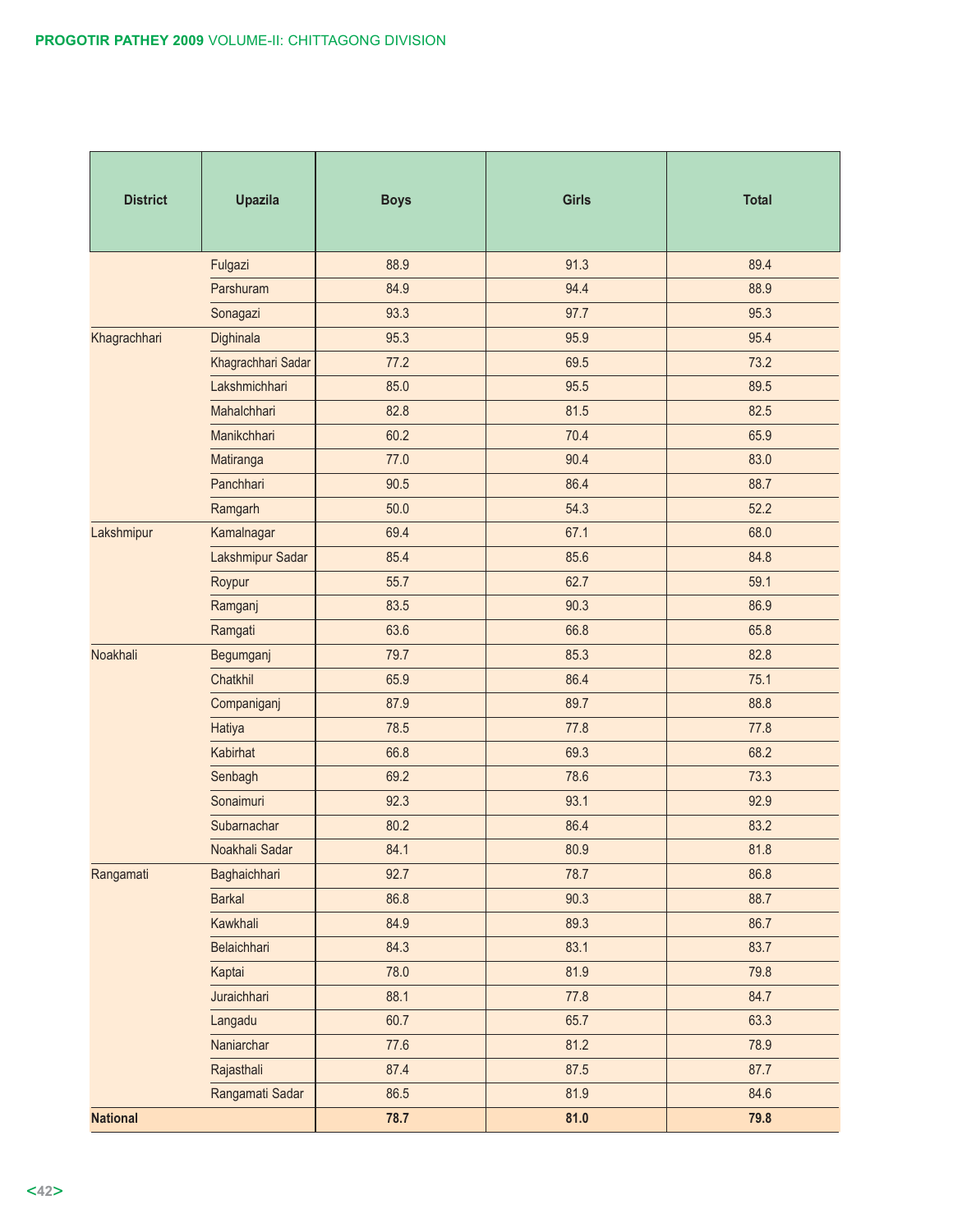### Table 12: Primary school drop-out rate, Chittagong Division, 2009

Percentage of children who attended primary school in 2008 but dropped out in 2009

| <b>District</b>                         | Upazila                | <b>Boys</b> | <b>Girls</b> | <b>Total</b> |
|-----------------------------------------|------------------------|-------------|--------------|--------------|
| Bandarban                               |                        | 2.5         | 2.1          | 2.3          |
| Brahmanbaria                            |                        | 1.2         | 0.4          | 0.8          |
| Chandpur                                |                        | 1.1         | 0.3          | 0.7          |
| Chittagong (including city corporation) |                        | 1.6         | 1.7          | 1.7          |
| Comilla                                 |                        | 1.7         | 0.6          | 1.2          |
| Cox's Bazar                             |                        | 2.3         | 2.3          | 2.3          |
| Feni                                    |                        | 1.4         | 1.9          | 1.6          |
| Khagrachhari                            |                        | 1.1         | 0.9          | 1.0          |
| Lakshmipur                              |                        | 0.7         | 0.8          | 0.8          |
| Noakhali                                |                        | 1.4         | 0.7          | 1.0          |
| Rangamati                               |                        | 0.7         | 1.1          | 0.9          |
| <b>Division Total</b>                   |                        | 1.5         | 1.1          | 1.3          |
| Bandarban                               | Alikadam               | 1.3         | 1.5          | 1.4          |
|                                         | <b>Bandarban Sadar</b> | 2.1         | 0.7          | 1.4          |
|                                         | Lama                   | 3.3         | 3.9          | 3.6          |
|                                         | Naikhongchhari         | 5.3         | 5.1          | 5.2          |
|                                         | Rowangchhari           | 2.8         | 0.0          | 1.4          |
|                                         | Ruma                   | 1.0         | 0.7          | 0.8          |
|                                         | Thanchi                | 1.3         | 2.2          | 1.8          |
| Brahmanbaria                            | Akhaura                | 0.7         | 0.4          | 0.6          |
|                                         | Banchharampur          | 0.0         | 0.0          | 0.0          |
|                                         | Brahmanbaria Sadar     | 1.2         | 0.1          | 0.7          |
|                                         | Ashuganj               | 2.6         | 0.4          | 1.5          |
|                                         | <b>Kasba</b>           | 2.0         | 0.2          | 1.1          |
|                                         | Nabinagar              | 0.0         | 0.2          | 0.1          |
|                                         | Nasirnagar             | 0.0         | 1.5          | 0.8          |
|                                         | Sarail                 | 3.6         | 1.1          | 2.3          |
| Chandpur                                | <b>Chandpur Sadar</b>  | 1.4         | $0.4\,$      | $0.9\,$      |
|                                         | Faridganj              | 0.0         | 0.0          | 0.0          |
|                                         | Haimchar               | 1.9         | 0.8          | $1.4$        |
|                                         | Hajiganj               | 4.3         | 1.5          | 2.9          |
|                                         | Kachua                 | 0.3         | $0.0\,$      | 0.2          |
|                                         | Matlab Dakshin         | 0.7         | 0.0          | 0.4          |
|                                         | Matlab Uttar           | $0.0\,$     | $0.0\,$      | $0.0\,$      |
|                                         | Shahrasti              | 0.5         | 0.0          | 0.3          |
| Chittagong                              | Anowara                | 4.4         | 5.3          | $4.9\,$      |
|                                         | Banshkhali             | 0.6         | 0.2          | 0.4          |
|                                         | <b>Boalkhali</b>       | 0.6         | $0.7\,$      | 0.7          |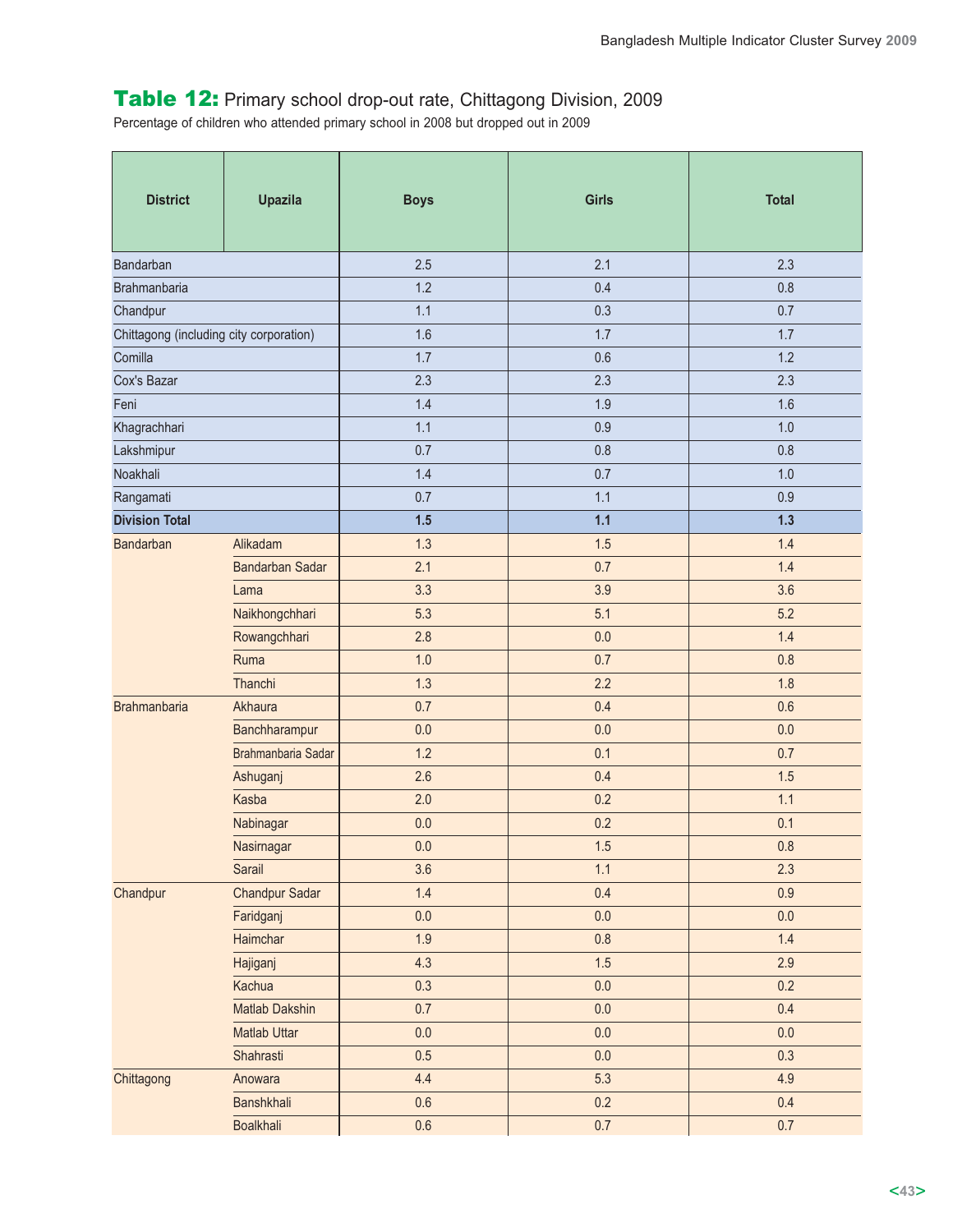| <b>District</b> | Upazila               | <b>Boys</b> | <b>Girls</b> | <b>Total</b> |
|-----------------|-----------------------|-------------|--------------|--------------|
|                 | Chandanaish           | 1.6         | 3.3          | 2.5          |
|                 | Fatikchhari           | 1.9         | 3.3          | 2.6          |
|                 | Hathazari             | 4.5         | 0.8          | 2.6          |
|                 | Lohagara              | 2.0         | 3.4          | 2.7          |
|                 | Mirsharai             | 1.7         | 0.0          | 0.8          |
|                 | Patiya                | 0.4         | 0.3          | 0.3          |
|                 | Rangunia              | 1.5         | 0.8          | 1.1          |
|                 | Raozan                | 0.0         | 1.9          | 1.0          |
|                 | Sandwip               | 0.2         | 0.0          | 0.1          |
|                 | Satkania              | 1.3         | 1.1          | 1.2          |
|                 | Sitakunda             | 0.9         | 2.5          | 1.6          |
| Comilla         | <b>Barura</b>         | 1.2         | 0.9          | 1.1          |
|                 | <b>Brahmanpara</b>    | 0.0         | 0.6          | 0.3          |
|                 | <b>Burichang</b>      | 0.6         | 0.4          | 0.5          |
|                 | Chandina              | 0.7         | 0.0          | 0.3          |
|                 | Chauddagram           | 0.3         | 0.4          | 0.3          |
|                 | Comilla Sadar         | 6.9         | 2.5          | 4.7          |
|                 | Daudkandi             | 4.1         | 0.7          | 2.2          |
|                 | Debidwar              | 0.2         | 0.2          | 0.2          |
|                 | Homna                 | 0.0         | 0.0          | 0.0          |
|                 | Comilla Adarsha Sadar | 0.0         | 0.0          | 0.0          |
|                 | Laksam                | 3.9         | 1.3          | 2.6          |
|                 | Manoharganj           | 5.0         | 0.9          | 3.0          |
|                 | Meghna                | 0.6         | 0.6          | 0.6          |
|                 | Muradnagar            | 4.7         | 0.4          | 2.6          |
|                 | Nangalkot             | 0.0         | $0.0\,$      | $0.0\,$      |
|                 | <b>Titas</b>          | 0.7         | 0.4          | 0.6          |
| Cox's Bazar     | Chakaria              | 1.0         | $0.5\,$      | 0.8          |
|                 | Cox'S Bazar Sadar     | 0.4         | 0.8          | 0.6          |
|                 | Kutubdia              | 0.3         | 0.5          | 0.4          |
|                 | Maheshkhali           | 0.6         | 0.0          | 0.3          |
|                 | Pekua                 | 3.3         | 0.4          | 1.9          |
|                 | Ramu                  | 0.5         | 3.2          | 1.8          |
|                 | <b>Teknaf</b>         | 7.6         | 8.0          | 7.8          |
|                 | <b>Ukhia</b>          | 4.1         | 4.5          | 4.3          |
| Feni            | Chhagalnaiya          | 0.8         | 1.9          | $1.4$        |
|                 | Daganbhuiyan          | 2.0         | $1.2$        | 1.6          |
|                 | Feni Sadar            | 0.2         | 1.1          | 0.7          |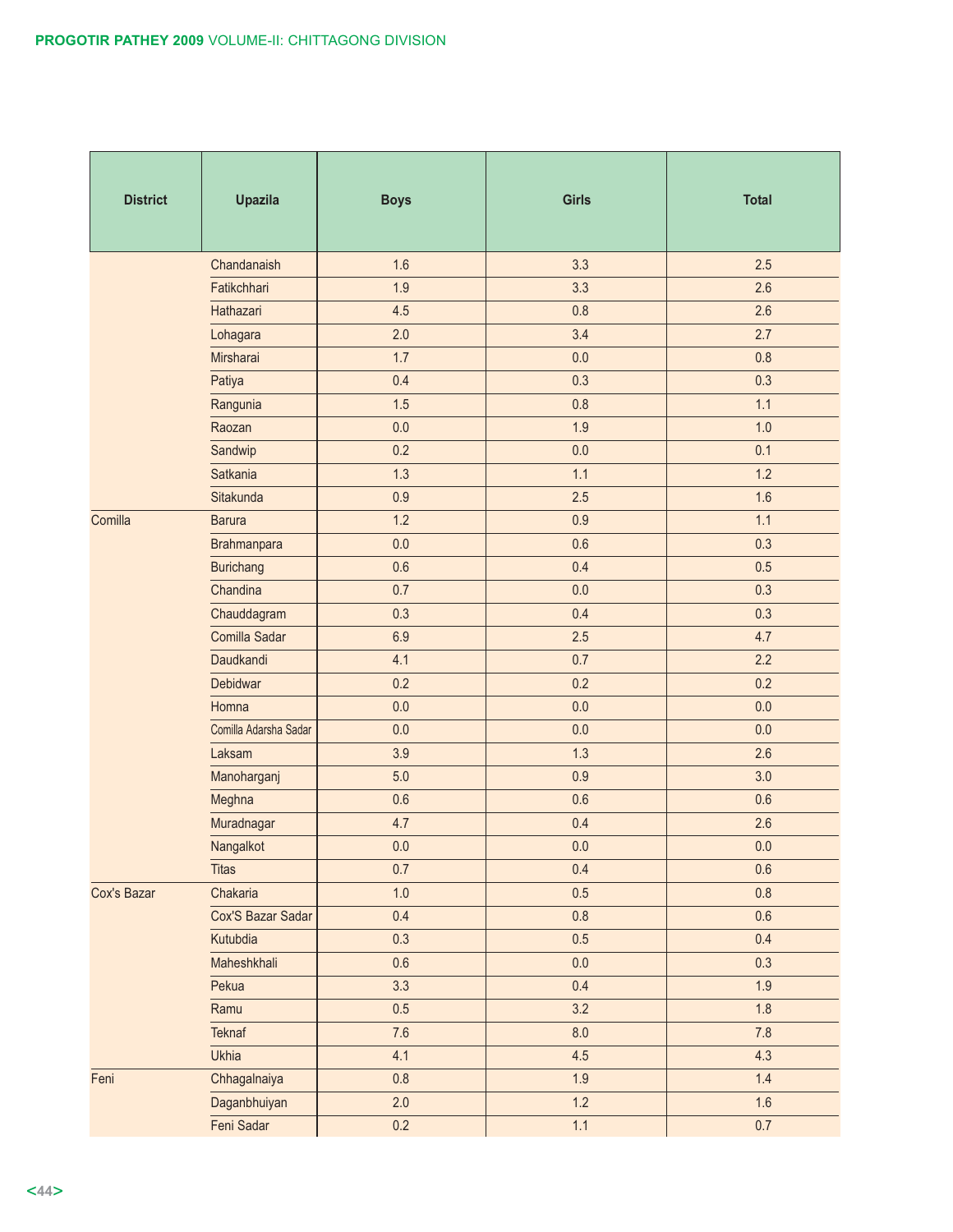| <b>District</b> | <b>Upazila</b>     | <b>Boys</b> | <b>Girls</b> | <b>Total</b> |
|-----------------|--------------------|-------------|--------------|--------------|
|                 | Fulgazi            | 1.9         | 3.5          | 2.7          |
|                 | Parshuram          | 2.5         | 0.8          | 1.6          |
|                 | Sonagazi           | 1.1         | 3.6          | 2.3          |
| Khagrachhari    | Dighinala          | 0.0         | 1.3          | 0.7          |
|                 | Khagrachhari Sadar | 0.5         | 0.0          | 0.2          |
|                 | Lakshmichhari      | 1.4         | 0.0          | 0.7          |
|                 | Mahalchhari        | 3.4         | 0.0          | 1.7          |
|                 | Manikchhari        | 0.4         | 2.9          | 1.7          |
|                 | Matiranga          | 2.6         | 1.5          | 2.1          |
|                 | Panchhari          | 0.0         | 0.0          | 0.0          |
|                 | Ramgarh            | 0.2         | 1.1          | 0.7          |
| Lakshmipur      | Kamalnagar         | 1.2         | 0.4          | 0.8          |
|                 | Lakshmipur Sadar   | 0.3         | 1.3          | 0.8          |
|                 | Roypur             | 1.2         | 1.2          | 1.2          |
|                 | Ramganj            | 0.2         | 0.0          | 0.1          |
|                 | Ramgati            | 1.0         | 0.8          | 0.9          |
| Noakhali        | Begumganj          | 0.2         | 0.0          | 0.1          |
|                 | Chatkhil           | 1.2         | 0.6          | 0.9          |
|                 | Companiganj        | 2.2         | 0.8          | 1.5          |
|                 | Hatiya             | 0.0         | 1.0          | 0.5          |
|                 | Kabirhat           | 0.4         | 0.5          | 0.5          |
|                 | Senbagh            | 0.2         | 0.0          | 0.1          |
|                 | Sonaimuri          | 0.9         | 0.3          | 0.6          |
|                 | Subarnachar        | 1.4         | 2.2          | 1.8          |
|                 | Noakhali Sadar     | 5.6         | 1.8          | 3.7          |
| Rangamati       | Baghaichhari       | $0.0\,$     | $1.0$        | 0.5          |
|                 | <b>Barkal</b>      | 0.9         | 1.0          | 0.9          |
|                 | Kawkhali           | $1.4$       | 1.0          | 1.2          |
|                 | Belaichhari        | $0.6\,$     | 0.7          | 0.7          |
|                 | Kaptai             | 0.9         | 1.7          | 1.3          |
|                 | Juraichhari        | 0.5         | 1.3          | $0.9\,$      |
|                 | Langadu            | 0.8         | 0.2          | $0.5\,$      |
|                 | Naniarchar         | $0.0\,$     | $1.2$        | $0.6\,$      |
|                 | Rajasthali         | 0.8         | 1.6          | 1.2          |
|                 | Rangamati Sadar    | $1.5\,$     | 1.0          | 1.3          |
| <b>National</b> |                    | 1.4         | $1.0$        | $1.2$        |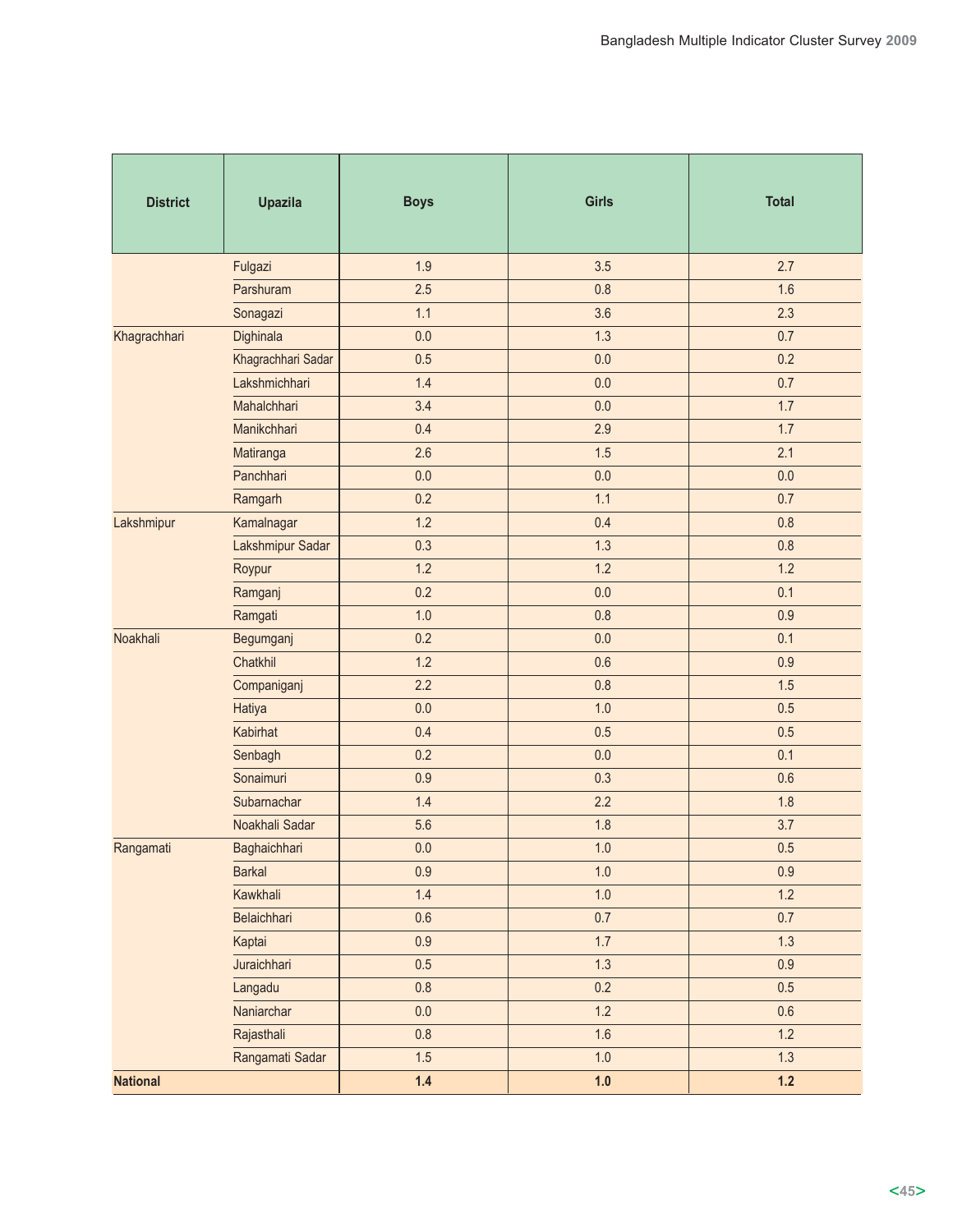## Table 13: Secondary school drop-out rate, Chittagong Division, 2009

Percentage of children who attended secondary school in 2008 but dropped out in 2009

| <b>District</b>                         | <b>Upazila</b>         | <b>Boys</b> | <b>Girls</b> | <b>Total</b> |
|-----------------------------------------|------------------------|-------------|--------------|--------------|
| Bandarban                               |                        | 4.4         | 5.8          | 5.1          |
| Brahmanbaria                            |                        | 2.6         | 3.8          | 3.2          |
| Chandpur                                |                        | 3.9         | 4.1          | 4.0          |
| Chittagong (including city corporation) |                        | 7.2         | 9.2          | 8.2          |
| Comilla                                 |                        | 3.7         | 4.1          | 3.9          |
| Cox's Bazar                             |                        | 3.1         | 4.1          | 3.6          |
| Feni                                    |                        | 2.8         | 5.5          | 4.1          |
| Khagrachhari                            |                        | 4.4         | 3.6          | 4.0          |
| Lakshmipur                              |                        | 2.2         | 4.9          | 3.5          |
| Noakhali                                |                        | 2.8         | 4.3          | 3.5          |
| Rangamati                               |                        | 2.9         | 3.4          | 3.2          |
| <b>Division Total</b>                   |                        | 3.9         | 5.0          | 4.5          |
| Bandarban                               | Alikadam               | 4.0         | 0.0          | 2.2          |
|                                         | <b>Bandarban Sadar</b> | 3.7         | 3.3          | 3.5          |
|                                         | Lama                   | 8.8         | 10.4         | 9.6          |
|                                         | Naikhongchhari         | 7.5         | 6.2          | 6.9          |
|                                         | Rowangchhari           | 1.7         | 2.0          | 1.8          |
|                                         | Ruma                   | 1.1         | 10.0         | 5.5          |
|                                         | Thanchi                | 0.0         | 5.0          | 2.5          |
| <b>Brahmanbaria</b>                     | Akhaura                | 0.7         | 3.8          | 2.3          |
|                                         | Banchharampur          | 0.0         | 1.3          | 0.7          |
|                                         | Brahmanbaria Sadar     | 1.4         | 1.9          | 1.7          |
|                                         | Ashuganj               | 7.8         | 2.8          | 5.6          |
|                                         | <b>Kasba</b>           | 5.4         | 5.5          | 5.5          |
|                                         | Nabinagar              | 2.1         | 1.3          | 1.7          |
|                                         | Nasirnagar             | 2.2         | 0.0          | 1.1          |
|                                         | Sarail                 | 1.3         | 16.2         | 9.6          |
| Chandpur                                | <b>Chandpur Sadar</b>  | 2.4         | 4.2          | 3.4          |
|                                         | Faridganj              | 1.2         | 1.2          | 1.2          |
|                                         | Haimchar               | 2.1         | 0.0          | 1.0          |
|                                         | Hajiganj               | $6.8\,$     | 5.1          | 5.9          |
|                                         | Kachua                 | 10.3        | 10.0         | 10.1         |
|                                         | Matlab Dakshin         | 3.1         | 8.0          | 5.6          |
|                                         | <b>Matlab Uttar</b>    | 1.0         | 0.6          | 0.8          |
|                                         | Shahrasti              | 2.6         | 0.5          | $1.4$        |
| Chittagong                              | Anowara                | 8.4         | 7.5          | 7.9          |
|                                         | Banshkhali             | 12.7        | 2.1          | 7.7          |
|                                         | <b>Boalkhali</b>       | $0.0\,$     | 3.7          | 1.8          |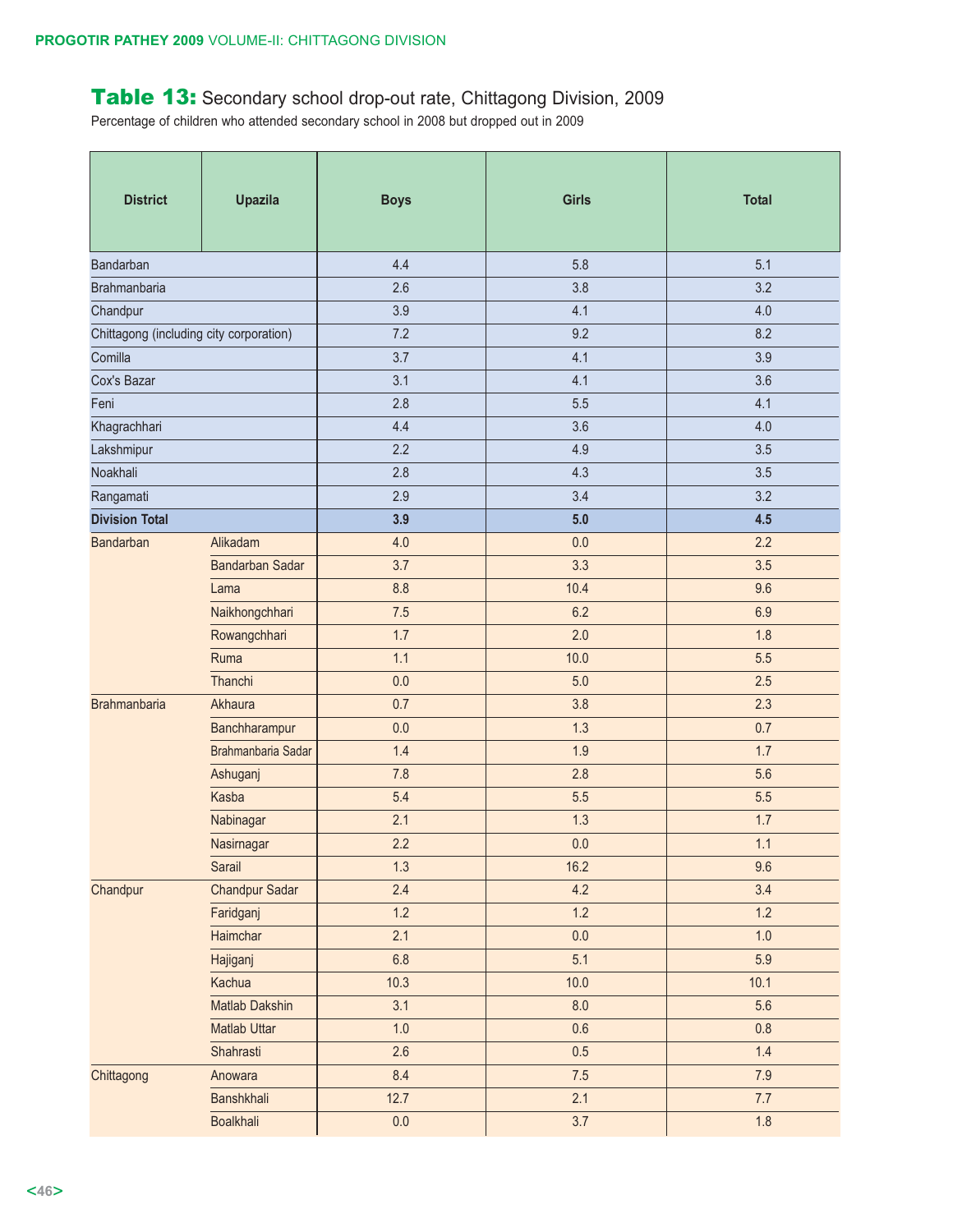| <b>District</b> | <b>Upazila</b>        | <b>Boys</b> | <b>Girls</b> | <b>Total</b> |
|-----------------|-----------------------|-------------|--------------|--------------|
|                 | Chandanaish           | 9.1         | 10.8         | 10.0         |
|                 | Fatikchhari           | 7.7         | 22.4         | 15.1         |
|                 | Hathazari             | 5.0         | 11.6         | 8.3          |
|                 | Lohagara              | 1.3         | 0.0          | 0.6          |
|                 | Mirsharai             | 16.0        | 14.2         | 15.1         |
|                 | Patiya                | 0.8         | 3.5          | 2.0          |
|                 | Rangunia              | 9.6         | 13.2         | 11.3         |
|                 | Raozan                | 1.0         | 5.3          | 3.1          |
|                 | Sandwip               | 3.2         | 0.9          | 1.8          |
|                 | Satkania              | 10.6        | 21.7         | 16.2         |
|                 | Sitakunda             | 7.6         | 5.9          | 6.8          |
| Comilla         | <b>Barura</b>         | 0.7         | 0.7          | 0.7          |
|                 | <b>Brahmanpara</b>    | 0.4         | $0.0\,$      | 0.2          |
|                 | <b>Burichang</b>      | 1.9         | 2.0          | 2.0          |
|                 | Chandina              | 2.9         | 0.7          | 1.7          |
|                 | Chauddagram           | 1.2         | 1.0          | 1.1          |
|                 | Comilla Sadar         | 4.1         | 3.3          | 3.7          |
|                 | Daudkandi             | 6.1         | 2.9          | 4.5          |
|                 | Debidwar              | 13.3        | 4.6          | 9.2          |
|                 | Homna                 | 0.5         | 0.0          | 0.3          |
|                 | Comilla Adarsha Sadar | 3.5         | 2.7          | 3.1          |
|                 | Laksam                | 8.6         | 19.7         | 14.1         |
|                 | Manoharganj           | 5.3         | 15.7         | 10.5         |
|                 | Meghna                | 0.0         | 1.5          | 0.8          |
|                 | Muradnagar            | 2.8         | 1.1          | 1.9          |
|                 | Nangalkot             | 0.0         | 0.0          | $0.0\,$      |
|                 | <b>Titas</b>          | 1.7         | 7.8          | 4.7          |
| Cox's Bazar     | Chakaria              | 1.3         | $1.0$        | 1.1          |
|                 | Cox'S Bazar Sadar     | 2.5         | 2.5          | 2.5          |
|                 | Kutubdia              | 0.0         | $6.4\,$      | 3.2          |
|                 | Maheshkhali           | 1.0         | 1.7          | 1.3          |
|                 | Pekua                 | 4.5         | 15.7         | 10.1         |
|                 | Ramu                  | 0.0         | 3.5          | 1.7          |
|                 | Teknaf                | 11.1        | 5.7          | $8.6\,$      |
|                 | <b>Ukhia</b>          | 2.5         | 2.6          | 2.5          |
| Feni            | Chhagalnaiya          | $1.2$       | 5.1          | 3.1          |
|                 | Daganbhuiyan          | 1.9         | 5.8          | 3.8          |
|                 | Feni Sadar            | 2.0         | 3.4          | 2.7          |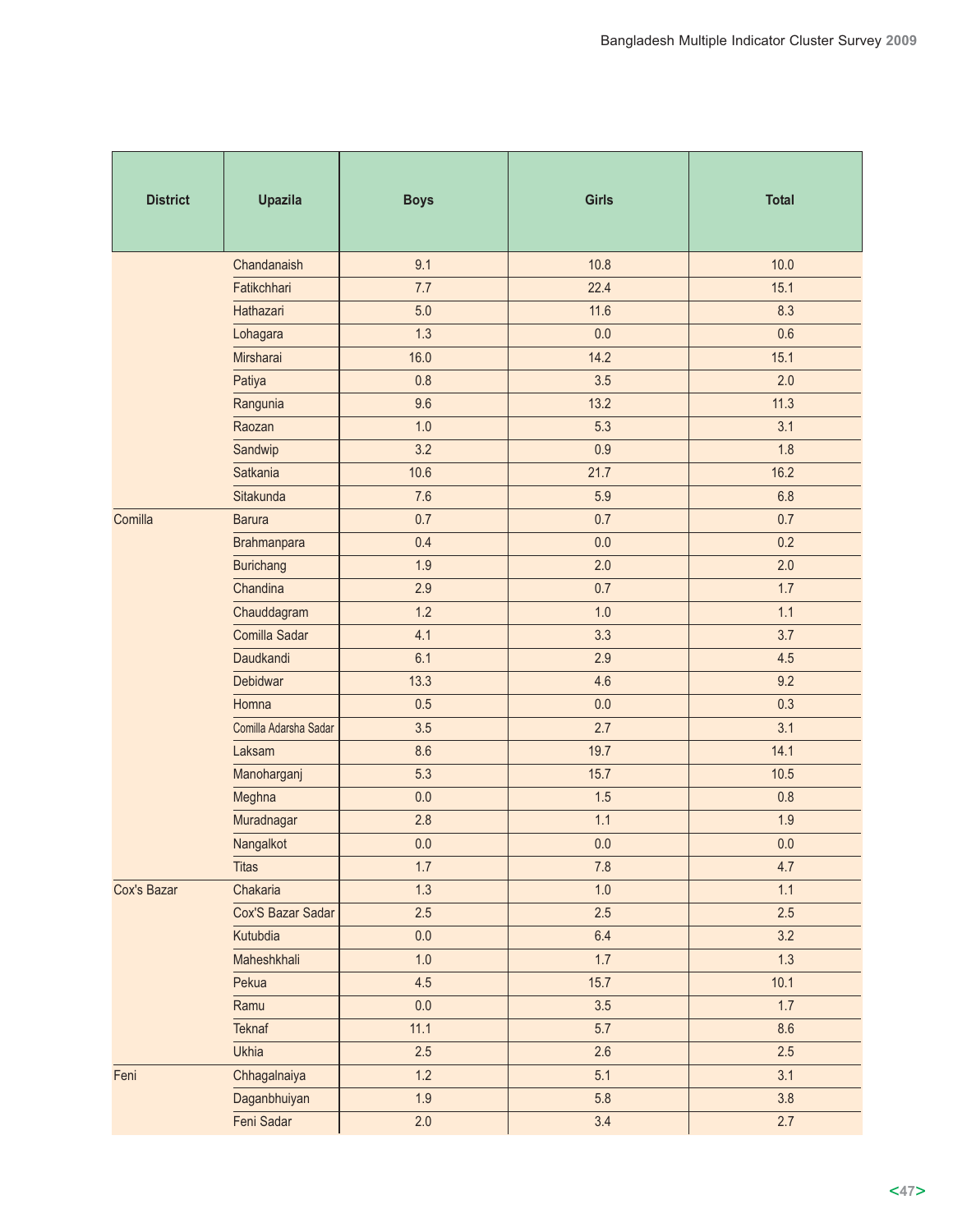| <b>District</b> | Upazila            | <b>Boys</b> | <b>Girls</b> | <b>Total</b> |
|-----------------|--------------------|-------------|--------------|--------------|
|                 | Fulgazi            | 11.0        | 9.4          | 10.2         |
|                 | Parshuram          | 0.3         | 1.4          | 0.9          |
|                 | Sonagazi           | 4.6         | 9.8          | 7.2          |
| Khagrachhari    | Dighinala          | 9.1         | 2.0          | 5.5          |
|                 | Khagrachhari Sadar | 3.0         | 0.8          | 1.9          |
|                 | Lakshmichhari      | 6.9         | 1.4          | 4.1          |
|                 | Mahalchhari        | 5.0         | 10.7         | 7.9          |
|                 | Manikchhari        | 1.3         | 9.0          | 5.2          |
|                 | Matiranga          | 5.3         | 3.0          | 4.2          |
|                 | Panchhari          | 1.0         | 4.0          | 2.5          |
|                 | Ramgarh            | 4.3         | 2.4          | 3.4          |
| Lakshmipur      | Kamalnagar         | 0.0         | 0.0          | 0.0          |
|                 | Lakshmipur Sadar   | 5.8         | 2.7          | 4.3          |
|                 | Roypur             | 1.3         | 13.0         | 7.2          |
|                 | Ramganj            | 1.0         | 2.3          | 1.6          |
|                 | Ramgati            | 1.6         | 3.9          | 2.8          |
| Noakhali        | Begumganj          | 1.8         | 0.4          | 1.1          |
|                 | Chatkhil           | 3.3         | 3.2          | 3.2          |
|                 | Companiganj        | 6.5         | 12.2         | 9.1          |
|                 | Hatiya             | 1.1         | 1.3          | 1.2          |
|                 | Kabirhat           | 2.7         | 0.0          | 1.3          |
|                 | Senbagh            | 0.6         | 1.5          | 1.1          |
|                 | Sonaimuri          | 0.9         | 9.3          | 4.9          |
|                 | Subarnachar        | 1.1         | 0.0          | 0.5          |
|                 | Noakhali Sadar     | 6.3         | 8.5          | 7.4          |
| Rangamati       | Baghaichhari       | 0.9         | 1.9          | 1.4          |
|                 | <b>Barkal</b>      | 6.4         | 6.7          | 6.5          |
|                 | Kawkhali           | $4.9\,$     | $6.5\,$      | 5.7          |
|                 | Belaichhari        | 6.8         | 1.7          | 4.2          |
|                 | Kaptai             | $0.0\,$     | 4.9          | 2.5          |
|                 | Juraichhari        | $0.0\,$     | $0.0\,$      | $0.0\,$      |
|                 | Langadu            | $1.2$       | 2.5          | $1.8$        |
|                 | Naniarchar         | 3.4         | 4.0          | 3.7          |
|                 | Rajasthali         | $0.7\,$     | 10.0         | 5.4          |
|                 | Rangamati Sadar    | 5.0         | $0.0\,$      | 2.5          |
| <b>National</b> |                    | 3.1         | $3.9$        | 3.5          |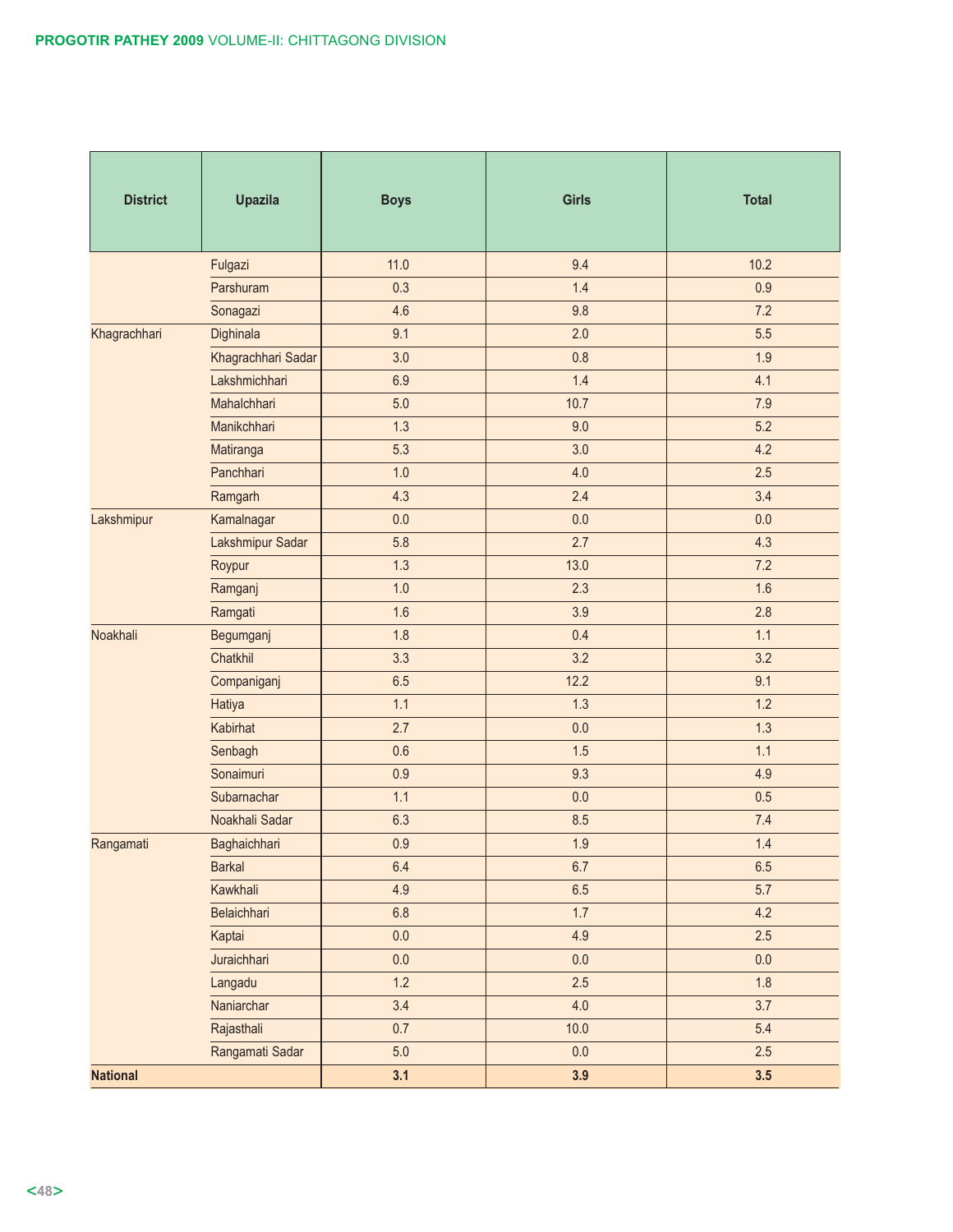# Table 14: Repetition rate of primary school, Chittagong Division, 2009

Proportion of children who remained in the same grade of primary school in 2008 and 2009

| <b>District</b>                         | <b>Upazila</b>         | <b>Boys</b> | <b>Girls</b> | <b>Total</b> |
|-----------------------------------------|------------------------|-------------|--------------|--------------|
| Bandarban                               |                        | 9.4         | 9.2          | 9.3          |
| Brahmanbaria                            |                        | 3.8         | 3.2          | 3.5          |
| Chandpur                                |                        | 4.3         | 4.0          | 4.2          |
| Chittagong (including city corporation) |                        | 3.2         | 3.7          | 3.4          |
| Comilla                                 |                        | 3.5         | 3.9          | 3.7          |
| Cox's Bazar                             |                        | 10.1        | 11.2         | 10.7         |
| Feni                                    |                        | 3.5         | 3.5          | 3.5          |
| Khagrachhari                            |                        | 5.4         | 4.2          | 4.8          |
| Lakshmipur                              |                        | 4.0         | 4.1          | 4.1          |
| Noakhali                                |                        | 4.0         | 3.1          | 3.6          |
| Rangamati                               |                        | 5.1         | 4.7          | 4.9          |
| <b>Division Total</b>                   |                        | 4.3         | 4.3          | 4.3          |
| <b>Bandarban</b>                        | Alikadam               | 7.1         | 6.6          | 6.9          |
|                                         | <b>Bandarban Sadar</b> | 4.2         | 5.0          | 4.5          |
|                                         | Lama                   | 4.1         | 2.0          | 3.1          |
|                                         | Naikhongchhari         | 14.0        | 19.5         | 16.3         |
|                                         | Rowangchhari           | 25.7        | 26.8         | 26.2         |
|                                         | Ruma                   | 8.6         | 5.1          | 7.1          |
|                                         | Thanchi                | 36.0        | 38.8         | 37.4         |
| Brahmanbaria                            | Akhaura                | 3.0         | 1.3          | 2.1          |
|                                         | Banchharampur          | 8.4         | 7.9          | 8.2          |
|                                         | Brahmanbaria Sadar     | 5.5         | 2.7          | 4.2          |
|                                         | Ashuganj               | 1.0         | 0.9          | 0.9          |
|                                         | <b>Kasba</b>           | 3.1         | 3.8          | 3.5          |
|                                         | Nabinagar              | 2.5         | 1.4          | 1.9          |
|                                         | Nasirnagar             | 1.1         | 2.4          | 1.6          |
|                                         | Sarail                 | 2.8         | 4.4          | 3.6          |
| Chandpur                                | <b>Chandpur Sadar</b>  | 6.3         | 3.5          | 4.8          |
|                                         | Faridganj              | 6.6         | 2.8          | 4.9          |
|                                         | Haimchar               | 3.7         | 1.9          | 2.8          |
|                                         | Hajiganj               | 3.1         | 5.3          | 4.1          |
|                                         | Kachua                 | 3.7         | 2.9          | 3.3          |
|                                         | Matlab Dakshin         | 1.9         | $5.0\,$      | 3.4          |
|                                         | <b>Matlab Uttar</b>    | 1.0         | 3.0          | 2.0          |
|                                         | Shahrasti              | $5.9\,$     | 9.5          | $7.6\,$      |
| Chittagong                              | Anowara                | 2.6         | 2.6          | 2.6          |
|                                         | Banshkhali             | 2.0         | 4.8          | 3.3          |
|                                         | <b>Boalkhali</b>       | 3.2         | 2.2          | 2.7          |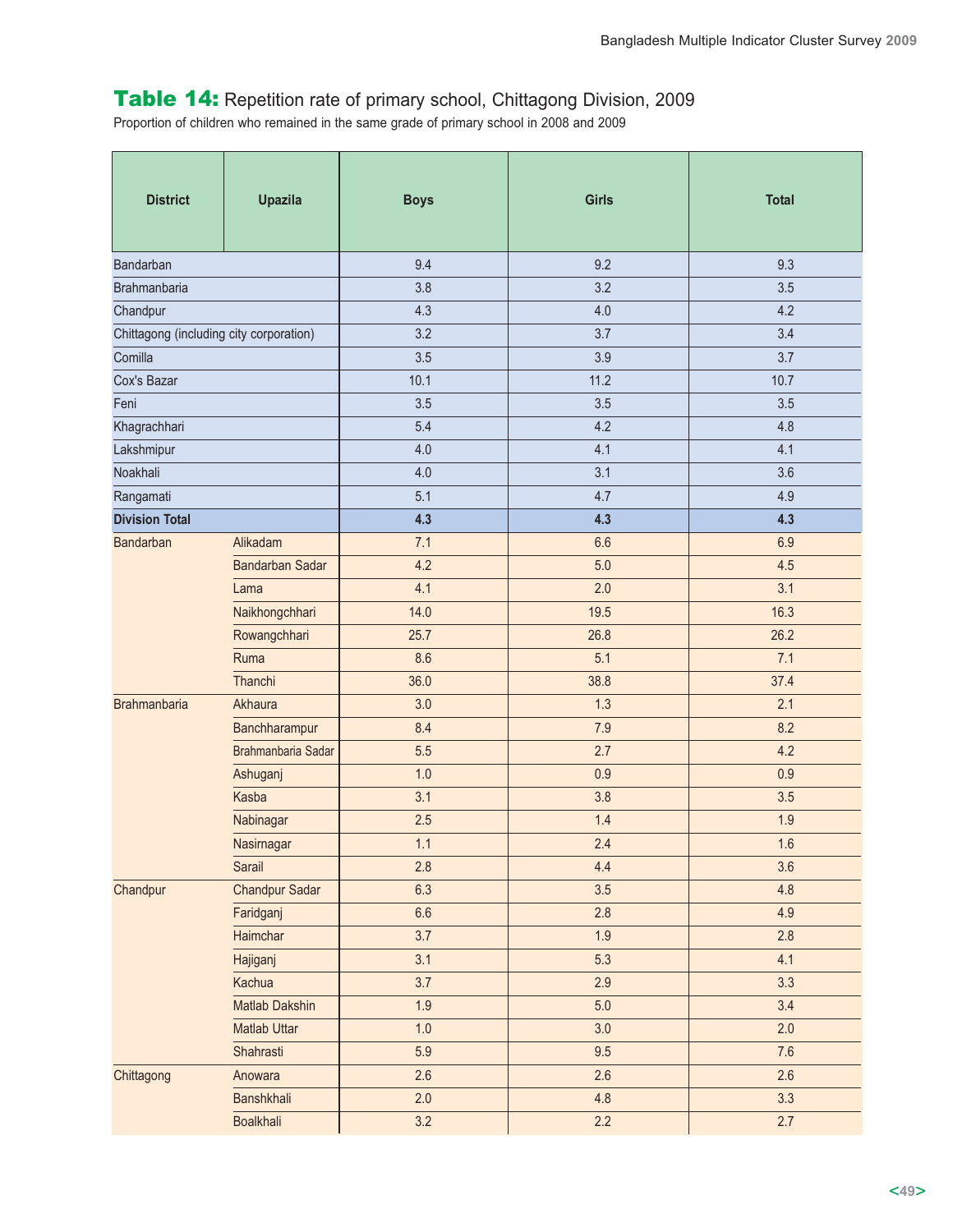| <b>District</b> | Upazila               | <b>Boys</b> | <b>Girls</b> | <b>Total</b> |
|-----------------|-----------------------|-------------|--------------|--------------|
|                 | Chandanaish           | 2.0         | 0.4          | 1.2          |
|                 | Fatikchhari           | 2.3         | 5.0          | 3.7          |
|                 | Hathazari             | 4.5         | 5.9          | 5.2          |
|                 | Lohagara              | 8.7         | 4.5          | 6.7          |
|                 | Mirsharai             | 1.3         | 1.7          | 1.5          |
|                 | Patiya                | 0.9         | 0.5          | 0.7          |
|                 | Rangunia              | 6.8         | 7.5          | 7.1          |
|                 | Raozan                | 1.8         | 2.1          | 1.9          |
|                 | Sandwip               | 12.4        | 7.1          | 9.7          |
|                 | Satkania              | 3.9         | 5.2          | 4.5          |
|                 | Sitakunda             | 3.1         | 2.4          | 2.8          |
| Comilla         | <b>Barura</b>         | 1.7         | 2.8          | 2.3          |
|                 | <b>Brahmanpara</b>    | 3.4         | 4.2          | 3.8          |
|                 | <b>Burichang</b>      | 2.5         | 1.5          | 2.0          |
|                 | Chandina              | 2.8         | 3.7          | 3.2          |
|                 | Chauddagram           | 2.4         | 5.5          | 3.8          |
|                 | Comilla Sadar         | 3.2         | 3.9          | 3.5          |
|                 | Daudkandi             | 4.1         | 2.0          | 3.1          |
|                 | Debidwar              | 3.3         | 1.8          | 2.6          |
|                 | Homna                 | 0.7         | 0.8          | 0.7          |
|                 | Comilla Adarsha Sadar | 4.4         | 4.8          | 4.6          |
|                 | Laksam                | 3.6         | 2.8          | 3.2          |
|                 | Manoharganj           | 9.5         | 7.9          | 8.7          |
|                 | Meghna                | 13.3        | 13.8         | 13.6         |
|                 | Muradnagar            | 2.7         | 5.1          | 3.9          |
|                 | Nangalkot             | 5.7         | 6.3          | 5.9          |
|                 | <b>Titas</b>          | 0.5         | $1.4$        | 0.9          |
| Cox's Bazar     | Chakaria              | 9.4         | 13.1         | 11.3         |
|                 | Cox'S Bazar Sadar     | 20.8        | 27.5         | 23.5         |
|                 | Kutubdia              | 7.8         | 8.6          | 8.2          |
|                 | Maheshkhali           | 15.2        | 14.3         | 14.7         |
|                 | Pekua                 | 5.1         | 5.4          | 5.2          |
|                 | Ramu                  | 2.5         | 1.8          | 2.2          |
|                 | <b>Teknaf</b>         | 4.7         | 3.1          | 3.9          |
|                 | <b>Ukhia</b>          | 2.9         | 1.3          | 2.1          |
| Feni            | Chhagalnaiya          | 7.7         | 7.9          | 7.8          |
|                 | Daganbhuiyan          | 2.5         | 3.5          | 3.0          |
|                 | Feni Sadar            | $6.0\,$     | 5.7          | 5.8          |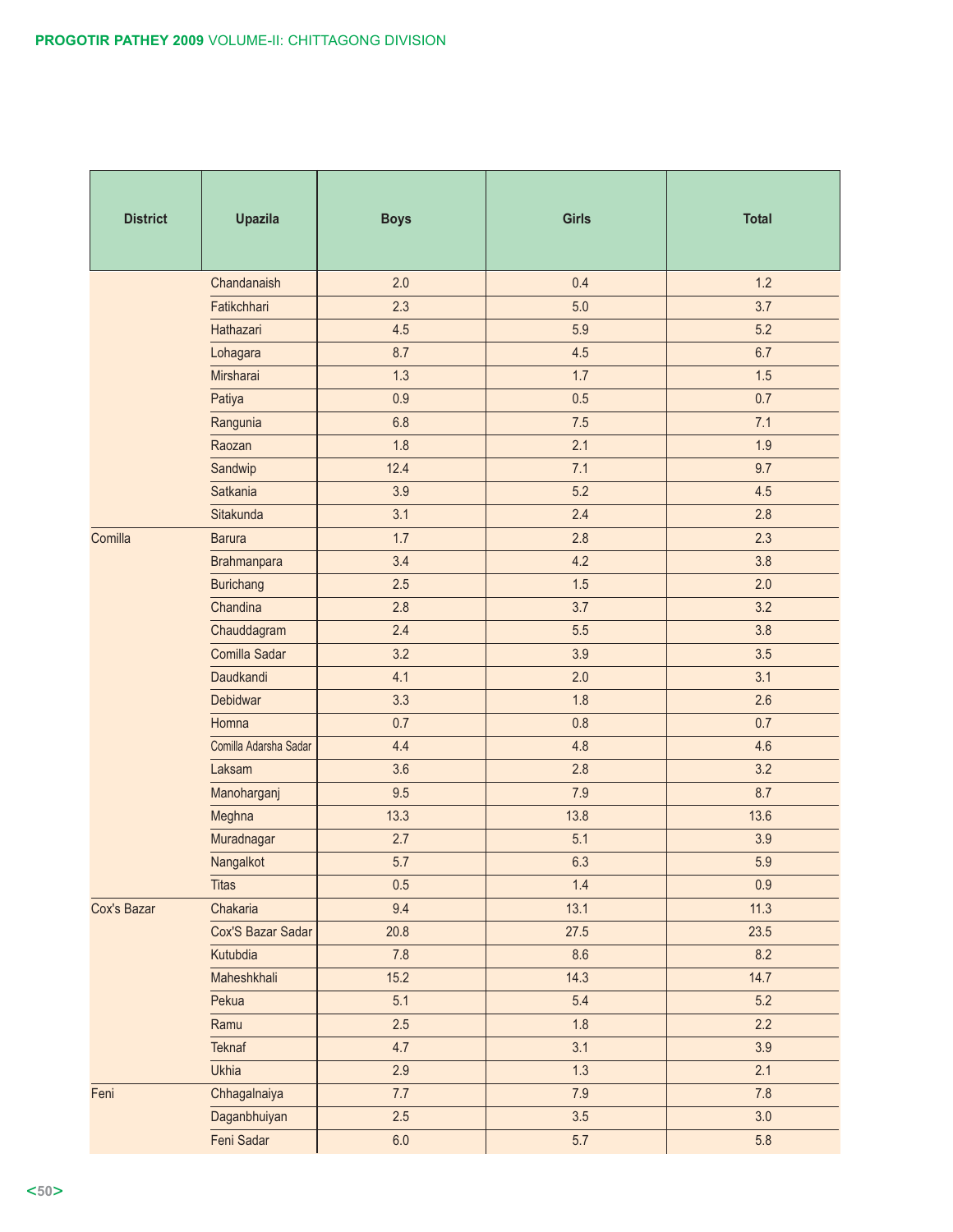| <b>District</b> | <b>Upazila</b>     | <b>Boys</b> | <b>Girls</b> | <b>Total</b> |
|-----------------|--------------------|-------------|--------------|--------------|
|                 | Fulgazi            | 1.1         | 0.6          | 0.9          |
|                 | Parshuram          | 0.7         | 0.7          | 0.7          |
|                 | Sonagazi           | 0.9         | 1.0          | 0.9          |
| Khagrachhari    | Dighinala          | 1.0         | 0.6          | 0.8          |
|                 | Khagrachhari Sadar | 5.1         | 5.5          | 5.3          |
|                 | Lakshmichhari      | 3.0         | 0.7          | 1.9          |
|                 | Mahalchhari        | 3.8         | 3.4          | 3.6          |
|                 | Manikchhari        | 8.4         | 4.4          | 6.4          |
|                 | Matiranga          | 4.3         | 2.2          | 3.3          |
|                 | Panchhari          | 4.1         | 4.9          | 4.5          |
|                 | Ramgarh            | 15.2        | 14.0         | 14.7         |
| Lakshmipur      | Kamalnagar         | 3.4         | 4.1          | 3.8          |
|                 | Lakshmipur Sadar   | 1.3         | 1.9          | 1.6          |
|                 | Roypur             | 10.2        | 9.5          | 9.9          |
|                 | Ramganj            | 0.4         | 0.0          | 0.2          |
|                 | Ramgati            | 7.4         | 7.0          | 7.2          |
| Noakhali        | Begumganj          | 5.5         | 3.0          | 4.3          |
|                 | Chatkhil           | 7.2         | 3.3          | 5.5          |
|                 | Companiganj        | 2.0         | 2.4          | 2.2          |
|                 | Hatiya             | 6.1         | 5.0          | 5.6          |
|                 | Kabirhat           | 7.3         | 7.7          | 7.5          |
|                 | Senbagh            | 4.0         | 2.1          | 3.2          |
|                 | Sonaimuri          | 0.4         | 1.4          | 0.8          |
|                 | Subarnachar        | 2.5         | 1.2          | 1.9          |
|                 | Noakhali Sadar     | 1.5         | 2.9          | 2.2          |
| Rangamati       | Baghaichhari       | 3.3         | 3.8          | 3.5          |
|                 | <b>Barkal</b>      | 3.6         | 2.3          | 3.0          |
|                 | Kawkhali           | 2.5         | 2.8          | 2.7          |
|                 | Belaichhari        | 3.9         | 3.4          | 3.6          |
|                 | Kaptai             | $5.8\,$     | 5.5          | 5.7          |
|                 | Juraichhari        | 3.7         | 4.6          | 4.1          |
|                 | Langadu            | 12.1        | 8.8          | 10.4         |
|                 | Naniarchar         | 6.5         | 2.7          | 4.7          |
|                 | Rajasthali         | 1.9         | $1.2$        | 1.5          |
|                 | Rangamati Sadar    | 2.4         | 4.0          | 3.1          |
| <b>National</b> |                    | 4.9         | 4.8          | 4.8          |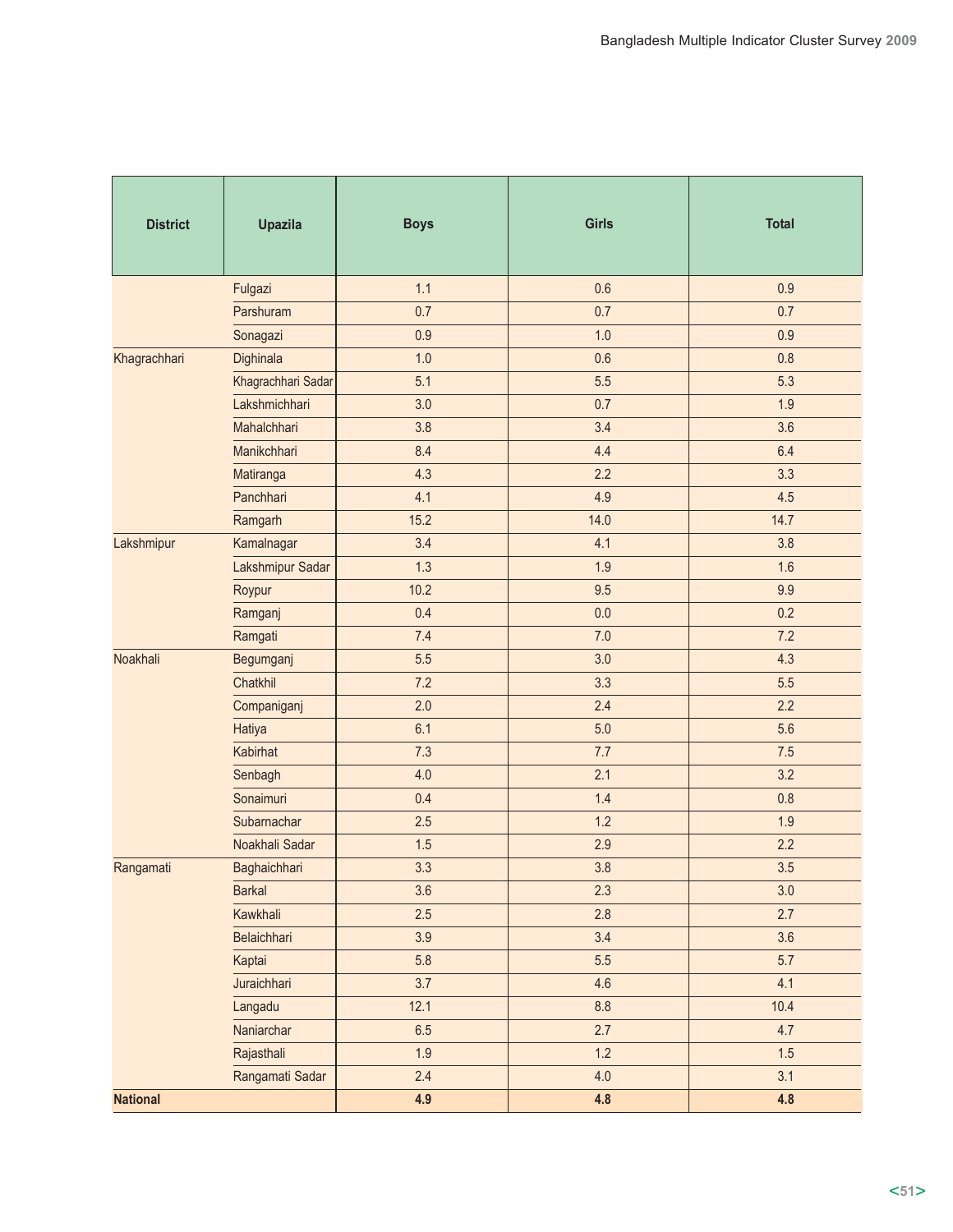### Table 15: Repetition rate of secondary school, Chittagong Division, 2009

Proportion of children who remained in the same grade of secondary school in 2008 and 2009

| <b>District</b>                         | Upazila                | <b>Boys</b> | <b>Girls</b> | <b>Total</b> |
|-----------------------------------------|------------------------|-------------|--------------|--------------|
| Bandarban                               |                        | 9.8         | 10.1         | 9.9          |
| Brahmanbaria                            |                        | 2.5         | 3.3          | 2.9          |
| Chandpur                                |                        | 2.7         | 2.4          | 2.5          |
| Chittagong (including city corporation) |                        | 3.0         | 2.2          | 2.6          |
| Comilla                                 |                        | 2.9         | 2.6          | 2.7          |
| Cox's Bazar                             |                        | 7.0         | 6.4          | 6.7          |
| Feni                                    |                        | 3.5         | 1.9          | 2.7          |
| Khagrachhari                            |                        | 2.9         | 3.5          | 3.2          |
| Lakshmipur                              |                        | 1.5         | 1.8          | 1.7          |
| Noakhali                                |                        | 3.9         | 4.2          | 4.1          |
| Rangamati                               |                        | 5.1         | 2.8          | 4.1          |
| <b>Division Total</b>                   |                        | 3.3         | 2.9          | 3.1          |
| Bandarban                               | Alikadam               | 14.3        | 17.5         | 15.5         |
|                                         | <b>Bandarban Sadar</b> | 2.5         | 0.0          | 1.2          |
|                                         | Lama                   | 0.9         | 2.1          | 1.4          |
|                                         | Naikhongchhari         | 15.4        | 17.1         | 16.1         |
|                                         | Rowangchhari           | 25.7        | 34.4         | 29.8         |
|                                         | Ruma                   | 10.7        | 8.6          | 9.9          |
|                                         | Thanchi                | 51.6        | 55.2         | 53.3         |
| Brahmanbaria                            | Akhaura                | 6.0         | 3.0          | 4.5          |
|                                         | Banchharampur          | 7.5         | 8.0          | 7.7          |
|                                         | Brahmanbaria Sadar     | 0.4         | 4.4          | 2.5          |
|                                         | Ashuganj               | 0.0         | 1.6          | 0.9          |
|                                         | Kasba                  | 5.1         | 2.8          | 3.9          |
|                                         | Nabinagar              | 1.5         | 1.8          | 1.6          |
|                                         | Nasirnagar             | 0.0         | 0.0          | 0.0          |
|                                         | Sarail                 | 2.0         | 3.2          | 2.7          |
| Chandpur                                | <b>Chandpur Sadar</b>  | 1.9         | 2.7          | 2.4          |
|                                         | Faridganj              | 5.1         | 0.9          | $2.6\,$      |
|                                         | Haimchar               | 1.0         | 0.0          | 0.5          |
|                                         | Hajiganj               | 2.8         | 2.9          | 2.8          |
|                                         | Kachua                 | 0.0         | 3.5          | 2.0          |
|                                         | <b>Matlab Dakshin</b>  | 2.1         | 2.1          | 2.1          |
|                                         | <b>Matlab Uttar</b>    | 2.4         | 1.7          | 2.0          |
|                                         | Shahrasti              | 6.9         | $4.4\,$      | 5.5          |
| Chittagong                              | Anowara                | 2.7         | 2.2          | 2.5          |
|                                         | Banshkhali             | 3.0         | 3.6          | 3.3          |
|                                         | <b>Boalkhali</b>       | 9.4         | 5.2          | $7.6\,$      |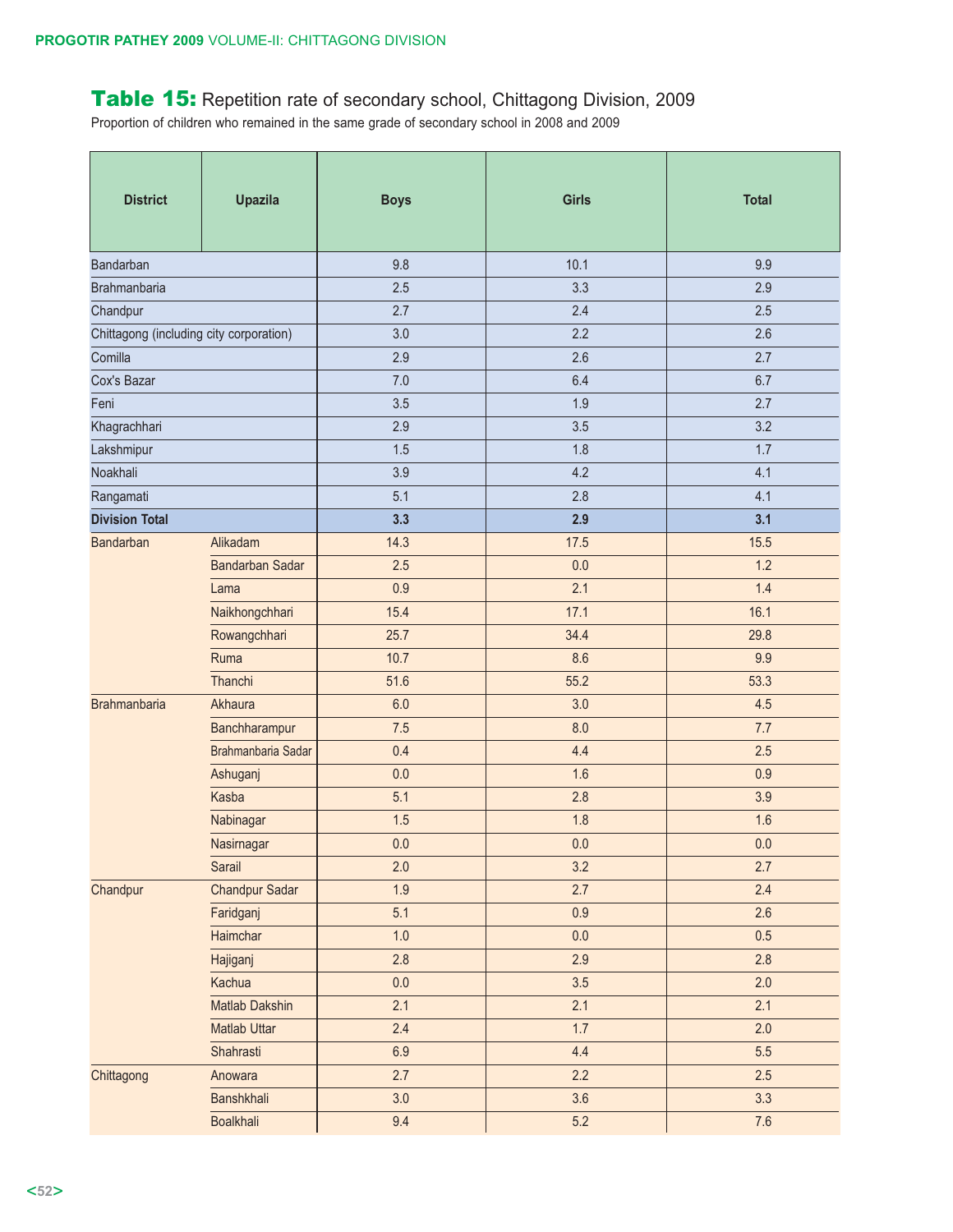| <b>District</b> | <b>Upazila</b>        | <b>Boys</b> | <b>Girls</b> | <b>Total</b> |
|-----------------|-----------------------|-------------|--------------|--------------|
|                 | Chandanaish           | 1.6         | 1.8          | 1.7          |
|                 | Fatikchhari           | 0.9         | 1.2          | 1.0          |
|                 | Hathazari             | 3.4         | 3.8          | 3.6          |
|                 | Lohagara              | 4.3         | 2.2          | 3.4          |
|                 | Mirsharai             | 0.0         | 1.1          | 0.5          |
|                 | Patiya                | 1.3         | 0.8          | 1.1          |
|                 | Rangunia              | 3.6         | 2.6          | 3.1          |
|                 | Raozan                | 1.4         | 2.4          | 1.9          |
|                 | Sandwip               | 12.4        | 8.2          | 10.2         |
|                 | Satkania              | 1.4         | 0.7          | 1.0          |
|                 | Sitakunda             | 1.8         | 1.0          | 1.4          |
| Comilla         | <b>Barura</b>         | 0.9         | 2.3          | 1.7          |
|                 | <b>Brahmanpara</b>    | 3.2         | 3.0          | 3.1          |
|                 | <b>Burichang</b>      | 4.4         | 1.6          | 3.0          |
|                 | Chandina              | 3.0         | 2.6          | 2.8          |
|                 | Chauddagram           | 0.7         | 2.0          | 1.4          |
|                 | Comilla Sadar         | 3.1         | 3.0          | 3.1          |
|                 | Daudkandi             | 3.5         | 0.9          | 2.1          |
|                 | Debidwar              | 0.7         | 2.9          | 1.9          |
|                 | Homna                 | 0.0         | 0.0          | 0.0          |
|                 | Comilla Adarsha Sadar | 3.1         | 1.2          | 2.1          |
|                 | Laksam                | 5.5         | 2.7          | 3.8          |
|                 | Manoharganj           | 11.8        | 8.3          | 10.0         |
|                 | Meghna                | 9.3         | 8.4          | 8.8          |
|                 | Muradnagar            | 1.2         | 2.4          | 1.8          |
|                 | Nangalkot             | 0.7         | 2.7          | 1.6          |
|                 | <b>Titas</b>          | $0.0\,$     | $0.0\,$      | $0.0\,$      |
| Cox's Bazar     | Chakaria              | 9.5         | 7.7          | 8.4          |
|                 | Cox'S Bazar Sadar     | 10.3        | 8.7          | 9.5          |
|                 | Kutubdia              | 6.7         | 11.4         | 9.2          |
|                 | Maheshkhali           | 13.1        | 12.0         | 12.5         |
|                 | Pekua                 | $0.0\,$     | 3.8          | 1.9          |
|                 | Ramu                  | 0.0         | 0.0          | 0.0          |
|                 | Teknaf                | 1.4         | 1.6          | 1.5          |
|                 | <b>Ukhia</b>          | 2.6         | $0.0\,$      | 1.1          |
| Feni            | Chhagalnaiya          | 5.9         | 5.1          | 5.4          |
|                 | Daganbhuiyan          | 7.1         | 3.1          | 5.3          |
|                 | Feni Sadar            | 2.4         | 1.9          | 2.2          |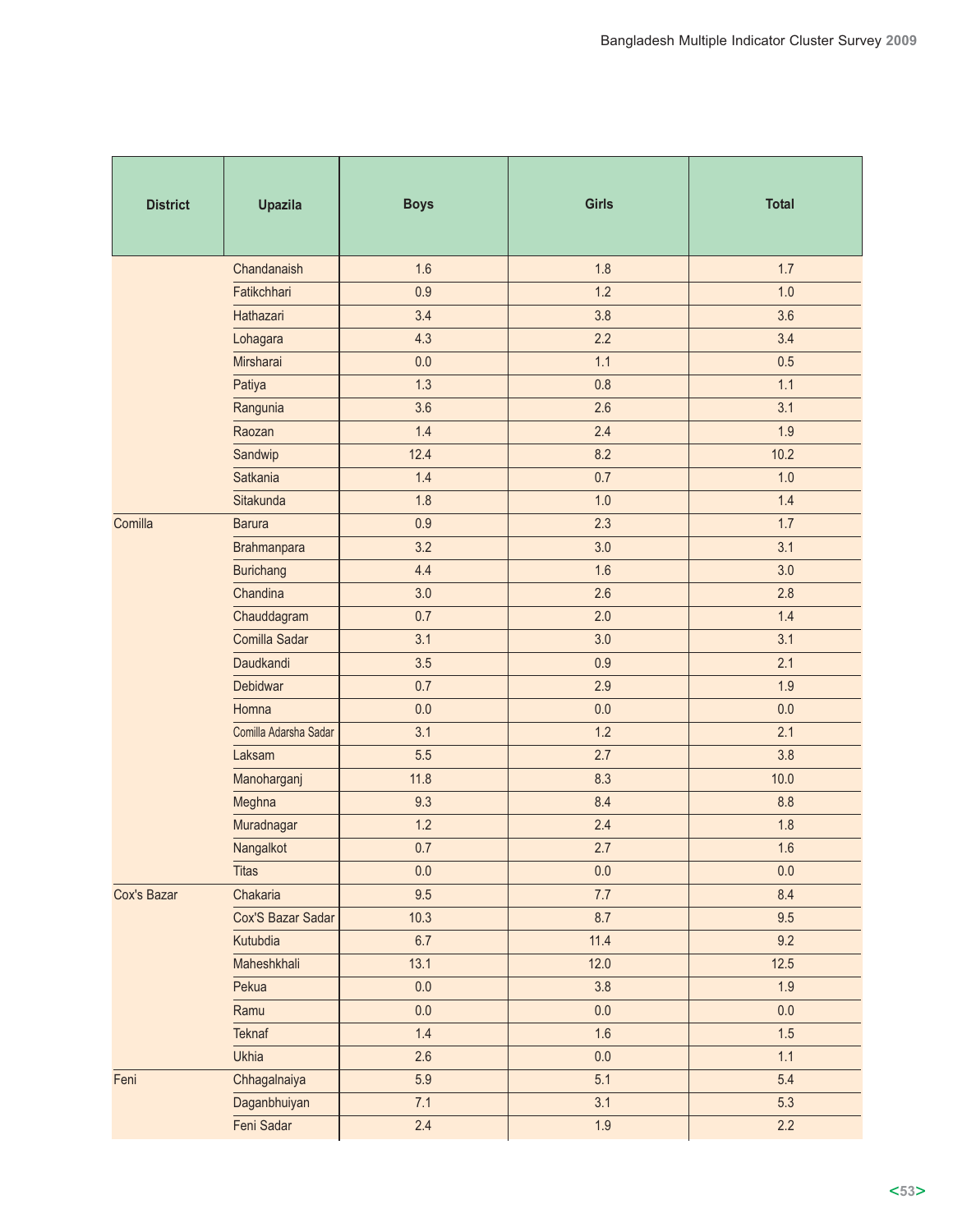| <b>District</b> | <b>Upazila</b>     | <b>Boys</b> | <b>Girls</b> | <b>Total</b> |
|-----------------|--------------------|-------------|--------------|--------------|
|                 | Fulgazi            | 4.3         | $0.0\,$      | 2.1          |
|                 | Parshuram          | 1.1         | 1.0          | 1.1          |
|                 | Sonagazi           | 0.0         | 0.0          | 0.0          |
| Khagrachhari    | Dighinala          | 1.2         | 2.1          | 1.5          |
|                 | Khagrachhari Sadar | 0.0         | 3.1          | 1.6          |
|                 | Lakshmichhari      | 4.6         | 0.0          | 2.8          |
|                 | Mahalchhari        | 0.0         | 5.8          | 2.3          |
|                 | Manikchhari        | 7.6         | 0.0          | 3.9          |
|                 | Matiranga          | 0.8         | 1.7          | 1.2          |
|                 | Panchhari          | 4.3         | 3.3          | 3.8          |
|                 | Ramgarh            | 15.9        | 13.3         | 14.5         |
| Lakshmipur      | Kamalnagar         | 1.1         | 0.0          | 0.6          |
|                 | Lakshmipur Sadar   | 0.0         | $0.0\,$      | 0.0          |
|                 | Roypur             | 3.0         | 7.5          | 5.5          |
|                 | Ramganj            | 1.8         | $0.0\,$      | 0.9          |
|                 | Ramgati            | 2.6         | 6.1          | 4.1          |
| Noakhali        | Begumganj          | 10.2        | 9.2          | 9.7          |
|                 | Chatkhil           | 2.5         | 3.0          | 2.7          |
|                 | Companiganj        | 0.0         | 0.0          | 0.0          |
|                 | Hatiya             | 5.4         | 2.2          | 4.0          |
|                 | Kabirhat           | 3.8         | 2.2          | 2.9          |
|                 | Senbagh            | 0.7         | 0.0          | 0.3          |
|                 | Sonaimuri          | 0.6         | 0.0          | 0.3          |
|                 | Subarnachar        | 1.1         | 9.3          | 5.0          |
|                 | Noakhali Sadar     | 1.0         | 4.7          | 3.1          |
| Rangamati       | Baghaichhari       | 3.1         | 1.2          | 2.3          |
|                 | <b>Barkal</b>      | 2.9         | 3.6          | 3.3          |
|                 | Kawkhali           | $7.0\,$     | 1.3          | 4.1          |
|                 | Belaichhari        | 1.9         | 3.0          | 2.3          |
|                 | Kaptai             | $2.0\,$     | 2.1          | $2.0\,$      |
|                 | Juraichhari        | 3.3         | 7.4          | 5.3          |
|                 | Langadu            | 19.3        | $7.7\,$      | 15.0         |
|                 | Naniarchar         | 5.5         | 1.5          | 3.8          |
|                 | Rajasthali         | $2.0\,$     | $0.0\,$      | 1.2          |
|                 | Rangamati Sadar    | 1.2         | 2.7          | 1.9          |
| <b>National</b> |                    | 3.8         | 3.6          | 3.7          |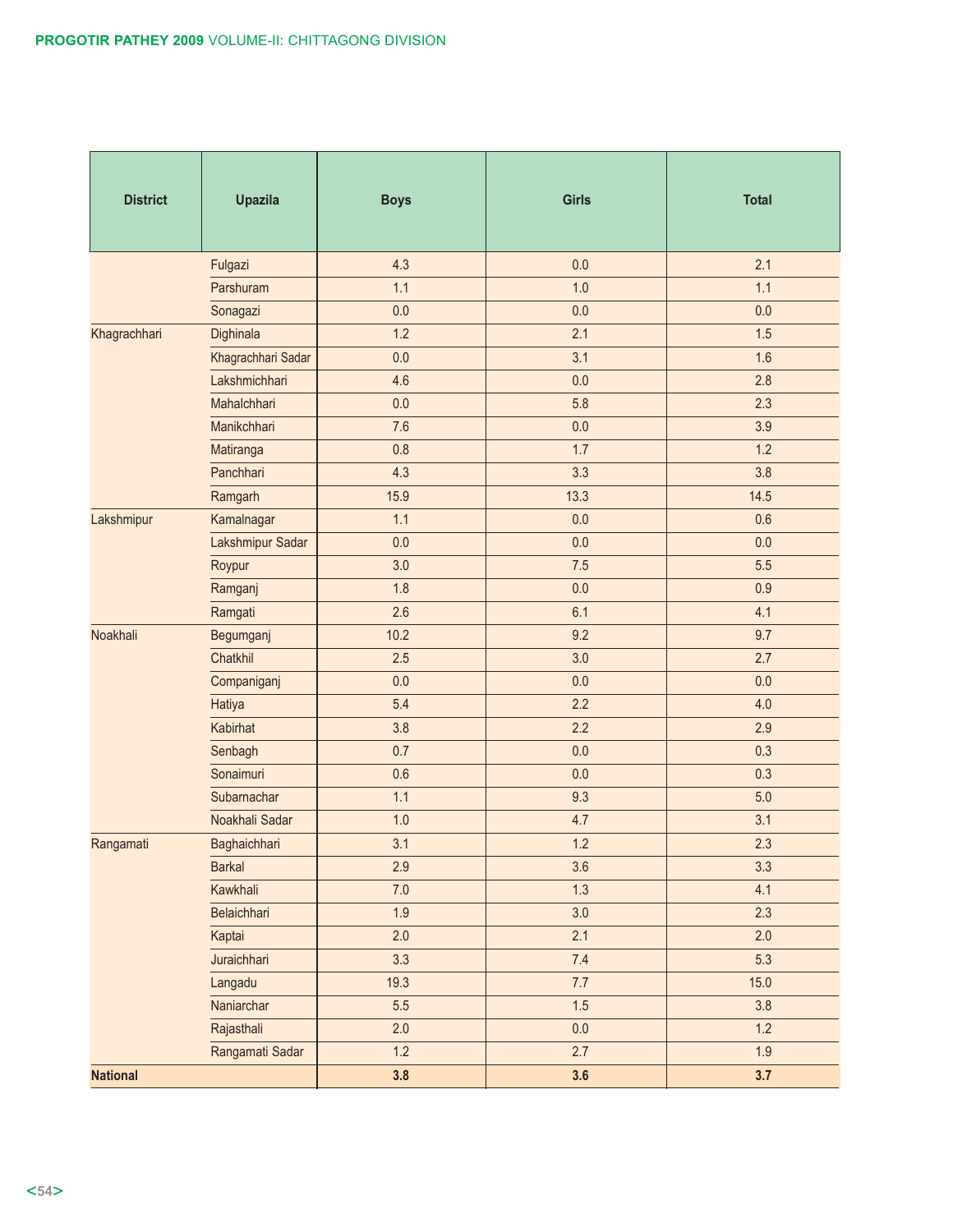### Table 16: Literacy rate of women aged 15-24 years, Chittagong Division, 2009

Percentage of women aged 15-24 years who are literate

| <b>District</b>                         | <b>Upazila</b>         | $\frac{0}{0}$ | <b>Number</b> |
|-----------------------------------------|------------------------|---------------|---------------|
| Bandarban                               |                        | 39.8          | 1,502         |
| Brahmanbaria                            |                        | 61.2          | 1,740         |
| Chandpur                                |                        | 77.9          | 1,964         |
| Chittagong (including city corporation) |                        | 77.4          | 4,600         |
| Comilla                                 |                        | 73.9          | 3,691         |
| Cox's Bazar                             |                        | 54.4          | 2,066         |
| Feni                                    |                        | 83.5          | 1,598         |
| Khagrachhari                            |                        | 53.8          | 1,750         |
| Lakshmipur                              |                        | 73.5          | 1,173         |
| Noakhali                                |                        | 76.2          | 1,935         |
| Rangamati                               |                        | 52.7          | 2,176         |
| <b>Division Total</b>                   |                        | 72.4          | 24,195        |
| <b>Bandarban</b>                        | Alikadam               | 32.8          | 235           |
|                                         | <b>Bandarban Sadar</b> | 54.8          | 370           |
|                                         | Lama                   | 41.3          | 239           |
|                                         | Naikhongchhari         | 25.6          | 199           |
|                                         | Rowangchhari           | 42.4          | 203           |
|                                         | Ruma                   | 23.7          | 114           |
|                                         | Thanchi                | 31.0          | 142           |
| <b>Brahmanbaria</b>                     | Akhaura                | 68.0          | 213           |
|                                         | Banchharampur          | 53.8          | 210           |
|                                         | Brahmanbaria Sadar     | 65.3          | 268           |
|                                         | Ashuganj               | 71.0          | 231           |
|                                         | <b>Kasba</b>           | 82.8          | 261           |
|                                         | Nabinagar              | 57.9          | 247           |
|                                         | Nasirnagar             | 42.7          | 143           |
|                                         | Sarail                 | 46.1          | 167           |
| Chandpur                                | <b>Chandpur Sadar</b>  | 68.8          | 337           |
|                                         | Faridganj              | 69.2          | 261           |
|                                         | Haimchar               | 62.9          | 143           |
|                                         | Hajiganj               | 87.9          | 278           |
|                                         | Kachua                 | 83.0          | 201           |
|                                         | <b>Matlab Dakshin</b>  | 85.2          | 288           |
|                                         | <b>Matlab Uttar</b>    | 87.0          | 231           |
|                                         | Shahrasti              | 81.6          | 225           |
| Chittagong                              | Anowara                | 75.5          | 184           |
|                                         | Banshkhali             | 66.5          | 200           |
|                                         | <b>Boalkhali</b>       | 81.0          | 210           |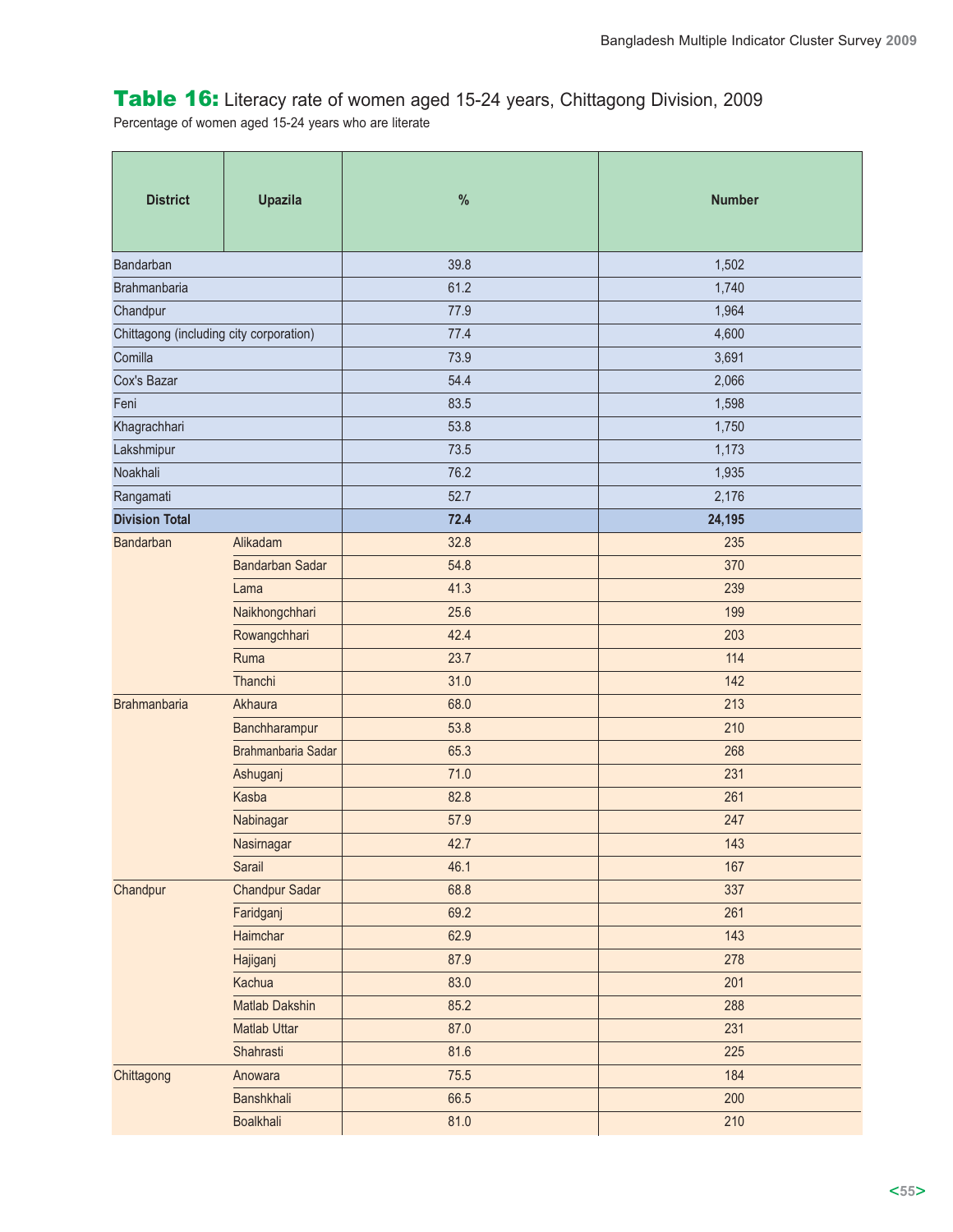| <b>District</b> | Upazila               | $\%$ | <b>Number</b> |
|-----------------|-----------------------|------|---------------|
|                 | Chandanaish           | 78.0 | 257           |
|                 | Fatikchhari           | 69.7 | 251           |
|                 | Hathazari             | 86.3 | 293           |
|                 | Lohagara              | 68.5 | 162           |
|                 | Mirsharai             | 71.0 | 269           |
|                 | Patiya                | 83.9 | 261           |
|                 | Rangunia              | 80.9 | 206           |
|                 | Raozan                | 91.2 | 246           |
|                 | Sandwip               | 68.3 | 218           |
|                 | Satkania              | 86.3 | 238           |
|                 | Sitakunda             | 77.5 | 277           |
| Comilla         | <b>Barura</b>         | 68.0 | 219           |
|                 | Brahmanpara           | 74.9 | 215           |
|                 | <b>Burichang</b>      | 80.6 | 206           |
|                 | Chandina              | 80.1 | 196           |
|                 | Chauddagram           | 72.0 | 208           |
|                 | Comilla Sadar         | 69.4 | 246           |
|                 | Daudkandi             | 72.5 | 232           |
|                 | Debidwar              | 77.0 | 215           |
|                 | Homna                 | 59.8 | 226           |
|                 | Comilla Adarsha Sadar | 79.6 | 347           |
|                 | Laksam                | 90.0 | 292           |
|                 | Manoharganj           | 89.2 | 241           |
|                 | Meghna                | 67.7 | 164           |
|                 | Muradnagar            | 60.1 | 238           |
|                 | Nangalkot             | 73.0 | 238           |
|                 | <b>Titas</b>          | 73.1 | 208           |
| Cox's Bazar     | Chakaria              | 59.7 | 296           |
|                 | Cox'S Bazar Sadar     | 62.3 | 311           |
|                 | Kutubdia              | 50.2 | 207           |
|                 | Maheshkhali           | 53.4 | 324           |
|                 | Pekua                 | 40.3 | 181           |
|                 | Ramu                  | 56.9 | 283           |
|                 | <b>Teknaf</b>         | 28.8 | 242           |
|                 | <b>Ukhia</b>          | 64.9 | 222           |
| Feni            | Chhagalnaiya          | 82.9 | 268           |
|                 | Daganbhuiyan          | 87.3 | 283           |
|                 | Feni Sadar            | 84.9 | 292           |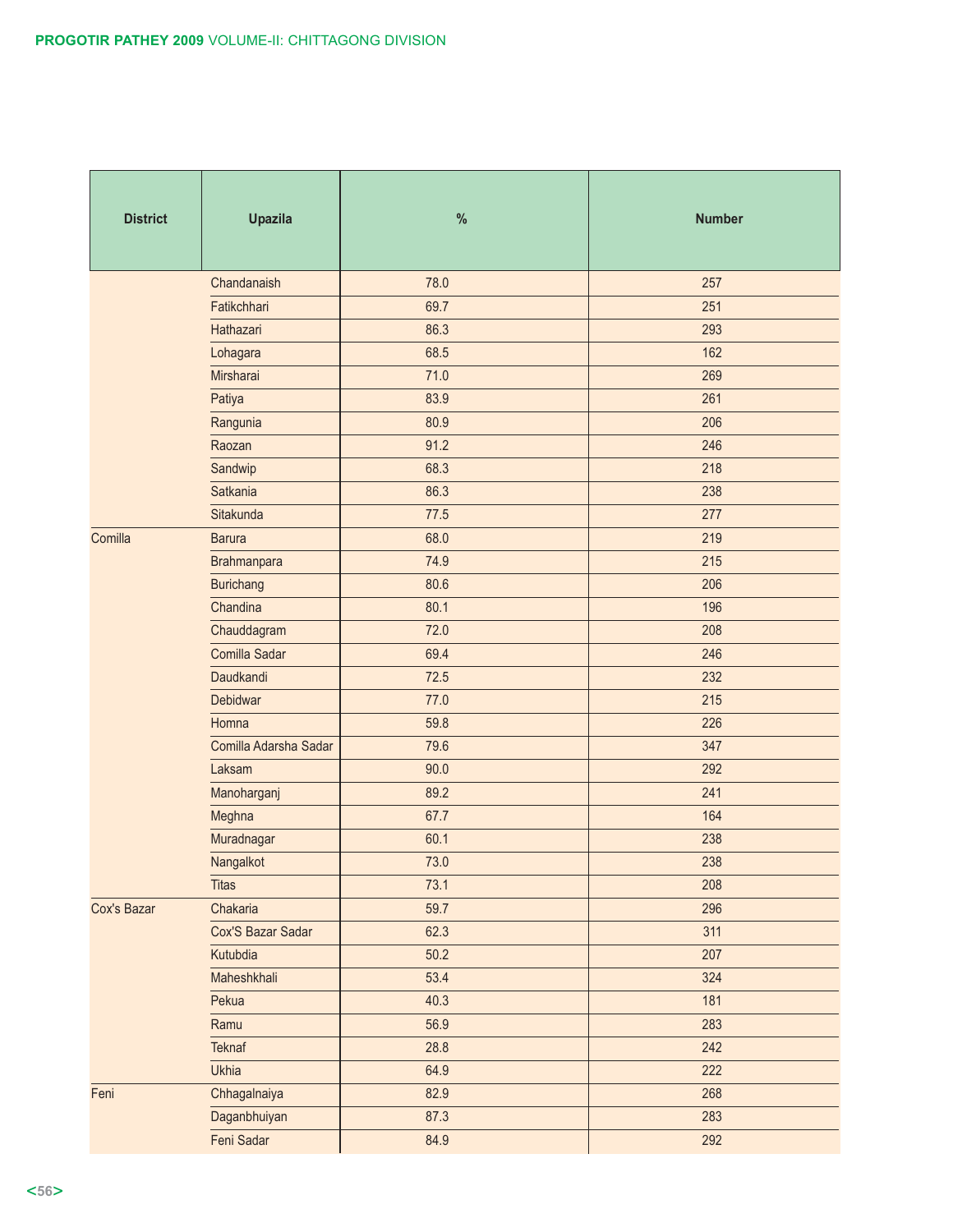| <b>District</b> | <b>Upazila</b>     | $\%$ | <b>Number</b> |
|-----------------|--------------------|------|---------------|
|                 | Fulgazi            | 83.6 | 232           |
|                 | Parshuram          | 86.8 | 238           |
|                 | Sonagazi           | 77.3 | 285           |
| Khagrachhari    | Dighinala          | 40.2 | 194           |
|                 | Khagrachhari Sadar | 62.5 | 274           |
|                 | Lakshmichhari      | 28.6 | 196           |
|                 | Mahalchhari        | 49.0 | 198           |
|                 | Manikchhari        | 53.3 | 199           |
|                 | Matiranga          | 59.6 | 301           |
|                 | Panchhari          | 51.7 | 151           |
|                 | Ramgarh            | 65.6 | 237           |
| Lakshmipur      | Kamalnagar         | 40.9 | 149           |
|                 | Lakshmipur Sadar   | 75.3 | 291           |
|                 | Roypur             | 83.5 | 238           |
|                 | Ramganj            | 87.6 | 289           |
|                 | Ramgati            | 59.0 | 206           |
| Noakhali        | Begumganj          | 90.5 | 265           |
|                 | Chatkhil           | 69.3 | 196           |
|                 | Companiganj        | 73.0 | 198           |
|                 | Hatiya             | 52.3 | 194           |
|                 | Kabirhat           | 79.6 | 175           |
|                 | Senbagh            | 88.2 | 220           |
|                 | Sonaimuri          | 92.4 | 250           |
|                 | Subarnachar        | 57.1 | 170           |
|                 | Noakhali Sadar     | 75.5 | 267           |
| Rangamati       | Baghaichhari       | 41.2 | 229           |
|                 | <b>Barkal</b>      | 45.0 | 209           |
|                 | Kawkhali           | 49.3 | 213           |
|                 | Belaichhari        | 39.7 | 219           |
|                 | Kaptai             | 70.3 | 222           |
|                 | Juraichhari        | 46.2 | 156           |
|                 | Langadu            | 49.2 | 199           |
|                 | Naniarchar         | 58.1 | 227           |
|                 | Rajasthali         | 43.6 | 133           |
|                 | Rangamati Sadar    | 62.9 | 369           |
| <b>National</b> |                    | 72.0 | 111,625       |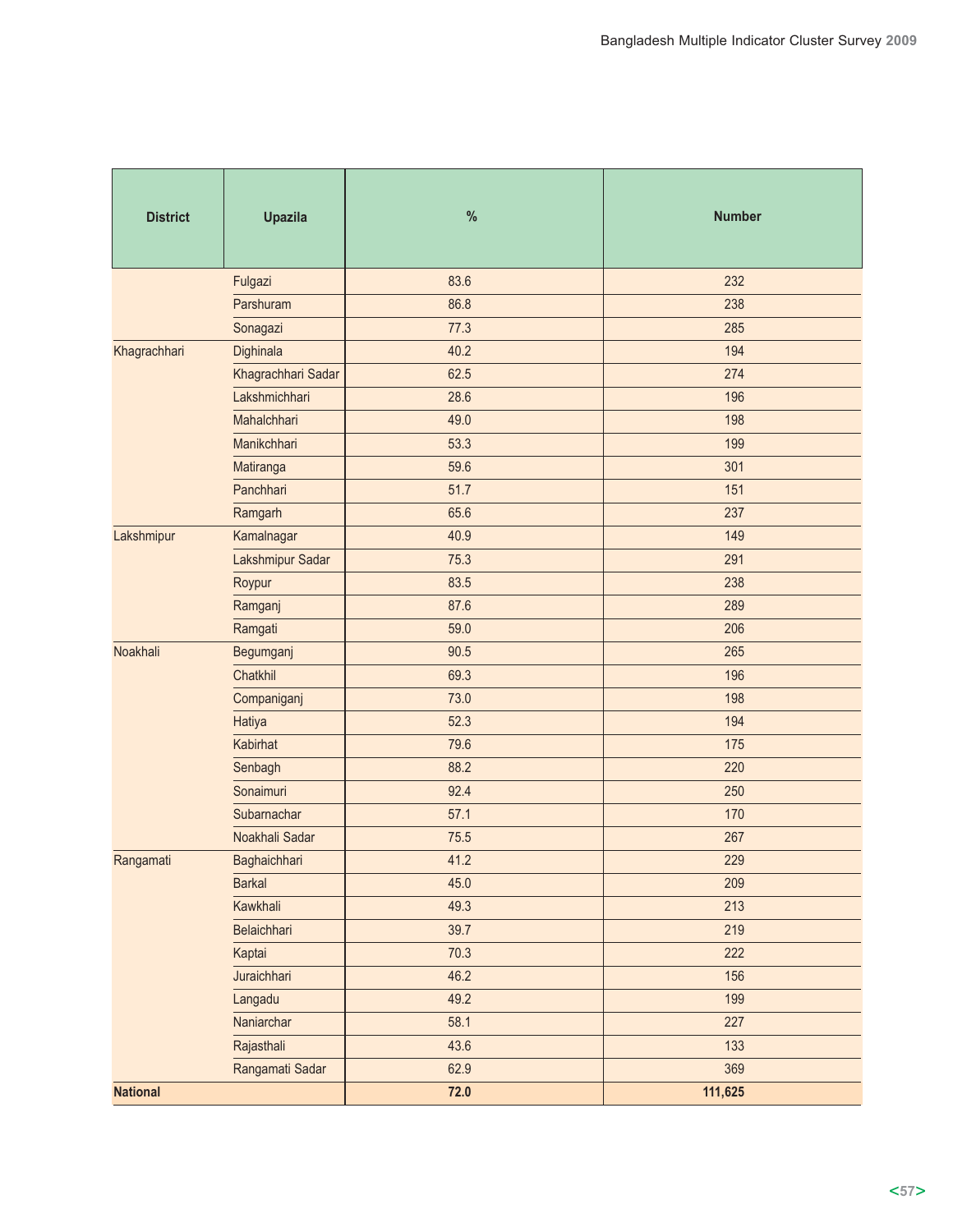### Table 17: Comprehensive knowledge of HIV and AIDS among young women,

Chittagong Division, 2009

Percentage of women aged 15-24 years who have comprehensive knowledge of HIV and AIDS

| <b>District</b>                         | Upazila                | Knows 2 ways to<br>prevent HIV<br>transmission | <b>Correctly identify</b><br>3 misconceptions<br>about HIV<br>transmission | <b>Have comprehensive</b><br>knowledge (identify 2<br>prevention methods<br>and<br>3 misconceptions) | <b>Number of</b><br>women |
|-----------------------------------------|------------------------|------------------------------------------------|----------------------------------------------------------------------------|------------------------------------------------------------------------------------------------------|---------------------------|
| Bandarban                               |                        | 20.3                                           | 11.8                                                                       | 7.2                                                                                                  | 1,502                     |
| <b>Brahmanbaria</b>                     |                        | 26.1                                           | 16.1                                                                       | 11.9                                                                                                 | 1,740                     |
| Chandpur                                |                        | 28.9                                           | 13.8                                                                       | 7.0                                                                                                  | 1,964                     |
| Chittagong (including city corporation) |                        | 35.5                                           | 28.6                                                                       | 14.4                                                                                                 | 4,600                     |
| Comilla                                 |                        | 30.0                                           | 22.8                                                                       | 13.1                                                                                                 | 3,691                     |
| Cox's Bazar                             |                        | 26.1                                           | 19.5                                                                       | 12.5                                                                                                 | 2,066                     |
| Feni                                    |                        | 34.3                                           | 20.2                                                                       | 13.1                                                                                                 | 1,598                     |
| Khagrachhari                            |                        | 25.7                                           | 22.0                                                                       | 15.6                                                                                                 | 1,750                     |
| Lakshmipur                              |                        | 41.3                                           | 31.9                                                                       | 22.0                                                                                                 | 1,173                     |
| Noakhali                                |                        | 32.5                                           | 13.8                                                                       | 6.4                                                                                                  | 1,935                     |
| Rangamati                               |                        | 23.7                                           | 21.7                                                                       | 11.4                                                                                                 | 2,176                     |
| <b>Division Total</b>                   |                        | 31.8                                           | 22.3                                                                       | 12.6                                                                                                 | 24,195                    |
| Bandarban                               | Alikadam               | 15.3                                           | 3.0                                                                        | 2.6                                                                                                  | 235                       |
|                                         | <b>Bandarban Sadar</b> | 24.9                                           | 11.1                                                                       | 6.5                                                                                                  | 370                       |
|                                         | Lama                   | 9.2                                            | 10.3                                                                       | 3.2                                                                                                  | 239                       |
|                                         | Naikhongchhari         | 25.6                                           | 29.6                                                                       | 22.6                                                                                                 | 199                       |
|                                         | Rowangchhari           | 40.4                                           | 8.9                                                                        | 5.4                                                                                                  | 203                       |
|                                         | Ruma                   | 22.8                                           | 2.6                                                                        | 1.8                                                                                                  | 114                       |
|                                         | Thanchi                | 12.0                                           | 2.8                                                                        | 1.4                                                                                                  | 142                       |
| Brahmanbaria                            | Akhaura                | 29.1                                           | 23.0                                                                       | 12.6                                                                                                 | 213                       |
|                                         | Banchharampur          | 44.3                                           | 33.8                                                                       | 29.0                                                                                                 | 210                       |
|                                         | Brahmanbaria Sadar     | 16.5                                           | 15.3                                                                       | 9.7                                                                                                  | 268                       |
|                                         | Ashuganj               | 16.9                                           | 20.3                                                                       | 11.7                                                                                                 | 231                       |
|                                         | Kasba                  | 31.6                                           | 9.7                                                                        | 7.9                                                                                                  | 261                       |
|                                         | Nabinagar              | 28.2                                           | 9.3                                                                        | 8.6                                                                                                  | 247                       |
|                                         | Nasirnagar             | 27.3                                           | 21.7                                                                       | 14.7                                                                                                 | 143                       |
|                                         | Sarail                 | 16.8                                           | 4.8                                                                        | 3.0                                                                                                  | 167                       |
| Chandpur                                | <b>Chandpur Sadar</b>  | 30.3                                           | 16.3                                                                       | 8.4                                                                                                  | 337                       |
|                                         | Faridganj              | 11.1                                           | 7.6                                                                        | 2.0                                                                                                  | 261                       |
|                                         | Haimchar               | 38.5                                           | 4.9                                                                        | 2.8                                                                                                  | 143                       |
|                                         | Hajiganj               | 41.2                                           | $12.5$                                                                     | 7.5                                                                                                  | 278                       |
|                                         | Kachua                 | 20.3                                           | 12.2                                                                       | 7.3                                                                                                  | 201                       |
|                                         | Matlab Dakshin         | 38.0                                           | 14.7                                                                       | 9.0                                                                                                  | 288                       |
|                                         | <b>Matlab Uttar</b>    | 32.0                                           | 17.7                                                                       | 6.9                                                                                                  | 231                       |
|                                         | Shahrasti              | 36.5                                           | 20.9                                                                       | 11.8                                                                                                 | 225                       |
| Chittagong                              | Anowara                | 36.4                                           | 25.5                                                                       | 19.0                                                                                                 | 184                       |
|                                         | Banshkhali             | 33.6                                           | 39.8                                                                       | 27.6                                                                                                 | 200                       |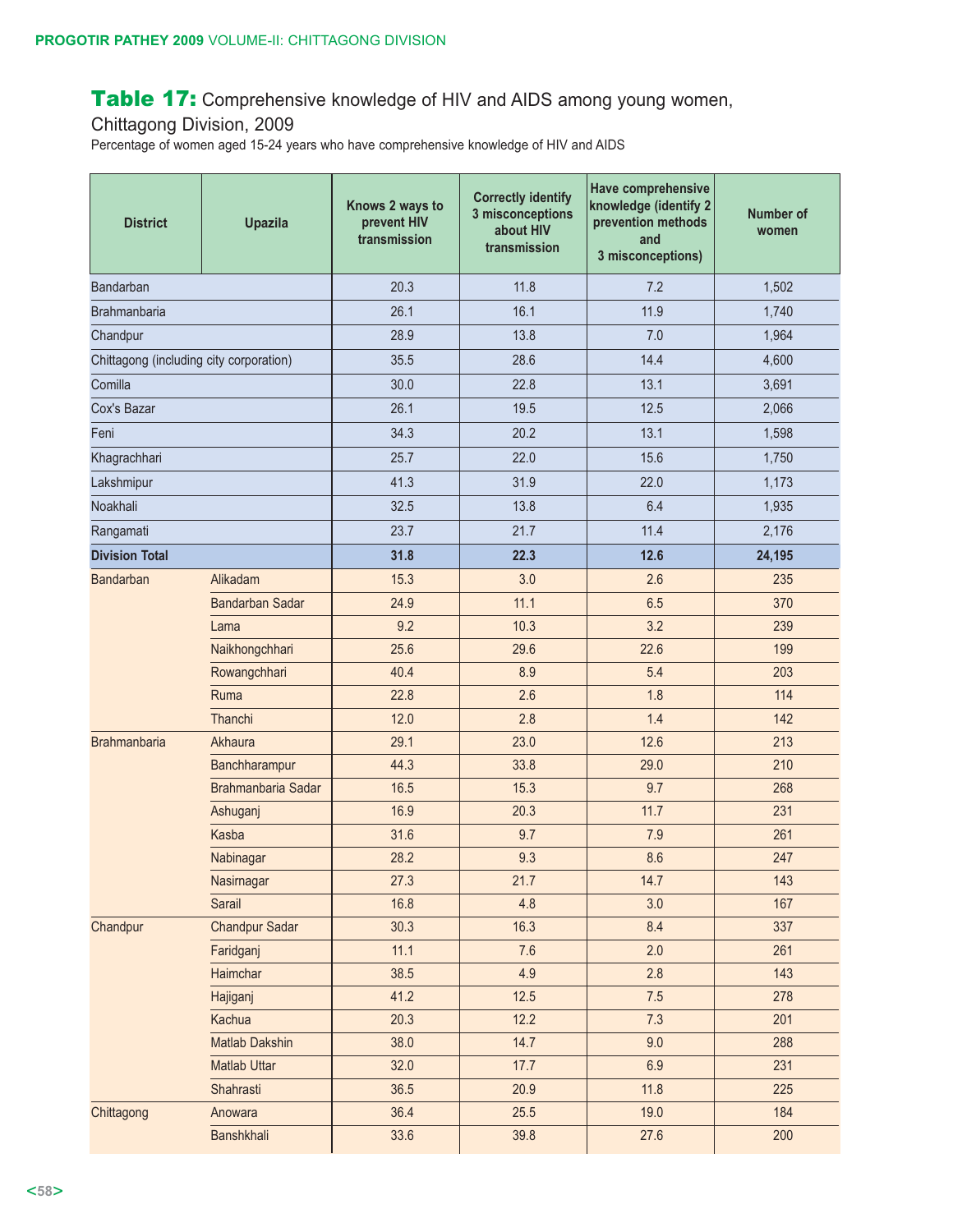| <b>District</b> | <b>Upazila</b>        | Knows 2 ways to<br>prevent HIV<br>transmission | <b>Correctly identify</b><br>3 misconceptions<br>about HIV<br>transmission | <b>Have comprehensive</b><br>knowledge (identify<br>2 prevention<br>methods and<br>3 misconceptions) | <b>Number of</b><br>women |
|-----------------|-----------------------|------------------------------------------------|----------------------------------------------------------------------------|------------------------------------------------------------------------------------------------------|---------------------------|
|                 | <b>Boalkhali</b>      | 25.2                                           | 12.4                                                                       | 4.3                                                                                                  | 210                       |
|                 | Chandanaish           | 29.5                                           | 14.3                                                                       | 7.0                                                                                                  | 257                       |
|                 | Fatikchhari           | 35.9                                           | 13.5                                                                       | 4.8                                                                                                  | 251                       |
|                 | Hathazari             | 52.9                                           | 32.1                                                                       | 20.8                                                                                                 | 293                       |
|                 | Lohagara              | 43.8                                           | 32.7                                                                       | 26.5                                                                                                 | 162                       |
|                 | Mirsharai             | 17.8                                           | 26.1                                                                       | 8.2                                                                                                  | 269                       |
|                 | Patiya                | 40.0                                           | 26.9                                                                       | 15.9                                                                                                 | 261                       |
|                 | Rangunia              | 28.9                                           | 16.3                                                                       | 9.1                                                                                                  | 206                       |
|                 | Raozan                | 69.8                                           | 24.3                                                                       | 22.8                                                                                                 | 246                       |
|                 | Sandwip               | 21.8                                           | 16.3                                                                       | 6.3                                                                                                  | 218                       |
|                 | Satkania              | 31.1                                           | 39.9                                                                       | 14.1                                                                                                 | 238                       |
|                 | Sitakunda             | 38.6                                           | 20.6                                                                       | 7.2                                                                                                  | 277                       |
| Comilla         | <b>Barura</b>         | 28.5                                           | 30.5                                                                       | 18.6                                                                                                 | 219                       |
|                 | <b>Brahmanpara</b>    | 52.1                                           | 46.0                                                                       | 37.2                                                                                                 | 215                       |
|                 | <b>Burichang</b>      | 15.5                                           | 14.6                                                                       | 5.3                                                                                                  | 206                       |
|                 | Chandina              | 44.4                                           | 20.4                                                                       | 13.9                                                                                                 | 196                       |
|                 | Chauddagram           | 30.9                                           | 23.0                                                                       | 11.8                                                                                                 | 208                       |
|                 | Comilla Sadar         | 32.8                                           | 20.1                                                                       | 8.1                                                                                                  | 246                       |
|                 | Daudkandi             | 19.8                                           | 16.6                                                                       | 7.7                                                                                                  | 232                       |
|                 | Debidwar              | 53.5                                           | 67.7                                                                       | 47.3                                                                                                 | 215                       |
|                 | Homna                 | 53.1                                           | 19.0                                                                       | 15.7                                                                                                 | 226                       |
|                 | Comilla Adarsha Sadar | 42.1                                           | 27.0                                                                       | 16.5                                                                                                 | 347                       |
|                 | Laksam                | 25.9                                           | 32.7                                                                       | 11.0                                                                                                 | 292                       |
|                 | Manoharganj           | 25.7                                           | 9.5                                                                        | 2.5                                                                                                  | 241                       |
|                 | Meghna                | 14.0                                           | 5.5                                                                        | 3.0                                                                                                  | 164                       |
|                 | Muradnagar            | 12.6                                           | 7.1                                                                        | 2.5                                                                                                  | 238                       |
|                 | Nangalkot             | 14.7                                           | 7.0                                                                        | 3.3                                                                                                  | 238                       |
|                 | <b>Titas</b>          | 16.3                                           | 6.3                                                                        | 3.4                                                                                                  | 208                       |
| Cox's Bazar     | Chakaria              | 17.2                                           | 9.2                                                                        | 1.8                                                                                                  | 296                       |
|                 | Cox'S Bazar Sadar     | 27.0                                           | 15.4                                                                       | 11.2                                                                                                 | 311                       |
|                 | Kutubdia              | 9.7                                            | 14.5                                                                       | 6.3                                                                                                  | 207                       |
|                 | Maheshkhali           | 30.5                                           | 22.8                                                                       | 20.1                                                                                                 | 324                       |
|                 | Pekua                 | 28.2                                           | 12.2                                                                       | 7.2                                                                                                  | 181                       |
|                 | Ramu                  | 33.9                                           | 24.7                                                                       | 14.8                                                                                                 | 283                       |
|                 | <b>Teknaf</b>         | 18.6                                           | 13.9                                                                       | 7.6                                                                                                  | 242                       |
|                 | <b>Ukhia</b>          | 38.7                                           | 49.1                                                                       | 32.4                                                                                                 | 222                       |
| Feni            | Chhagalnaiya          | 27.2                                           | 7.4                                                                        | 2.2                                                                                                  | 268                       |
|                 | Daganbhuiyan          | 33.6                                           | 26.3                                                                       | 22.0                                                                                                 | 283                       |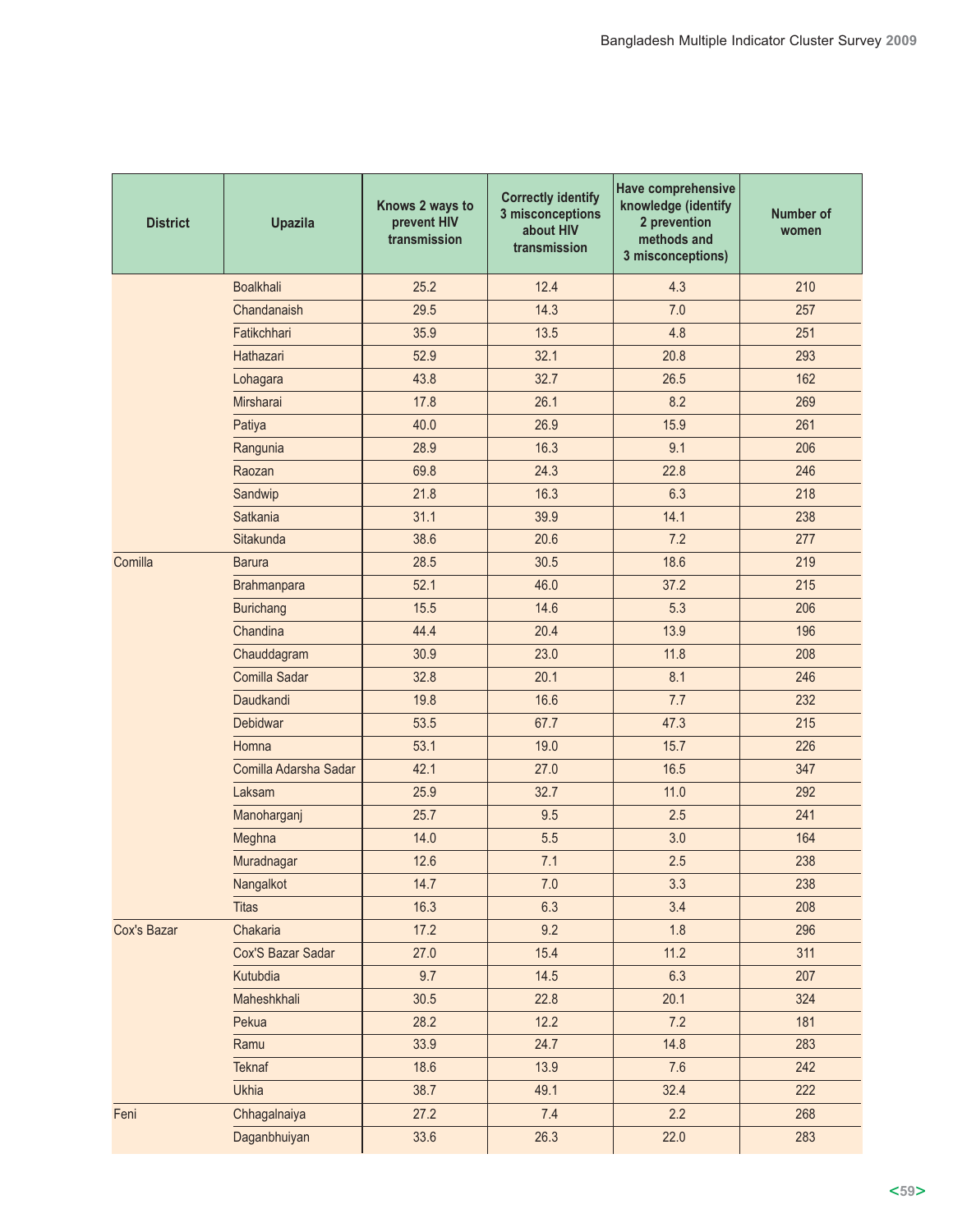| <b>District</b> | <b>Upazila</b>     | Knows 2 ways to<br>prevent HIV<br>transmission | <b>Correctly identify</b><br>3 misconceptions<br>about HIV<br>transmission | Have comprehensive<br>knowledge (identify 2<br>prevention methods<br>and<br>3 misconceptions) | <b>Number of</b><br>women |
|-----------------|--------------------|------------------------------------------------|----------------------------------------------------------------------------|-----------------------------------------------------------------------------------------------|---------------------------|
|                 | Feni Sadar         | 42.3                                           | 19.8                                                                       | 13.1                                                                                          | 292                       |
|                 | Fulgazi            | 43.1                                           | 15.5                                                                       | 6.9                                                                                           | 232                       |
|                 | Parshuram          | 17.0                                           | 20.9                                                                       | 5.7                                                                                           | 238                       |
|                 | Sonagazi           | 30.3                                           | 25.8                                                                       | 17.6                                                                                          | 285                       |
| Khagrachhari    | Dighinala          | 13.9                                           | 8.8                                                                        | 6.7                                                                                           | 194                       |
|                 | Khagrachhari Sadar | 26.8                                           | 24.5                                                                       | 10.1                                                                                          | 274                       |
|                 | Lakshmichhari      | 17.9                                           | 16.3                                                                       | 8.2                                                                                           | 196                       |
|                 | Mahalchhari        | 15.2                                           | 10.1                                                                       | 4.0                                                                                           | 198                       |
|                 | Manikchhari        | 20.6                                           | 19.6                                                                       | 16.6                                                                                          | 199                       |
|                 | Matiranga          | 36.6                                           | 35.0                                                                       | 28.2                                                                                          | 301                       |
|                 | Panchhari          | 24.5                                           | 22.5                                                                       | 15.2                                                                                          | 151                       |
|                 | Ramgarh            | 36.0                                           | 23.8                                                                       | 22.5                                                                                          | 237                       |
| Lakshmipur      | Kamalnagar         | 23.5                                           | 14.1                                                                       | 12.1                                                                                          | 149                       |
|                 | Lakshmipur Sadar   | 37.0                                           | 33.8                                                                       | 19.4                                                                                          | 291                       |
|                 | Roypur             | 43.6                                           | 30.3                                                                       | 18.8                                                                                          | 238                       |
|                 | Ramganj            | 76.7                                           | 49.7                                                                       | 44.4                                                                                          | 289                       |
|                 | Ramgati            | 11.4                                           | 15.2                                                                       | 7.1                                                                                           | 206                       |
| Noakhali        | Begumganj          | 61.5                                           | 15.1                                                                       | 3.9                                                                                           | 265                       |
|                 | Chatkhil           | 17.2                                           | 6.3                                                                        | 2.8                                                                                           | 196                       |
|                 | Companiganj        | 23.2                                           | 5.6                                                                        | 1.6                                                                                           | 198                       |
|                 | Hatiya             | 16.3                                           | 7.5                                                                        | 4.9                                                                                           | 194                       |
|                 | Kabirhat           | 19.5                                           | 9.3                                                                        | 2.7                                                                                           | 175                       |
|                 | Senbagh            | 41.3                                           | 10.0                                                                       | 4.5                                                                                           | 220                       |
|                 | Sonaimuri          | 43.7                                           | 30.8                                                                       | 23.6                                                                                          | 250                       |
|                 | Subarnachar        | 7.6                                            | 7.1                                                                        | 1.8                                                                                           | 170                       |
|                 | Noakhali Sadar     | 27.9                                           | 20.6                                                                       | $7.0\,$                                                                                       | 267                       |
| Rangamati       | Baghaichhari       | 25.5                                           | 12.2                                                                       | 6.9                                                                                           | 229                       |
|                 | <b>Barkal</b>      | 16.7                                           | 5.3                                                                        | 4.3                                                                                           | 209                       |
|                 | Kawkhali           | 19.2                                           | 10.8                                                                       | 7.5                                                                                           | 213                       |
|                 | Belaichhari        | 34.7                                           | 10.5                                                                       | 4.1                                                                                           | 219                       |
|                 | Kaptai             | 27.5                                           | 34.7                                                                       | 13.1                                                                                          | 222                       |
|                 | Juraichhari        | 16.0                                           | 12.2                                                                       | 2.6                                                                                           | 156                       |
|                 | Langadu            | 21.1                                           | 28.6                                                                       | 16.6                                                                                          | 199                       |
|                 | Naniarchar         | 28.2                                           | 28.6                                                                       | 21.1                                                                                          | 227                       |
|                 | Rajasthali         | 27.1                                           | 37.6                                                                       | 21.8                                                                                          | 133                       |
|                 | Rangamati Sadar    | 23.2                                           | 28.8                                                                       | 13.0                                                                                          | 369                       |
| <b>National</b> |                    | 35.3                                           | 23.7                                                                       | 14.6                                                                                          | 111,625                   |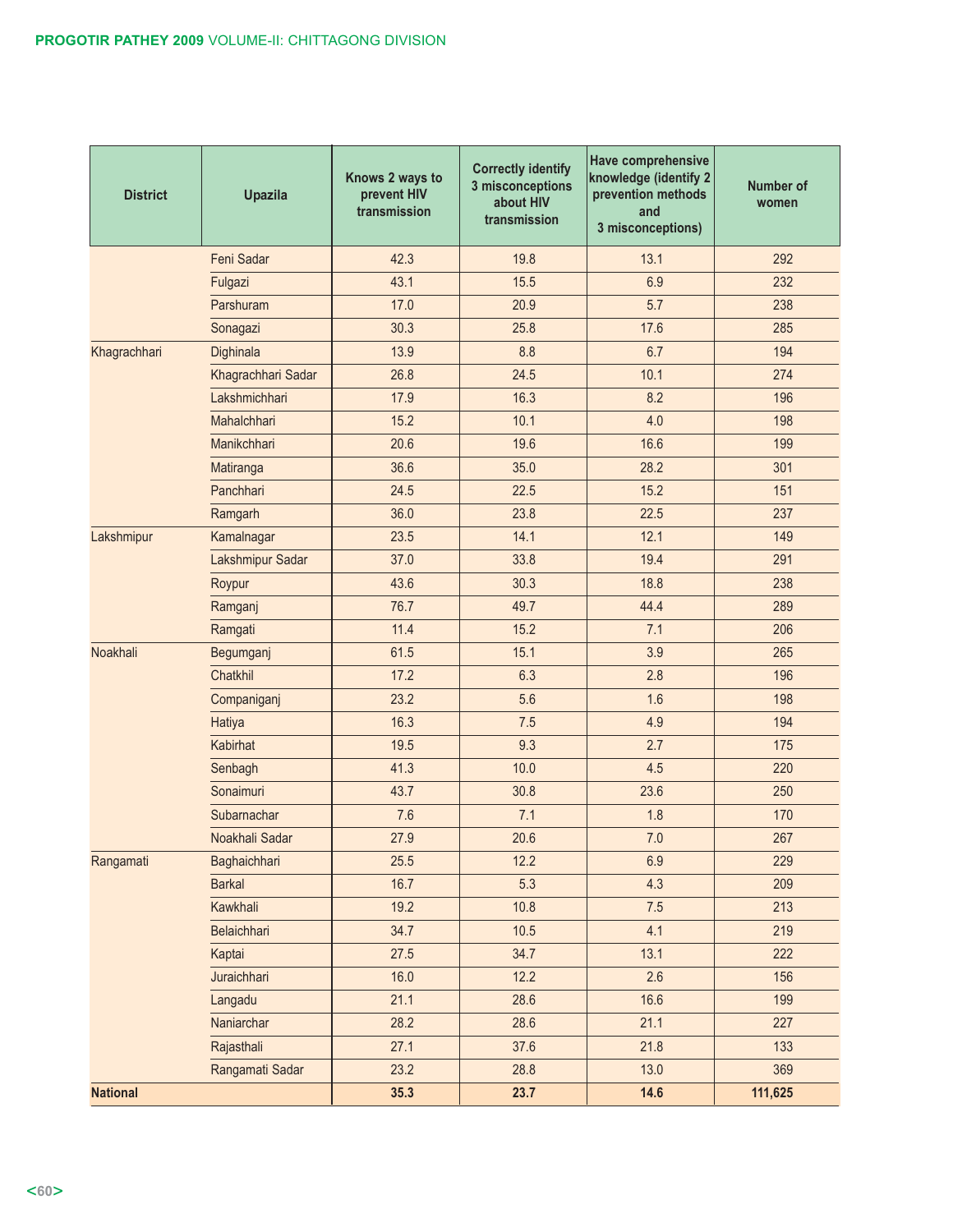|                                         |                        |                           |                                  |                                         |                                           |                                           |                               | Main source of drinking water                  |                  |                               |                  |                  |                                                   |                  |                          |       | Proportion                                                 | Proportion of                                                                        |                                   |
|-----------------------------------------|------------------------|---------------------------|----------------------------------|-----------------------------------------|-------------------------------------------|-------------------------------------------|-------------------------------|------------------------------------------------|------------------|-------------------------------|------------------|------------------|---------------------------------------------------|------------------|--------------------------|-------|------------------------------------------------------------|--------------------------------------------------------------------------------------|-----------------------------------|
|                                         |                        |                           |                                  |                                         |                                           |                                           | Main source of drinking water |                                                |                  |                               |                  |                  | Unimproved sources                                |                  |                          |       | population<br>ㅎ                                            | population<br>using                                                                  |                                   |
| <b>District</b>                         | Upazila                | dwelling<br>Piped<br>into | Piped<br>into<br>yard<br>or plot | <b>Public</b><br>tap/<br>stand-<br>pipe | Shallow<br>well<br>(<500<br>feet)<br>tube | $(500 +$<br>Deep<br>tube<br>well<br>feet) | well                          | <b>Protected Protected Rainwater</b><br>spring | collection       | <b>Filter</b><br>Sand<br>Pond | water            | well             | Bottled Unprotected Unprotected Surface<br>spring | water            | Other                    | Total | source of<br>Improved<br>drinking<br>using<br><b>water</b> | contamination<br>adjusted for<br>improved<br>$($ //6h $\,$ 0g>)<br>arsenic<br>source | Number of<br>household<br>members |
| <b>Bandarban</b>                        |                        | 2.2                       | 2.5                              | 5.2                                     | 26.0                                      | 10.2                                      | 12.0                          | 9.4                                            | $\overline{C}$   | 0.2                           | $\overline{C}$   | 3.8              | 5.7                                               | 21.5             | $\overline{\phantom{0}}$ | 100.0 | 67.8                                                       | 67.8                                                                                 | 19,913                            |
| Brahmanbaria                            |                        | 0.3                       | $\ddot{0}$ :3                    | 0.0                                     | 91.0                                      | 6.6                                       | 1.2                           | 0.0                                            | 0.0              | $\frac{0}{0}$                 | 0.0              | 0.2              | 0.0                                               | $\overline{C}$   | 0.2                      | 100.0 | 99.4                                                       | 69.4                                                                                 | 24,417                            |
| Chandpur                                |                        | $\frac{6}{1}$             | 0.8                              | 2.5                                     | 51.5                                      | 41.1                                      | 0.2                           | 0.0                                            | 0.0              | 0.0                           | 0.0              | 0.4              | 0.0                                               | $\frac{6}{1}$    | 0.4                      | 100.0 | 97.6                                                       | 55.0                                                                                 | 23,314                            |
| Chittagong (including city corporation) |                        | 11.3                      | 4.4                              | 4.5                                     | 54.5                                      | 24.6                                      | 0.2                           | 0.0                                            | 0.0              | 0.0                           | $\overline{0}$ . | 0.2              | 0.0                                               | $\overline{0}$ . | $\overline{0}$           | 100.0 | 99.5                                                       | 94.2                                                                                 | 51,855                            |
| Comilla                                 |                        | 0.9                       | $\overline{0.7}$                 | 0.6                                     | 89.2                                      | 7.3                                       | $\overline{C}$                | 0.0                                            | 0.0              | 0.0                           | 0.0              | $\overline{C}$   | 0.0                                               | 0.6              | 0.4                      | 100.0 | 98.9                                                       | 50.9                                                                                 | 46,067                            |
| Cox's Bazar                             |                        | 6.3                       | 9.5                              | 4.8                                     | 62.7                                      | 7.11                                      | $\overline{11}$               | 0.3                                            | $\overline{0}$ . | 0.0                           | 0.0              | 0.5              | 0.6                                               | $\overline{0}$ . | $\frac{5}{1}$            | 100.0 | 96.6                                                       | 96.0                                                                                 | 26,404                            |
| Feni                                    |                        | 2.8                       | 3.6                              | $0.\overline{3}$                        | 79.3                                      | 13.1                                      | $\frac{0}{0}$                 | $\overline{0}$ :                               | 0.0              | $\overline{0}$                | $\frac{0}{0}$    | 0.2              | 0.0                                               | 0.2              | $0.\overline{3}$         | 100.0 | 99.4                                                       | 71.1                                                                                 | 18,043                            |
| Khagrachhari                            |                        | 0.6                       | 0.4                              | 0.6                                     | 60.5                                      | 3.0                                       | 3.5                           | $\overline{\phantom{0}}$                       | $\overline{0}$ : | 0.0                           | 0.0              | 17.2             | 8.7                                               | 2.2              | 2.2                      | 100.0 | 69.7                                                       | 69.4                                                                                 | 21,896                            |
| Lakshmipur                              |                        | 0.5                       | 0.9                              | $\frac{6}{1}$                           | 58.9                                      | 37.1                                      | 0.2                           | 0.0                                            | 0.0              | 0.0                           | 0.0              | $\overline{0}$ : | 0.0                                               | 0.5              | $\overline{C}$           | 100.0 | 99.3                                                       | 76.8                                                                                 | 15,536                            |
| Noakhali                                |                        | $\frac{8}{2}$             | 0.3                              | 0.2                                     | 51.8                                      | 46.0                                      | 0.2                           | 0.0                                            | $\overline{0}$ . | 0.0                           | 0.0              | $\overline{0}$   | 0.0                                               | 0.5              | $\overline{0}$ .         | 100.0 | 99.3                                                       | 60.1                                                                                 | 26,725                            |
| Rangamati                               |                        | $\overline{1.7}$          | $\overline{11}$                  | 31                                      | 38.1                                      | 6.2                                       | 11.6                          | 4.6                                            | 0.0              | 0.0                           | $\overline{0}$ . | 16.1             | 11.6                                              | 5.7              | 0.2                      | 100.0 | 66.5                                                       | 66.0                                                                                 | 26,884                            |
| Division<br>Total                       |                        | 4.3                       | 2.5                              | $\overline{2.2}$                        | 65.3                                      | 21.9                                      | $0.\overline{8}$              | 0.3                                            | 0.0              | 0.0                           | 0.0              | 1.0              | 0.6                                               | 0.9              | 0.4                      | 100.0 | 97.2                                                       | 73.3                                                                                 | 301,054                           |
| <b>Bandarban</b>                        | Alikadam               | 6.8                       | 3.8                              | 8.8                                     | 9.1                                       | 717                                       | 13.0                          | 3.4                                            | 0.0              | 0.0                           | 0.0              | 6.9              | 0.0                                               | 36.4             | 0.0                      | 100.0 | 56.7                                                       |                                                                                      | 2,583                             |
|                                         | <b>Bandarban Sadar</b> | 3.6                       | 4.7                              | 9.9                                     | 20.8                                      | 11.4                                      | 22.5                          | 4.1                                            | $\overline{0}$ : | $\overline{C}$                | 0.0              | 2.2              | $\overline{0}$ .                                  | 18.2             | 2.2                      | 100.0 | 77.3                                                       |                                                                                      | 4,509                             |
|                                         | Lama                   | 0.0                       | 0.3                              | $\overline{1}$                          | 59.7                                      | 9.4                                       | 2.5                           | 4.1                                            | $\overline{0}$   | $0.\overline{8}$              | 0.0              | 4.0              | 4.8                                               | 12.6             | 0.4                      | 100.0 | 78.1                                                       |                                                                                      | 3,152                             |
|                                         | Naikhongchhari         | 3.2                       | 0.7                              | 2.9                                     | 17.6                                      | 20.1                                      | 16.2                          | 2.4                                            | 0.0              | 0.0                           | 0.3              | 8.4              | 13.5                                              | 13.9             | $\frac{8}{2}$            | 100.0 | 63.5                                                       |                                                                                      | 2,641                             |
|                                         | Rowangchhari           | 0.0                       | 8.7                              | 3.7                                     | 3.4<br>$\overline{\phantom{0}}$           | $\overline{11}$                           | 5.6                           | 21.2                                           | 0.0              | 0.0                           | 0.0              | 0.0              | 10.0                                              | 36.3             | 0.0                      | 100.0 | 53.7                                                       |                                                                                      | 2,275                             |
|                                         | Ruma                   | 0.0                       | $\overline{0}$ .                 | 5.6                                     | 0.6                                       | 0.7                                       | 7.0                           | 50.6                                           | 0.0              | 0.0                           | 0.0              | 0.0              | 12.1                                              | 22.3             | 0.9                      | 100.0 | 64.5                                                       |                                                                                      | 2,468                             |
|                                         | Thanchi                | 0.0                       | 0.3                              | 4.4                                     | 0.4                                       | 1.3                                       | 12.0                          | 18.4                                           | 0.6              | 0.0                           | 0.4              | 0.0              | 9.4                                               | 47.1             | 5.6                      | 100.0 | 37.9                                                       |                                                                                      | 2,285                             |
| <b>Brahmanbaria</b>                     | Akhaura                | 0.0                       | $0.\overline{8}$                 | 0.2                                     | 93.0                                      | 5.5                                       | 0.4                           | 0.0                                            | 0.0              | 0.0                           | 0.0              | $\overline{0}$ . | 0.0                                               | 0.0              | 0.0                      | 100.0 | 99.9                                                       |                                                                                      | 3,118                             |
|                                         | Banchharampur          | 0.0                       | 0.2                              | 0.0                                     | 81.7                                      | 7.9                                       | $\overline{9}$ .              | 0.0                                            | 0.0              | 0.0                           | 0.0              | 0.4              | $0.\overline{3}$                                  | 0.4              | 0.0                      | 100.0 | 98.9                                                       |                                                                                      | 2,581                             |
|                                         | Brahmanbaria Sadar     | $\frac{8}{2}$             | 0.8                              | 0.0                                     | 92.9                                      | 5.0                                       | 0.2                           | 0.0                                            | 0.0              | 0.0                           | 0.0              | $\overline{0}$ : | 0.0                                               | 0.0              | 0.2                      | 100.0 | 99.7                                                       |                                                                                      | 3,882                             |
|                                         | Ashuganj               | 1.5                       | 0.0                              | 0.0                                     | 92.6                                      | 4.9                                       | 0.7                           | 0.0                                            | 0.0              | 0.0                           | 0.0              | 0.2              | 0.0                                               | 0.0              | 0.0                      | 100.0 | 99.8                                                       |                                                                                      | 2,902                             |
|                                         | Kasba                  | 0.5                       | 0.0                              | 0.0                                     | <b>98.2</b>                               | 0.9                                       | 0.0                           | $\overline{0}$ .                               | 0.0              | 0.0                           | 0.0              | 0.0              | 0.0                                               | 0.2              | 0.0                      | 100.0 | 99.8                                                       |                                                                                      | 3,222                             |
|                                         | Nabinagar              | 0.0                       | 0.3                              | 0.0                                     | 89.8                                      | 9.2                                       | 0.0                           | 0.0                                            | 0.0              | 0.0                           | 0.0              | 0.0              | 0.0                                               | 0.0              | 0.7                      | 100.0 | 99.3                                                       |                                                                                      | 3,268                             |

Table 18: Use of improved drinking water source, Chittagong Division, 2009 Table 18: Use of improved drinking water source, Chittagong Division, Proportion of population using improved drinking water source Proportion of population using improved drinking water source

<**61**>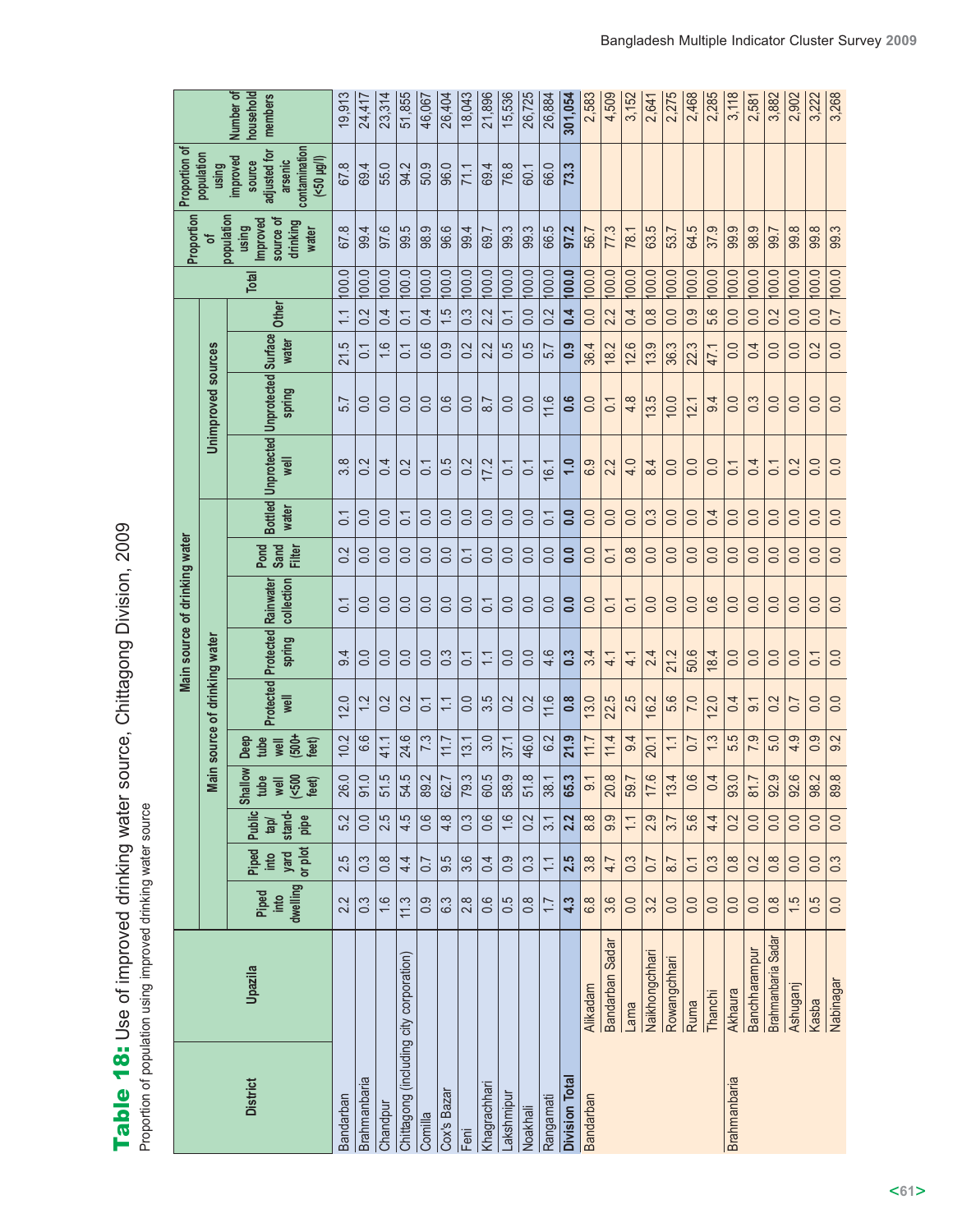|                               |                               | Number of<br>household<br>members                                                                | 2,704                | 2,740                      | 3,468                        | 2,830            | 2,504            | 2,964                            | 2,779            | 3,266                        | 2,745        | 2,758            | 2,698                       | 3,032                          | 2,597                        | 2,957              | 2,803             | 2,726                 | 2,872                    | 2,726            | 2,844            | 2,769            | 2,728         | 3,023    | 2,994            | 2,738                 | 2,949            | 3,061                | 2,550             | 2,794               | 2,841             |
|-------------------------------|-------------------------------|--------------------------------------------------------------------------------------------------|----------------------|----------------------------|------------------------------|------------------|------------------|----------------------------------|------------------|------------------------------|--------------|------------------|-----------------------------|--------------------------------|------------------------------|--------------------|-------------------|-----------------------|--------------------------|------------------|------------------|------------------|---------------|----------|------------------|-----------------------|------------------|----------------------|-------------------|---------------------|-------------------|
| Proportion of                 | population<br>using           | contamination<br>adjusted for<br>improved<br>$($ //6h $($ 0 $\mathsf{g}$ >)<br>arsenic<br>source |                      |                            |                              |                  |                  |                                  |                  |                              |              |                  |                             |                                |                              |                    |                   |                       |                          |                  |                  |                  |               |          |                  |                       |                  |                      |                   |                     |                   |
| Proportion                    | population                    | Improved<br>source of<br>drinking<br>using<br>water                                              | 99.                  | 98.9                       | 96.1                         | 97.2             | 92.3             | 96.7                             | 99.2             | 99.5                         | 98.7         | 99.3             | 99.4                        | 99.7                           | 100.0                        | 99.2               | 97.5              | 97.1                  | 100.0                    | 100.0            | 99.7             | 99.8             | 100.0         | 98.5     | 99.7             | 100.0                 | 99.5             | 99.8                 | $\overline{0.66}$ | 98.7                | 99.8              |
|                               |                               | Total                                                                                            | 100.0                | 100.0                      | 100.0                        | 100.0            | 100.0            | 100.0                            | 100.0            | 100.0                        | 100.0        | 100.0            | 100.0                       | 100.0                          | 100.0                        | 100.0              | 100.0             | 100.0                 | 100.0                    | 100.0            | 100.0            | 100.0            | 100.0         | 100.0    | 100.0            | 100.0                 | 100.0            | 100.0                | 100.0             | 100.0               | 100.0             |
|                               |                               | <b>Other</b>                                                                                     | 0.5                  | 0.0                        | 0.0                          | 0.0              | 2.4              | 1.2                              | 0.6              | $\overline{0}$ .             | 0.2          | 0.4              | 0.0                         | 0.3                            | 0.0                          | 0.5                | 1.3               | 0.0                   | 0.0                      | 0.0              | 0.0              | $\overline{0}$ . | 0.0           | 0.0      | 0.3              | 0.0                   | 0.5              | 0.0                  | 1.0               | 1.2                 | 0.2               |
|                               |                               | water                                                                                            | 0.0                  | 0.0                        | 3.9                          | $0.\overline{8}$ | 51               | 2.1                              | 0.2              | 0.5                          | 0.9          | 0.0              | 0.4                         | 0.0                            | 0.0                          | 0.2                | 0.0               | 0.0                   | 0.0                      | 0.0              | 0.2              | 0.0              | 0.0           | 1.5      | 0.0              | 0.0                   | 0.0              | 0.0                  | 0.0               | 0.0                 | 0.0               |
|                               | Unimproved sources            | Bottled Unprotected Unprotected Surface<br>spring                                                | 0.0                  | 0.0                        | 0.0                          | 0.0              | 0.0              | 0.0                              | 0.0              | 0.0                          | 0.0          | 0.0              | 0.0                         | 0.0                            | 0.0                          | 0.0                | 0.0               | 0.0                   | 0.0                      | 0.0              | 0.0              | 0.0              | 0.0           | 0.0      | 0.0              | 0.0                   | 0.0              | 0.0                  | 0.0               | 0.0                 | 0.0               |
|                               |                               | Well                                                                                             | $\overline{0}$ :     | $\overline{1}$             | 0.0                          | 2.0              | 0.2              | 0.0                              | 0.0              | 0.0                          | 0.2          | 0.3              | $\overline{0}$ .            | 0.0                            | 0.0                          | $\overline{0}$ .   | $\overline{11}$   | 2.9                   | 0.0                      | 0.0              | $\overline{0}$ : | 0.2              | 0.0           | 0.0      | 0.0              | 0.0                   | 0.0              | 0.2                  | 0.0               | 0.2                 | 0.0               |
|                               |                               | water                                                                                            | 0.0                  | 0.0                        | 0.0                          | 0.0              | 0.0              | 0.0                              | 0.0              | 0.0                          | 0.0          | 0.0              | 0.0                         | 0.0                            | 0.0                          | 0.0                | 0.0               | 0.0                   | 0.0                      | 0.0              | 0.0              | 0.0              | 0.0           | 0.2      | 0.0              | 0.0                   | 0.0              | 0.0                  | 0.5               | 0.0                 | 0.0               |
|                               |                               | Sand<br>Pond<br>Filter                                                                           | 0.0                  | 0.0                        | $\overline{0}$ :             | 0.0              | $\overline{0}$ . | 0.0                              | 0.0              | 0.0                          | 0.0          | 0.0              | 0.0                         | 0.0                            | 0.2                          | 0.0                | 0.2               | 0.0                   | 0.0                      | 0.0              | 0.0              | 0.0              | 0.0           | 0.0      | 0.0              | 0.0                   | 0.0              | 0.0                  | $\overline{0}$ .  | 0.0                 | 0.0               |
| Main source of drinking water |                               | collection                                                                                       | 0.0                  | 0.0                        | 0.0                          | 0.0              | 0.0              | 0.0                              | 0.0              | 0.0                          | 0.0          | 0.0              | 0.0                         | 0.0                            | 0.0                          | 0.0                | 0.0               | 0.0                   | 0.0                      | 0.0              | 0.0              | 0.0              | 0.0           | 0.0      | 0.0              | 0.0                   | 0.0              | 0.0                  | 0.0               | 0.0                 | 0.0               |
|                               |                               | Protected Protected Rainwater<br>spring                                                          | 0.0                  | 0.0                        | 0.0                          | 0.0              | 0.0              | 0.0                              | 0.0              | 0.0                          | 0.0          | 0.0              | 0.0                         | 0.0                            | 0.0                          | 0.0                | 0.0               | 0.0                   | 0.0                      | 0.0              | 0.0              | $\overline{0}$ . | 0.0           | 0.0      | $\overline{0}$ . | 0.0                   | 0.0              | 0.0                  | 0.0               | 0.0                 | 0.0               |
|                               | Main source of drinking water | well                                                                                             | 0.2                  | 0.0                        | 0.2                          | 0.6              | 0.5              | 0.0                              | $\overline{0}$ : | 0.0                          | 0.0          | 0.0              | 0.0                         | 0.0                            | $\overline{0}$ .             | 0.0                | 0.0               | 0.5                   | 0.2                      | 0.0              | 3.0              | 0.0              | 0.0           | 0.5      | $\overline{0}$ . | 0.0                   | $\overline{0}$ . | 0.0                  | 0.0               | 0.2                 | 0.2               |
|                               |                               | $(500 +$<br>tube<br>Deep<br>feet)<br>well                                                        | 17.6                 | $\overline{0.7}$           | 48.0                         | 79.4             | 45.2             | 21.2                             | 15.5             | 12.0                         | 54.6         | 28.2             | 19.7                        | 57.9                           | 13.5                         | 71.3               | 13.6              | 19.1                  | $\overline{8}$ .         | 10.0             | 81.2             | 0.2              | 2.4           | 47.1     | 7.3              | 15.1                  | 1.2              | $\overline{0}$ :     | 0.5               | 9.4                 | 8.4               |
|                               |                               | <b>Shallow</b><br>tube<br>$\frac{1}{1000}$<br>$\frac{1}{1000}$                                   | بت<br>$\overline{8}$ | <u>က္</u><br>$\frac{8}{2}$ | $\bigcirc$<br>$\overline{3}$ | Ņ<br>$\approx$   | īΟ.<br>46        | $\overline{Q}$<br>$\overline{z}$ | 4<br>$\infty$    | $\ddot{5}$<br>$\mathfrak{B}$ | 43.1         | 68.4             | $\ddot{\circ}$<br>$\vert$ 7 | $\sum_{i=1}^{n}$<br>$\sqrt{3}$ | $\ddot{\Omega}$<br>$\approx$ | 4<br>$ \tilde{z} $ | $\ddot{4}$<br>65  | $\ddot{\Omega}$<br>52 | 85.2                     | 89.1             | ာ<br>$\approx$   | 98.7             | $\sqrt{90.1}$ | 4<br>န္တ | ΓÒ.<br>88        | Σ,<br>$\overline{76}$ | $\infty$<br>60   | īΟ.<br>$\frac{8}{2}$ | ς.<br>95          | $\frac{1}{2}$<br>86 | $\ddot{3}$<br> 89 |
|                               |                               | stand-<br>Public<br>pipe<br>$q_{\rm B}$                                                          | 0.0                  | 0.0                        | 8.6                          | 0.0              | 0.0              | 4.2                              | 0.0              | 0.0                          | 0.2          | 2.7              | 0.0                         | 1.4                            | 5.2                          | $0.\overline{6}$   | 0.0               | 4.1                   | $\overline{\phantom{0}}$ | $\overline{0}$ . | 1.5              | 0.0              | 0.2           | 0.0      | 0.0              | 4.3                   | 0.0              | 0.6                  | $\overline{0.2}$  | 1.2                 | 0.0               |
|                               |                               | or plot<br>Piped<br>yard<br>into                                                                 | 0.0                  | 0.0                        | 2.2                          | $0.\overline{9}$ | 0.0              | 0.0                              | 0.0              | $\ddot{.}3$                  | 0.2          | $\overline{0}$ : | 0.4                         | 5.3                            | 4.2                          | 5.1                | 8.2               | 7.5                   | 3.5                      | 0.7              | 0.6              | 0.6              | 6.3           | 0.0      | 2.1              | 3.2                   | 0.2              | 0.3                  | 0.4               | 12                  | 1.3               |
|                               |                               | dwelling<br>Piped<br>into                                                                        | 0.0                  | 0.0                        | 6.0                          | $\overline{0}$ . | 0.0              | 0.4                              | 0.2              | $\overline{1.7}$             | 0.7          | 0.0              | 7.7                         | 2.2                            | 0.5                          | $\overline{0.7}$   | $\overline{10.1}$ | 13.7                  | $\frac{8}{18}$           | 0.0              | 0.4              | $\overline{0}$ : | 0.9           | 0.2      | 1.6              | $\overline{11}$       | 0.3              | 0.3                  | 2.1               | 0.0                 | 0.6               |
|                               |                               | Upazila                                                                                          | Nasirnagar           | Sarail                     | Sadar<br>Chandpur            | Faridganj        | Haimchar         | Hajiganj                         | Kachua           | Matlab Dakshin               | Matlab Uttar | Shahrasti        | Anowara                     | <b>Banshkhali</b>              | <b>Boalkhali</b>             | Chandanaish        | Fatikchhari       | Hathazari             | Lohagara                 | Mirsharai        | Patiya           | Rangunia         | Raozan        | Sandwip  | Satkania         | Sitakunda             | Barura           | Brahmanpara          | <b>Burichang</b>  | Chandina            | Chauddagram       |
|                               |                               | <b>District</b>                                                                                  |                      |                            | Chandpur                     |                  |                  |                                  |                  |                              |              |                  | Chittagong                  |                                |                              |                    |                   |                       |                          |                  |                  |                  |               |          |                  |                       | Comilla          |                      |                   |                     |                   |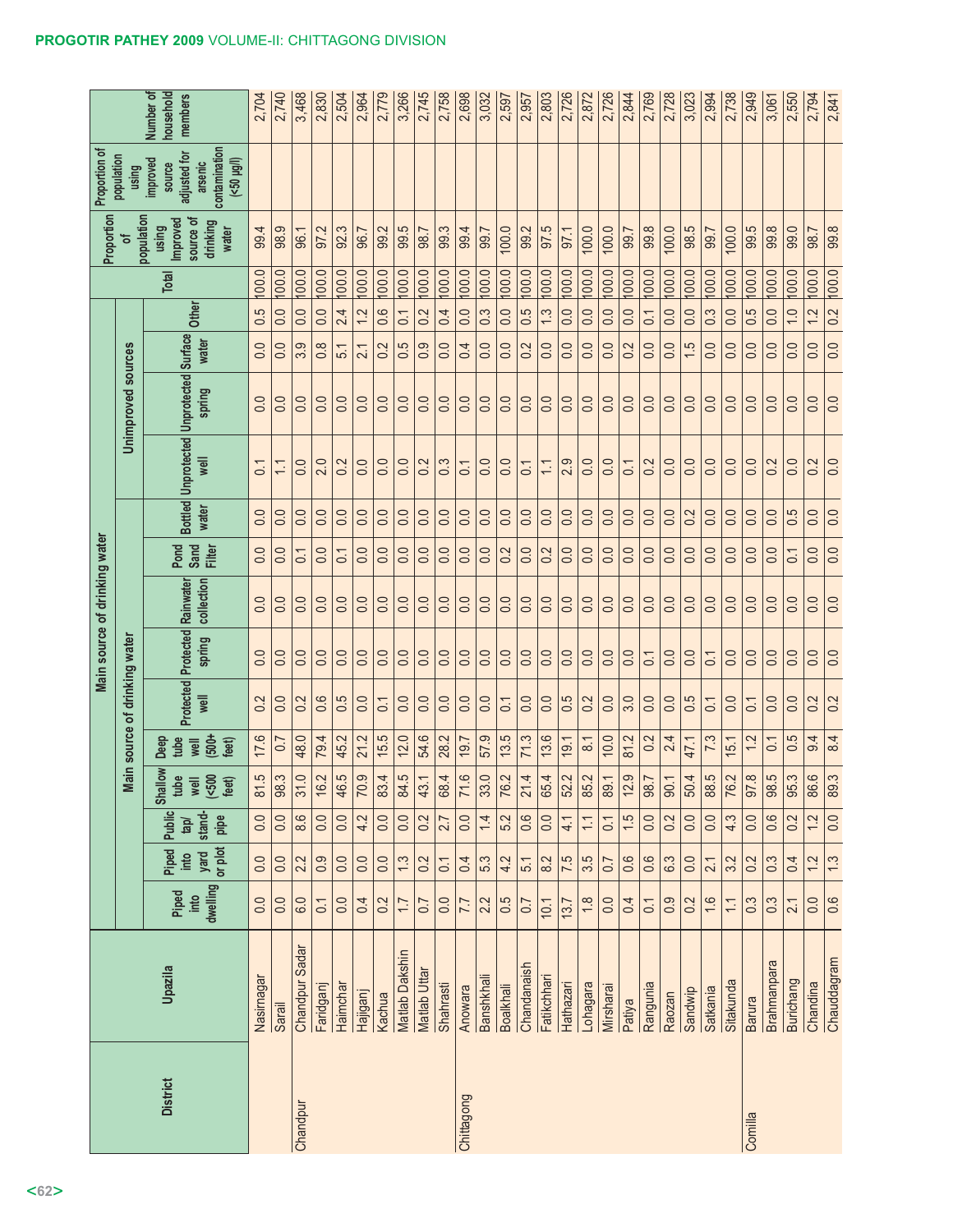|                               |                               | Number of<br>household<br>members                                                | 3,047            | 2,835              | 3,035            | 2,871                | 3,332                 | 3,345            | 2,744                  | 2,449     | 2,730               | 2,866            | 2,618               | 4,037                | 3,716                | 2,759                 | 3,592            | 2,705          | 3,108         | 3,632            | 2,855       | 2,982            | 3,029            | 3,761            | 2,578          | 2,807            | 2,886             | 2,457                | 3,475                          | 2,276            | 2,376                    |
|-------------------------------|-------------------------------|----------------------------------------------------------------------------------|------------------|--------------------|------------------|----------------------|-----------------------|------------------|------------------------|-----------|---------------------|------------------|---------------------|----------------------|----------------------|-----------------------|------------------|----------------|---------------|------------------|-------------|------------------|------------------|------------------|----------------|------------------|-------------------|----------------------|--------------------------------|------------------|--------------------------|
| Proportion of                 | population<br>using           | contamination<br>adjusted for<br>improved<br>$(50 \mu g/l)$<br>arsenic<br>source |                  |                    |                  |                      |                       |                  |                        |           |                     |                  |                     |                      |                      |                       |                  |                |               |                  |             |                  |                  |                  |                |                  |                   |                      |                                |                  |                          |
| Proportion                    | population                    | source of<br>Improved<br>drinking<br>using<br>water                              | 99.4             | $-1.7$             | 99.9             | 98.5                 | 99.8                  | 99.9             | 99.4                   | 57.7      | 98.9                | 99.8             | 99.2                | 98.9                 | 97.8                 | 98.2                  | 94.1             | 99.7           | 96.1          | 90.1             | 98.0        | 98.9             | 99.2             | 99.6             | 99.4           | 100.0            | 99.2              | 58.1                 | 85.4                           | 32.3             | 63.1                     |
|                               |                               | Total                                                                            | 100.0            | 100.0              | 100.0            | 100.0                | 100.0                 | 100.0            | 100.0                  | 100.0     | 100.0               | 100.0            | 100.0               | 100.0                | 100.0                | 100.0                 | 100.0            | 100.0          | 100.0         | 100.0            | 100.0       | 100.0            | 100.0            | 100.0            | 100.0          | 100.0            | 100.0             | 100.0                | 100.0                          | 100.0            | 100.0                    |
|                               |                               | Other                                                                            | 0.0              | $\frac{0}{2}$      | 0.0              | 1.2                  | 0.2                   | $\overline{0}$ . | $\overline{0}$ .       | 0.0       | $\overline{11}$     | 0.2              | 0.2                 | 0.7                  | 1.2                  | 0.5                   | 5.5              | 0.0            | 0.0           | 2.3              | 0.9         | $0.\overline{3}$ | $\frac{8}{2}$    | 0.4              | 0.0            | 0.0              | 0.0               | $\overline{0}$ :     | 0.0                            | 45.0             | 0.0                      |
|                               |                               | water                                                                            | 0.0              | 8.3                | 0.0              | 0.3                  | 0.0                   | 0.0              | $\overline{0}$ .       | 23        | 0.0                 | 0.0              | 0.3                 | 0.2                  | 0.3                  | 0.0                   | 0.0              | 0.0            | 3.9           | $\overline{1.7}$ | 0.7         | 0.0              | 0.0              | 0.0              | 0.0            | 0.0              | $0.\overline{8}$  | 6.2                  | $\overline{1}$                 | 3.9              | 1.3                      |
|                               | Unimproved sources            | Bottled Unprotected Unprotected Surface<br>spring                                | 0.0              | 0.0                | 0.0              | 0.0                  | 0.0                   | 0.0              | 0.0                    | 0.0       | 0.0                 | 0.0              | 0.3                 | 0.0                  | 0.6                  | 0.0                   | $\overline{0}$ . | 0.0            | 0.0           | 3.8              | 0.0         | 0.0              | 0.0              | 0.0              | 0.0            | 0.0              | 0.0               | 4.6                  | 51                             | $\overline{7.0}$ | 5.6                      |
|                               |                               | Well                                                                             | $0.\overline{6}$ | 0.0                | $\overline{0}$ : | 0.0                  | 0.0                   | 0.0              | 0.3                    | 0.0       | 0.0                 | 0.0              | 0.0                 | 0.2                  | 0.0                  | 1.4                   | 0.3              | 0.3            | 0.0           | 2.1              | 0.3         | $0.\overline{8}$ | 0.0              | 0.0              | 0.6            | 0.0              | 0.0               | 31.0                 | 8.3                            | 11.7             | 29.9                     |
|                               |                               | water                                                                            | 0.0              | 0.0                | 0.0              | 0.0                  | 0.0                   | 0.0              | 0.0                    | 0.0       | 0.0                 | 0.0              | 0.0                 | 0.0                  | 0.2                  | 0.0                   | 0.0              | 0.0            | 0.0           | 0.0              | 0.0         | 0.0              | 0.0              | 0.0              | 0.0            | $0.\overline{3}$ | 0.0               | 0.0                  | 0.0                            | 0.0              | 0.0                      |
|                               |                               | Sand<br>Pond<br>Filter                                                           | 0.0              | $\frac{0}{0}$      | 0.0              | 0.0                  | 0.0                   | 0.0              | 0.0                    | 0.0       | $\overline{0}$      | 0.0              | 0.3                 | 0.0                  | 0.0                  | 0.0                   | 0.0              | 0.0            | 0.0           | 0.0              | 0.0         | 0.0              | 0.0              | $0.\overline{3}$ | 0.0            | 0.0              | 0.0               | 0.0                  | 0.0                            | 0.0              | 0.0                      |
| Main source of drinking water |                               | collection                                                                       | $\overline{0}$ . | $_{\circ}^{\circ}$ | 0.0              | 0.0                  | 0.0                   | 0.0              | 0.0                    | 0.0       | 0.0                 | 0.0              | 0.0                 | 0.0                  | 0.0                  | 0.0                   | 0.0              | 0.0            | 0.0           | 0.0              | 0.0         | 0.0              | $\overline{C}$   | 0.0              | 0.0            | 0.0              | 0.0               | 0.0                  | 0.0                            | 0.0              | 0.0                      |
|                               | Main source of drinking water | Protected   Protected   Rainwater<br>spring                                      | 0.0              | 0.0                | 0.0              | 0.2                  | 0.0                   | 0.0              | 0.0                    | 0.0       | 0.0                 | 0.0              | 0.0                 | 0.2                  | 0.5                  | 0.0                   | 0.2              | 0.0            | 1.2           | 0.0              | 0.0         | $\overline{0}$ : | 0.0              | 0.2              | 0.0            | 0.0              | 0.0               | 5.3                  | 0.0                            | 2.6              | $\overline{0}$ .         |
|                               |                               | well                                                                             | 0.2              | 0.0                | $0.\overline{3}$ | 0.0                  | 0.0                   | 0.0              | 0.3                    | 0.4       | 0.0                 | 0.2              | $\overline{0}$ .    | 0.4                  | $\overline{0}$ .     | 31                    | $0.\overline{8}$ | 0.0            | $\frac{6}{1}$ | 2.9              | 2.2         | 0.0              | 0.2              | 0.0              | 0.0            | 0.2              | 0.0               | 7.6                  | 2.2                            | 4.3              | 2.4                      |
|                               |                               | $(500 +$<br>tube<br>Deep<br>well<br>feet)                                        | 11.4             | 14.0               | 7.7              | 18.9                 | 9.5                   | 2.8              | 22.6                   | 9.7       | 7.0                 | $\overline{0}$ : | 7.7                 | 0.8                  | 18.3                 | 37.1                  | 13.2             | 46.5           | 12            | 2.6              | 3.6         | 17.8             | 8.4              | 5.0              | 11.2           | 7.2              | 30.4              | 0.6                  | 4.7                            | $\frac{1}{2}$    | 2.9                      |
|                               |                               | <b>Shallow</b><br>well<br>(<500<br>feet)<br>tube                                 | S<br>86          | 76                 | rö.<br>60        | 3<br>$\overline{78}$ | ၜ<br>$\overline{z}$   | г.<br>96         | rö.<br>$\overline{75}$ | ΓÙ.<br>86 | ၜ<br>$\overline{5}$ | ↽.<br>88         | Q<br>$\overline{5}$ | တ္<br>$\overline{7}$ | O.<br>46             | တ္<br>$\overline{51}$ | 53.1             | $\infty$<br>26 | 9<br>89       | ၜ<br>89          | 4<br>$83\,$ | 75.1             | $\infty$<br>88   | 4<br>82          | $\infty$<br>79 | 86.1             | S<br>65           | 4.<br>$\overline{4}$ | $\overline{\mathcal{L}}$<br>75 | 6<br>23          | $\circ$<br>$\frac{1}{6}$ |
|                               |                               | stand-<br><b>Public</b><br>pipe<br>q                                             | 0.0              | 0.0                | 0.0              | 1.0                  | $\overline{5.7}$      | 0.4              | $\overline{0}$ .       | 0.2       | 0.0                 | 0.0              | 0.0                 | $\overline{0.1}$     | 5.3                  | $\ddot{.}$            | 3.8              | 10.9           | 0.0           | 8.2              | 0.7         | $0.\overline{8}$ | $\overline{0.0}$ | 0.0              | 0.0            | 0.0              | $\overline{1}$ .0 | $\overline{0.0}$     | 0.3                            | 0.0              | $\overline{)}$           |
|                               |                               | or plot<br>yard<br>Piped<br>into                                                 | 0.4              | 0.6                | 0.3              | 0.0                  | 4.4                   | 0.0              | $\overline{1}$ .0      | 0.3       | 0.0                 | 0.0              | 0.0                 | 10.9                 | 15.3                 | 4.4                   | 16.2             | 4.7            | 2.3           | 4.3              | 7.6         | 3.1              | 0.4              | 7.0              | 3.5            | 2.3              | 2.2               | 0.0                  | 0.2                            | 0.0              | S<br>                    |
|                               |                               | dwelling<br>Piped<br>into                                                        | 1.0              | 0.3                | 0.0              | 0.2                  | 7.3                   | 0.0              | 0.0                    | 0.6       | 0.0                 | 0.4              | $\overline{0.1}$    | 7.6                  | 12.1                 | 0.3                   | 6.8              | 10.8           | 0.4           | 5.3              | 0.6         | $\ddot{.}$       | 1.2              | 4.7              | 5.0            | 3.8              | 0.2               | 0.3                  | 2.8                            | 0.0              | $\overline{0.2}$         |
|                               |                               | Upazila                                                                          | Comilla Sadar    | Daudkandi          | Debidwar         | Homna                | Comilla Adarsha Sadar | Laksam           | Manoharganj            | Meghna    | Muradnagar          | Nangalkot        | Titas               | Chakaria             | Sadar<br>Cox'S Bazar | Kutubdia              | Maheshkhal       | Pekua          | Ramu          | Teknaf           | Ukhia       | Chhagalnaiya     | Daganbhuiyan     | Feni Sadar       | Fulgazi        | Parshuram        | Sonagazi          | <b>Dighinala</b>     | Khagrachhari Sadar             | Lakshmichhari    | Mahalchhari              |
|                               |                               | <b>District</b>                                                                  |                  |                    |                  |                      |                       |                  |                        |           |                     |                  |                     | Cox's Bazar          |                      |                       |                  |                |               |                  |             | Feni             |                  |                  |                |                  |                   | Khagrachhari         |                                |                  |                          |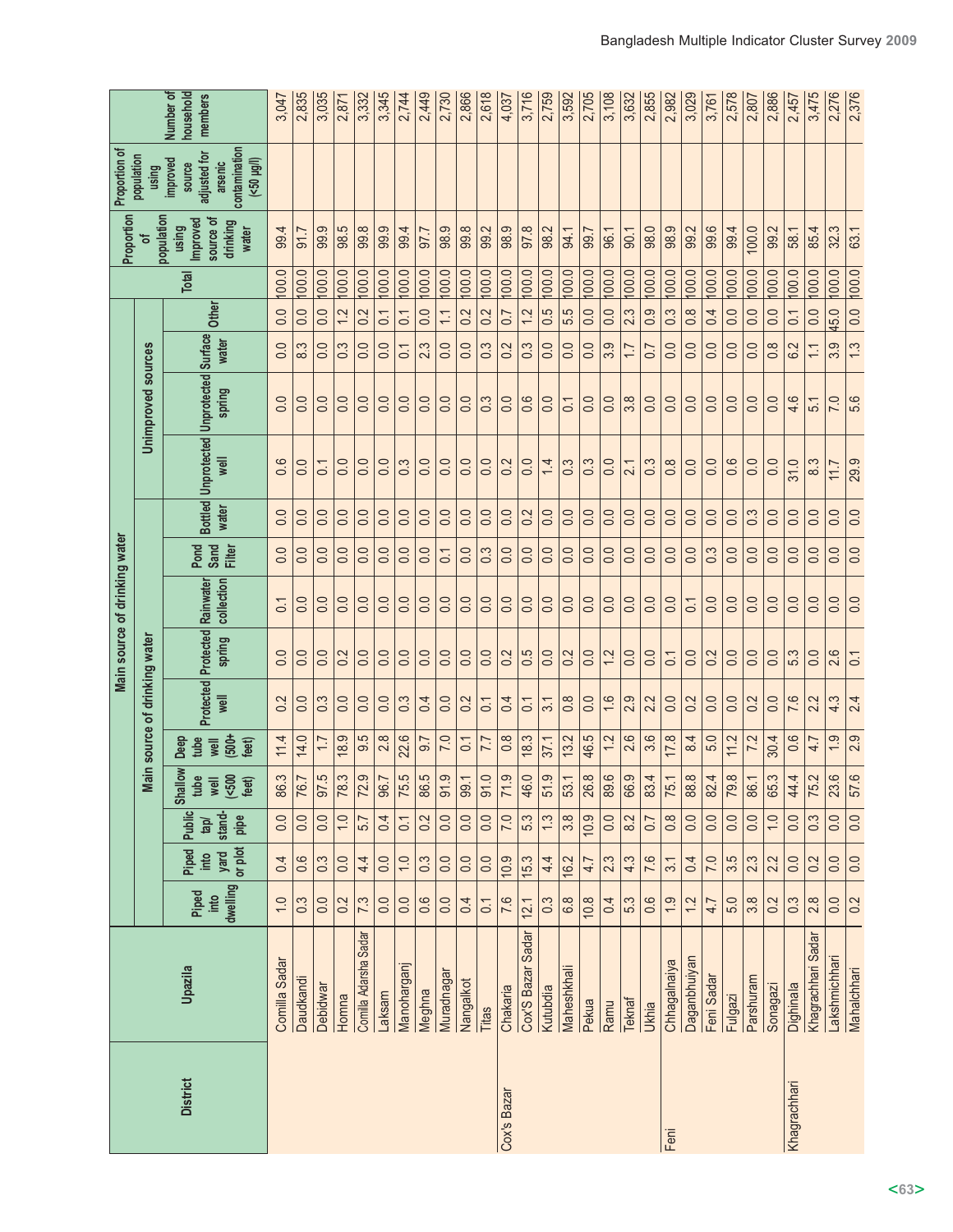| Main source of drinking water<br>Main source of drinking water<br>Deep<br>$\frac{1}{2}$<br>Shall                                                                                                                       |  |  |               |                  |                  |                                                 |                        |       |                  | <b>Unimproved sources</b>                         |                   |                  | Proportion<br>population<br>using                          | Proportion of<br>population<br>improved<br>using                     | Number of            |
|------------------------------------------------------------------------------------------------------------------------------------------------------------------------------------------------------------------------|--|--|---------------|------------------|------------------|-------------------------------------------------|------------------------|-------|------------------|---------------------------------------------------|-------------------|------------------|------------------------------------------------------------|----------------------------------------------------------------------|----------------------|
| $(500 +$<br>tube<br>feet)<br>well<br>well<br>(<500<br>$\mathbf{\Phi}$<br>feet)<br>$\frac{1}{2}$<br><b>Public</b><br>stand-<br>pipe<br>tapl<br>or plot<br>Piped<br>into<br>yard<br>dwelling<br>Piped<br>into<br>Upazila |  |  |               | well             | spring           | Protected   Protected   Rainwater<br>collection | Sand<br>Filter<br>Pond | water | Well             | Bottled Unprotected Unprotected Surface<br>spring | water             | Other            | <b>Improved</b><br>source of<br>drinking<br>water<br>Total | contamination<br>adjusted for<br>$(50 \mu g/l)$<br>arsenic<br>source | household<br>members |
| 2.4<br>$\sim$<br>70.<br>0.0<br>0.2<br>0.0<br>Manikchhari                                                                                                                                                               |  |  |               | 4.6              | 0.0              | 0.0                                             | 0.0                    | 0.0   | 18.2             | 2.8                                               | 1.5               | $\overline{C}$   | 77.4<br>100.0                                              |                                                                      | 2,539                |
| $\sim$<br>\$4.<br>$\frac{8}{1}$<br>0.0<br>0.0<br>Matiranga                                                                                                                                                             |  |  | 3.6           | 2.0              | 0.4              | 0.2                                             | 0.0                    | 0.0   | 13.6             | 13.8                                              | 0.0               | 0.4              | 72.2<br>100.0                                              |                                                                      | 3,520                |
| 4<br>62.<br>0.0<br>0.0<br>0.2<br>Panchhari                                                                                                                                                                             |  |  | 3.6           | 4.6              | $0.\overline{3}$ | 0.0                                             | 0.0                    | 0.0   | 10.2             | 18.2                                              | 0.4               | 0.0              | 71.2<br>100.0                                              |                                                                      | 2,178                |
| $\circ$<br>$\overline{6}$<br>1.0<br>3.5<br>0.0<br>Ramgarh                                                                                                                                                              |  |  | 3.5           | 0.6              | 0.2              | $\overline{0}$ .                                | 0.0                    | 0.0   | 15.0             | 9.8                                               | 4.8               | 0.5              | 69.9<br>100.0                                              |                                                                      | 3,075                |
| 23.8<br>$\overline{ }$<br>74.<br>0.0<br>0.0<br>0.2<br>Kamalnagar                                                                                                                                                       |  |  |               | 0.3              | 0.0              | 0.0                                             | 0.0                    | 0.0   | 0.0              | 0.0                                               | $\overline{1}$ .0 | 0.0              | 99.0<br>100.0                                              |                                                                      | 2,677                |
| 33.7<br>$\overline{\phantom{0}}$<br>$\overline{6}$<br>1.0<br>2.5<br>1.3<br>Lakshmipur Sadar                                                                                                                            |  |  |               | 0.2              | 0.0              | 0.0                                             | 0.0                    | 0.0   | 0.0              | 0.0                                               | 0.4               | 0.0              | 99.6<br>100.0                                              |                                                                      | 3,530                |
| 87.3<br>$\overline{5}$<br>12.<br>0.0<br>0.0<br>0.0<br>Roypur                                                                                                                                                           |  |  |               | 0.0              | 0.0              | 0.0                                             | 0.0                    | 0.0   | 0.2              | 0.0                                               | 0.0               | 0.0              | 99.8<br>100.0                                              |                                                                      | 2,782                |
| 36.1<br>$\sim$<br>55.<br>$\overline{71}$<br>0.2<br>0.2<br>Ramganj                                                                                                                                                      |  |  |               | 0.2              | 0.2              | 0.0                                             | 0.0                    | 0.0   | 0.2              | 0.0                                               | 0.2               | 0.5              | 99.1<br>100.0                                              |                                                                      | 3,314                |
| 12.1<br>3<br>86.<br>0.0<br>0.0<br>0.2<br>Ramgati                                                                                                                                                                       |  |  |               | $0.\overline{3}$ | 0.0              | 0.0                                             | 0.0                    | 0.0   | 0.0              | 0.0                                               | 1.2               | 0.0              | 98.8<br>100.0                                              |                                                                      | 3,233                |
| 37.7<br>$\mathfrak{c}$<br>60.<br>0.0<br>0.1<br>1.4<br>Begumganj                                                                                                                                                        |  |  |               | 0.2              | 0.0              | 0.0                                             | 0.0                    | 0.0   | 0.2              | 0.0                                               | 0.0               | 0.0              | 99.8<br>100.0                                              |                                                                      | 3,119                |
| 41.9<br>$\overline{v}$<br>52.<br>0.0<br>1.5<br>0.3<br>Chatkhil                                                                                                                                                         |  |  |               | $\overline{0}$ . | 0.0              | $\overline{0}$ :                                | $\overline{C}$         | 0.0   | 0.6              | 0.5                                               | 2.3               | 0.0              | 96.6<br>100.0                                              |                                                                      | 2,948                |
| 30.5<br>$\infty$<br>68.<br>0.0<br>0.0<br>0.4<br>Companiganj                                                                                                                                                            |  |  |               | 0.0              | 0.0              | 0.0                                             | 0.0                    | 0.0   | 0.0              | 0.0                                               | $\overline{0}$ .  | 0.0              | 99.9<br>100.0                                              |                                                                      | 2,635                |
| 96.9<br>$\infty$<br>$\mathbf{z}$<br>0.0<br>0.0<br>0.0<br>Hatiya                                                                                                                                                        |  |  |               | 0.0              | 0.0              | 0.0                                             | 0.0                    | 0.0   | 0.2              | 0.0                                               | 0.0               | 0.0              | 99.8<br>100.0                                              |                                                                      | 3,107                |
| 2.6<br>$\overline{\phantom{0}}$<br>89.<br>0.2<br>1.4<br>0.5<br>Kabirhat                                                                                                                                                |  |  |               | 0.3              | 0.0              | 0.0                                             | 0.0                    | 0.0   | $\overline{0}$ : | 0.0                                               | 4.6               | 0.6              | 94.7<br>100.0                                              |                                                                      | 3,040                |
| 14.7<br>$\circ$<br>85.<br>0.0<br>0.0<br>0.0<br>Senbagh                                                                                                                                                                 |  |  |               | 0.3              | 0.0              | 0.0                                             | 0.0                    | 0.0   | 0.0              | 0.0                                               | 0.0               | 0.0              | 100.0<br>100.0                                             |                                                                      | 2,815                |
| ၜ<br>43.<br>0.0<br>$0.\overline{8}$<br>$\overline{0}$ .<br>Sonaimuri                                                                                                                                                   |  |  | 55.1          | 0.0              | 0.0              | 0.0                                             | 0.0                    | 0.0   | 0.0              | 0.0                                               | 0.0               | 0.0              | 100.0<br>100.0                                             |                                                                      | 2,952                |
| 4<br>$\frac{4}{1}$<br>0.0<br>0.0<br>0.3<br>Subamachar                                                                                                                                                                  |  |  | 57.1          | 1.0              | 0.0              | 0.0                                             | 0.0                    | 0.0   | $\overline{0}$ . | 0.0                                               | 0.0               | 0.0              | 99.9<br>100.0                                              |                                                                      | 2,800                |
| 29.8<br>$\circ$<br>66.<br>0.9<br>0.2<br>2.9<br>Noakhali Sadar                                                                                                                                                          |  |  |               | 0.0              | 0.0              | 0.0                                             | $\overline{0}$ .       | 0.0   | 0.0              | 0.0                                               | $\overline{0}$ :  | $\overline{0}$ . | 99.8<br>100.0                                              |                                                                      | 3,309                |
| $\circ$<br>50.<br>$\overline{0}$ .<br>0.5<br>0.0<br>Baghaichhari                                                                                                                                                       |  |  | $\ddot{0}$    | 2.5              | 1.3              | 0.0                                             | 0.0                    | 0.0   | 19.4             | 24.3                                              | 0.0               | 0.0              | 56.3<br>100.0                                              |                                                                      | 2,961                |
| $\overline{ }$<br>$\infty$<br>0.0<br>0.0<br>0.0<br><b>Barkal</b>                                                                                                                                                       |  |  | 1.5           | 9.4              | 5.7              | 0.0                                             | 0.4                    | 0.0   | 36.6             | 32.2                                              | 5.4               | 0.0              | 25.7<br>100.0                                              |                                                                      | 2,626                |
| 5<br>57.<br>0.0<br>1.2<br>0.2<br>Kawkhali                                                                                                                                                                              |  |  | $\frac{3}{2}$ | 3.2              | 8.5              | 0.3                                             | 0.0                    | 0.0   | 19.2             | 8.3                                               | 0.4               | 0.0              | 72.1<br>100.0                                              |                                                                      | 2,264                |
| $\infty$<br>$\overline{5}$<br>0.0<br>0.0<br>0.0<br>Belaichhari                                                                                                                                                         |  |  | 0.7           | 6.0              | 12.4             | 0.0                                             | 0.0                    | 0.0   | 1.0              | 22.5                                              | 6.7               | 0.0              | 69.9<br>100.0                                              |                                                                      | 2,427                |
| 3<br>32<br>15.3<br>1.2<br>4.5<br>Kaptai                                                                                                                                                                                |  |  | 0.0           | 51               | $\overline{8.1}$ | 0.0                                             | 0.0                    | 0.0   | 9.4              | 4.0                                               | 20.0              | 0.0              | 66.6<br>100.0                                              |                                                                      | 2,428                |
| 3<br>33.<br>0.0<br>0.0<br>0.0<br>Juraichhari                                                                                                                                                                           |  |  | 3.2           | 21               | 7.1              | 0.0                                             | 0.0                    | 0.0   | 37.1             | 16.6                                              | 0.6               | 0.0              | 45.7<br>100.0                                              |                                                                      | 2,199                |
| $\overline{ }$<br>27.<br>0.0<br>0.0<br>0.3<br>Langadu                                                                                                                                                                  |  |  | 1.5           | 35.9             | 4.2              | 0.0                                             | 0.0                    | 0.0   | 13.6             | 6.7                                               | 9.5               | 0.8              | 69.5<br>100.0                                              |                                                                      | 2,758                |
| ↽.<br>27<br>0.0<br>0.3<br>0.0<br>Naniarchar                                                                                                                                                                            |  |  | 2.5           | 34.0             | 5.6              | 0.0                                             | 0.0                    | 0.0   | 23.9             | 6.7                                               | 0.0               | 0.0              | 69.4<br>100.0                                              |                                                                      | 2,486                |
| 4<br>82.<br>0.0<br>0.0<br>0.6<br>Rajasthali                                                                                                                                                                            |  |  | 0.7           | 7.2              | 0.9              | 0.0                                             | 0.0                    | 0.2   | 1.6              | 4.6                                               | $\ddot{0}$        | 0.0              | 91.9<br>100.0                                              |                                                                      | 2,305                |
| 6<br>$\mathfrak{D}$<br>7.8<br>3.7<br>5.8<br>Rangamati Sadar                                                                                                                                                            |  |  | 26.0          | 4.4              | 1.5              | 0.0                                             | 0.0                    | 0.5   | 8.1              | 2.1                                               | 7.0               | 0.4              | 82.4<br>100.0                                              |                                                                      | 4,430                |
| 16.1<br>ၜ<br>$\overline{R}$<br>2.1<br>2.8<br>4.8                                                                                                                                                                       |  |  |               | 0.5              | $\overline{a}$   | $\overline{a}$                                  | 0.4                    | 0.0   | 0.4              | $\overline{a}$                                    | 1.4               | 0.3              | 97.8<br>100.0                                              | 85.5                                                                 | 1,373,276            |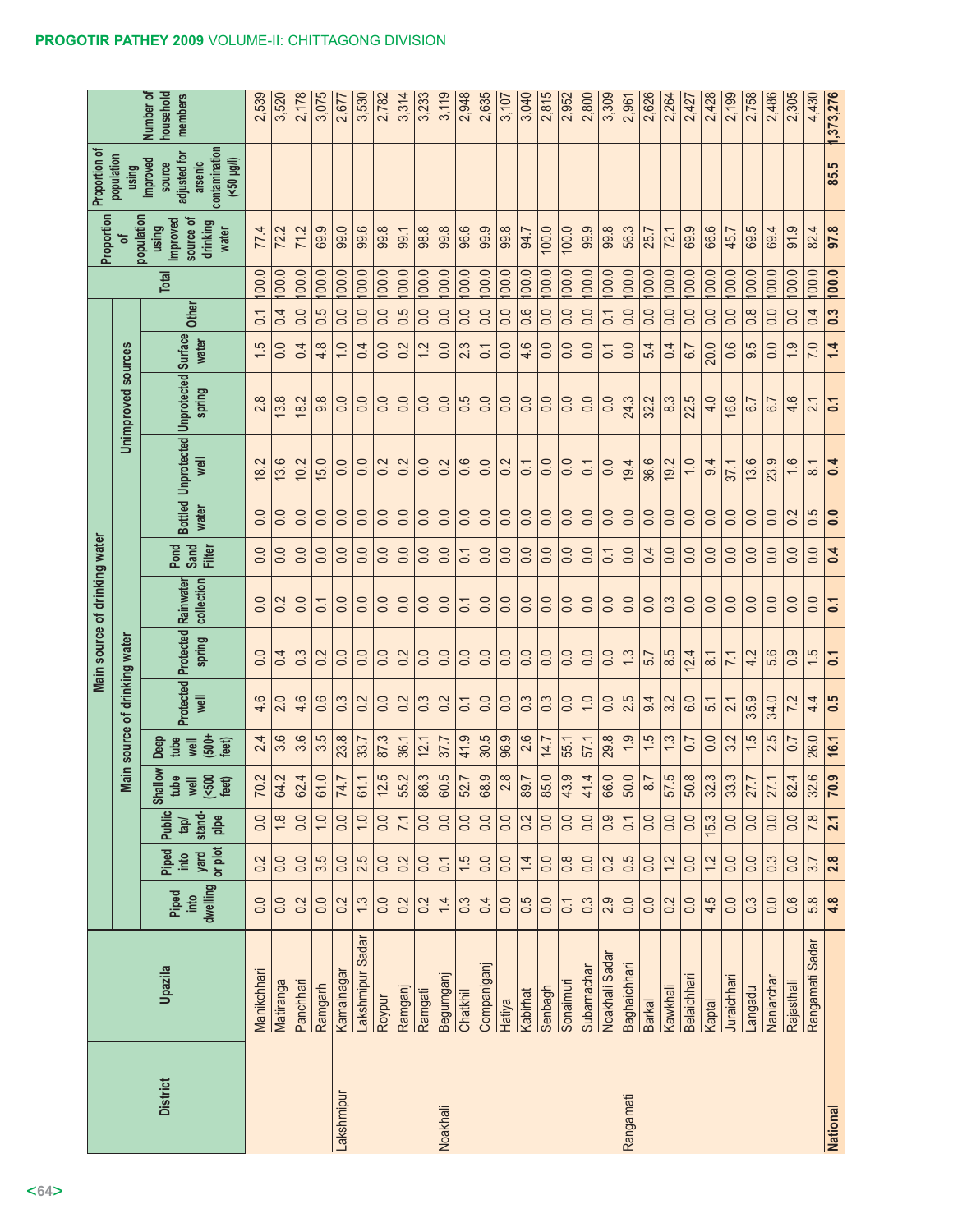|                                         |                |                     |                          |                           | <b>Arsenic test value</b><br>(microgram/litre: µg/l) |                     |                          | Number of<br><b>Household</b> |
|-----------------------------------------|----------------|---------------------|--------------------------|---------------------------|------------------------------------------------------|---------------------|--------------------------|-------------------------------|
| <b>District</b>                         | <b>Upazila</b> | < 10<br>$(\mu g/I)$ | $10 - 49$<br>$(\mu g/l)$ | $50 - 199$<br>$(\mu g/I)$ | $200+$<br>$(\mu g/I)$                                | $50$<br>$(\mu g/l)$ | $\geq 50$<br>$(\mu g/I)$ | water samples<br>tested       |
| Bandarban                               |                | 99.0                | 1.0                      | 0.0                       | 0.0                                                  | 100.0               | 0.0                      | 202                           |
| <b>Brahmanbaria</b>                     |                | 61.7                | 8.1                      | 12.6                      | 17.6                                                 | 69.8                | 30.2                     | 222                           |
| Chandpur                                |                | 52.7                | 3.6                      | 17.7                      | 25.9                                                 | 56.4                | 43.6                     | 220                           |
| Chittagong (including city corporation) |                | 86.6                | 8.1                      | 4.3                       | 0.9                                                  | 94.7                | 5.3                      | 322                           |
| Comilla                                 |                | 45.1                | 6.4                      | 25.0                      | 23.5                                                 | 51.5                | 48.5                     | 408                           |
| Cox's Bazar                             |                | 98.1                | 1.2                      | 0.6                       | 0.0                                                  | 99.4                | 0.6                      | 161                           |
| Feni                                    |                | 62.8                | 8.7                      | 25.6                      | 2.9                                                  | 71.5                | 28.5                     | 172                           |
| Khagrachhari                            |                | 99.6                | 0.0                      | 0.4                       | 0.0                                                  | 99.6                | 0.4                      | 227                           |
| Lakshmipur                              |                | 61.3                | 16.0                     | 16.0                      | 6.7                                                  | 77.3                | 22.7                     | 150                           |
| Noakhali                                |                | 50.0                | 10.5                     | 26.0                      | 13.6                                                 | 60.5                | 39.5                     | 258                           |
| Rangamati                               |                | 97.1                | 2.2                      | 0.7                       | 0.0                                                  | 99.3                | 0.7                      | 273                           |
| <b>Division Total</b>                   |                | 68.0                | 7.3                      | 13.9                      | 10.7                                                 | 75.4                | 24.6                     | 2,615                         |
| <b>National</b>                         |                | 76.9                | 10.5                     | 9.5                       | 3.1                                                  | 87.4                | 12.6                     | 13,423                        |

## Table 19: Arsenic level in household drinking water, Chittagong Division, 2009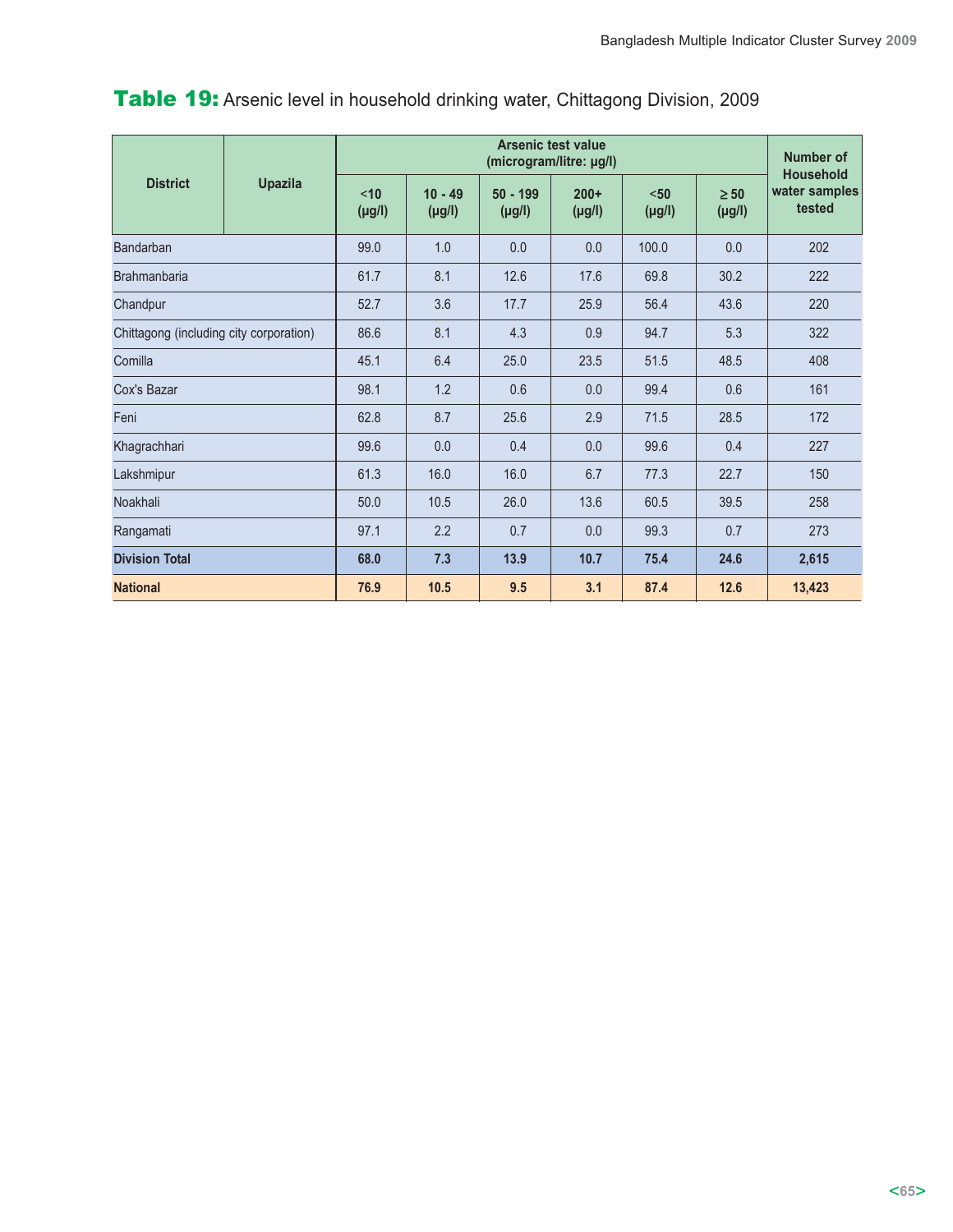### Table 20: Awareness of drinking source water tested for arsenic contamination,

#### Chittagong Division, 2009

Proportion of households aware that drinking water source has been tested for arsenic contamination

|                                         |                        |                      |                                  | <b>Water tested for Arsenic</b>         |                                           |           |              |                                          |
|-----------------------------------------|------------------------|----------------------|----------------------------------|-----------------------------------------|-------------------------------------------|-----------|--------------|------------------------------------------|
| <b>District</b>                         | <b>Upazila</b>         | <b>Not</b><br>tested | Tested,<br>don't know<br>results | <b>Tested, arsenic</b><br>level is safe | <b>Tested, arsenic</b><br>level is unsafe | <b>DK</b> | <b>Total</b> | <b>Number of</b><br>household<br>members |
| Bandarban                               |                        | 70.1                 | 5.0                              | 4.3                                     | 0.1                                       | 20.4      | 100.0        | 19,913                                   |
| <b>Brahmanbaria</b>                     |                        | 30.8                 | 7.4                              | 42.6                                    | 12.4                                      | 6.8       | 100.0        | 24,417                                   |
| Chandpur                                |                        | 30.4                 | 10.5                             | 34.5                                    | 18.2                                      | 6.4       | 100.0        | 23,314                                   |
| Chittagong (including city corporation) |                        | 65.3                 | 8.0                              | 12.6                                    | 0.7                                       | 13.4      | 100.0        | 51,855                                   |
| Comilla                                 |                        | 35.0                 | 7.4                              | 30.8                                    | 22.3                                      | 4.5       | 100.0        | 46,067                                   |
| Cox's Bazar                             |                        | 78.5                 | 4.4                              | 6.6                                     | 0.5                                       | 10.0      | 100.0        | 26,404                                   |
| Feni                                    |                        | 39.9                 | 15.4                             | 29.7                                    | 10.4                                      | 4.6       | 100.0        | 18,043                                   |
| Khagrachhari                            |                        | 90.5                 | 2.7                              | 2.3                                     | 0.1                                       | 4.4       | 100.0        | 21,896                                   |
| Lakshmipur                              |                        | 22.4                 | 11.2                             | 51.4                                    | 9.0                                       | 5.9       | 100.0        | 15,536                                   |
| Noakhali                                |                        | 24.2                 | 12.6                             | 48.7                                    | 9.0                                       | 5.5       | 100.0        | 26,725                                   |
| Rangamati                               |                        | 79.7                 | 6.9                              | 5.4                                     | 0.0                                       | 8.0       | 100.0        | 26,884                                   |
| <b>Division Total</b>                   |                        | 46.6                 | 8.7                              | 27.3                                    | 9.3                                       | 8.2       | 100.0        | 301,054                                  |
| <b>Bandarban</b>                        | Alikadam               | 79.2                 | 1.9                              | 8.8                                     | 0.0                                       | 10.1      | 100.0        | 2,583                                    |
|                                         | <b>Bandarban Sadar</b> | 48.5                 | 10.1                             | 9.2                                     | 0.3                                       | 31.9      | 100.0        | 4,509                                    |
|                                         | Lama                   | 68.7                 | 2.4                              | 0.3                                     | 0.1                                       | 28.6      | 100.0        | 3,152                                    |
|                                         | Naikhongchhari         | 85.7                 | 7.6                              | 1.8                                     | 0.0                                       | 4.8       | 100.0        | 2,641                                    |
|                                         | Rowangchhari           | 89.5                 | 2.3                              | 6.8                                     | 0.2                                       | 1.1       | 100.0        | 2,275                                    |
|                                         | Ruma                   | 74.9                 | 2.1                              | 1.8                                     | 0.5                                       | 20.6      | 100.0        | 2,468                                    |
|                                         | Thanchi                | 73.0                 | 1.7                              | 0.1                                     | 0.0                                       | 25.2      | 100.0        | 2,285                                    |
| <b>Brahmanbaria</b>                     | Akhaura                | 28.0                 | 11.4                             | 59.8                                    | 0.3                                       | 0.5       | 100.0        | 3,118                                    |
|                                         | Banchharampur          | 33.7                 | 7.9                              | 38.0                                    | 14.2                                      | 6.2       | 100.0        | 2,581                                    |
|                                         | Brahmanbaria Sadar     | 37.2                 | 5.8                              | 40.8                                    | 3.6                                       | 12.6      | 100.0        | 3,882                                    |
|                                         | Ashuganj               | 51.0                 | 4.9                              | 21.7                                    | 19.6                                      | 2.8       | 100.0        | 2,902                                    |
|                                         | <b>Kasba</b>           | 29.5                 | 4.0                              | 56.4                                    | 7.2                                       | 2.9       | 100.0        | 3,222                                    |
|                                         | Nabinagar              | 28.0                 | 12.6                             | 16.4                                    | 36.0                                      | 7.0       | 100.0        | 3,268                                    |
|                                         | Nasirnagar             | 10.8                 | 9.7                              | 71.1                                    | 0.9                                       | 7.5       | 100.0        | 2,704                                    |
|                                         | Sarail                 | 30.6                 | 3.4                              | 52.1                                    | 10.3                                      | 3.6       | 100.0        | 2,740                                    |
| Chandpur                                | <b>Chandpur Sadar</b>  | 28.8                 | 5.7                              | 41.6                                    | 8.9                                       | 15.0      | 100.0        | 3,468                                    |
|                                         | Faridganj              | 30.8                 | 34.4                             | 29.6                                    | 3.2                                       | 2.0       | 100.0        | 2,830                                    |
|                                         | Haimchar               | 42.5                 | 14.2                             | 32.1                                    | 4.8                                       | 6.4       | 100.0        | 2,504                                    |
|                                         | Hajiganj               | 40.0                 | 7.3                              | 25.0                                    | 22.3                                      | 5.4       | 100.0        | 2,964                                    |
|                                         | Kachua                 | 37.6                 | 3.0                              | 14.2                                    | 37.5                                      | 7.7       | 100.0        | 2,779                                    |
|                                         | <b>Matlab Dakshin</b>  | 31.0                 | 8.8                              | 25.7                                    | 30.1                                      | 4.4       | 100.0        | 3,266                                    |
|                                         | <b>Matlab Uttar</b>    | 13.8                 | 1.3                              | 71.1                                    | 13.1                                      | 0.7       | 100.0        | 2,745                                    |
|                                         | Shahrasti              | 25.5                 | 4.1                              | 30.2                                    | 34.8                                      | 5.4       | 100.0        | 2,758                                    |
| Chittagong                              | Anowara                | 74.0                 | 17.6                             | 4.3                                     | 0.4                                       | 3.7       | 100.0        | 2,698                                    |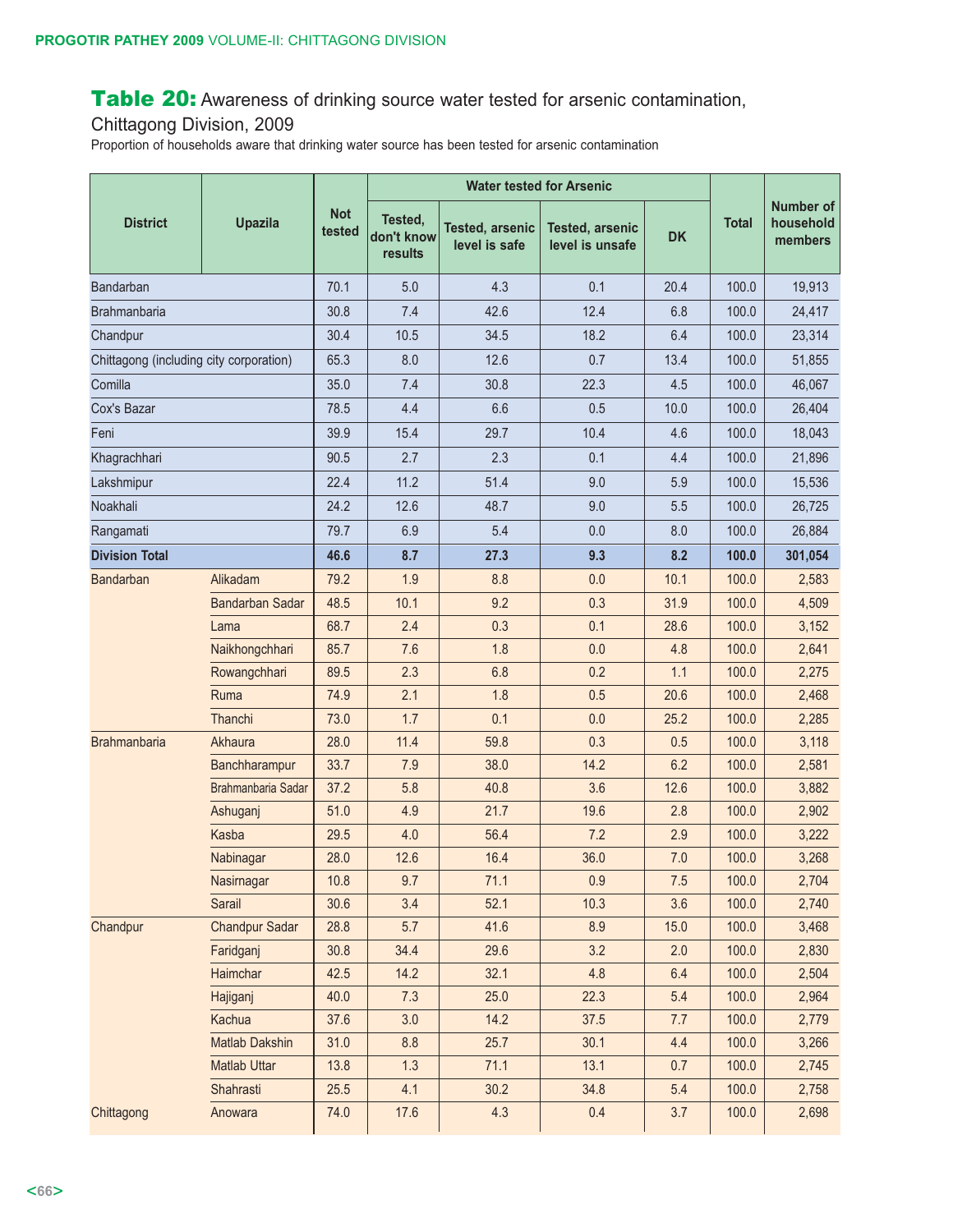|                 |                       |                      |                                  | <b>Water tested for Arsenic</b>         |                                           |           |              |                                          |
|-----------------|-----------------------|----------------------|----------------------------------|-----------------------------------------|-------------------------------------------|-----------|--------------|------------------------------------------|
| <b>District</b> | <b>Upazila</b>        | <b>Not</b><br>tested | Tested,<br>don't know<br>results | <b>Tested, arsenic</b><br>level is safe | <b>Tested, arsenic</b><br>level is unsafe | <b>DK</b> | <b>Total</b> | <b>Number of</b><br>household<br>members |
|                 | Banshkhali            | 60.9                 | 9.1                              | 10.2                                    | 0.0                                       | 19.8      | 100.0        | 3,032                                    |
|                 | <b>Boalkhali</b>      | 81.2                 | 6.5                              | 2.2                                     | 0.0                                       | 10.2      | 100.0        | 2,597                                    |
|                 | Chandanaish           | 89.1                 | 1.5                              | 2.3                                     | 0.2                                       | 6.9       | 100.0        | 2,957                                    |
|                 | Fatikchhari           | 92.9                 | 2.9                              | 0.6                                     | 0.0                                       | 3.6       | 100.0        | 2,803                                    |
|                 | Hathazari             | 60.7                 | 3.3                              | 27.4                                    | 1.5                                       | 7.1       | 100.0        | 2,726                                    |
|                 | Lohagara              | 93.4                 | 3.4                              | 2.1                                     | 0.0                                       | 1.1       | 100.0        | 2,872                                    |
|                 | Mirsharai             | 33.4                 | 7.1                              | 53.4                                    | 5.3                                       | 0.9       | 100.0        | 2,726                                    |
|                 | Patiya                | 46.6                 | 39.0                             | 6.4                                     | 0.0                                       | 8.0       | 100.0        | 2,844                                    |
|                 | Rangunia              | 94.3                 | 1.6                              | 3.3                                     | 0.0                                       | 0.8       | 100.0        | 2,769                                    |
|                 | Raozan                | 81.4                 | 5.2                              | 7.3                                     | 0.5                                       | 5.7       | 100.0        | 2,728                                    |
|                 | Sandwip               | 94.6                 | 4.2                              | 0.1                                     | 0.2                                       | 0.9       | 100.0        | 3,023                                    |
|                 | Satkania              | 85.5                 | 9.3                              | 2.7                                     | 0.0                                       | 2.5       | 100.0        | 2,994                                    |
|                 | Sitakunda             | 22.7                 | 14.9                             | 54.2                                    | 4.6                                       | 3.6       | 100.0        | 2,738                                    |
| Comilla         | <b>Barura</b>         | 28.4                 | 4.0                              | 29.1                                    | 36.2                                      | 2.3       | 100.0        | 2,949                                    |
|                 | <b>Brahmanpara</b>    | 35.2                 | 8.5                              | 47.6                                    | 6.2                                       | 2.5       | 100.0        | 3,061                                    |
|                 | <b>Burichang</b>      | 14.0                 | 10.0                             | 66.2                                    | 3.0                                       | 6.7       | 100.0        | 2,550                                    |
|                 | Chandina              | 25.6                 | 1.7                              | 19.7                                    | 47.3                                      | 5.7       | 100.0        | 2,794                                    |
|                 | Chauddagram           | 38.5                 | 5.3                              | 49.3                                    | 6.1                                       | 0.7       | 100.0        | 2,841                                    |
|                 | Comilla Sadar         | 66.9                 | 11.8                             | 18.9                                    | 1.3                                       | 1.1       | 100.0        | 3,047                                    |
|                 | Daudkandi             | 39.2                 | 6.3                              | 21.1                                    | 27.6                                      | 5.9       | 100.0        | 2,835                                    |
|                 | Debidwar              | 29.6                 | 5.2                              | 24.7                                    | 39.8                                      | 0.7       | 100.0        | 3,035                                    |
|                 | Homna                 | 22.3                 | 4.2                              | 39.7                                    | 28.9                                      | 5.0       | 100.0        | 2,871                                    |
|                 | Comilla Adarsha Sadar | 53.8                 | 4.3                              | 25.0                                    | 0.4                                       | 16.6      | 100.0        | 3,332                                    |
|                 | Laksam                | 34.5                 | 11.6                             | 22.1                                    | 27.3                                      | 4.6       | 100.0        | 3,345                                    |
|                 | Manoharganj           | 29.5                 | 12.9                             | 22.5                                    | 28.2                                      | 6.9       | 100.0        | 2,744                                    |
|                 | Meghna                | 45.0                 | 18.3                             | 29.9                                    | 3.7                                       | 3.1       | 100.0        | 2,449                                    |
|                 | Muradnagar            | 25.8                 | 2.4                              | 19.5                                    | 49.4                                      | 3.0       | 100.0        | 2,730                                    |
|                 | Nangalkot             | 33.7                 | 17.5                             | 37.9                                    | 6.2                                       | 4.7       | 100.0        | 2,866                                    |
|                 | <b>Titas</b>          | 31.8                 | 6.9                              | 41.5                                    | 16.5                                      | 3.2       | 100.0        | 2,618                                    |
| Cox's Bazar     | Chakaria              | 77.9                 | 4.3                              | 3.4                                     | 0.7                                       | 13.8      | 100.0        | 4,037                                    |
|                 | Cox'S Bazar Sadar     | 82.8                 | 3.4                              | 7.5                                     | 0.1                                       | 6.1       | 100.0        | 3,716                                    |
|                 | Kutubdia              | 69.3                 | 4.6                              | 11.6                                    | 0.3                                       | 14.2      | 100.0        | 2,759                                    |
|                 | Maheshkhali           | 89.2                 | 5.4                              | 1.3                                     | 0.4                                       | 3.6       | 100.0        | 3,592                                    |
|                 | Pekua                 | 95.2                 | 3.2                              | 1.0                                     | 0.0                                       | 0.7       | 100.0        | 2,705                                    |
|                 | Ramu                  | 77.4                 | 3.0                              | 1.6                                     | 0.0                                       | 18.0      | 100.0        | 3,108                                    |
|                 | <b>Teknaf</b>         | 85.9                 | $2.0\,$                          | 1.6                                     | 0.1                                       | 10.4      | 100.0        | 3,632                                    |
|                 | Ukhia                 | 40.3                 | 10.4                             | 33.8                                    | 2.3                                       | 13.2      | 100.0        | 2,855                                    |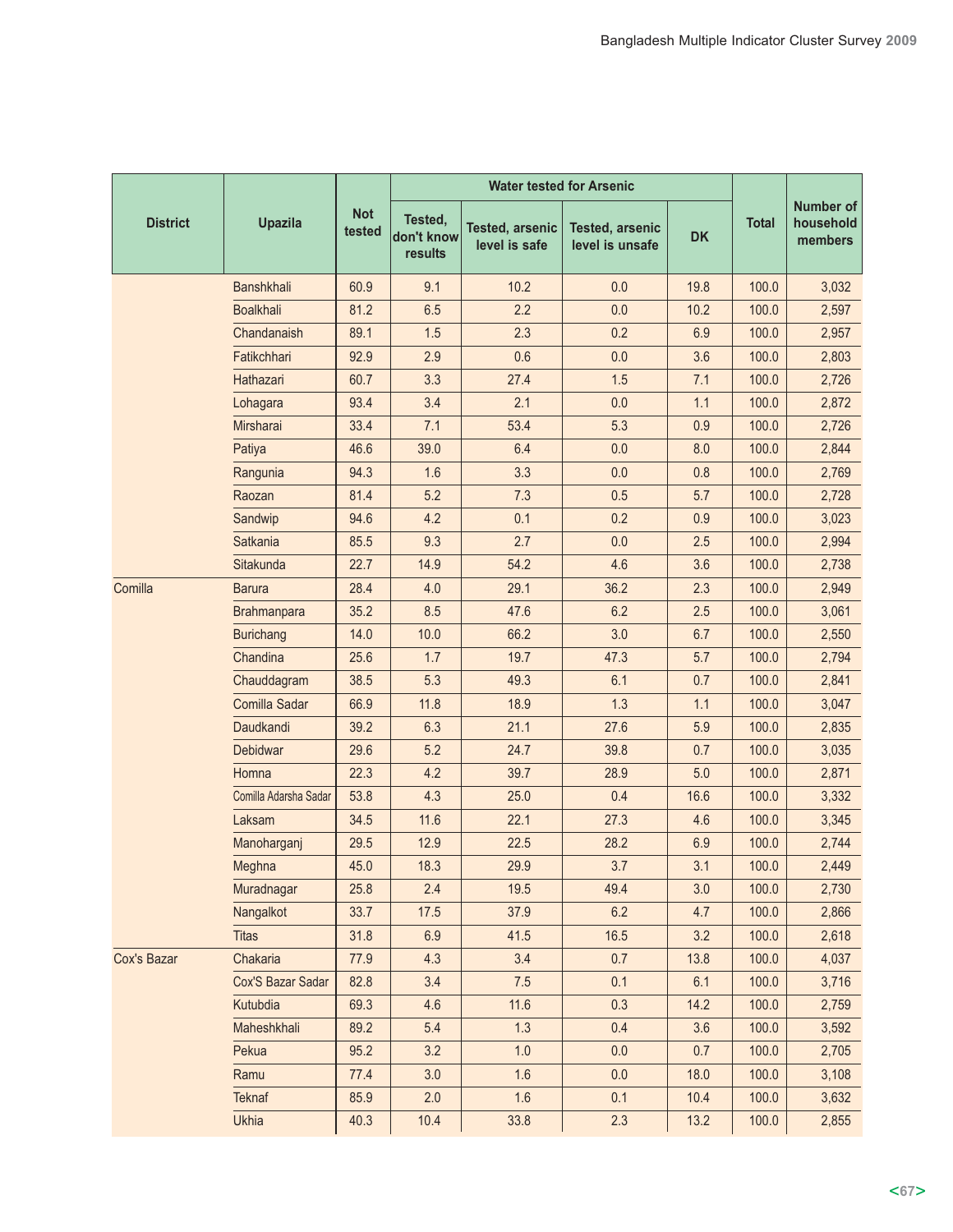|                 |                    |                      |                                  | <b>Water tested for Arsenic</b>         |                                           |           |              |                                          |
|-----------------|--------------------|----------------------|----------------------------------|-----------------------------------------|-------------------------------------------|-----------|--------------|------------------------------------------|
| <b>District</b> | <b>Upazila</b>     | <b>Not</b><br>tested | Tested,<br>don't know<br>results | <b>Tested, arsenic</b><br>level is safe | <b>Tested, arsenic</b><br>level is unsafe | <b>DK</b> | <b>Total</b> | <b>Number of</b><br>household<br>members |
| Feni            | Chhagalnaiya       | 63.0                 | 26.8                             | 7.4                                     | 0.2                                       | 2.5       | 100.0        | 2,982                                    |
|                 | Daganbhuiyan       | 26.4                 | 28.0                             | 21.3                                    | 17.1                                      | 7.2       | 100.0        | 3,029                                    |
|                 | Feni Sadar         | 33.5                 | 5.7                              | 46.7                                    | 10.2                                      | 3.9       | 100.0        | 3,761                                    |
|                 | Fulgazi            | 53.8                 | 35.5                             | 7.4                                     | 0.2                                       | 3.1       | 100.0        | 2,578                                    |
|                 | Parshuram          | 90.6                 | 9.0                              | 0.4                                     | 0.0                                       | 0.0       | 100.0        | 2,807                                    |
|                 | Sonagazi           | 20.2                 | 3.7                              | 48.0                                    | 20.8                                      | 7.3       | 100.0        | 2,886                                    |
| Khagrachhari    | Dighinala          | 89.6                 | 2.4                              | 3.5                                     | 0.2                                       | 4.4       | 100.0        | 2,457                                    |
|                 | Khagrachhari Sadar | 93.7                 | 2.3                              | 0.9                                     | 0.0                                       | 3.2       | 100.0        | 3,475                                    |
|                 | Lakshmichhari      | 93.8                 | 3.5                              | 2.2                                     | 0.3                                       | 0.2       | 100.0        | 2,276                                    |
|                 | Mahalchhari        | 92.0                 | 4.5                              | 0.7                                     | 0.0                                       | 2.8       | 100.0        | 2,376                                    |
|                 | Manikchhari        | 82.4                 | 7.7                              | 2.6                                     | 0.0                                       | 7.3       | 100.0        | 2,539                                    |
|                 | Matiranga          | 92.9                 | 1.6                              | 0.8                                     | 0.0                                       | 4.7       | 100.0        | 3,520                                    |
|                 | Panchhari          | 96.2                 | 1.4                              | 0.3                                     | 0.0                                       | 2.1       | 100.0        | 2,178                                    |
|                 | Ramgarh            | 81.2                 | 1.0                              | 9.6                                     | 0.2                                       | 8.0       | 100.0        | 3,075                                    |
| Lakshmipur      | Kamalnagar         | 29.4                 | 8.3                              | 47.9                                    | 3.9                                       | 10.6      | 100.0        | 2,677                                    |
|                 | Lakshmipur Sadar   | 18.3                 | 9.9                              | 54.6                                    | 9.4                                       | 7.7       | 100.0        | 3,530                                    |
|                 | Roypur             | 13.5                 | 21.3                             | 55.7                                    | 3.8                                       | 5.7       | 100.0        | 2,782                                    |
|                 | Ramganj            | 22.4                 | 9.7                              | 43.3                                    | 23.0                                      | 1.6       | 100.0        | 3,314                                    |
|                 | Ramgati            | 33.7                 | 9.1                              | 51.6                                    | 2.5                                       | 3.1       | 100.0        | 3,233                                    |
| Noakhali        | Begumganj          | 18.7                 | 5.9                              | 54.3                                    | 16.8                                      | 4.3       | 100.0        | 3,119                                    |
|                 | Chatkhil           | 21.8                 | 45.6                             | 22.3                                    | 9.7                                       | 0.5       | 100.0        | 2,948                                    |
|                 | Companiganj        | 23.1                 | 10.5                             | 63.5                                    | 2.2                                       | 0.7       | 100.0        | 2,635                                    |
|                 | Hatiya             | 21.1                 | 15.3                             | 53.6                                    | 0.1                                       | 9.8       | 100.0        | 3,107                                    |
|                 | Kabirhat           | 39.0                 | 8.1                              | 40.1                                    | 2.7                                       | 10.0      | 100.0        | 3,040                                    |
|                 | Senbagh            | 29.8                 | 10.3                             | 32.0                                    | 24.8                                      | 3.1       | 100.0        | 2,815                                    |
|                 | Sonaimuri          | 12.6                 | 11.9                             | 51.9                                    | 20.5                                      | 3.1       | 100.0        | 2,952                                    |
|                 | Subarnachar        | 20.0                 | 4.0                              | 68.6                                    | 0.0                                       | 7.4       | 100.0        | 2,800                                    |
|                 | Noakhali Sadar     | 35.9                 | 10.3                             | 41.4                                    | 6.1                                       | 6.4       | 100.0        | 3,309                                    |
| Rangamati       | Baghaichhari       | 81.3                 | 10.4                             | 6.5                                     | 0.0                                       | 1.8       | 100.0        | 2,961                                    |
|                 | <b>Barkal</b>      | 90.5                 | 1.6                              | 0.3                                     | 0.0                                       | 7.6       | 100.0        | 2,626                                    |
|                 | Kawkhali           | 91.1                 | 4.7                              | 0.3                                     | 0.0                                       | 3.9       | 100.0        | 2,264                                    |
|                 | Belaichhari        | 89.9                 | 0.7                              | 1.2                                     | 0.2                                       | 8.0       | 100.0        | 2,427                                    |
|                 | Kaptai             | 79.5                 | 10.0                             | 3.1                                     | 0.0                                       | 7.4       | 100.0        | 2,428                                    |
|                 | Juraichhari        | 82.0                 | 6.1                              | 0.1                                     | 0.2                                       | 11.6      | 100.0        | 2,199                                    |
|                 | Langadu            | 92.6                 | 4.2                              | 1.0                                     | 0.0                                       | 2.2       | 100.0        | 2,758                                    |
|                 | Naniarchar         | 94.3                 | 1.2                              | 1.2                                     | 0.0                                       | 3.3       | 100.0        | 2,486                                    |
|                 | Rajasthali         | 55.4                 | 5.7                              | 28.8                                    | 0.2                                       | 9.9       | 100.0        | 2,305                                    |
|                 | Rangamati Sadar    | 55.0                 | 11.5                             | 12.4                                    | 0.0                                       | 21.1      | 100.0        | 4,430                                    |
| <b>National</b> |                    | 44.1                 | 7.1                              | 34.7                                    | 4.9                                       | 9.2       | 100.0        | 1,373,276                                |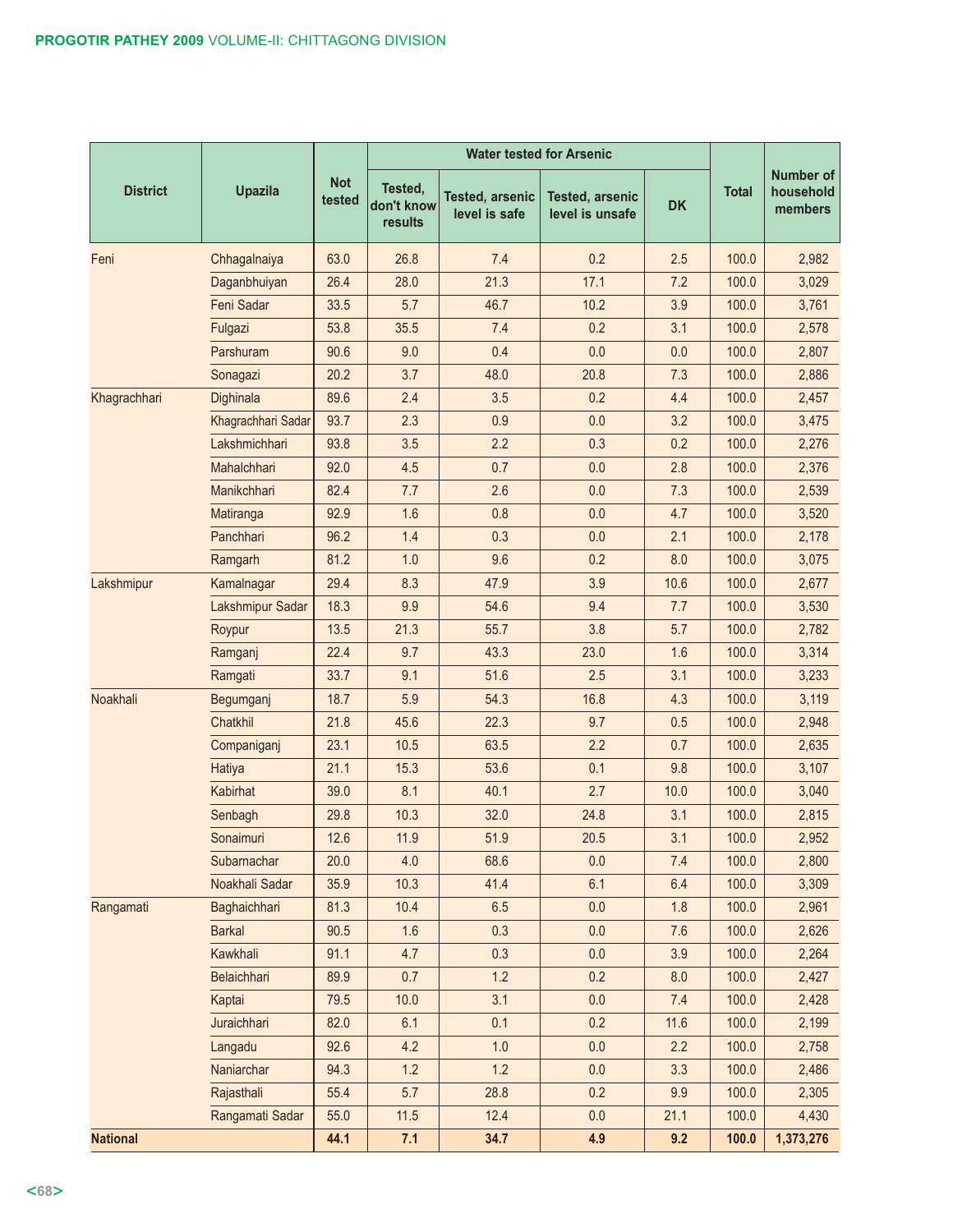| きょく てくこ<br>mon ne noin unit<br>Proportion of popular |
|------------------------------------------------------|
|------------------------------------------------------|

|                                         |                    |                                         |                                       |                                                                 |                                                         |                                                |                                     | Type of Sanitation Facility                                    |                                                       |                                              |                           |                                                          |                               |                                               |                    |                 | Households sharing<br>toilet facility<br>Number of | Proportion<br>population<br>٦f                                                             | Proportion                                                           |                                   |         |
|-----------------------------------------|--------------------|-----------------------------------------|---------------------------------------|-----------------------------------------------------------------|---------------------------------------------------------|------------------------------------------------|-------------------------------------|----------------------------------------------------------------|-------------------------------------------------------|----------------------------------------------|---------------------------|----------------------------------------------------------|-------------------------------|-----------------------------------------------|--------------------|-----------------|----------------------------------------------------|--------------------------------------------------------------------------------------------|----------------------------------------------------------------------|-----------------------------------|---------|
| <b>District</b>                         | Upazila            | system<br>piped<br>Flush<br>to<br>sewer | septic<br>tank<br>$\ddot{\mathbf{e}}$ | place/not<br>Flush unknown<br>Flush to<br>don't<br>know<br>sure | 흐<br>latrine<br>Ive quels<br>water<br>seal<br>with<br>ä | Ventilated<br>Pit latrine<br>Improved<br>(VIP) | slab &<br>latrine<br>with<br>三<br>ᄒ | Pit latrine<br>with slab<br>but no<br>lid, no<br>water<br>seal | with slab<br>and flap,<br>no water<br>latrine<br>seal | open pit<br>without<br>latrine<br>slab/<br>赱 | Compo<br>siting<br>toilet | <b>bucket</b><br>or Tub<br><b>Bucket</b><br>latrine<br>ð | hanging<br>Open or<br>latrine | <b>facilities</b><br>or bush<br>or field<br>₽ | Other <sup>1</sup> | <b>One</b>      | Two                                                | definition)<br>sanitation<br>improved<br>using an<br>facility<br>(JMP<br><b>Three</b><br>÷ | population<br>definition)<br>using an<br>hygiene<br>facility<br>(GoB | Number of<br>household<br>members |         |
| Bandarban                               |                    | 0.0                                     | 8.5                                   | $0.\overline{8}$                                                | $\overline{2}$                                          | Ņ.                                             | 17.8                                | 9.2                                                            | တ္<br>$\overline{\phantom{0}}$                        | $\overline{ }$<br>ယ                          | ဖ<br>ö                    | $\frac{0}{1}$                                            | $\mathbf{a}$<br>∞             | 35.6                                          | 6<br>$\sim$        | 74.9            | 10.2                                               | တ<br>$\overline{4}$ .                                                                      | 30.6<br>33.2                                                         |                                   | 19,913  |
| Brahmanbaria                            |                    | 0.0                                     | 12.1                                  | $\frac{3}{2}$                                                   | 13.9                                                    | 5.7                                            | 35.7                                | 7.7                                                            | 3.4                                                   | 9.5                                          | $\overline{C}$            | $0.\overline{3}$                                         | 6.7                           | $\frac{0}{2}$                                 | 2.6                | 64.7            | 15.7                                               | 19.6                                                                                       | 55.5<br>50.4                                                         |                                   | 24,417  |
| Chandpur                                |                    | 0.0                                     | 26.5                                  | 2.4                                                             | 14.4                                                    | 6.4                                            | 27.8                                | 11.0                                                           | $\frac{8}{1}$                                         | 5.8                                          | $\overline{C}$            | 0.2                                                      | 2.3                           | 0.9                                           | 0.5                | 69.0            | 15.1                                               | 15.9                                                                                       | 66.7<br>60.1                                                         |                                   | 23,314  |
| Chittagong (including city corporation) |                    | 0.0                                     | 32.1                                  | 4.9                                                             | 11.6                                                    | 21                                             | 29.8                                | 7.5                                                            | Q<br>ຕ່                                               | 2.4                                          | 0.3                       | $0.\overline{8}$                                         | 3.2                           | 1.5                                           | 0.7                | 70.7            | 12.1                                               | 17.2                                                                                       | 64.7<br>60.5                                                         |                                   | 51,855  |
| Comilla                                 |                    | 0.0                                     | 15.3                                  | 3.6                                                             | 16.6                                                    | 2.9                                            | 42.2                                | 6.7                                                            | гÚ<br>4                                               | 2.7                                          | 0.3                       | $\overline{0.1}$                                         | <u>ဇာ</u><br>ö                | 1.8                                           | 0.4                | 72.6            | 13.7                                               | 13.7                                                                                       | 67.5<br>63.0                                                         |                                   | 46,067  |
| Cox's Bazar                             |                    | 0.0                                     | 7.5                                   | $\overline{11}$                                                 | 9.2                                                     | 2.2                                            | 44.3                                | 7.7                                                            | 2.8                                                   | 6.4                                          | 0.6                       | $\frac{0}{1}$                                            | 8.9                           | 7.9                                           | $0.\overline{3}$   | 80.7            | 11.2                                               | $\overline{\circ}$                                                                         | 59.5<br>58.0                                                         |                                   | 26,404  |
| Feni                                    |                    | 0.0                                     | 17.8                                  | 2.8                                                             | 10.6                                                    | 0.6                                            | 48.0                                | 3.0                                                            | 2.8                                                   | 1.5                                          | $\overline{0}$ .          | 0.0                                                      | 1.3                           | $\Xi$                                         | $0.\overline{3}$   | 72.2            | 18.3                                               | 5<br>တ                                                                                     | 79.1<br>64.3                                                         |                                   | 18,043  |
| Khagrachhari                            |                    | 0.0                                     | 4.1                                   | 0.2                                                             | 9.2                                                     | ΓĊ.<br>ö                                       | $\infty$                            | 29.3                                                           | īσ.<br>$\overline{ }$                                 | 31.7                                         | 0.2                       | 0.3                                                      | $\infty$<br>က                 | 0.6                                           | 0.6                | 4<br>$\ddot{a}$ | 8.6                                                | $\frac{1}{2}$<br>7.0                                                                       | 19.6                                                                 |                                   | 21,896  |
| akshmipur                               |                    | 0.0                                     | 9.9                                   | 1.5                                                             | 12.4                                                    | $\frac{0}{1}$                                  | 42.5                                | 15.2                                                           | 3.2                                                   | 3.7                                          | 0.2                       | 0.1                                                      | 5.5                           | 3.2                                           | $\frac{0}{1}$      | 79.4            | 11.0                                               | 9.6                                                                                        | 60.8<br>64.7                                                         |                                   | 15,536  |
| Noakhali                                |                    | 0.0                                     | 3.5                                   | 0.7                                                             | 13.0                                                    | 5.0                                            | 43.5                                | 17.0                                                           | $\overline{1.7}$                                      | 3.9                                          | 0.0                       | $\overline{0}$ .                                         | 7.5                           | 3.8                                           | 0.2                | 72.3            | 17.0                                               | 10.7                                                                                       | 58.0<br>58.5                                                         |                                   | 26,725  |
| Rangamati                               |                    | 0.0                                     | 2.2                                   | 0.4                                                             | $\overline{52}$                                         | $\frac{0}{1}$                                  | 24.7                                | 21.4                                                           | 5.0                                                   | 22.6                                         | $\overline{4}$            | $\overline{0.7}$                                         | 3.6                           | 8.2                                           | $\frac{0}{1}$      | 84.3            | $\overline{9}$ .                                   | 6.6                                                                                        | 34.9<br>48.6                                                         |                                   | 26,884  |
| Division Total                          |                    | $\overline{0.0}$                        | 17.9                                  | 2.8                                                             | 12.8                                                    | 3.6                                            | 36.0                                | 10.3                                                           | 31                                                    | 5.0                                          | 0.2                       | $\overline{6}$                                           | 4.0                           | 3.0                                           | $0.\overline{8}$   | 72.4            | 13.6                                               | 14.0                                                                                       | 61.8<br>59.1                                                         |                                   | 301,054 |
| Bandarban                               | Alikadam           | 0.0                                     | 9.0                                   | 0.2                                                             | $0.\overline{8}$                                        | $\overline{0}$ :                               | 28.6                                | $9.\overline{8}$                                               | 2.2                                                   | 8.3                                          | 0.5                       | 0.0                                                      | 7.9                           | 32.1                                          | 0.4                | 66.4            | 16.9                                               | 14.8                                                                                       | 30.7<br>30.8                                                         |                                   | 2,583   |
|                                         | Bandarban Sadar    | 0.0                                     | 10.7                                  | 0.7                                                             | 10.6                                                    | $\overline{1}$ .0                              | 44.6                                | 7.6                                                            | $\overline{11}$                                       | 5.5                                          | 0.5                       | $\overline{0}$ :                                         | 0.9                           | 16.2                                          | 0.4                | 75.8            | 9.6                                                | 14.2                                                                                       | 58.7<br>56.9                                                         |                                   | 4,509   |
|                                         | Lama               | 0.0                                     | $\frac{0}{1}$                         | 1.2                                                             | $\frac{8}{6}$                                           | $\frac{8}{2}$                                  | 5<br>$\ddot{\circ}$                 | 18.1                                                           | 2.5                                                   | 8.6                                          | $\overline{0}$ .          | 1.4                                                      | 4.4                           | 39.4                                          | 71                 | 76.8            | 11.3                                               | $\frac{8}{6}$                                                                              | 15.9<br>26.9                                                         |                                   | 3,152   |
|                                         | Naikhongchhari     | 0.0                                     | 21.2                                  | 1.5                                                             | 4.2                                                     | 3.0                                            | 7.1                                 | 2.2                                                            | တ္                                                    | 3.0                                          | 0.3                       | $\overline{1.7}$                                         | 3.1                           | တ<br>39.                                      | $\overline{1}$ .0  | 81.7            | 7.0                                                | 7.8                                                                                        | 32.0<br>29.6                                                         |                                   | 2,641   |
|                                         | Rowangchhari       | 0.0                                     | 0.0                                   | 0.0                                                             | 10.2                                                    | 2.3                                            | 5.4                                 | 0.4                                                            | 0.6                                                   | 3.2                                          | 3.1                       | 4.0                                                      | 7.0                           | 63.5                                          | 5<br>ö             | 74.5            | 9.7                                                | $\frac{8}{1}$                                                                              | 20.5<br>18.2                                                         |                                   | 2,275   |
|                                         | Ruma               | 0.0                                     | 10.5                                  | 0.0                                                             | 5.6                                                     | 0.0                                            | 2.8                                 | 9.6                                                            | 0.4                                                   | 3.8                                          | $\frac{8}{2}$             | 0.0                                                      | 31.8                          | 31.7                                          | 31                 | 63.2            | 7.3                                                | 17.8                                                                                       | 16.2<br>21.8                                                         |                                   | 2,468   |
|                                         | Thanchi            | 0.0                                     | 0.4                                   | 0.0                                                             | 5.8                                                     | $\overline{11}$                                | $\frac{0}{1}$                       | 5.4                                                            | 5.1                                                   | 1.2                                          | 0.2                       | $\frac{2}{1}$                                            | 12.0                          | 64.2                                          | 5<br>Ń۰            | 82.3            | 4.9                                                | 2.2                                                                                        | $\overline{8}$ .<br>12.0                                             |                                   | 2,285   |
| <b>Brahmanbaria</b>                     | Akhaura            | 0.0                                     | 15.6                                  | 2.1                                                             | $\frac{8}{3}$                                           | $\overline{8}$                                 | 5<br>45.                            | 1.2                                                            | 1.4                                                   | 4.6                                          | 0.3                       | 0.2                                                      | 2.1                           | $\overline{0}$ :                              | 0.0                | 67.1            | 12.3                                               | 20.4                                                                                       | 70.3<br>60.3                                                         |                                   | 3,118   |
|                                         | Banchharampur      | 0.0                                     | 2.1                                   | 0.0                                                             | 30.1                                                    | 2.4                                            | 27.7                                | 19.8                                                           | 21                                                    | 7.2                                          | 0.0                       | 0.4                                                      | 4.3                           | 3.6                                           | 0.2                | 75.4            | 16.8                                               | 7.4                                                                                        | 56.1<br>60.6                                                         |                                   | 2,581   |
|                                         | Brahmanbaria Sadar | 0.0                                     | 25.4                                  | 2.2                                                             | 15.0                                                    | 6.3                                            | 26.7                                | 3.9                                                            | 0.4                                                   | 5.9                                          | $\overline{0}$ .          | 0.0                                                      | 3.9                           | $\overline{C}$                                | 10.3               | 62.7            | 9.6                                                | 25.2                                                                                       | 57.2<br>53.1                                                         |                                   | 3,882   |
|                                         | Ashuganj           | 0.0                                     | 5.8                                   | 0.3                                                             | 6.4                                                     | 1.3                                            | 74.7                                | 5.8                                                            | <u>(၁</u><br>ö                                        | $0.\overline{8}$                             | 0.0                       | $0.\overline{3}$                                         | 3.9                           | 0.0                                           | 0.0                | 54.7            | 26.3                                               | 19.0                                                                                       | 70.3<br>50.9                                                         |                                   | 2,902   |
|                                         | Kasba              | 0.0                                     | 14.7                                  | 0.9                                                             | 23.3                                                    | 12.6                                           | 21.0                                | 717                                                            | 5<br>4                                                | 5<br>ξ.                                      | $\overline{0}$ :          | 0.2                                                      | 3.3                           | 2.0                                           | 0.2                | 68.0            | 22.1                                               | 4<br>တ                                                                                     | 65.4<br>57.6                                                         |                                   | 3,222   |
|                                         | Nabinagar          | 0.0                                     | 4.9                                   | 0.0                                                             | 3.8                                                     | 7.5                                            | 38.8                                | 8.8                                                            | 8.5                                                   | 24.7                                         | 0.0                       | $\overline{0}$ .                                         | 2.3                           | $\overline{0}$ .                              | $\overline{0.6}$   | 57.3            | 18.3                                               | 23.3                                                                                       | 46.4<br>40.4                                                         |                                   | 3,268   |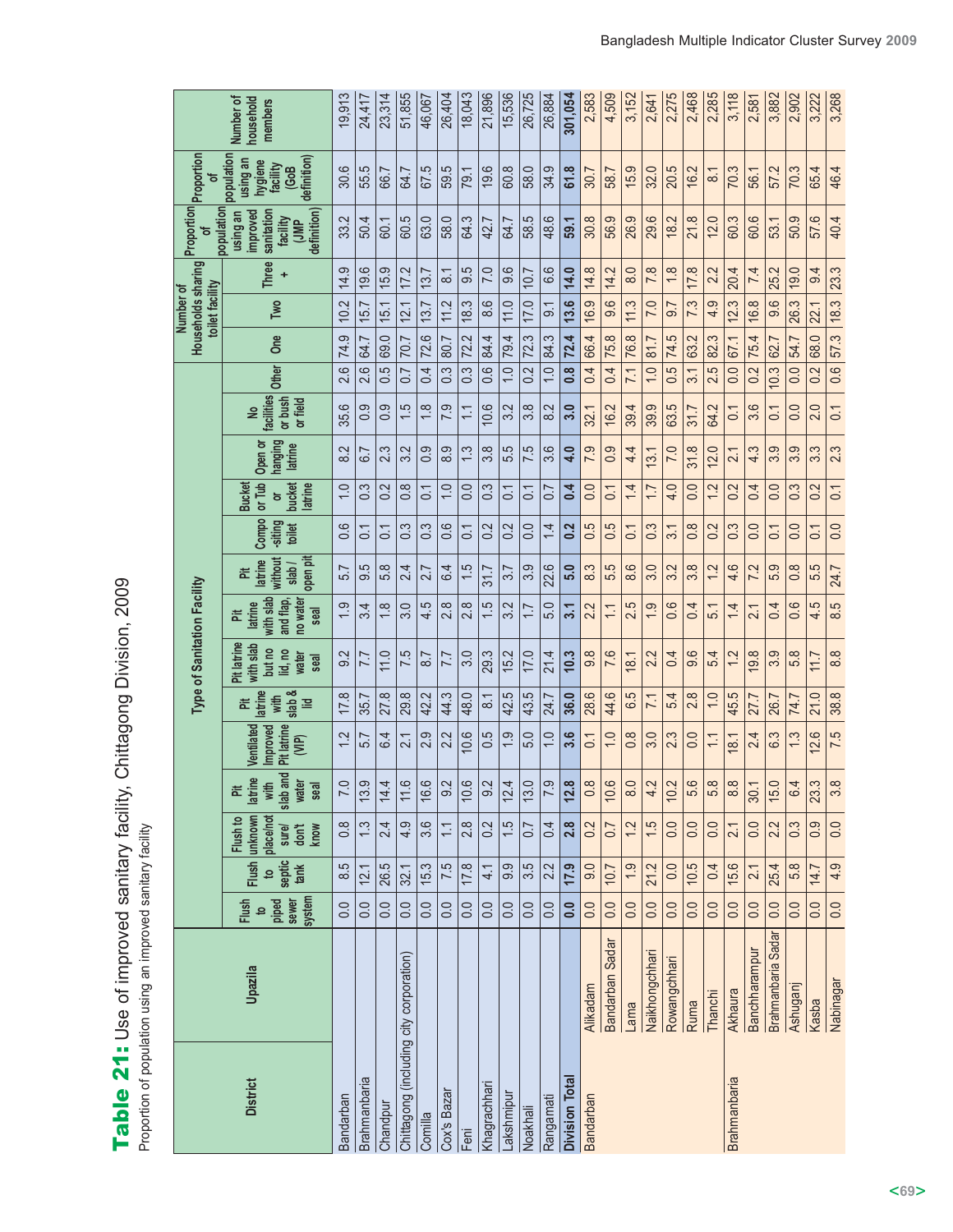|                 |                   |                                         |                                |                                                                      |                                                   |                                                |                                     | Type of Sanitation Facility                                    |                                                            |                                              |                            |                                                          |                               |                                        |                               | Households sharing | toilet facility<br>Number of | population                                                                             | Proportion   Proportion                                              |                                   |
|-----------------|-------------------|-----------------------------------------|--------------------------------|----------------------------------------------------------------------|---------------------------------------------------|------------------------------------------------|-------------------------------------|----------------------------------------------------------------|------------------------------------------------------------|----------------------------------------------|----------------------------|----------------------------------------------------------|-------------------------------|----------------------------------------|-------------------------------|--------------------|------------------------------|----------------------------------------------------------------------------------------|----------------------------------------------------------------------|-----------------------------------|
| <b>District</b> | Upazila           | system<br>piped<br>sewer<br>Flush<br>to | septic<br>tank<br>$\mathbf{e}$ | Flush to<br>Flush unknown<br>place/not<br>$rac{1}{2}$<br>$rac{1}{2}$ | slab and<br>latrine<br>water<br>with<br>seal<br>ä | Ventilated<br>Improved<br>Pit latrine<br>(VIP) | slab &<br>latrine<br>with<br>置<br>這 | Pit latrine<br>with slab<br>but no<br>lid, no<br>water<br>seal | with slab<br>and flap,<br>no water<br>latrine<br>seal<br>赱 | open pit<br>without<br>latrine<br>slab/<br>衁 | Compo<br>-siting<br>toilet | or Tub<br><b>bucket</b><br><b>Bucket</b><br>latrine<br>៦ | Open or<br>hanging<br>latrine | facilities<br>or bush<br>or field<br>ş | Other                         | One                | ÷<br>Two                     | definition)<br>sanitation<br>improved<br>using an<br>facility<br>(JMP)<br><b>Three</b> | population<br>definition)<br>using an<br>hygiene<br>facility<br>(GoB | Number of<br>household<br>members |
|                 | Nasirnagar        | 0.0                                     | 8.4                            | 2.9                                                                  | $\infty$<br>$\infty$                              | 1.2                                            | 33.6                                | 4<br>$\infty$                                                  | 7.5                                                        | 4.5                                          | 0.6                        | 0.4                                                      | 20.6                          | 2.2                                    | ၜ<br>ö                        | 66.9               | 11.9<br>16.5                 | 40.8                                                                                   | 42.6                                                                 | 2,704                             |
|                 | Sarail            | 0.0                                     | 9.6                            | 1.3                                                                  | $\sim$<br>$\overline{4}$                          | $0.\overline{3}$                               | 45.9                                | 12                                                             | 0.3                                                        | 11.8                                         | 0.0                        | $\frac{2}{3}$                                            | 14.2                          | $\overline{C}$                         | 0.0                           | 68.5               | 19.7<br>717                  | 48.2                                                                                   | 53.7                                                                 | 2,740                             |
| Chandpur        | Chandpur Sadar    | 0.0                                     | 13.4                           | 0.5                                                                  | 4<br>$\overline{10}$                              | $\overline{0}$ .                               | 19.1                                | 38.4                                                           | $0.\overline{8}$                                           | 14.1                                         | 0.0                        | 0.6                                                      | $1\overline{4}$               | $\overline{0}$ .                       | 0.5                           | 51.5               | 34.6<br>13.9                 | 40.0                                                                                   | 29.8                                                                 | 3,468                             |
|                 | Faridganj         | 0.0                                     | 25.7                           | 0.7                                                                  | $\infty$<br>34.                                   | 11.0                                           | 15.2                                | 3.0                                                            | 4.0                                                        | 4.0                                          | 0.0                        | 0.0                                                      | 0.6                           | 0.9                                    | 0.3                           | 73.3               | 4.2<br>21.9                  | 63.9                                                                                   | 82.4                                                                 | 2,830                             |
|                 | Haim Char         | 0.0                                     | 23.6                           | 1.0                                                                  | 5<br>$\overline{17}$                              | 0.4                                            | 19.0                                | 4.6                                                            | 12.2                                                       | 11.2                                         | $0.\overline{3}$           | 0.6                                                      | 5.9                           | 3.2                                    | 0.5                           | 85.2               | 8.4<br>5.6                   | 56.3                                                                                   | 56.6                                                                 | 2,504                             |
|                 | Hajiganj          | 0.0                                     | 5.2                            | 1.5                                                                  | 3                                                 | 4.1                                            | 79.5                                | 3.0                                                            | 0.6                                                        | $\overline{\phantom{0}}$                     | 0.0                        | 0.0                                                      | 0.9                           | 1,6                                    | 1.2                           | 14.2<br>73.7       | 70.7                         | 70.7                                                                                   | 81.8                                                                 | 2,964                             |
|                 | Kachua            | 0.0                                     | 27.4                           | 9.6                                                                  | $\overline{5}$<br>$\sim$                          | 20.7                                           | 26.3                                | 4 <sub>1</sub>                                                 | 0.3                                                        | 4.3                                          | 0.0                        | 0.0                                                      | 3.5                           | 0.9                                    | $0.\overline{3}$              | 72.5               | 14.6<br>11.8                 | 62.6                                                                                   | 68.0                                                                 | 2,779                             |
|                 | Matlab Dakshin    | 0.0                                     | $\overline{8}$ .               | 3.3                                                                  | ↽.<br>22.                                         | 3.7                                            | 30.6                                | 15.2                                                           | 1.4                                                        | 8.8                                          | 0.0                        | 0.0                                                      | 5.3                           | 1.3                                    | 0.2                           | 17.1<br>64.9       | 16.4                         | 53.3                                                                                   | 56.0                                                                 | 3,266                             |
|                 | Matlab Uttar      | 0.0                                     | 41.8                           | 2.0                                                                  | ၜ<br>$\frac{8}{3}$                                | 4.4                                            | 25.9                                | 1.4                                                            | 0.2                                                        | 0.7                                          | 0.4                        | 0.2                                                      | 31                            | 0.2                                    | 0.9                           | 70.5               | 70.7<br>17.6                 | 66.1                                                                                   | 82.6                                                                 | 2,745                             |
|                 | Shahrasti         | 0.0                                     | 84.2                           | 0.3                                                                  | $\circ$<br>$\sim$                                 | 2.0                                            | 9.3                                 | $\overline{0}$ .                                               | 0.2                                                        | 0.0                                          | 0.0                        | 0.0                                                      | 0.6                           | $\frac{0}{2}$                          | $\overline{6}$                | 81.4               | 11<br>11.1                   | 80.9                                                                                   | 91.8                                                                 | 2,758                             |
| Chittagong      | Anowara           | 0.0                                     | 3.1                            | 0.5                                                                  | $\sim$<br>$\sim$                                  | $\overline{4}$                                 | 25.1                                | 34.6                                                           | 2.4                                                        | 8.0                                          | 0.7                        | 0.4                                                      | 16.1                          | 4.5                                    | $\overline{0.0}$              | 28.7<br>50.8       | 20.1                         | 37.7                                                                                   | 28.1                                                                 | 2,698                             |
|                 | <b>Banshkhali</b> | 0.0                                     | 9.9                            | 0.6                                                                  | $\overline{\mathcal{S}}$<br>$\sim$                | $1\overline{4}$                                | 67.0                                | 10.2                                                           | 0.3                                                        | 2.9                                          | 0.4                        | 0.2                                                      | 3.0                           | $\overline{4}$                         | $\overline{6}$                | 23.2<br>56.8       | 14.9                         | 50.7                                                                                   | 65.9                                                                 | 3,032                             |
|                 | <b>Boalkhali</b>  | 0.0                                     | 15.6                           | 4.4                                                                  | $\overline{\mathcal{S}}$<br>66.                   | 2.4                                            | 9.0                                 | 0.4                                                            | 0.9                                                        | 0.3                                          | 0.0                        | 0.0                                                      | 0.0                           | 0.3                                    | $0.\overline{3}$              | 79.1               | 8.6<br>11,5                  | 74.2                                                                                   | 85.0                                                                 | 2,597                             |
|                 | Chandanaish       | 0.0                                     | 2.0                            | 0.0                                                                  | $\circ$<br>က                                      | 0.9                                            | 77.9                                | 1.8                                                            | 0.2                                                        | $\frac{0}{1}$                                | 0.0                        | $\overline{C}$                                           | 4.3                           | 6.2                                    | $\overline{1}$                | 88.4               | 3.6<br>6.9                   | 79.3                                                                                   | 83.3                                                                 | 2,957                             |
|                 | Fatikchhar        | 0.0                                     | 6.6                            | 0.0                                                                  | 6<br>$\circ$                                      | 0.0                                            | 58.9                                | 701                                                            | 6.6                                                        | 9.5                                          | 0.6                        | $0.\overline{3}$                                         | $\overline{11}$               | 3.5                                    | $\frac{6}{1}$                 | 83.2               | 9.3<br>5.7                   | 70.7                                                                                   | 65.4                                                                 | 2,803                             |
|                 | Hathazari         | 0.0                                     | 28.3                           | 1.4                                                                  | $\infty$<br>$\ddot{\circ}$                        | 6.4                                            | 25.5                                | $\overline{0}$ :                                               | 11.2                                                       | 4.4                                          | 0.4                        | 0.6                                                      | 11.3                          | 3.5                                    | 0.0                           | 85.0               | 8.4<br>61                    | 56.9                                                                                   | 61.0                                                                 | 2,726                             |
|                 | Lohagara          | 0.0                                     | 16.2                           | 6.0                                                                  | $\sigma$<br>$\infty$                              | 2.5                                            | 34.2                                | 6.8                                                            | 9.1                                                        | 3.8                                          | $\overline{1.7}$           | 0.9                                                      | 4.4                           | 4.4                                    | 0.0                           | 67.9               | 12.5<br>19.6                 | 47.1                                                                                   | 55.4                                                                 | 2,872                             |
|                 | Mirsharai         | 0.0                                     | 7.2                            | 0.6                                                                  | $\infty$<br>$\ddot{\circ}$                        | 0.7                                            | 41.9                                | 30.9                                                           | 3.2                                                        | 5.2                                          | $\overline{0}$ .           | 0.0                                                      | 0.5                           | 3.0                                    | 0.0                           | 88.6               | 4.7<br>6.7                   | 77.4                                                                                   | 54.8                                                                 | 2,726                             |
|                 | Patiya            | 0.0                                     | 28.4                           | 3.2                                                                  | $\infty$<br>28.                                   | 0.5                                            | 22.4                                | 8.8                                                            | $\overline{11}$                                            | 1.4                                          | 0.2                        | 0.0                                                      | 5.2                           | 0.0                                    | 0.0                           | 59.6               | 22.5<br>17.3                 | 54.8                                                                                   | 67.7                                                                 | 2,844                             |
|                 | Rangunia          | 0.0                                     | 8.0                            | 0.6                                                                  | 0.1                                               | 0.5                                            | 78.0                                | 3.7                                                            | 2.3                                                        | $3.\overline{3}$                             | 0.0                        | 0.0                                                      | 0.6                           | 1.4                                    | 1.5                           | 73.1               | 13.1<br>11.6                 | 66.5                                                                                   | 73.8                                                                 | 2,769                             |
|                 | Raozan            | 0.0                                     | 9.0                            | 0.4                                                                  | 5<br>$\circ$                                      | 5<br>တ                                         | 58.7                                | 10.2                                                           | 8.5                                                        | 1.5                                          | 0.0                        | 0.0                                                      | $0.\overline{3}$              | $\infty$<br>ö                          | 5<br>ö                        | 78.5               | 9.8<br>11.7                  | 68.9                                                                                   | 71.9                                                                 | 2,728                             |
|                 | Sandwip           | 0.0                                     | 8.0                            | 0.5                                                                  | $\overline{\phantom{0}}$<br>$\circ$               | 3.4                                            | 55.5                                | 17.7                                                           | 4.9                                                        | $\ddot{.}3$                                  | 0.5                        | 0.3                                                      | $\overline{C}$                | $0.\overline{8}$                       | 6.0                           | 87.8               | $\overline{2.4}$<br>9.6      | 75.2                                                                                   | 66.7                                                                 | 3,023                             |
|                 | Satkania          | 0.0                                     | 8.2                            | 7.2                                                                  | 5<br>34.                                          | 2.2                                            | 26.2                                | 3.7                                                            | 10.0                                                       | 0.9                                          | 0.0                        | 2.4                                                      | 2.2                           | 1.5                                    | $\overline{0}$ .              | 77.0               | 13.0                         | 60.7<br>9.5                                                                            | 66.1                                                                 | 2,994                             |
|                 | Sitakunda         | 0.0                                     | 53.0                           | 15.6                                                                 | ၜ<br>2.                                           | 3.7                                            | 16.8                                | တ.                                                             | 0.0                                                        | 31                                           | 0.2                        | $\overline{0}$ .                                         | $\overline{0}$                | 2.6                                    | 0.0                           | 68.8               | 11.2<br>19.8                 | 55.6                                                                                   | 70.1                                                                 | 2,738                             |
| Comilla         | <b>Barura</b>     | 0.0                                     | 6.4                            | 0.9                                                                  | 3<br>$\infty$                                     | 5.7                                            | 69.8                                | 2.9                                                            | $\frac{8}{1}$                                              | $\ddot{.}3$                                  | 0.2                        | $0.\overline{5}$                                         | 0.0                           | 1.5                                    | $\overline{ }$<br>ö           | 74.6               | 9.7<br>13.9                  | 71.7                                                                                   | 83.1                                                                 | 2,949                             |
|                 | Brahman Para      | 0.0                                     | 3.6                            | 0.5                                                                  | $\circ$<br>$\overline{31}$                        | 5.5                                            | တ<br>42.                            | 74                                                             | 7.5                                                        | 0.6                                          | 0.0                        | 0.0                                                      | 0.0                           | 4<br>ö                                 | $\overline{\phantom{0}}$<br>ö | 75.6               | 14.7<br>0.6                  | 69.3                                                                                   | ၜ<br>69.                                                             | 3,061                             |
|                 | <b>Burichang</b>  | 0.0                                     | 4.7                            | 0.3                                                                  | $\circ$<br>$\overline{10}$                        | 4.6                                            | တ<br>72.                            | Ņ<br>$\dot{\circ}$                                             | 0.2                                                        | 0.0                                          | 0.0                        | 0.0                                                      | 0.0                           | 5<br>ö                                 | 5<br>ö                        | 75.4               | 13.1<br>10.4                 | 74.7                                                                                   | 79.3                                                                 | 2,550                             |
|                 | Chandina          | 0.0                                     | 14.3                           | 2.9                                                                  | $\overline{ }$<br>$\overline{ }$                  | 0.0                                            | 56.7                                | 5.9                                                            | 0.5                                                        | 3.4                                          | 0.2                        | 0.0                                                      | $\infty$<br>ö                 | 3.6                                    | 0.0                           | ၜ<br>80.           | 10.9                         | 72.3<br>7.6                                                                            | 67.3                                                                 | 2,794                             |
|                 | Chauddagram       | 0.0                                     | 58.6                           | 3.1                                                                  | $\overline{ }$<br>$\sim$                          | $0.\overline{8}$                               | 19.1                                | $\overline{11}$                                                | 4.4                                                        | 6.0                                          | 2.0                        | 0.6                                                      | 0.5                           | 0.2                                    | 0.0                           | 88.6               | 4.7<br>6.7                   | 78.0                                                                                   | 80.7                                                                 | 2,841                             |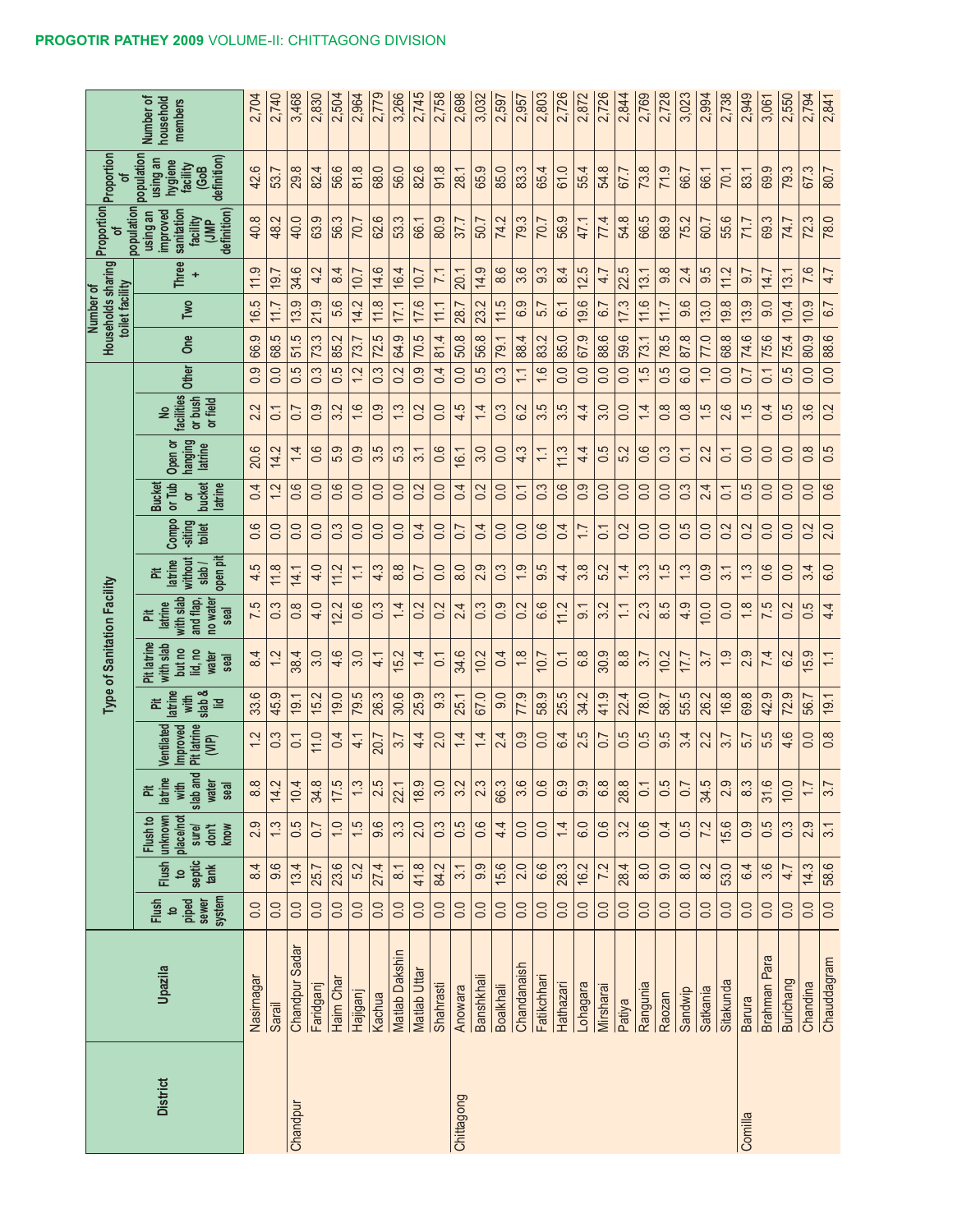|                 |                      |                                                   |                                |                                                                 |                                                   |                                                       |                                     | Type of Sanitation Facility                                    |                                                            |                                              |                           |                                                                |                               |                                        |                   | Households sharing | toilet facility<br>Number of |                   | <b>Proportion Proportion</b>                                                         | ቴ                                                                    |                                   |
|-----------------|----------------------|---------------------------------------------------|--------------------------------|-----------------------------------------------------------------|---------------------------------------------------|-------------------------------------------------------|-------------------------------------|----------------------------------------------------------------|------------------------------------------------------------|----------------------------------------------|---------------------------|----------------------------------------------------------------|-------------------------------|----------------------------------------|-------------------|--------------------|------------------------------|-------------------|--------------------------------------------------------------------------------------|----------------------------------------------------------------------|-----------------------------------|
| <b>District</b> | Upazila              | system<br>piped<br>sewer<br>Flush<br>$\mathbf{e}$ | septic<br>tank<br>$\mathbf{e}$ | Flush unknown<br>place/not<br>Flush to<br>know<br>$sure/$ don't | slab and<br>latrine<br>water<br>with<br>ä<br>seal | Ventilated<br><b>Improved</b><br>Pit latrine<br>(VIP) | slab &<br>latrine<br>with<br>赱<br>르 | Pit latrine<br>with slab<br>but no<br>lid, no<br>water<br>seal | with slab<br>and flap,<br>no water<br>latrine<br>seal<br>赱 | open pit<br>without<br>latrine<br>slab/<br>赱 | Compo<br>siting<br>toilet | bucket<br><b>Bucket</b><br>or Tub<br>latrine<br>$\overline{5}$ | Open or<br>hanging<br>latrine | facilities<br>or bush<br>or field<br>ş | Other             | One                | Two                          | <b>Three</b><br>٠ | population<br>definition)<br>sanitation<br>using an<br>improved<br>facility<br>(JMP) | population<br>definition)<br>using an<br>hygiene<br>facility<br>(GoB | Number of<br>household<br>members |
|                 | Comilla Sadar Dakshi | 0.0                                               | 14.2                           | 0.2                                                             | 23.8                                              | 9.8                                                   | 35.3                                | 1.5                                                            | 10.4                                                       | 0.6                                          | 0.5                       | 0.0                                                            | 0.7                           | 3.0                                    | 0.0               | 70.5               | 19.1                         | 10.3              | 59.7                                                                                 | 75.3                                                                 | 3,047                             |
|                 | Daudkandi            | 0.0                                               | 28.5                           | 2.3                                                             | 33.3                                              | 3.0                                                   | 19.2                                | 0.4                                                            | 0.9                                                        | 5.0                                          | 0.0                       | 0.0                                                            | $\frac{8}{1}$                 | 3.8                                    | 2.0               | 62.7               | 16.3                         | 20.7              | 54.1                                                                                 | 67.3                                                                 | 2,835                             |
|                 | Debidwar             | 0.0                                               | 21                             | 13.8                                                            | 4.                                                | 1.4                                                   | 32.2                                | 31.6                                                           | 5.9                                                        | 2.6                                          | 0.0                       | 0.0                                                            | $\overline{C}$                | ၜ<br>$\overline{5}$                    | 0.2               | 74.6               | 14.8                         | 9.9               | 51.7                                                                                 | 35.4                                                                 | 3,035                             |
|                 | Homna                | 0.0                                               | 13.6                           | 7.4                                                             | 61.0                                              | 0.3                                                   | 8.2                                 | 3.8                                                            | 2.5                                                        | $\overline{0.7}$                             | 0.2                       | 0.0                                                            | $\overline{0}$ .              | $0.\overline{8}$                       | 0.9               | 70.1               | 17.6                         | 11.7              | 61.9                                                                                 | 74.2                                                                 | 2,871                             |
|                 | Comilla Adarsha Sada | 0.0                                               | 9.7                            | 1.5                                                             | 21.6                                              | 2.0                                                   | 53.3                                | 6.7                                                            | 1.2                                                        | 2.6                                          | 0.0                       | 0.0                                                            | 0.4                           | $\overline{0}$ .                       | $\frac{8}{2}$     | 68.7               | 11.2                         | 18.3              | 63.8                                                                                 | 68.4                                                                 | 3,332                             |
|                 | Laksam               | 0.0                                               | 23.4                           | 7.0                                                             | $\frac{1}{\infty}$                                | 2.5                                                   | 56.6                                | 1.5                                                            | 0.4                                                        | 0.0                                          | 0.4                       | 0.0                                                            | $\overline{C}$                | $\overline{C}$                         | $\overline{0}$ .  | 82.6               | 9.5                          | 6.8               | 75.6                                                                                 | 83.0                                                                 | 3,345                             |
|                 | Manoharganj          | 0.0                                               | 15.5                           | $0.\overline{8}$                                                | 0.2                                               | 1.8                                                   | 73.4                                | 12                                                             | 0.5                                                        | 0.5                                          | 0.5                       | 0.0                                                            | 2.0                           | ၜ<br>$\overline{\mathcal{C}}$          | 0.6               | 81.5               | 9.3                          | 8.6               | 76.6                                                                                 | 84.2                                                                 | 2,744                             |
|                 | Meghna               | 0.0                                               | $\overline{0.7}$               | 0.4                                                             | 24.9                                              | 7.7                                                   | 48.1                                | 16.9                                                           | 0.2                                                        | 0.4                                          | 0.2                       | 0.0                                                            | 0.3                           | 0.2                                    | $\overline{0}$ .  | 72.6               | 14.8                         | 12.1              | 71.3                                                                                 | 70.1                                                                 | 2,449                             |
|                 | Muradnagar           | 0.0                                               | 9.5                            | 2.5                                                             | 27.                                               | 0.0                                                   | 40.5                                | 13.2                                                           | 2.1                                                        | $\frac{8}{1}$                                | 0.0                       | 0.0                                                            | $\frac{8}{1}$                 | $0.\overline{8}$                       | 0.2               | 55.7               | 21.0                         | 23.0              | 52.4                                                                                 | 61.6                                                                 | 2,730                             |
|                 | Nangalkot            | 0.0                                               | 3.0                            | 0.3                                                             | $\frac{1}{2}$                                     | 1.6                                                   | 33.6                                | 19.1                                                           | 24.2                                                       | 11.1                                         | 0.0                       | 0.0                                                            | 2.4                           | 0.9                                    | 0.3               | 72.3               | 12.4                         | 12.2              | 42.1                                                                                 | 37.3                                                                 | 2,866                             |
|                 | Titas                | 0.0                                               | 28.1                           | 15.0                                                            | 20.                                               | 4.0                                                   | 13.9                                | 6.2                                                            | 4.4                                                        | 3.2                                          | 0.0                       | 0.2                                                            | 2.2                           | 1.8                                    | 0.2               | 59.7               | 18.9                         | 21.3              | 45.2                                                                                 | 54.6                                                                 | 2,618                             |
| Cox's Baza      | Chakaria             | 0.0                                               | 8.3                            | 0.9                                                             | $\frac{1}{\infty}$                                | 0.6                                                   | 46.0                                | 14.1                                                           | 3.7                                                        | 7.4                                          | 0.0                       | 0.6                                                            | 4.4                           | 5.0                                    | $\overline{0}$ .  | 87.7               | 7.7                          | 3.4               | 68.8                                                                                 | 62.3                                                                 | 4,037                             |
|                 | Cox'S Bazar Sadar    | 0.0                                               | 2.9                            | 2.1                                                             | 10.4                                              | 6.9                                                   | 51.9                                | 5.7                                                            | 3.7                                                        | 4.2                                          | $\overline{0}$ .          | 0.9                                                            | 3.5                           | 7.4                                    | 0.4               | 74.2               | 15.5                         | 9.5               | 59.2                                                                                 | 67.0                                                                 | 3,716                             |
|                 | Kutubdia             | 0.0                                               | 2.2                            | 0.4                                                             | $\overline{\mathcal{E}}$                          | 0.7                                                   | 65.7                                | 11.9                                                           | 3.8                                                        | 4.7                                          | 0.3                       | 0.0                                                            | $\overline{1}$                | 5.5                                    | $\overline{0}$ .0 | 83.9               | 9.2                          | 6.2               | 70.9                                                                                 | 68.1                                                                 | 2,759                             |
|                 | Maheshkhali          | 0.0                                               | 4.6                            | 1.0                                                             | $\frac{1}{2}$                                     | 2.3                                                   | 51.8                                | 4.2                                                            | $\frac{6}{1}$                                              | $\overline{8}$ .                             | 0.2                       | 0.7                                                            | 6.6                           | 11.0                                   | 0.2               | 78.0               | 9.2                          | 12.8              | 53.6                                                                                 | 58.0                                                                 | 3,592                             |
|                 | Pekua                | 0.0                                               | 5.6                            | $\frac{8}{1}$                                                   | 46.                                               | 0.9                                                   | 13.0                                | 2.4                                                            | $\frac{6}{1}$                                              | 7.7                                          | 0.0                       | 4.0                                                            | 14.9                          | $\frac{0}{1}$                          | 0.2               | 72.4               | 18.2                         | 9.0               | 48.5                                                                                 | 59.4                                                                 | 2,705                             |
|                 | Ramu                 | 0.0                                               | 5.3                            | 0.9                                                             | $\tilde{\circ}$                                   | 21                                                    | 63.6                                | $\ddot{1}$                                                     | $\ddot{.}3$                                                | 7.9                                          | 0.3                       | 0.1                                                            | 5.2                           | 10.1                                   | 0.4               | 81,7               | 13.1                         | 5.0               | 60.4                                                                                 | 68.5                                                                 | 3,108                             |
|                 | Teknaf               | 0.0                                               | 22.6                           | 0.5                                                             | 3.4                                               | $0.\overline{8}$                                      | 33.8                                | 9.8                                                            | 2.8                                                        | 7.9                                          | 0.3                       | $\overline{1}$ .0                                              | 10.2                          | 5.9                                    | $\overline{11}$   | 85.1               | 6.8                          | 4.6               | 62.0                                                                                 | 57.1                                                                 | 3,632                             |
|                 | Ukhia Upazila        | 0.0                                               | 8.9                            | 0.3                                                             | 3.2                                               | 0.0                                                   | 13.1                                | 10.8                                                           | 3.5                                                        | $\frac{0}{1}$                                | 4.9                       | $\overline{1}$ .0                                              | 36.3                          | 15.9                                   | 0.2               | 80.1               | 11.9                         | 7.8               | 31.4                                                                                 | 26.9                                                                 | 2,855                             |
| Feni            | Chhagalnaiya         | 0.0                                               | 24.9                           | 0.3                                                             | 0.9                                               | 26.5                                                  | 44.6                                | 1.6                                                            | 0.4                                                        | 0.4                                          | 0.0                       | 0.0                                                            | 0.2                           | 0.2                                    | $\overline{0}$ .  | 51.6               | 31.7                         | 15.7              | 50.3                                                                                 | 80.4                                                                 | 2,982                             |
|                 | Daganbhuiyan         | 0.0                                               | 10.8                           | 0.2                                                             | 21.9                                              | 21.5                                                  | 32.0                                | <u>ဇ</u><br>က                                                  | 6.1                                                        | 2.2                                          | 0.3                       | 0.0                                                            | 0.5                           | 0.0                                    | 0.5               | 58.6               | 32.1                         | 8.6               | 52.4                                                                                 | 80.6                                                                 | 3,029                             |
|                 | Feni Sadar           | 0.0                                               | 22.7                           | 5.4                                                             | 10.8                                              | 0.6                                                   | 48.7                                | 1.5                                                            | 4.4                                                        | 1.4                                          | $\overline{0}$ .          | $\overline{0}$ .                                               | 3.2                           | 0.9                                    | 0.2               | 88.1               | 5.8                          | 2.5               | 74.9                                                                                 | 78.1                                                                 | 3,761                             |
|                 | Fulgazi              | 0.0                                               | 23.8                           | 4.5                                                             | 4.5                                               | 27.7                                                  | 31.8                                | $\frac{8}{1}$                                                  | 2.1                                                        | 2.6                                          | 0.0                       | 0.0                                                            | $\overline{1.0}$              | $\overline{0}$ .                       | 0.2               | 56.1               | 35.6                         | $\overline{8}$ .  | 47.7                                                                                 | 80.3                                                                 | 2,578                             |
|                 | Parshuram            | 0.0                                               | 12.4                           | 2.3                                                             | 31.6                                              | 0.6                                                   | 47.5                                | 1.3                                                            | 0.4                                                        | $\overline{1}$ .0                            | 0.0                       | Ņ<br>ö                                                         | 1.0                           | 0.5                                    | 1.2               | 82.2               | 11.1                         | 6.6               | 76.9                                                                                 | 85.9                                                                 | 2,807                             |
|                 | Sonagazi             | 0.0                                               | 10.2                           | 2.4                                                             | 1.4                                               | 0.5                                                   | $\infty$<br>72.                     | တ္<br>$\circ$                                                  | 0.2                                                        | 1.5                                          | 0.0                       | 0.0                                                            | $\overline{C}$                | 3.8                                    | $\mathbf{a}$<br>ö | 78.6               | 10.0                         | 11.0              | 71.7                                                                                 | 75.5                                                                 | 2,886                             |
| Khagrachhari    | <b>Dighinala</b>     | 0.0                                               | 0.2                            | 0.0                                                             | 0.3                                               | $\frac{8}{2}$                                         | $\frac{6}{1}$                       | 17.3                                                           | 0.4                                                        | 65.0                                         | 0.0                       | 4<br>ö                                                         | 9.5                           | 4.0                                    | 4<br>ö            | 84.7               | 10.5                         | 4.3               | 15.4                                                                                 | 2.6                                                                  | 2,457                             |
|                 | Khagrachhari Sadar   | 0.0                                               | 7.4                            | 0.0                                                             | 32.4                                              | 5<br>ö                                                | 8.2                                 | 27.2                                                           | $\overline{1.7}$                                           | 20.7                                         | 0.0                       | $\cup$<br>ö                                                    | 0.2                           | 1.3                                    | 0.3               | 83.2               | 5.9                          | 10.4              | 61.6                                                                                 | 40.7                                                                 | 3,475                             |
|                 | Lakshmichhari        | 0.0                                               | $\frac{8}{1}$                  | 0.0                                                             | $\frac{1}{3}$                                     | 0.0                                                   | 3.7                                 | 39.5                                                           | 2.0                                                        | 22.9                                         | $0.\overline{8}$          | ζ.                                                             | $\frac{6}{1}$                 | 4<br>$\infty$                          | ၜ<br>4.           | 90.0               | 73                           | 2.5               | 43.6                                                                                 | 9.3                                                                  | 2,276                             |
|                 | Mahalchhari          | 0.0                                               | 1.0                            | 0.0                                                             | $\overline{\tilde{c}}$                            | 0.4                                                   | 0.6                                 | 31.8                                                           | $0.\overline{8}$                                           | 48.0                                         | 0.0                       | $\overline{1.0}$                                               | 1.4                           | 12.0                                   | $\overline{0.3}$  | 80.8               | 13.0                         | 5.0               | 30.2                                                                                 | 4.6                                                                  | 2,376                             |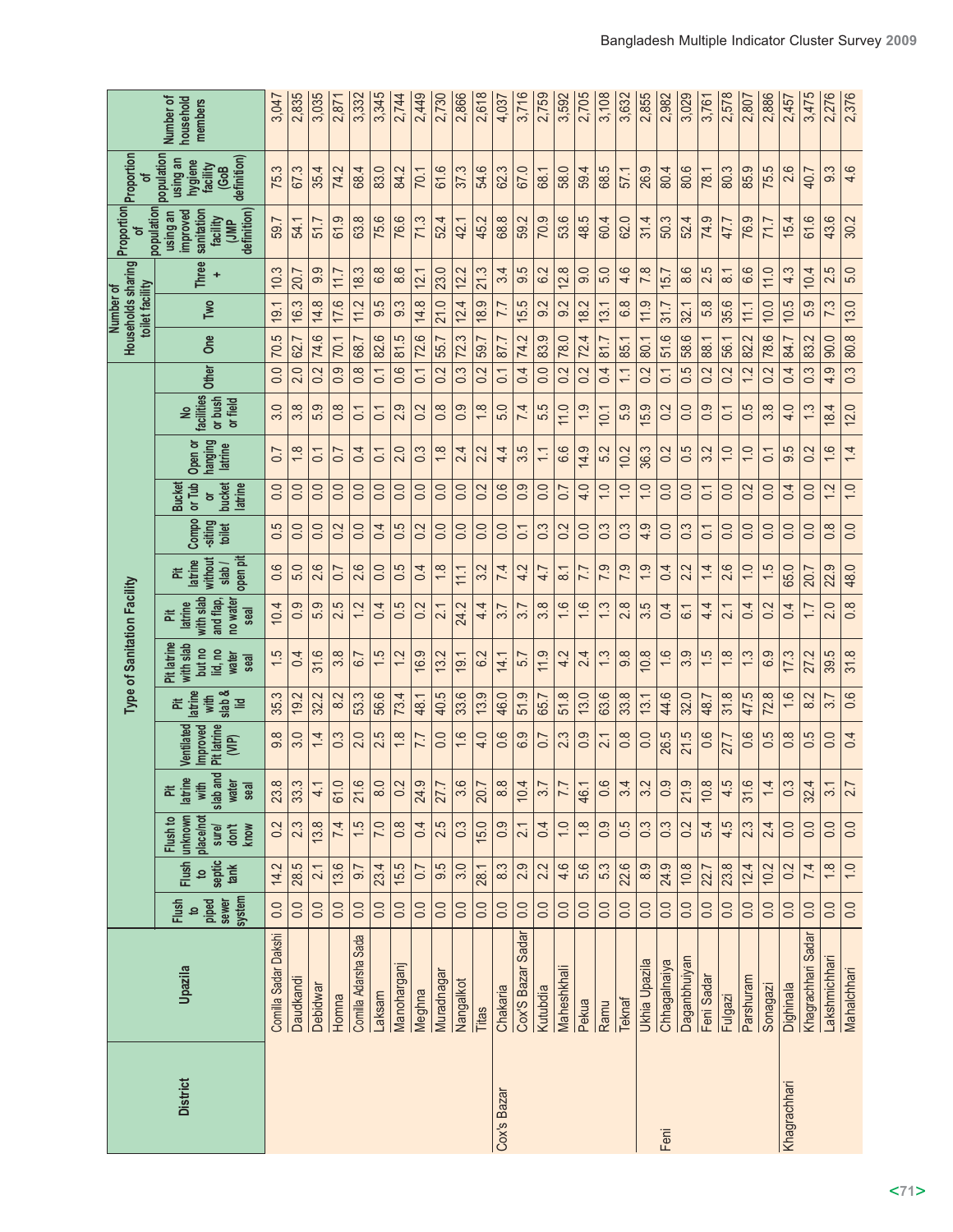|                              | Number of<br>household<br>members                                                    | 2,539       | 3,520             | 2,178           | 3,075          | 2,677      | 3,530            | 2,782            | 3,314            | 3,233            | 3,119            | 2,948          | 2,635            | 3,107            | 3,040            | 2,815         | 2,952            | 2,800             | 3,309          | 2,961            | 2,626            | 2,264               | 2,427            | 2,428            | 2,199                    | 2,758         | 2,486      | 2,305             | 4,430            | 1,373,276        |
|------------------------------|--------------------------------------------------------------------------------------|-------------|-------------------|-----------------|----------------|------------|------------------|------------------|------------------|------------------|------------------|----------------|------------------|------------------|------------------|---------------|------------------|-------------------|----------------|------------------|------------------|---------------------|------------------|------------------|--------------------------|---------------|------------|-------------------|------------------|------------------|
| Proportion Proportion        | population<br>definition)<br>using an<br>hygiene<br>facility<br>(GoB                 | 30.6        | 10.8              | 24.4            | 33.1           | 49.0       | 65.4             | 89.1             | 84.6             | 11.8             | 76.9             | 83.9           | 67.4             | 29.5             | 52.1             | 72.0          | 87.1             | 54.4              | 31.2           | 21.8             | 16.4             | 21.7                | 17.9             | 78.8             | 17.8                     | 15.2          | 39.4       | 33.4              | 59.5             | 51.5             |
| ō                            | population<br>definition)<br>improved<br>sanitation<br>using an<br>facility<br>(JMP) | 42.8        | 45.9              | 47.7            | 53.0           | 47.4       | 58.1             | 83.2             | 79.1             | 61.2             | 80.1             | 38.8           | 55.8             | 66.7             | 44.9             | 45.0          | 71.2             | 51.4              | 47.4           | 53.9             | 45.6             | 34.8                | 27.1             | 74.8             | 46.4                     | 22.0          | 47.1       | 68.5              | 61.3             | 54.1             |
| Households sharing           | Three<br>٠                                                                           | 3.9         | 5.9               | 31              | $12.5$         | 9.2        | 11.1             | 3.2              | 11.1             | 4.2              | 10.4             | 7.4            | 16.0             | $\overline{1.7}$ | 28.2             | 15.5          | 7.3              | 2.9               | 11.0           | 4.2              | 21               | 12.4                | 3.6              | 4.1              | 5.2                      | 5.4           | 1.5        | 31                | 7.7              | 16.0             |
| toilet facility<br>Number of | Two                                                                                  | rö<br>တ     | $\overline{8}$ .8 | 6.2             | 7.9            | 7.3        | 15.4             | 10.9             | 7.6              | 8.2              | 8.7              | 51.9           | 18.1             | 8.3              | 9.8              | 32.9          | 17.5             | 4.3               | 18.4           | 8.6              | 3.2              | 13.5                | 14.4             | 9.5              | 9<br>$\infty$            | 4<br>6        | 11.2       | 6.2               | 10.6             | 14.6             |
|                              | One                                                                                  | 85.3        | 84.9              | 90.2            | 79.5           | 81.1       | 72.0             | 85.1             | 80.9             | 87.3             | 80.9             | 40.6           | 64.1             | 90.0             | 58.4             | 51.4          | 73.2             | 92.1              | 69.3           | 86.2             | 94.3             | 72.9                | 80.6             | 85.6             | 86.0                     | 86.1          | 86.6       | 90.6              | 80.7             | 68.4             |
|                              | Other                                                                                | 4<br>ö      | 0.2               | 1.0             | $\overline{C}$ | 6.4        | $\overline{0}$ . | 3.0              | $\frac{6}{2}$    | $\overline{0}$ . | 0.4              | 0.2            | 0.5              | $\ddot{0}$ .     | 0.4              | $\frac{0}{2}$ | $\frac{0}{0}$    | $\overline{0}$ .0 | 0.0            | 0.2              | 0.2              | 3.4                 | 0.0              | 1.0              | 0.6                      | $\frac{0}{1}$ | 0.4        | 0.3               | 1.3              | $\overline{0.8}$ |
|                              | facilities<br>or bush<br>or field<br>₽                                               | 11.1        | 5.4               | 9.6             | 11.4           | 5.0        | 3.0              | $\overline{0.7}$ | $\overline{11}$  | 6.4              | $\overline{0}$   | 1.6            | 1.3              | 12.4             | 8.8              | 0.2           | 2.5              | 2.8               | 1,6            | 20.9             | 1.5              | 7.8                 | 21.6             | 2.4              | $\overline{9}$           | 4.8           | 2.7        | 10.2              | 3.9              | 5.7              |
|                              | Open or<br>hanging<br>latrine                                                        | 12.7        | $\overline{1}$    | 3.7             | 0.7            | 10.2       | 5.7              | $\overline{0}$ . | $\overline{0}$ : | 11.6             | $\overline{0}$ . | 0.5            | 7.4              | 8.0              | 5.1              | 0.0           | $\overline{0}$ . | 36.2              | 9.7            | 3.2              | 9.9              | 6.2                 | 4.3              | 5.3              | 0.9                      | 4.2           | 2.8        | $\overline{1.7}$  | 0.3              | 41               |
|                              | <b>Bucket</b><br>bucket<br>or Tub<br>latrine<br>៦                                    | 0.2         | $\frac{0}{0}$     | 0.5             | 0.3            | 0.3        | 0.0              | 0.0              | 0.0              | 0.2              | 0.0              | 0.0            | $0.\overline{3}$ | 0.0              | $0.\overline{3}$ | 0.0           | 0.0              | 0.0               | 0.5            | $0.\overline{3}$ | 0.2              | 0.4                 | 0.0              | $\overline{0}$ . | 0.0                      | 0.4           | 1.2        | 3.7               | 1.3              | 0.3              |
|                              | Compo<br>siting<br>toilet                                                            | 1.3         | $\frac{0}{2}$     | 0.0             | 0.4            | 0.2        | 0.2              | 0.4              | 0.0              | 0.4              | 0.0              | 0.0            | 0.0              | 0.0              | 0.4              | 0.0           | 0.0              | 0.2               | 0.0            | 2.8              | 0.0              | $0.\overline{8}$    | 0.5              | 0.0              | 0.4                      | 2.1           | 0.2        | 0.2               | 2.2              | 0.3              |
|                              | open pit<br>without<br>latrine<br>slab/<br>赱                                         | 24.6        | 25.8              | 20.8            | 18.6           | 61         | 3.3              | 0.9              | $0.\overline{3}$ | 8.3              | $\overline{0}$ : | 0.7            | 1.2              | 2.9              | 4.6              | 4.3           | 2.3              | 0.5               | 14.9           | 10.4             | 37.3             | 26.5                | 28.6             | 2.6              | 29.6                     | 49.9          | 24.7       | 6<br>Ġ            | 14.1             | 6.2              |
|                              | with slab<br>and flap,<br>no water<br>latrine<br>seal<br>赱                           | 0.2         | 3.1               | $\overline{11}$ | 1.3            | 8.5        | 4.6              | $\overline{11}$  | 0.3              | 0.9              | 0.4              | 0.7            | 0.5              | 1.4              | $\frac{8}{1}$    | 3.5           | 0.0              | $\frac{0}{1}$     | 4.6            | 2.5              | 1.8              | 5.0                 | 13.3             | 0.0              | 3.8                      | 10.7          | 15.8       | 0.8               | $\frac{6}{1}$    | 2.2              |
| Type of Sanitation Facility  | Pit latrine<br>with slab<br>but no<br>lid, no<br>water<br>seal                       | 19.7        | 42.2              | 27.2            | 28.0           | 3.0        | 7.4              | 4.5              | 5.3              | 59.6             | 12.1             | 5.3            | 2.6              | 45.0             | $3.\overline{3}$ | 5.5           | $\frac{3}{3}$    | 0.6               | 35.6           | 39.7             | 32.3             | 23.9                | 13.3             | 5.0              | 37.3                     | 13.4          | 12.2       | 41.9              | 12.2             | 17.3             |
|                              | latrine<br>slab &<br>with<br>盂<br>르                                                  | 23.0        | 3.3               | 21.7            | 8.7            | 37.4       | 38.9             | 66.4             | 70.5             | 4.8              | 55.0             | 44.6           | 56.5             | 28.9             | 54.1             | 68.6          | 38.7             | 54.6              | 18.4           | 14.1             | 15.0             | 16.5                | $\overline{8}$ . | 60.2             | 13.4                     | 12.5          | 22.8       | 30.8              | 38.7             | 22.0             |
|                              | Ventilated<br>Pit latrine<br>Improved<br>(VIP)                                       | 0.2         | 0.7               | 0.4             | 5 O            | 0.4        | 1.0              | 6.9              | 2.3              | 0.0              | $\frac{8}{1}$    | 41.7           | $\overline{11}$  | $\overline{0}$ : | $\frac{8}{2}$    | $\frac{0}{1}$ | 6.3              | $\frac{0}{0}$     | 3.7            | 0.7              | 0.3              | 0.7                 | 0.0              | 0.2              | 0.4                      | 0.4           | 31         | 0.5               | 2.2              | 3.0              |
|                              | $\overline{e}$<br>latrine<br>water<br>with<br>ä<br>slab a<br>seal                    | 4.          | 3.8               | 3.4             | 15.9           | 9.3        | 20.5             | 12.              | 6.5              | 3.9              | 29.5             | $\ddot{\circ}$ | 17.0             | 0.3              | 11.2             | 10.9          | 35.9             | $\alpha$          | 8.5            | 3.3              | $0.\overline{8}$ | 7.8                 | 9.5              | 20.5             | $\circ$<br>$\frac{1}{2}$ | 0.5           | 13.6       | 0.9               | $\frac{4}{1}$    | 20.7             |
|                              | Flush unknown<br>place/not<br>Flush to<br>know<br>$s$ ure/<br>don't                  | 0.0         | 0.6               | 0.0             | 0.3            | 8.4        | 0.3              | 0.0              | 0.4              | 1.2              | 0.1              | 0.9            | 5.3              | 0.0              | 0.7              | 1.4           | $\overline{0}$ . | 0.5               | 0.0            | $0.\overline{8}$ | 0.0              | 0.0                 | 0.0              | 0.5              | 0.3                      | 0.0           | 0.0        | 1.4               | $0.\overline{8}$ | 2.4              |
|                              | septic<br>tan k<br>$\mathbf{S}$                                                      | 2.6         | 3.8               | 0.6             | 13.8           | 5.1        | 15.0             | 6.6              | 12.5             | 2.9              | 0.3              | 3.1            | 6.3              | 0.7              | 8.6              | 4.5           | 12.7             | 0.1               | 2.6            | 1.2              | 0.7              | 0.9                 | $0.\overline{8}$ | 2.2              | 1.5                      | 0.0           | 0.5        | $\overline{1}$ .0 | 7.2              | 11.3             |
|                              | system<br>piped<br>sewer<br>Flush<br>$\mathbf{e}$                                    | 0.0         | 0.0               | 0.0             | 0.0            | 0.0        | 0.0              | 0.0              | 0.0              | 0.0              | 0.0              | 0.0            | 0.0              | 0.0              | 0.0              | 0.0           | 0.0              | 0.0               | 0.0            | 0.0              | 0.0              | 0.0                 | 0.0              | 0.0              | 0.0                      | 0.0           | 0.0        | 0.0               | 0.0              | 3.6              |
|                              | Upazila                                                                              | Manikchhari | Matiranga         | Panchhari       | Ramgarh        | Kamalnagar | Lakshmipur Sadar | Roypur           | Ramganj          | Ramgati          | Begumganj        | Chatkhil       | Companiganj      | Hatiya           | Kabirhat         | Senbagh       | Sonaimuri        | Subamachar        | Noakhali Sadar | Baghaichhari     | <b>Barkal</b>    | Kawkhali (Betbunia) | Belai Chhari     | Kaptai           | Jurai Chhari             | Langadu       | Naniarchar | Rajasthali        | Rangamati Sadar  |                  |
|                              | <b>District</b>                                                                      |             |                   |                 |                | Lakshmipur |                  |                  |                  |                  | Noakhali         |                |                  |                  |                  |               |                  |                   |                | Rangamati        |                  |                     |                  |                  |                          |               |            |                   |                  | National         |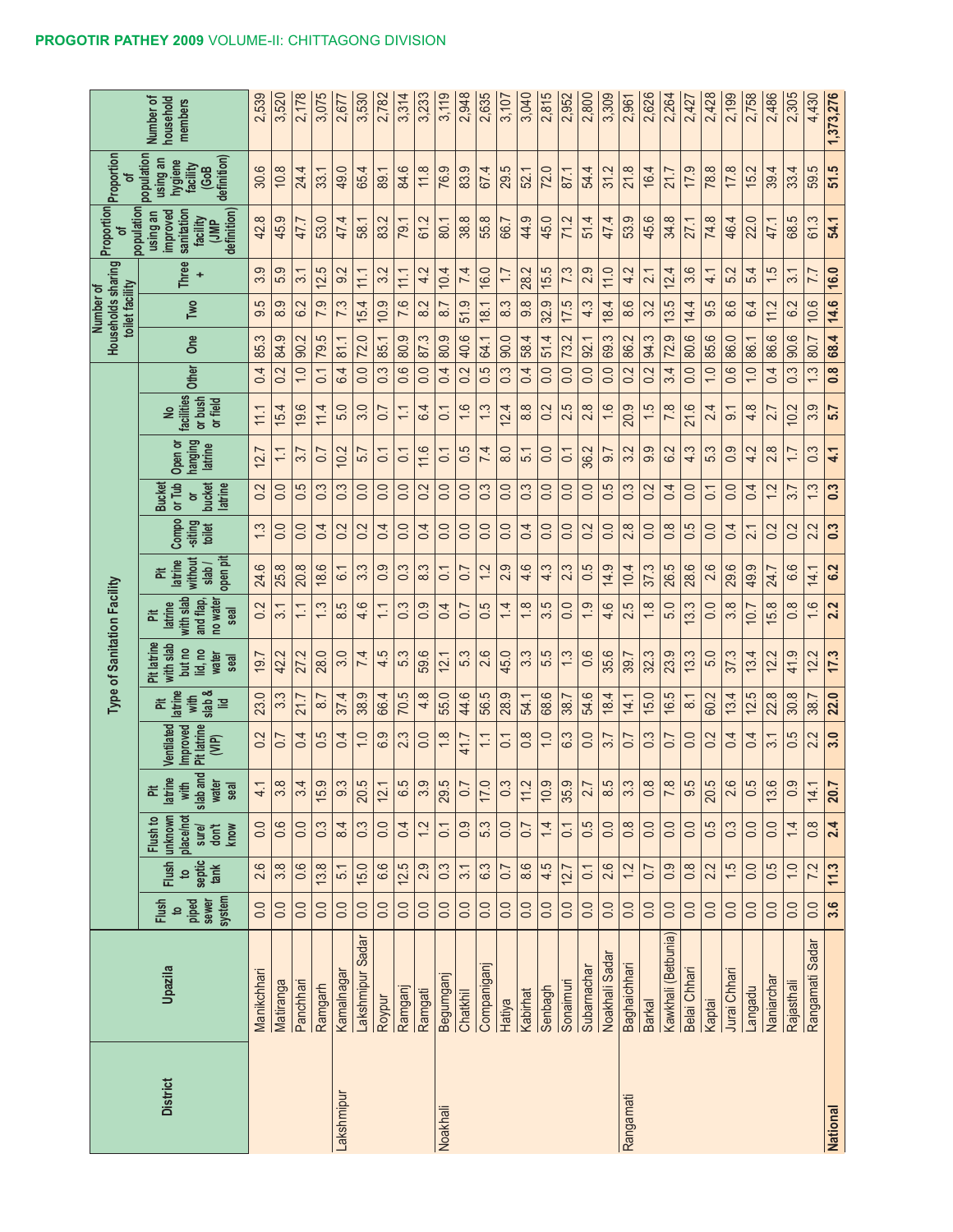## Table 22: Birth registration, Chittagong Division, 2009

Proportion of children under the age of five whose birth has been registered

| <b>District</b>                         | <b>Upazila</b>         | <b>Birth is registered</b> | <b>Birth is not</b><br>registered | <b>Don't know</b><br>if birth is<br>registered | <b>Number</b><br>of children<br>aged 0-59 months |
|-----------------------------------------|------------------------|----------------------------|-----------------------------------|------------------------------------------------|--------------------------------------------------|
| <b>Bandarban</b>                        |                        | 54.0                       | 37.9                              | 8.2                                            | 2199                                             |
| <b>Brahmanbaria</b>                     |                        | 32.0                       | 61.6                              | 6.5                                            | 2619                                             |
| Chandpur                                |                        | 58.3                       | 39.7                              | 2.0                                            | 2273                                             |
| Chittagong (including city corporation) |                        | 57.5                       | 39.1                              | 3.4                                            | 5108                                             |
| Comilla                                 |                        | 56.4                       | 39.8                              | 3.8                                            | 4854                                             |
| Cox's Bazar                             |                        | 52.2                       | 41.9                              | 5.9                                            | 2671                                             |
| Feni                                    |                        | 74.1                       | 23.6                              | 2.3                                            | 1758                                             |
| Khagrachhari                            |                        | 70.2                       | 28.5                              | 1.3                                            | 2533                                             |
| Lakshmipur                              |                        | 66.4                       | 29.8                              | 3.8                                            | 1613                                             |
| Noakhali                                |                        | 67.6                       | 26.1                              | 6.3                                            | 2576                                             |
| Rangamati                               |                        | 71.0                       | 26.7                              | 2.3                                            | 2742                                             |
| <b>Division Total</b>                   |                        | 57.5                       | 38.4                              | 4.1                                            | 30,946                                           |
| <b>Bandarban</b>                        | Alikadam               | 41.9                       | 46.8                              | 11.3                                           | 327                                              |
|                                         | <b>Bandarban Sadar</b> | 69.2                       | 30.2                              | 0.5                                            | 548                                              |
|                                         | Lama                   | 38.4                       | 45.9                              | 15.7                                           | 373                                              |
|                                         | Naikhongchhari         | 57.7                       | 35.1                              | 7.2                                            | 345                                              |
|                                         | Rowangchhari           | 58.3                       | 36.8                              | 5.0                                            | 242                                              |
|                                         | Ruma                   | 60.5                       | 33.5                              | 5.9                                            | 185                                              |
|                                         | Thanchi                | 71.5                       | 21.8                              | 6.7                                            | 179                                              |
| Brahmanbaria                            | Akhaura                | 55.7                       | 43.5                              | 0.8                                            | 318                                              |
|                                         | Banchharampur          | 44.7                       | 53.5                              | 1.8                                            | 284                                              |
|                                         | Brahmanbaria Sadar     | 32.1                       | 60.0                              | 7.9                                            | 443                                              |
|                                         | Ashuganj               | 48.6                       | 49.4                              | 2.0                                            | 348                                              |
|                                         | <b>Kasba</b>           | 25.3                       | 69.9                              | 4.7                                            | 347                                              |
|                                         | Nabinagar              | 28.0                       | 55.9                              | 16.1                                           | 347                                              |
|                                         | Nasirnagar             | 22.0                       | 74.8                              | 3.3                                            | 214                                              |
|                                         | Sarail                 | 19.5                       | 77.4                              | 3.1                                            | 318                                              |
| Chandpur                                | <b>Chandpur Sadar</b>  | 63.2                       | 34.2                              | 2.6                                            | 395                                              |
|                                         | Faridganj              | 43.9                       | 55.7                              | 0.4                                            | 282                                              |
|                                         | Haimchar               | 65.3                       | 33.3                              | $1.4$                                          | 219                                              |
|                                         | Hajiganj               | 59.9                       | 38.5                              | $1.6\,$                                        | 251                                              |
|                                         | Kachua                 | 61.8                       | 35.4                              | 2.8                                            | 286                                              |
|                                         | <b>Matlab Dakshin</b>  | 68.3                       | 26.3                              | $5.4\,$                                        | 330                                              |
|                                         | <b>Matlab Uttar</b>    | 54.9                       | 44.3                              | 0.8                                            | 244                                              |
|                                         | Shahrasti              | 55.3                       | 44.0                              | 0.7                                            | 266                                              |
| Chittagong                              | Anowara                | 37.7                       | 58.6                              | 3.6                                            | 302                                              |
|                                         | Banshkhali             | 60.3                       | 29.8                              | 9.9                                            | 334                                              |
|                                         | Boalkhali              | 53.0                       | 45.3                              | 1.7                                            | 232                                              |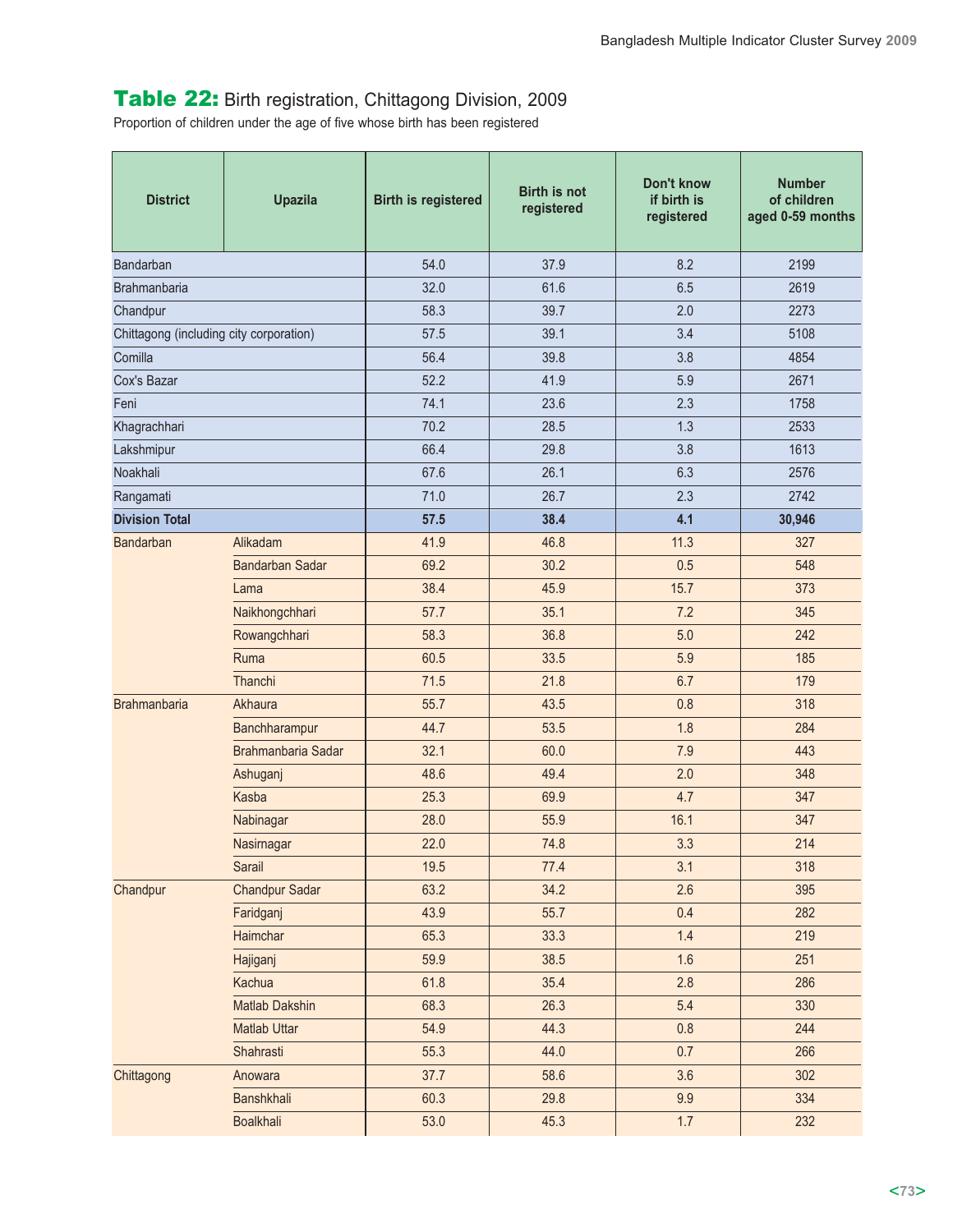| <b>District</b> | <b>Upazila</b>        | <b>Birth is registered</b> | <b>Birth is not</b><br>registered | <b>Don't know</b><br>if birth is<br>registered | <b>Number</b><br>of children<br>aged 0-59 months |
|-----------------|-----------------------|----------------------------|-----------------------------------|------------------------------------------------|--------------------------------------------------|
|                 | Chandanaish           | 57.0                       | 38.1                              | 4.9                                            | 306                                              |
|                 | Fatikchhari           | 83.4                       | 15.1                              | 1.5                                            | 325                                              |
|                 | Hathazari             | 68.8                       | 30.7                              | 0.5                                            | 199                                              |
|                 | Lohagara              | 45.2                       | 54.5                              | 0.3                                            | 301                                              |
|                 | Mirsharai             | 71.3                       | 28.7                              | 0.0                                            | 253                                              |
|                 | Patiya                | 53.8                       | 37.9                              | 8.3                                            | 262                                              |
|                 | Rangunia              | 55.3                       | 39.5                              | 5.2                                            | 264                                              |
|                 | Raozan                | 71.6                       | 25.5                              | 2.9                                            | 222                                              |
|                 | Sandwip               | 61.7                       | 36.1                              | 2.2                                            | 305                                              |
|                 | Satkania              | 47.5                       | 48.1                              | 4.4                                            | 326                                              |
|                 | Sitakunda             | 61.5                       | 37.7                              | 0.7                                            | 266                                              |
| Comilla         | <b>Barura</b>         | 42.0                       | 54.3                              | 3.7                                            | 308                                              |
|                 | <b>Brahmanpara</b>    | 68.6                       | 29.0                              | 2.4                                            | 334                                              |
|                 | <b>Burichang</b>      | 68.7                       | 29.5                              | 1.8                                            | 275                                              |
|                 | Chandina              | 55.4                       | 40.5                              | 4.1                                            | 253                                              |
|                 | Chauddagram           | 76.5                       | 22.2                              | 1.3                                            | 230                                              |
|                 | Comilla Sadar         | 67.9                       | 32.1                              | 0.0                                            | 323                                              |
|                 | Daudkandi             | 41.1                       | 51.2                              | 7.7                                            | 321                                              |
|                 | Debidwar              | 57.8                       | 41.3                              | 0.8                                            | 342                                              |
|                 | Homna                 | 50.1                       | 35.2                              | 14.7                                           | 295                                              |
|                 | Comilla Adarsha Sadar | 59.3                       | 35.0                              | 5.6                                            | 340                                              |
|                 | Laksam                | 69.0                       | 28.0                              | 3.0                                            | 335                                              |
|                 | Manoharganj           | 61.4                       | 34.9                              | 3.7                                            | 295                                              |
|                 | Meghna                | 36.3                       | 59.3                              | 4.4                                            | 226                                              |
|                 | Muradnagar            | 49.3                       | 48.7                              | 2.0                                            | 304                                              |
|                 | Nangalkot             | 50.2                       | 44.3                              | 5.5                                            | 352                                              |
|                 | <b>Titas</b>          | 46.4                       | 48.9                              | 4.7                                            | 321                                              |
| Cox's Bazar     | Chakaria              | 51.1                       | 38.5                              | 10.4                                           | 400                                              |
|                 | Cox'S Bazar Sadar     | 48.2                       | 48.6                              | 3.1                                            | 285                                              |
|                 | Kutubdia              | 27.5                       | 68.0                              | 4.5                                            | 334                                              |
|                 | Maheshkhali           | 62.6                       | 32.3                              | 5.0                                            | 369                                              |
|                 | Pekua                 | 71.2                       | 27.0                              | 1.8                                            | 278                                              |
|                 | Ramu                  | 52.0                       | 45.1                              | 2.9                                            | 344                                              |
|                 | <b>Teknaf</b>         | 49.5                       | 39.0                              | 11.5                                           | 363                                              |
|                 | <b>Ukhia</b>          | 50.0                       | 46.3                              | 3.7                                            | 298                                              |
| Feni            | Chhagalnaiya          | 71.4                       | 27.3                              | 1.3                                            | 296                                              |
|                 | Daganbhuiyan          | 80.4                       | 17.8                              | 1.8                                            | 337                                              |
|                 | Feni Sadar            | 73.9                       | 22.9                              | 3.2                                            | 314                                              |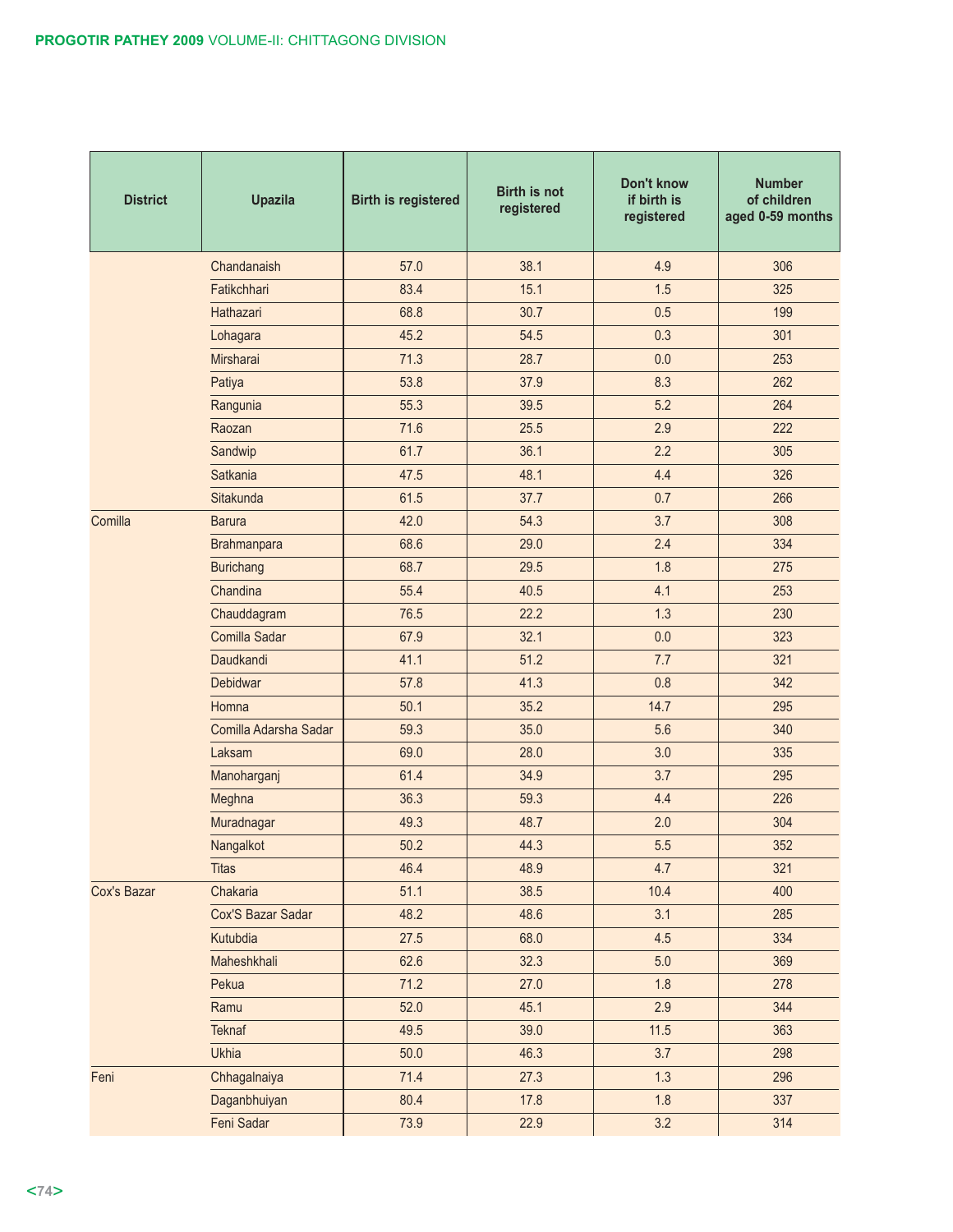| <b>District</b> | <b>Upazila</b>     | <b>Birth is registered</b> | <b>Birth is not</b><br>registered | Don't know<br>if birth is<br>registered | <b>Number</b><br>of children<br>aged 0-59 months |
|-----------------|--------------------|----------------------------|-----------------------------------|-----------------------------------------|--------------------------------------------------|
|                 | Fulgazi            | 75.7                       | 21.0                              | 3.3                                     | 243                                              |
|                 | Parshuram          | 69.9                       | 25.7                              | 4.3                                     | 260                                              |
|                 | Sonagazi           | 70.4                       | 28.3                              | 1.2                                     | 308                                              |
| Khagrachhari    | Dighinala          | 77.7                       | 22.3                              | 0.0                                     | 274                                              |
|                 | Khagrachhari Sadar | 65.6                       | 34.4                              | 0.0                                     | 371                                              |
|                 | Lakshmichhari      | 68.5                       | 31.5                              | 0.0                                     | 216                                              |
|                 | Mahalchhari        | 67.9                       | 29.5                              | 2.6                                     | 308                                              |
|                 | Manikchhari        | 72.7                       | 25.8                              | 1.5                                     | 337                                              |
|                 | Matiranga          | 68.8                       | 29.4                              | 1.8                                     | 453                                              |
|                 | Panchhari          | 56.2                       | 39.1                              | 4.7                                     | 192                                              |
|                 | Ramgarh            | 78.9                       | 20.4                              | 0.7                                     | 382                                              |
| Lakshmipur      | Kamalnagar         | 56.2                       | 41.2                              | 2.7                                     | 260                                              |
|                 | Lakshmipur Sadar   | 74.3                       | 20.5                              | 5.2                                     | 395                                              |
|                 | Roypur             | 62.4                       | 36.3                              | 1.3                                     | 272                                              |
|                 | Ramganj            | 78.5                       | 18.9                              | 2.6                                     | 333                                              |
|                 | Ramgati            | 49.1                       | 46.4                              | 4.5                                     | 353                                              |
| Noakhali        | Begumganj          | 82.6                       | 17.4                              | 0.0                                     | 301                                              |
|                 | Chatkhil           | 61.7                       | 38.0                              | 0.4                                     | 261                                              |
|                 | Companiganj        | 78.8                       | 19.6                              | 1.7                                     | 232                                              |
|                 | Hatiya             | 53.3                       | 31.8                              | 14.8                                    | 313                                              |
|                 | Kabirhat           | 74.4                       | 20.5                              | 5.1                                     | 208                                              |
|                 | Senbagh            | 76.6                       | 18.1                              | 5.3                                     | 245                                              |
|                 | Sonaimuri          | 82.8                       | 13.4                              | 3.8                                     | 311                                              |
|                 | Subarnachar        | 58.9                       | 29.7                              | 11.4                                    | 343                                              |
|                 | Noakhali Sadar     | 57.7                       | 35.7                              | 6.6                                     | 362                                              |
| Rangamati       | Baghaichhari       | 73.4                       | 25.4                              | 1.3                                     | 311                                              |
|                 | <b>Barkal</b>      | 49.8                       | 46.8                              | 3.4                                     | 267                                              |
|                 | Kawkhali           | 64.1                       | 30.8                              | 5.1                                     | 273                                              |
|                 | Belaichhari        | 87.1                       | 10.8                              | 2.0                                     | 249                                              |
|                 | Kaptai             | 70.1                       | 29.9                              | 0.0                                     | 214                                              |
|                 | Juraichhari        | 69.0                       | 27.5                              | 3.5                                     | 200                                              |
|                 | Langadu            | 74.3                       | 24.0                              | 1.6                                     | 366                                              |
|                 | Naniarchar         | 71.5                       | 25.7                              | 2.8                                     | 253                                              |
|                 | Rajasthali         | 64.1                       | 35.5                              | 0.5                                     | 217                                              |
|                 | Rangamati Sadar    | 76.8                       | 20.1                              | 3.1                                     | 392                                              |
| <b>National</b> |                    | 53.6                       | 42.1                              | 4.3                                     | 139,588                                          |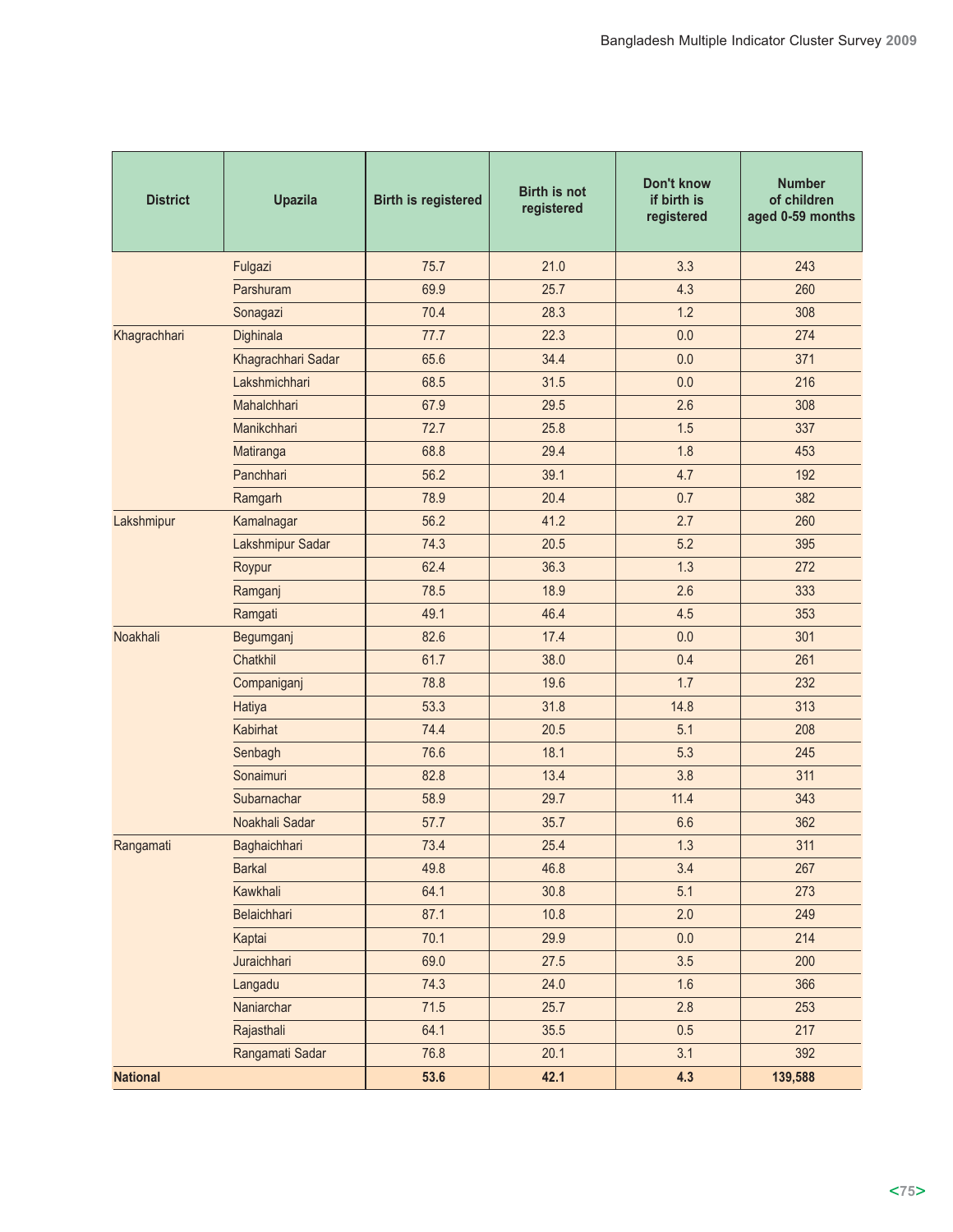## Table 23: Child labour, Chittagong Division, 2009

Proportion of children aged 6-14 years not attending school and engaging in work

|                                         |                       |         | <b>Boys</b>   |         | <b>Girls</b>  |     | <b>Total</b>  |
|-----------------------------------------|-----------------------|---------|---------------|---------|---------------|-----|---------------|
| <b>District</b>                         | <b>Upazila</b>        | $\%$    | <b>Number</b> | %       | <b>Number</b> | %   | <b>Number</b> |
| Bandarban                               |                       | 2.9     | 2,754         | 1.7     | 2,477         | 2.4 | 5,231         |
| <b>Brahmanbaria</b>                     |                       | 2.7     | 3,604         | 1.6     | 3,554         | 2.2 | 7,158         |
| Chandpur                                |                       | 5.0     | 2,936         | 2.9     | 3,016         | 3.9 | 5,952         |
| Chittagong (including city corporation) |                       | 2.9     | 6,372         | 3.3     | 6,469         | 3.1 | 12,841        |
| Comilla                                 |                       | 3.9     | 6,241         | 2.0     | 6,039         | 3.0 | 12,280        |
| Cox's Bazar                             |                       | 4.9     | 4,092         | 2.4     | 4,015         | 3.7 | 8,107         |
| Feni                                    |                       | 3.0     | 2,334         | 3.1     | 2,257         | 3.0 | 4,591         |
| Khagrachhari                            |                       | 2.8     | 2,905         | 1.5     | 2,738         | 2.2 | 5,643         |
| Lakshmipur                              |                       | 3.5     | 2,181         | 2.3     | 2,162         | 2.9 | 4,343         |
| Noakhali                                |                       | 3.4     | 3,781         | 2.3     | 3,779         | 2.9 | 7,560         |
| Rangamati                               |                       | 2.2     | 3,365         | 1.8     | 3,185         | 2.0 | 6,550         |
| <b>Division Total</b>                   |                       | 3.5     | 40,565        | 2.5     | 39,691        | 3.0 | 80,256        |
| <b>Bandarban</b>                        | Alikadam              | 1.6     | 370           | 1.5     | 336.0         | 1.6 | 706           |
|                                         | Bandarban Sadar       | 3.2     | 574           | 2.1     | 527.0         | 2.6 | 1,101         |
|                                         | Lama                  | 4.3     | 455           | 2.1     | 399.0         | 3.3 | 854           |
| <b>Brahmanbaria</b>                     | Naikhongchhari        | 3.8     | 373           | 2.0     | 349.0         | 2.9 | 722           |
|                                         | Rowangchhari          | 0.3     | 286           |         | 239.0         | 0.2 | 525           |
|                                         | Ruma                  | 1.8     | 395           | 1.2     | 346.0         | 1.5 | 741           |
|                                         | Thanchi               | 1.0     | 301           | 0.4     | 281.0         | 0.7 | 582           |
|                                         | Akhaura               | 5.5     | 461           | 2.3     | 467.0         | 3.8 | 928           |
|                                         | Banchharampur         | 1.9     | 370           | 0.3     | 330.0         | 1.1 | 700           |
|                                         | Brahmanbaria Sadar    | 2.5     | 553           | 1.7     | 535.0         | 2.1 | 1,088         |
|                                         | Ashuganj              | 4.0     | 400           | 0.2     | 460.0         | 2.0 | 860           |
|                                         | Kasba                 | 2.8     | 476           | 2.3     | 498.0         | 2.5 | 974           |
|                                         | Nabinagar             | 2.9     | 463           | 2.3     | 440.0         | 2.6 | 903           |
|                                         | Nasirnagar            | 1.9     | 464           | 1.6     | 383.0         | 1.8 | 847           |
|                                         | Sarail                | 2.4     | 417           | 1.6     | 441.0         | 2.0 | 858           |
| Chandpur                                | <b>Chandpur Sadar</b> | 7.1     | 421           | 2.4     | 435.0         | 4.7 | 856           |
|                                         | Faridganj             | 4.5     | 360           | 4.1     | 323.0         | 4.3 | 683           |
|                                         | Haimchar              | 7.4     | 366           | 9.2     | 422.0         | 8.4 | 788           |
|                                         | Hajiganj              | 3.3     | 366           | 0.9     | 356.0         | 2.1 | 722           |
|                                         | Kachua                | 5.5     | 361           | 4.1     | 394.0         | 4.8 | 755           |
|                                         | <b>Matlab Dakshin</b> | 7.2     | 398           | 1.9     | 379.0         | 4.6 | 777           |
|                                         | <b>Matlab Uttar</b>   | 1.3     | 303           | 0.6     | 352.0         | 0.9 | 655           |
|                                         | Shahrasti             | 3.2     | 361           | 1.9     | 355.0         | 2.6 | 716           |
| Chittagong                              | Anowara               | 1.6     | 373           | 1.3     | 381.0         | 1.5 | 754           |
|                                         | Banshkhali            | 3.8     | 452           | $2.5\,$ | 416.0         | 3.2 | 868           |
|                                         | <b>Boalkhali</b>      | $3.7\,$ | 301           | $5.9\,$ | 303.0         | 4.8 | 604           |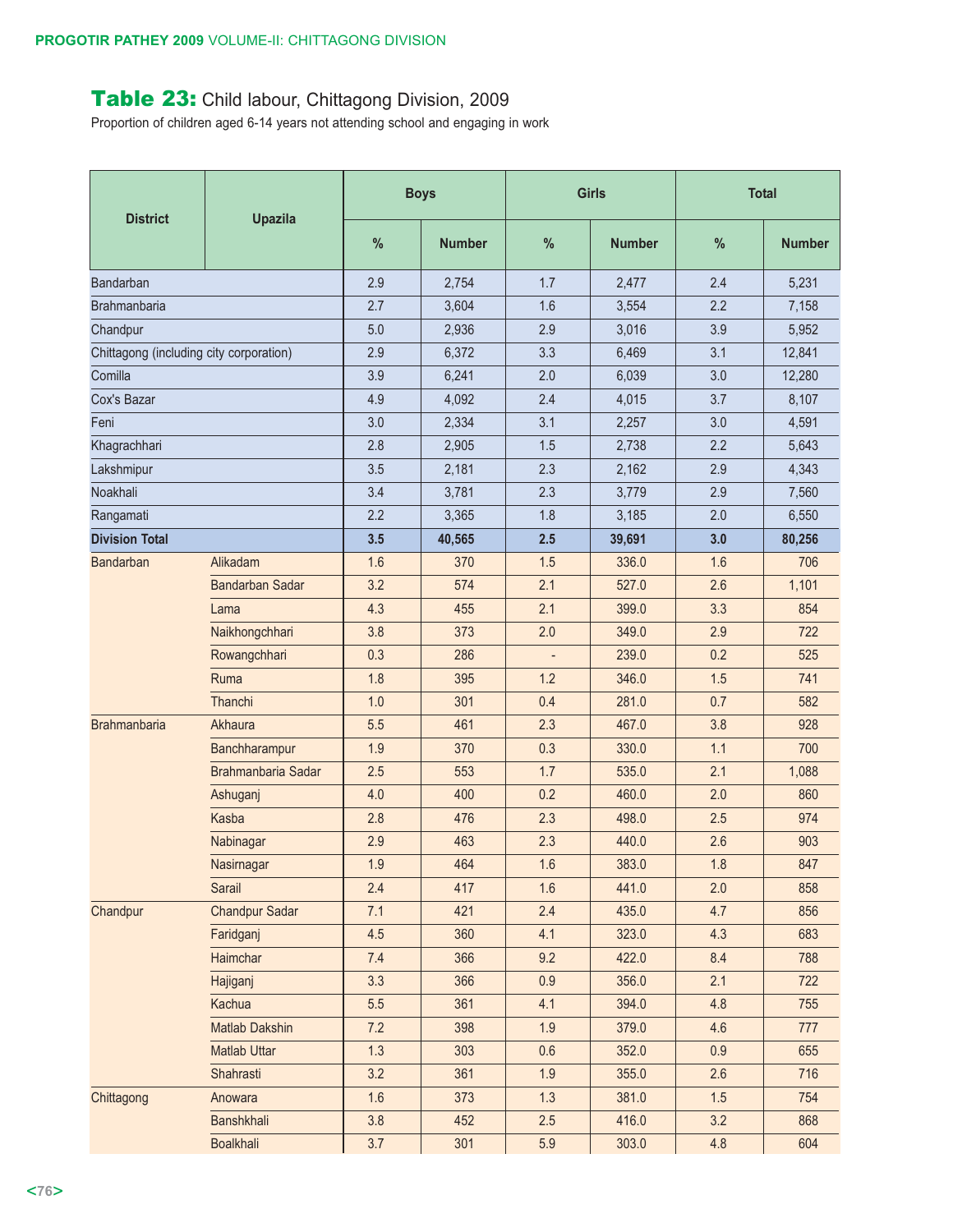| <b>District</b> | <b>Upazila</b>        |     | <b>Boys</b>   |                          | <b>Girls</b>  |      | <b>Total</b>  |
|-----------------|-----------------------|-----|---------------|--------------------------|---------------|------|---------------|
|                 |                       | %   | <b>Number</b> | %                        | <b>Number</b> | $\%$ | <b>Number</b> |
|                 | Chandanaish           | 4.0 | 403           | 2.3                      | 386.0         | 3.2  | 789           |
|                 | Fatikchhari           | 1.7 | 352           | 0.8                      | 361.0         | 1.3  | 713           |
|                 | Hathazari             | 2.2 | 313           | 2.0                      | 355.0         | 2.1  | 668           |
|                 | Lohagara              | 3.2 | 403           | 1.6                      | 428.0         | 2.4  | 831           |
|                 | Mirsharai             | 2.5 | 348           | 2.0                      | 284.0         | 2.3  | 632           |
|                 | Patiya                | 5.2 | 324           | 3.4                      | 309.0         | 4.3  | 633           |
|                 | Rangunia              | 3.9 | 296           | 6.6                      | 317.0         | 5.3  | 613           |
|                 | Raozan                | 3.4 | 288           | 2.1                      | 347.0         | 2.7  | 635           |
|                 | Sandwip               | 3.6 | 383           | 1.4                      | 422.0         | 2.5  | 805           |
|                 | Satkania              | 1.0 | 407           | 1.2                      | 402.0         | 1.1  | 809           |
|                 | Sitakunda             | 1.4 | 334           | 2.3                      | 302.0         | 1.8  | 636           |
| Comilla         | <b>Barura</b>         | 3.7 | 402           | 0.7                      | 413.0         | 2.2  | 815           |
|                 | <b>Brahmanpara</b>    | 2.6 | 427           | 1.5                      | 394.0         | 2.1  | 821           |
|                 | <b>Burichang</b>      | 0.9 | 336           | 0.9                      | 336.0         | 0.9  | 672           |
|                 | Chandina              | 3.5 | 419           | 1.7                      | 390.0         | 2.6  | 809           |
|                 | Chauddagram           | 9.8 | 431           | 8.8                      | 398.0         | 9.3  | 829           |
|                 | Comilla Sadar         | 9.8 | 375           | 5.0                      | 410.0         | 7.3  | 785           |
|                 | Daudkandi             | 1.9 | 346           | $\overline{\phantom{a}}$ | 339.0         | 0.9  | 685           |
|                 | Debidwar              | 4.2 | 446           | 1.8                      | 420.0         | 3.0  | 866           |
|                 | Homna                 | 0.8 | 352           | 1.0                      | 379.0         | 0.9  | 731           |
|                 | Comilla Adarsha Sadar | 0.4 | 427           | 0.5                      | 365.0         | 0.4  | 792           |
|                 | Laksam                | 6.5 | 400           | 2.2                      | 449.0         | 4.2  | 849           |
|                 | Manoharganj           | 5.3 | 397           | 1.6                      | 379.0         | 3.5  | 776           |
|                 | Meghna                | 0.8 | 353           | $\overline{\phantom{a}}$ | 297.0         | 0.5  | 650           |
|                 | Muradnagar            | 2.9 | 382           | 0.3                      | 379.0         | 1.6  | 761           |
|                 | Nangalkot             | 1.4 | 409           | 1.4                      | 346.0         | 1.4  | 755           |
|                 | Titas                 | 2.1 | 339           |                          | 345.0         | 1.0  | 684           |
| Cox's Bazar     | Chakaria              | 4.8 | 579           | 2.4                      | 680.0         | 3.5  | 1259          |
|                 | Cox'S Bazar Sadar     | 6.6 | 621           | 4.0                      | 544.0         | 5.4  | 1165          |
|                 | Kutubdia              | 3.7 | 436           | 0.5                      | 416.0         | 2.1  | 852           |
|                 | Maheshkhali           | 2.7 | 517           | 1.8                      | 524.0         | 2.2  | 1041          |
|                 | Pekua                 | 4.2 | 402           | 3.0                      | 401.0         | 3.6  | 803           |
|                 | Ramu                  | 5.1 | 495           | 1.8                      | 436.0         | 3.5  | 931           |
|                 | <b>Teknaf</b>         | 4.7 | 614           | 2.1                      | 585.0         | 3.4  | 1199          |
|                 | <b>Ukhia</b>          | 6.3 | 428           | 1.6                      | 429.0         | 4.0  | 857           |
| Feni            | Chhagalnaiya          | 5.1 | 352           | 4.3                      | 362.0         | 4.7  | 714           |
|                 | Daganbhuiyan          | 3.1 | 412           | 5.5                      | 359.0         | 4.3  | 771           |
|                 | Feni Sadar            | 2.3 | 481           | 2.2                      | 485.0         | 2.2  | 966           |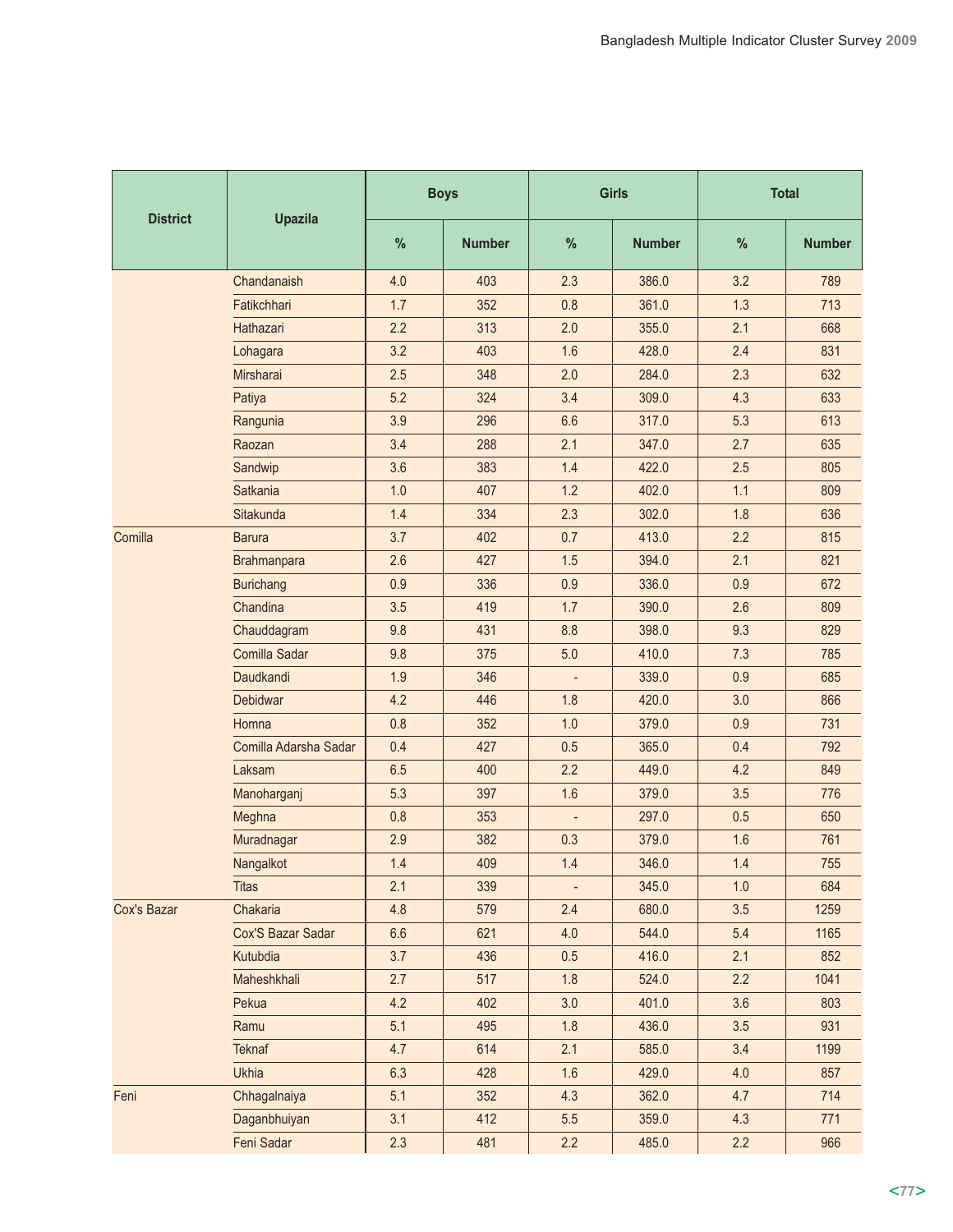|                 |                    |         | <b>Boys</b>   |         | <b>Girls</b>  | <b>Total</b> |               |
|-----------------|--------------------|---------|---------------|---------|---------------|--------------|---------------|
| <b>District</b> | <b>Upazila</b>     | %       | <b>Number</b> | %       | <b>Number</b> | %            | <b>Number</b> |
|                 | Fulgazi            | 2.5     | 322           | 5.2     | 326.0         | 3.9          | 648           |
|                 | Parshuram          | 1.2     | 403           | 0.2     | 370.0         | 0.8          | 773           |
|                 | Sonagazi           | 3.8     | 364           | 1.4     | 355.0         | 2.6          | 719           |
| Khagrachhari    | Dighinala          | 1.5     | 332           | 0.6     | 313.0         | 1.1          | 645           |
|                 | Khagrachhari Sadar | 4.7     | 424           | 1.3     | 446.0         | 3.0          | 870           |
|                 | Lakshmichhari      | 4.6     | 305           | 1.8     | 271.0         | 3.3          | 576           |
|                 | Mahalchhari        | 3.1     | 294           | 5.3     | 264.0         | 4.1          | 558           |
|                 | Manikchhari        | 4.0     | 351           | 1.2     | 334.0         | 2.6          | 685           |
|                 | Matiranga          | 2.9     | 467           | 1.5     | 440.0         | 2.3          | 907           |
|                 | Panchhari          | 1.6     | 308           | 1.1     | 270.0         | 1.4          | 578           |
|                 | Ramgarh            | 1.0     | 424           | 0.6     | 400.0         | 0.8          | 824           |
| Lakshmipur      | Kamalnagar         | 3.2     | 403           | 1.5     | 413.0         | 2.3          | 816           |
|                 | Lakshmipur Sadar   | 3.1     | 454           | 2.4     | 463.0         | 2.7          | 917           |
|                 | Roypur             | 3.1     | 376           | 2.5     | 384.0         | 2.8          | 760           |
|                 | Ramganj            | 1.1     | 405           | 0.8     | 430.0         | 0.9          | 835           |
|                 | Ramgati            | 6.4     | 543           | 4.2     | 472.0         | 5.3          | 1015          |
| Noakhali        | Begumganj          | 1.0     | 412           | 0.7     | 440.0         | 0.9          | 852           |
|                 | Chatkhil           | 5.3     | 431           | 6.7     | 399.0         | 6.0          | 830           |
|                 | Companiganj        | 3.4     | 349           | 0.3     | 388.0         | 1.7          | 737           |
|                 | Hatiya             | 5.1     | 456           | 3.4     | 449.0         | 4.2          | 905           |
|                 | Kabirhat           | 3.9     | 466           | 1.5     | 477.0         | 2.7          | 943           |
|                 | Senbagh            | 1.3     | 369           |         | 331.0         | 0.7          | 700           |
|                 | Sonaimuri          | 1.6     | 433           | 1.0     | 380.0         | 1.4          | 813           |
|                 | Subarnachar        | 3.5     | 425           | 5.8     | 447.0         | 4.7          | 872           |
|                 | Noakhali Sadar     | 4.9     | 440           | 1.1     | 468.0         | 3.0          | 908           |
| Rangamati       | Baghaichhari       | 0.3     | 403           | 1.7     | 358.0         | 1.0          | 761           |
|                 | <b>Barkal</b>      | 1.8     | 340           | 1.5     | 323.0         | 1.7          | 663           |
|                 | Kawkhali           | 8.5     | 259           | $4.0\,$ | 252.0         | 6.3          | 511           |
|                 | Belaichhari        | 2.2     | 317           | 1.1     | 284.0         | 1.7          | 601           |
|                 | Kaptai             | 2.6     | 308           | 1.0     | 298.0         | 1.8          | 606           |
|                 | Juraichhari        | 3.3     | 273           | 2.4     | 247.0         | 2.9          | 520           |
|                 | Langadu            | 0.5     | 397           | 0.3     | 376.0         | 0.4          | 773           |
|                 | Naniarchar         | $2.5\,$ | 243           | 3.1     | 255.0         | 2.8          | 498           |
|                 | Rajasthali         | 3.6     | 280           | 3.1     | 327.0         | 3.3          | 607           |
|                 | Rangamati Sadar    | 2.1     | 545           | 2.3     | 465.0         | 2.2          | 1010          |
| <b>National</b> |                    | 2.9     | 168,304       | 1.7     | 162,524       | 2.3          | 330,828       |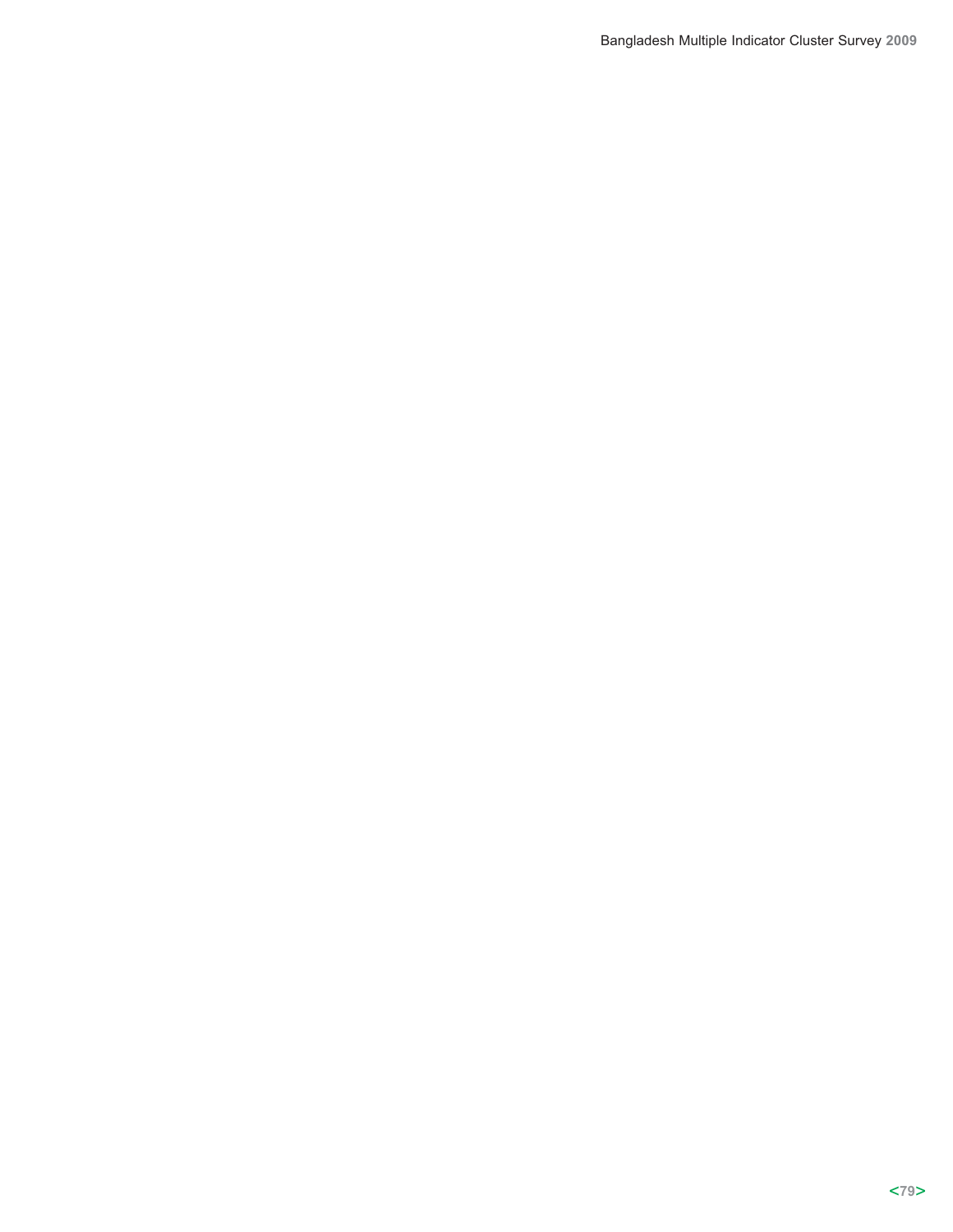**PROGOTIR PATHEY 2009** VOLUME-II: CHITTAGONG DIVISION